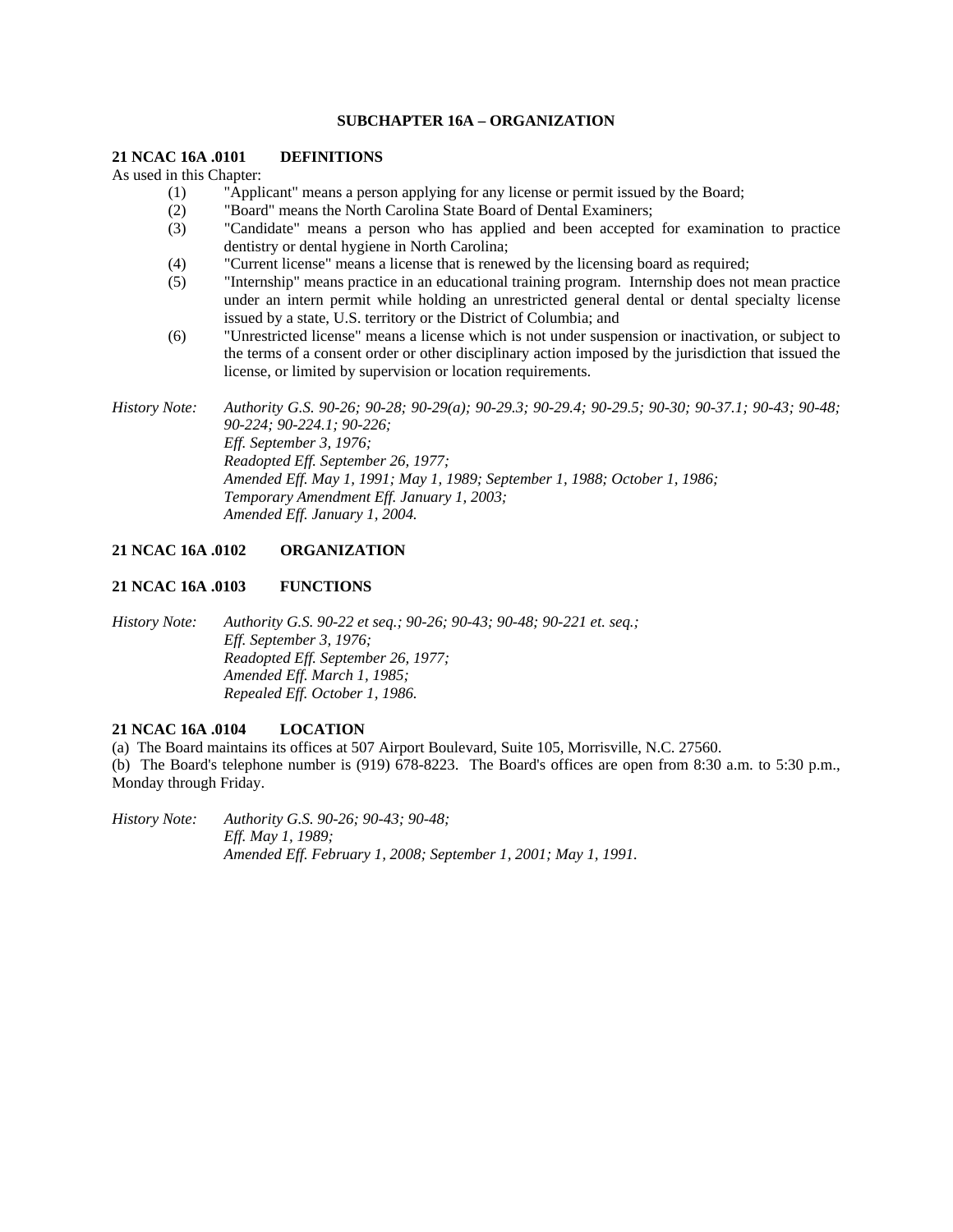# **SUBCHAPTER 16B - LICENSURE DENTISTS**

### **SECTION .0100 - GENERAL PROVISIONS**

#### **21 NCAC 16B .0101 EXAMINATION REQUIRED**

All persons desiring to practice dentistry in North Carolina are required to pass Board approved, according to these Rules, written and clinical examinations before receiving a license.

*History Note: Authority G.S. 90-28; 90-30; 90-36; 90-38; 90-48; Eff. September 3, 1976; Readopted Eff. September 26, 1977; Amended Eff. March 1, 2006; May 1, 1991; May 1, 1989; January 1, 1983.* 

### **21 NCAC 16B .0102 NO RECIPROCAL ARRANGEMENT**

The Board does not grant any licenses by reciprocity.

*History Note: Authority G.S. 90-28; 90-30; 90-36; 90-48; Eff. September 3, 1976; Readopted Eff. September 26, 1977; Amended Eff. May 1, 1989.*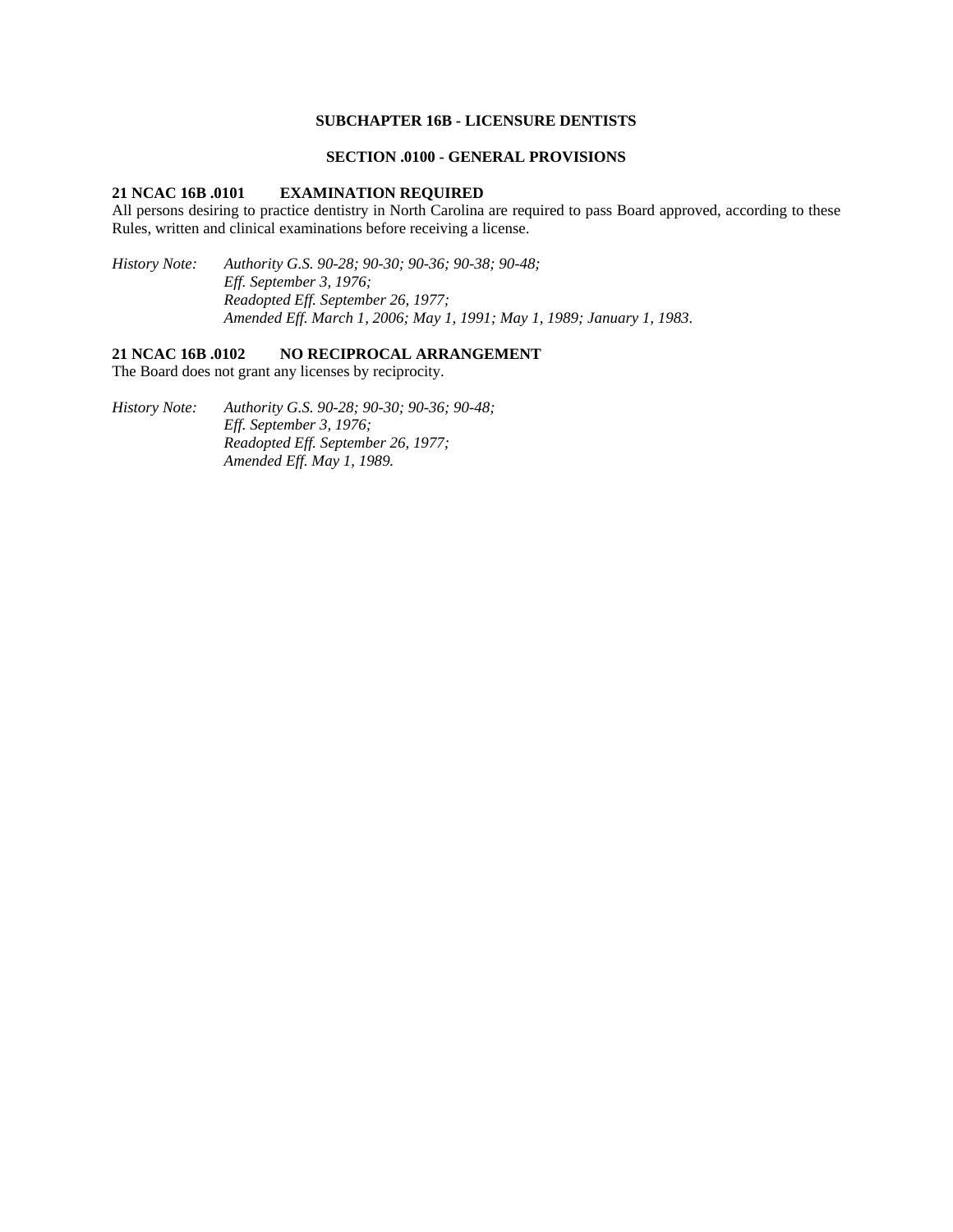### **SECTION .0200 - QUALIFICATIONS**

### **21 NCAC 16B .0201 IN GENERAL**

(a) An applicant for licensure as a dentist must be a graduate of and have a DMD or DDS degree from a university or college accredited by the Commission on Dental Accreditation of the American Dental Association.

(b) Graduates of foreign colleges may be accepted as applicants for licensure after completing at least two years in a dental school accredited by the Commission on Accreditation of the American Dental Association, graduating with a DMD or DDS degree from that dental school, passing Board approved written and clinical examinations, as set out in these Rules, and graduating with a DMD or DDS degree from that dental school.

*History Note: Authority G.S. 90-28; 90-30; 90-48; Eff. September 3, 1976; Readopted Eff. September 26, 1977; Amended Eff. August 1, 2009; March 1, 2006; May 1, 1989; October 1, 1986.* 

# **21 NCAC 16B .0202 STUDENT MAY APPLY**

Applications for a dental license will be accepted from students currently enrolled in schools of dentistry. Such applications will automatically be deemed denied if the applicant should fail to complete the required course of study or fail Board approved licensure examinations.

*History Note: Authority G.S. 90-28; 90-30; 90-48; Eff. September 3, 1976; Readopted Eff. March 1, 2006; September 26, 1977.* 

# **21 NCAC 16B .0203 TRANSCRIPTS REQUIRED**

*History Note: Authority G.S. 90-28; 90-30; 90-48; Eff. September 3, 1976; Readopted Eff. September 26, 1977; Amended Eff. May 1, 1989; Repealed Eff. March 1, 2006.*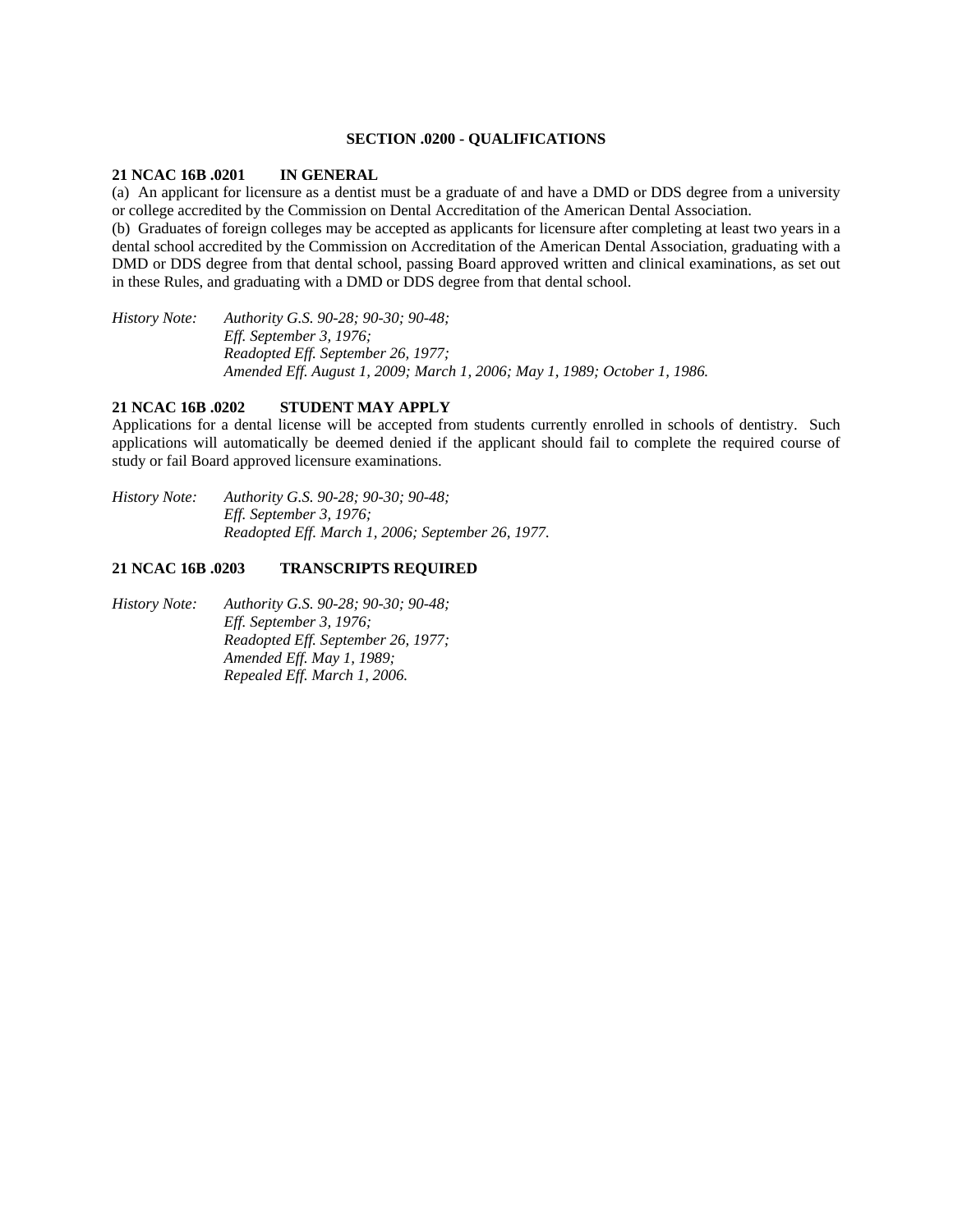# **SECTION .0300 - APPLICATION FOR LICENSURE**

### **21 NCAC 16B .0301 APPLICATION FOR LICENSURE**

(a) All applications are to be made on the forms furnished by the Board, and no application shall be deemed complete which does not set forth all the information required relative to the applicant. Any candidate who changes his address shall immediately notify the Board office. Applicants shall furnish transcripts of undergraduate college and dental school credits.

(b) The application fee shall accompany the application. Such fee is non-refundable.

(c) Applicants who are licensed in other states shall furnish verification of licensure from the secretary of the dental board of each state in which they are licensed. A photograph, taken within six months prior to the date of the application, must be affixed to the application.

(d) All applicants shall submit to the Board a signed release form, completed Fingerprint Record Card, and such other form(s) required to perform a criminal history check at the time of the application.

(e) All applicants shall arrange for and ensure the submission to the Board office the examination scores as required by Rule .0303(a) of this Subchapter. All applicants shall arrange for and ensure the submission to the Board office the examination scores as required by Rule .0303(c) of this Subchapter, if applicable.

*History Note: Authority G.S. 90-28; 90-30; 90-39; 90-48; Eff. September 3, 1976; Readopted Eff. September 26, 1977; Amended Eff. March 1, 2006.* 

# **21 NCAC 16B .0302 CONSENT FOR BOARD INVESTIGATION**

In making application, the applicant authorizes the Board to verify the information contained in the application or to seek such further information pertinent to the applicant's qualifications or character as the Board may deem proper. The applicant consents that his character and reputation may be inquired into, and waives any right he may have to recover damages against the Board, any member thereof or its agents, or any person who answers a Board inquiry in good faith and without malicious intent.

*History Note: Authority G.S. 90-28; 90-30; 90-48; Eff. September 3, 1976; Readopted Eff. September 26, 1977; Amended Eff. May 1, 1989.* 

### **21 NCAC 16B .0303 BOARD APPROVED EXAMINATIONS**

(a) All applicants for dental licensure shall achieve passing scores on the Board's sterilization and jurisprudence examinations. Reexamination on the written examinations shall be governed by Rule 16B .0406(c).

(b) All applicants for dental licensure shall achieve passing scores on written and clinical examinations administered by the Board or Board approved testing agencies according to this Rule.

(c) Clinical testing agencies must permit Board representation on the Board of Directors and the Examination Review Committee or equivalent committee and allow Board input in the examination development and administration.

(d) The clinical examination shall:

- (1) be substantially equivalent to or an improvement to the clinical licensure examination most recently administered by the Board;
- (2) include procedures performed on human subjects as part of the assessment of restorative clinical competencies;
- (3) include evaluations in at least four of the following subject matter areas:
	- (A) periodontics, clinical abilities testing;
	- (B) endodontics, clinical abilities testing;
	- (C) amalgam preparation and restoration;
	- (D) anterior composite preparation and restoration;
	- (E) posterior ceramic or composite preparation and restoration;
	- (F) cast gold, clinical abilities testing;
	- (G) prosthetics, written or clinical abilities testing;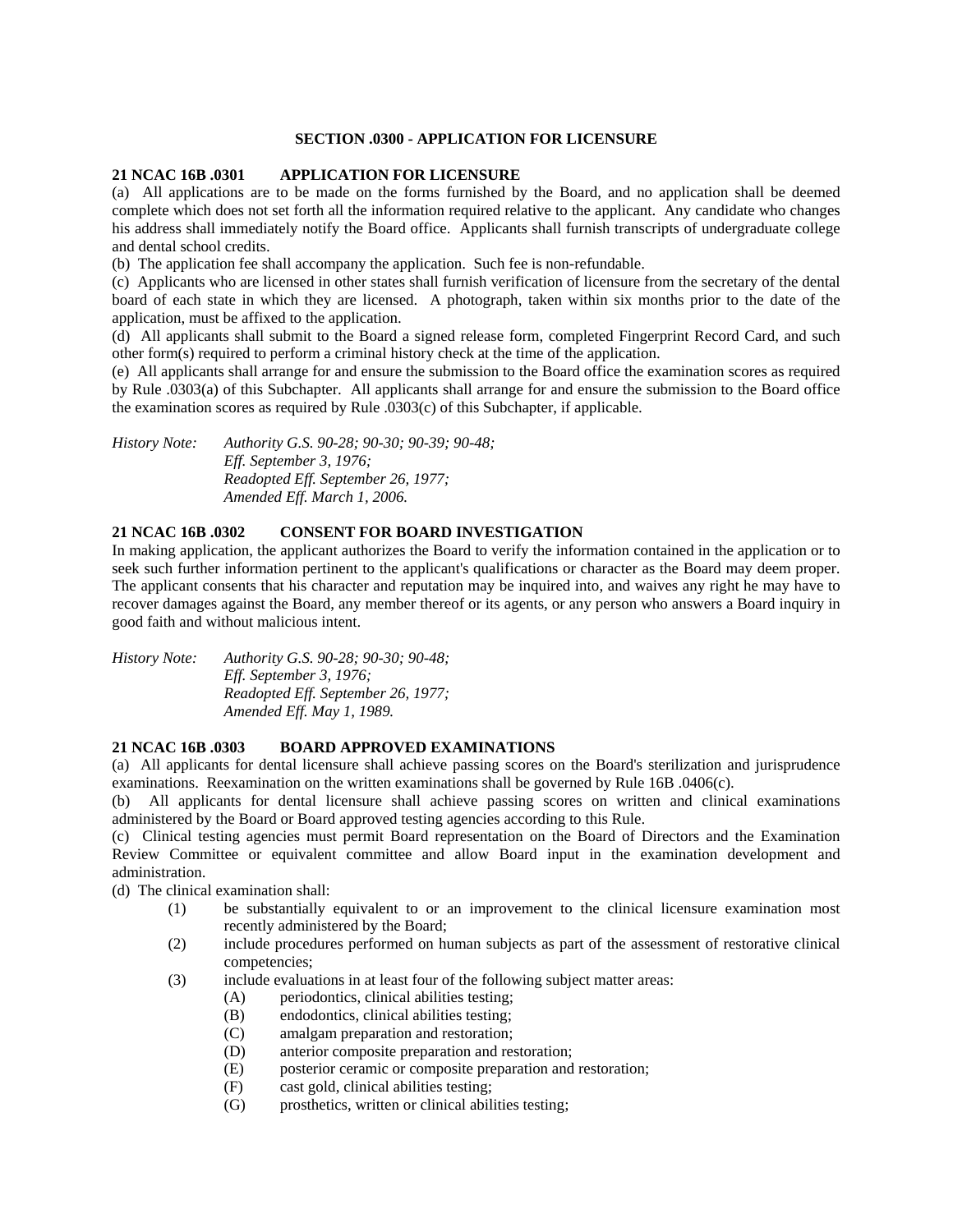- (H) oral diagnosis, written or clinical abilities testing; or
- (I) oral surgery, written or clinical abilities testing.
- (4) provide the following:
	- (A) anonymity between applicants and examination raters;
	- (B) standardization and calibration of raters;
	- (C) a mechanism for post exam analysis;
	- (D) conjunctive scoring, which is scoring that requires applicants to earn a passing grade on all sections or areas tested and that does not allow weighted, averaged or overall scoring to compensate for failures in individual subject areas;
	- (E) a minimum passing score set by the Board for each subject area tested;
	- (F) an annual review of the examination and its technical manual by the Board and a psychometrician selected by the Board;
	- (G) a task analysis performed once every four years which surveys dentists on a nationwide survey to determine the content domain to be scored and how the sections of the examination are scored;
	- (H) a defined system of quality assurance to ensure uniform, consistent administration of the examination at each testing site; and
	- (I) a system of applicant assessment which utilizes raters of applicant performance who are not full time employees of any dental academic institution.

(e) The Board shall accept scores upon such examinations for a period of five years following the date of such examinations. Each applicant shall arrange for and ensure the submission to the Board office the applicant's scores.

(f) The applicant shall comply with all requirements of such testing agency in applying for and taking the examination.

(g) The Board shall specify the times, places and agencies which will conduct Board approved licensure examinations in the state.

*History Note: Authority G.S. 90-30; 90-48; Eff. September 3, 1976; Readopted Eff. September 26, 1977; Amended Eff. June 1, 2009; March 1, 2006; August 1, 1998; March 1, 1988.* 

| 21 NCAC 16B .0304 | <b>OTHER REOUIREMENTS</b>                      |
|-------------------|------------------------------------------------|
| 21 NCAC 16B 0305  | <b>TIME FOR FILING</b>                         |
| 21 NCAC 16B 0306  | <b>FOREIGN GRADUATES</b>                       |
| 21 NCAC 16B 0307  | <b>EXAMINATIONS</b>                            |
| 21 NCAC 16B 0308  | <b>PATIENTS AND SUPPLIES FOR CLINICAL EXAM</b> |
| 21 NCAC 16B .0309 | <b>SCOPE OF CLINICAL EXAMINATION</b>           |

*History Note: Authority G.S. 90-28; 90-30; 90-41; 90-48; Eff. September 3, 1976; Readopted Eff. September 26, 1977; Amended Eff. August 1, 2002 August 1, 1998; January 1, 1994; May 1, 1991; May 1, 1989; March 1, 1988; October 1, 1986; January 1, 1983; Temporary Amendment Eff. January 1, 2003; Amended Eff. January 1, 2004; April 1, 2003; Repealed Eff. March 1, 2006.* 

# **21 NCAC 16B .0310 CLINICAL OPERATIVE DENTISTRY 21 NCAC 16B .0311 ORAL SURGERY: RADIOGRAPHS: INTERPRETATION AND DIAGNOSIS 21 NCAC 16B .0312 REMOVABLE PROSTHODONTICS 21 NCAC 16B .0313 PERIODONTICS**

*History Note: Authority G.S. 90-28; 90-30; 90-48; Eff. September 3, 1976; Readopted Eff. September 26, 1977; Amended Eff. January 1, 1983;*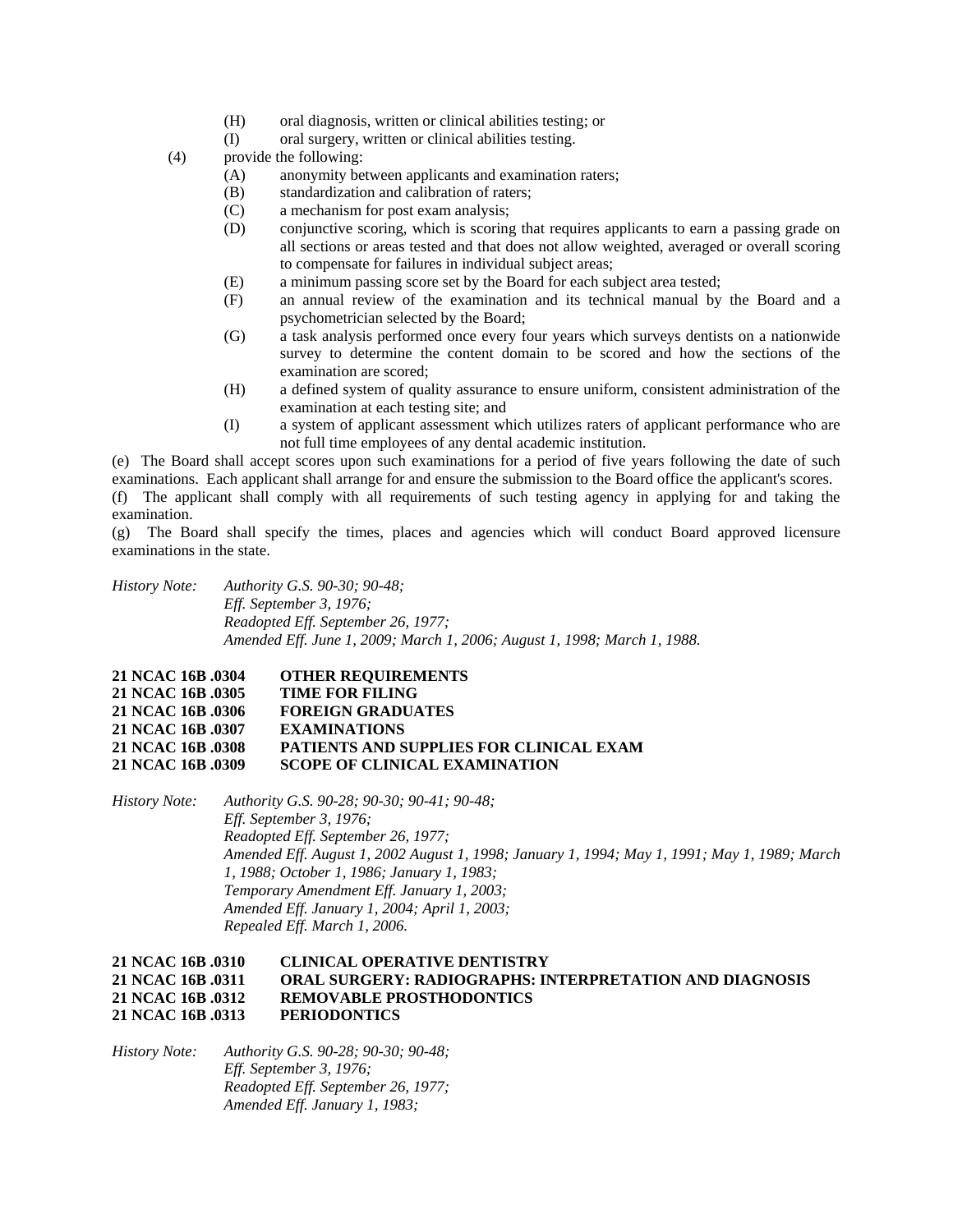*Repealed Eff. October 1, 1986.* 

### **21 NCAC 16B .0314 SIMULATED CLINICAL PROCEDURES**

*History Note: Authority G.S. 90-28; 90-30; 90-48; Eff. January 1, 1983; Repealed Eff. October 1, 1986.* 

### **21 NCAC 16B .0315 REEXAMINATION**

*History Note: Authority G.S. 90-28; 90-30; 90-48; Eff. January 1, 1983; Amended Eff. April 1, 2003; August 1, 2002; May 1, 1991; May 1, 1989; October 1, 1986; Repealed Eff. March 1, 2006.* 

#### **21 NCAC 16B .0316 ORAL EXAMINATION: INSTRUCTORS**

*History Note: Authority G.S. 90-28; 90-30; 90-48; Eff. October 1, 1986; Repealed Eff. May 1, 1989.* 

# **21 NCAC 16B .0317 REEXAMINATION**

(a) Any applicant who has failed the clinical portion of a Board approved examination three times, regardless of having passed the written portion of the examination, shall successfully complete a Board approved course of study in clinical dentistry encompassing at least one academic year. The course of study shall be in the area(s) of deficiency exhibited on the examination and shall provide additional experience and expertise in clinical dentistry for the applicant. The applicant must send evidence of the additional study, along with the application, before being admitted for reexamination.

(b) Any applicant who has passed the written examination but has failed the clinical examination must also re-take the written examination unless the applicant successfully passes the clinical examination within one year after passing the written examination. The Board will not accept scores from the written portion of the examination that are more than one year old.

(c) Any applicant who has failed the written portion of the examination may retake the written portion of the examination two additional times during the 12 month period from the date of the initial examination. The applicant must wait a minimum of 72 hours before attempting to retake a written examination.

(d) Any applicant who has failed the written portion of the examination three times shall successfully complete an additional Board approved course of study in the area(s) of deficiency exhibited on the examination. Such applicant must send evidence of the additional study, along with the application, before being admitted for reexamination.

*History Note: Authority G.S. 90-28; 90-30; 90-48; Eff. November 1, 2008.*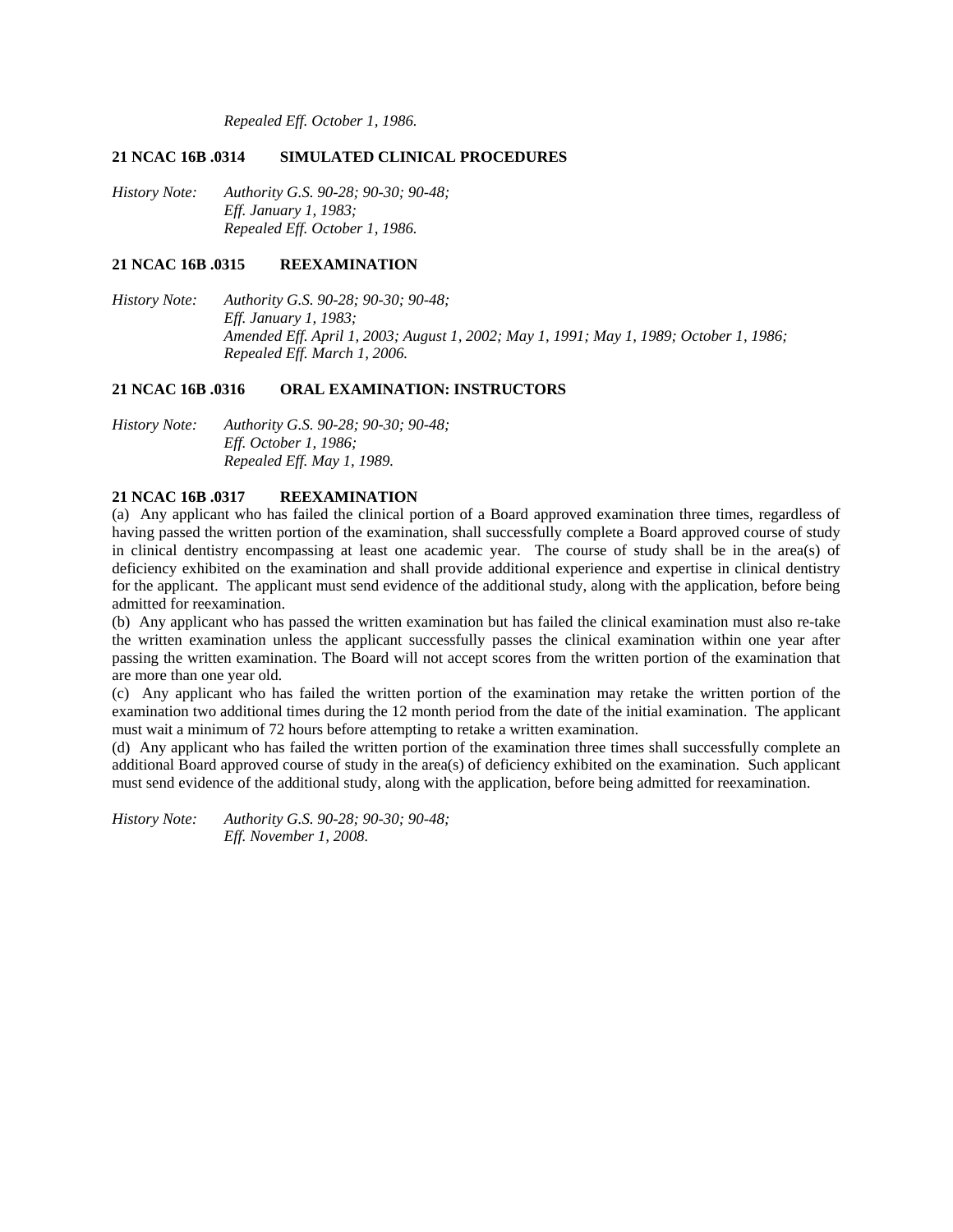# **SECTION .0400 – LICENSURE BY BOARD CONDUCTED EXAMINATION**

# **21 NCAC 16B .0401 APPLICATION FOR BOARD CONDUCTED EXAMINATION**

(a) All applications for Board conducted examination are to be made on the forms furnished by the Board, and no application shall be deemed complete which does not set forth all the information required by said Board relative to the applicant. Any candidate who changes his address shall immediately notify the Board office.

(b) The fee for each examination or re-examination must accompany the application. Such fee is non-refundable.

(c) Two identical photographs of the applicant, taken within six months prior to the date of the application, not over two inches in height, must be submitted. One photograph must be affixed to the application and the second photograph must be paper-clipped to the application to be used as part of the identification badge.

*History Note: Authority G.S. 90-28; 90-30; 90-39; 90-41; 90-48; Eff. March 1, 2006.* 

# **21 NCAC 16B .0402 TIME FOR FILING**

The completed application, fee, photographs, and undergraduate college and dental school transcripts must be received in the Board's office at least 90 days prior to the date of examination. Dental school transcripts for those still in dental school must be sent upon graduation. All data received by the Board concerning the applicant shall be part of the application and shall be retained as part of the record.

*History Note: Authority G.S. 90-28; 90-30; 90-48; Eff. March 1, 2006; Amended Eff. February 1, 2008.* 

# **21 NCAC 16B .0403 EXAMINATION CONDUCTED BY THE BOARD**

(a) Written instructions designating the subject areas to be covered will be made available to candidates prior to the date fixed for each examination.

(b) Each candidate will be given a numbered badge. This badge will contain the candidate's photograph and will be presented to the candidate prior to the examination. The number on the badge will be the only identification allowed on any paper or manuscript during this examination. This badge must be returned to the Board at the completion of the examination.

(c) The Board reserves the right to dismiss any candidate who may be detected using or attempting to use any assistance not provided as an accommodation. If such violation is discovered by the Board after a license has been issued to the violator, the license shall be revoked.

*History Note: Authority G.S. 90-28; 90-30; 90-48; Eff. March 1, 2006.* 

# **21 NCAC 16B .0404 PATIENTS AND SUPPLIES FOR BOARD CONDUCTED CLINICAL EXAMINATION**

Each candidate must furnish his own patients and instruments for the Board conducted clinical examination. Additional instructions concerning supplies will be mailed to each candidate. A dental unit, chair, and stand to hold instrument cases are available for each candidate.

*History Note: Authority G.S. 90-28; 90-30; 90-48; Eff. March 1, 2006.* 

# **21 NCAC 16B .0405 SCOPE OF BOARD CONDUCTED CLINICAL EXAMINATION**

(a) The Board conducted clinical examination may cover such of the following subject areas as the Board may designate:

- (1) Clinical operative dentistry;
- (2) Oral surgery, radiography, radiographic interpretation and oral diagnosis;
- (3) Fixed and removable prosthodontics;
- (4) Periodontics;
- (5) Simulated clinical procedures;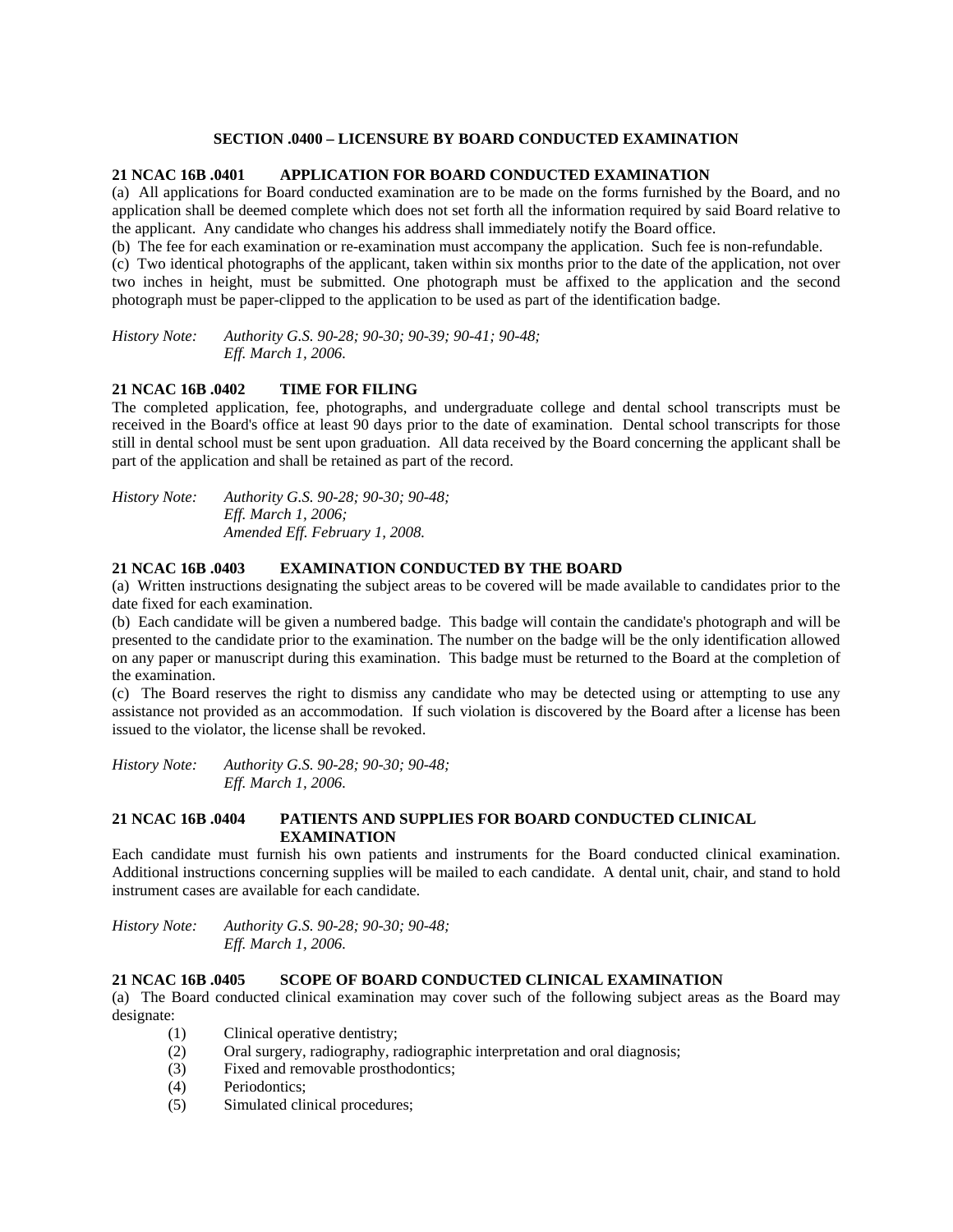- (6) Endodontics.
- (b) Each graded procedure will be examined separately by at least three examiners.

(c) The clinical examination will begin and end promptly as designated.

*History Note: Authority G.S. 90-28; 90-30; 90-48; Eff. March 1, 2006.* 

### **21 NCAC 16B .0406 BOARD CONDUCTED REEXAMINATION**

(a) A complete application is required in case of reexamination. For purposes of this Rule:

- (1) any person who has taken the clinical portion of the Board conducted clinical examination one time without passing, is considered to have failed the clinical portion of the examination; and
- (2) any person who has taken the written portion of the Board conducted written examination three times without passing, is considered to have failed the written portion of the examination.

(b) Any applicant who has failed the clinical portion of the examination three times, regardless of having passed the written portion of the examination, shall successfully complete an additional course of study in clinical dentistry encompassing at least one academic year, such course of study as determined by the Board shall be in the area or areas of deficiency exhibited on the examination and shall provide additional experience and expertise in clinical dentistry for the applicant. Such applicant must send evidence of the additional study, along with the application, before being admitted for reexamination.

(c) Any applicant who has not passed the written portion of the examination may retake the written portion of the examination two additional times during the twelve month period from the date of the initial examination. The applicant must wait a minimum of 72 hours before attempting to retake a written examination. Any applicant who has failed the written portion of the examination as defined in Paragraph (a), shall successfully complete an additional course of study, such course of study as determined by the Board shall be in the area or areas of deficiency exhibited on the examination. Such applicant must send evidence of the additional study, along with the application, before being admitted for reexamination.

(d) Any applicant who has passed the written portion of the examination but has failed the clinical portion of the examination need not retake the written portion of the examination upon subsequent reexamination during one calendar year.

*History Note: Authority G.S. 90-28; 90-30; 90-48; Eff. April 1, 2006.*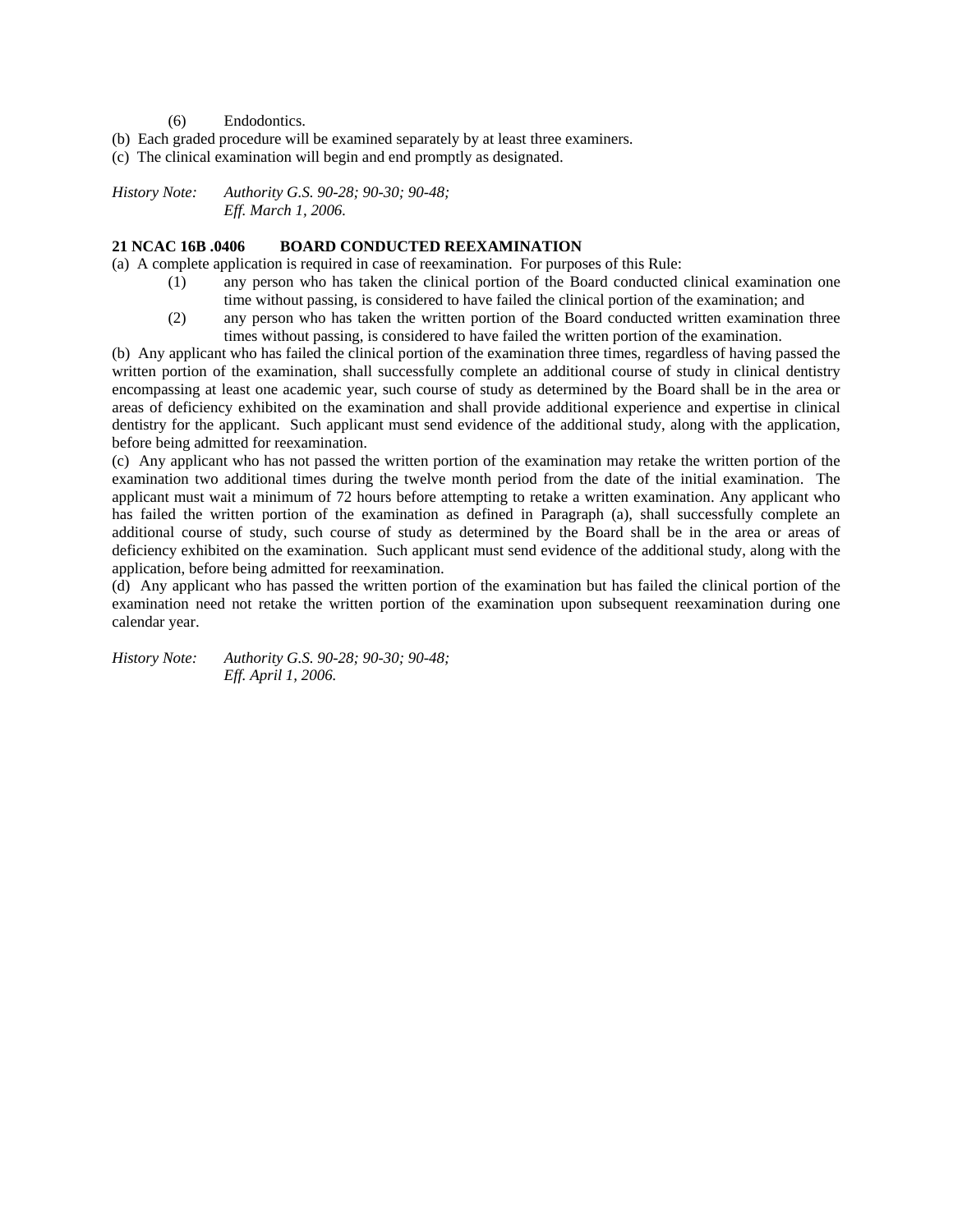### **SECTION .0500 – LICENSURE BY CREDENTIALS**

### **21 NCAC 16B .0501 DENTAL LICENSURE BY CREDENTIALS**

(a) An applicant for a dental license by credentials shall submit to the Board:

- (1) a completed, notarized application form provided by the Board;
- (2) the licensure by credentials fee;
- (3) an affidavit from the applicant stating for the five years immediately preceding the application:
	- (A) the dates that and locations where the applicant has practiced dentistry;
		- (B) that the applicant has provided at least 5000 hours of clinical care directly to patients, not including post graduate training, residency programs or an internship and
		- (C) that the applicant has continuously held an active, unrestricted dental license issued by another U.S. state or any U.S. territory;
- (4) if applicable, a statement disclosing and explaining any disciplinary actions, investigations, malpractice claims, state or federal agency complaints, judgments, settlements, or criminal charges;
- (5) if applicable, a statement disclosing and explaining periods, within the last 10 years, of observation, assessment, or treatment for substance abuse, with verification demonstrating that the applicant has complied with all provisions and terms of any county or state drug treatment program, or impaired dentists or other impaired professionals program;
- (6) a copy of an unexpired course completion certification card in cardiopulmonary resuscitation; and
- (7) a statement disclosing whether or not the applicant holds or has ever held a registration with the federal Drug Enforcement Administration (DEA) and whether such registration has ever been surrendered, surrendered for cause, or revoked.

(b) In addition to the requirements of Paragraph (a) of this Rule, an applicant for a dental license by credentials shall arrange for and ensure the submission to the Board office, the following documents as a package, with each document in an unopened envelope sealed by the entity involved:

- (1) official transcripts from the applicant's dental school verifying that the applicant has graduated from a dental school accredited by the Commission on Dental Accreditation of the American Dental Association;
- (2) if the applicant is or has ever been employed as a dentist by or under contract with a federal agency, a letter certifying the applicant's current status and disciplinary history from each federal agency where the applicant is or has been employed or under contract;
- (3) certificate of the applicant's licensure status from the dental regulatory authority or other occupational or professional regulatory authority and complete information regarding any disciplinary action taken or investigation pending, from all licensing jurisdictions where the applicant holds or has ever held a dental license or other occupational or professional license;
- (4) a report from the National Practitioner Databank;
- (5) a report of any pending or final malpractice actions against the applicant verified by the malpractice insurance carrier covering the applicant. The applicant must submit a letter of coverage history from all current and all previous malpractice insurance carriers covering the applicant;
- (6) a score certification letter from a dental professional regulatory board or regional testing agency of a passing score on a clinical licensure examination substantially equivalent to the clinical licensure examination required in North Carolina and such examination shall be administered by the dental professional regulatory board or its designated agent other than an educational institution. The score certification letter shall:
	- (A) state that the examination included procedures performed on human subjects as part of the assessment of restorative clinical competencies and included evaluations in at least four of the following subject areas:
		- (i) periodontics, clinical abilities testing;
		- (ii) endodontics, clinical abilities testing;
		- (iii) amalgam preparation and restoration;
		- (iv) anterior composite preparation and restoration;
		- (v) posterior ceramic or composite preparation and restoration;
		- (vi) cast gold, clinical abilities testing;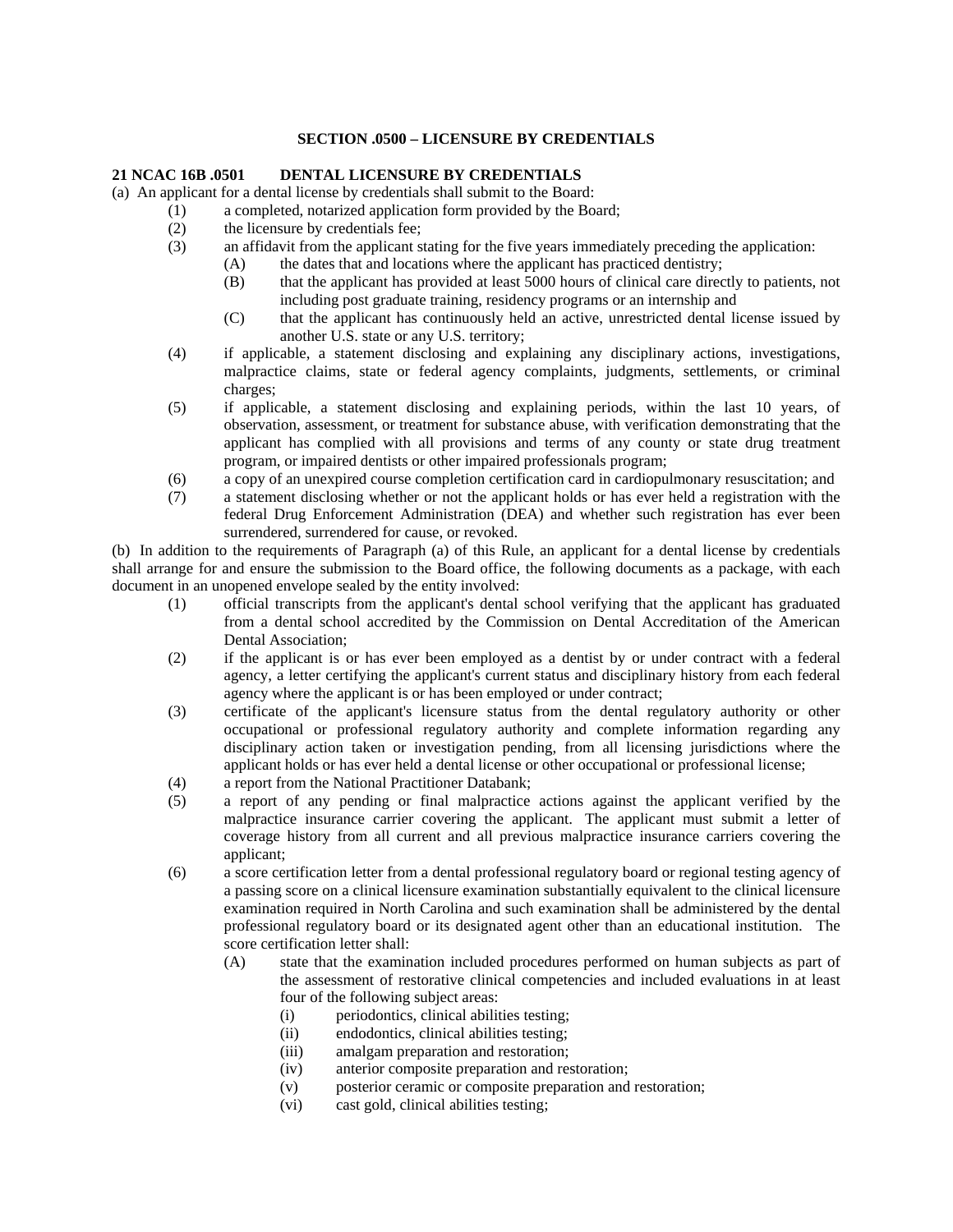- (vii) prosthetics, written or clinical abilities testing;
- (viii) oral diagnosis, written or clinical abilities testing; or
- (ix) oral surgery, written or clinical abilities testing.
- (B) state that licensure examinations after January 1, 1998 included:
	- (i) anonymity between candidates and examination raters;
	- (ii) standardization and calibration of raters; and
	- (iii) a mechanism for post exam analysis;
- (7) the applicant's passing score on the Dental National Board Part I and Part II written examination administered by the Joint Commission on National Dental Examinations; and
- (8) the applicant's passing score on the licensure examination in general dentistry conducted by a regional testing agency or independent state licensure examination substantially equivalent to the clinical licensure examination required in North Carolina as set out in Subparagraph (b)(6) of this Rule.

(c) All information required must be completed and received by the Board office as a complete package with the initial application and application fee. If all of the information is not received as a complete package, the application shall be returned to the applicant.

(d) All applicants shall submit to the Board a signed release form, completed Fingerprint Record Card, and other form(s) required to perform a criminal history check at the time of the application.

(e) An applicant for dental licensure by credentials must successfully complete written examinations as set out in G.S. 90-36 and, if deemed necessary based on the applicant's history, a clinical simulation examination administered by the Board. If the applicant fails any of the examinations, the applicant may retake the examination failed two additional times during a one year period.

(f) Should the applicant reapply for licensure by credentials, an additional licensure by credentials fee shall be required.

(g) Any license obtained through fraud or by any false representation shall be void ab initio and of no effect.

*History Note: Authority G.S. 90-28; 90-36; Temporary Adoption Eff. January 1, 2003; Eff. January 1, 2004; Recodified from 21 NCAC 16B .0401 Eff. March 1, 2006; Amended Eff. February 1, 2010.*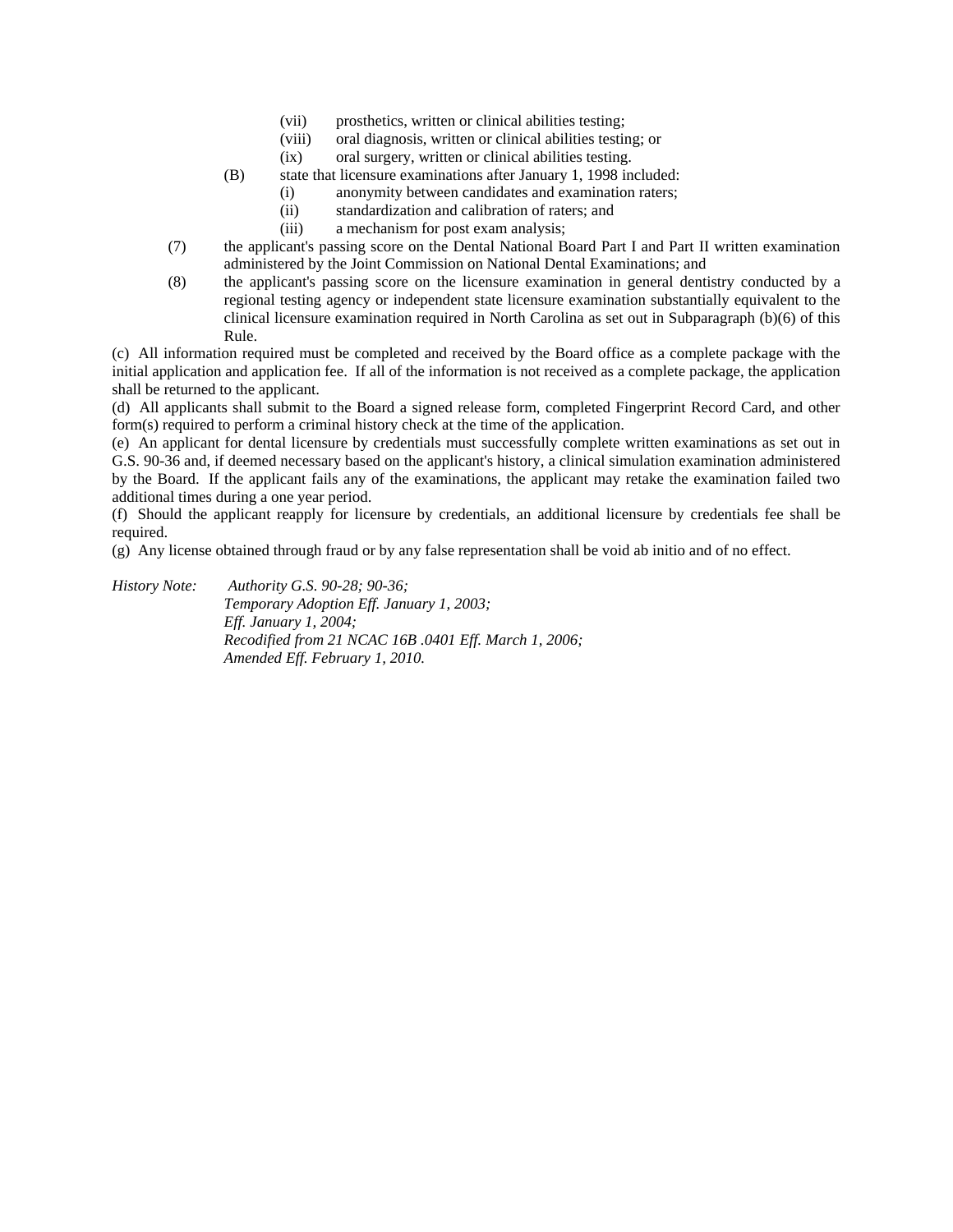## **SECTION .0600 – LIMITED VOLUNTEER DENTAL LICENSE**

# **21 NCAC 16B .0601 LIMITED VOLUNTEER DENTAL LICENSE**

(a) An applicant for a limited volunteer dental license shall submit to the Board:

- (1) a completed, notarized application form provided by the Board;
- (2) the limited volunteer dental licensure fee;
- (3) an affidavit from the applicant stating:
	- (A) for the five years immediately preceding application, the dates that and locations where the applicant has practiced dentistry;
	- (B) that the applicant has provided at least 1000 hours per year of clinical care directly to patients, for a minimum of five years, not including post graduate training, residency programs or an internship; and
	- (C) that the applicant has provided at least 500 hours of clinical care directly to patients within the last five years, not including post graduate training, residency programs or an internship;
- (4) if applicable, a statement disclosing and explaining periods, within the last 10 years, of observation, assessment, or treatment for substance abuse, with verification from the applicable program demonstrating that the applicant has complied with all provisions and terms of any county or state drug treatment program, or impaired dentists or other impaired professionals program; and
- (5) a copy of a current course completion certification card in cardiopulmonary resuscitation.

(b) In addition to the requirements of Paragraph (a) of this Rule, an applicant for a limited volunteer dental license shall arrange for and ensure the submission to the Board office, the following documents as a package, with each document in an unopened envelope sealed by the entity involved:

- (1) documentation of graduation from a dental school accredited by the Commission on Dental Accreditation of the American Dental Association;
- (2) certificate of the applicant's licensure status from the dental regulatory authority or other occupational or professional regulatory authority and, if applicable, of the applicant's authorization to treat veterans or personnel enlisted in the United States armed services, and information regarding all disciplinary actions taken or investigations pending, from all licensing jurisdictions where the applicant holds or has ever held a dental license or other occupational or professional license;
- (3) a report from the National Practitioner Databank;
- (4) a report of any pending or final malpractice actions against the applicant verified by the malpractice insurance carrier covering the applicant. The applicant must submit a letter of coverage history from all current and all previous malpractice insurance carriers covering the applicant;
- (5) the applicant's passing score on the Dental National Board Part I and Part II written examination administered by the Joint Commission on National Dental Examinations; and
- (6) the applicant's passing score on a licensure examination in general dentistry substantially equivalent to the clinical licensure examination required in North Carolina, conducted by a regional testing agency or a state licensing board.

(c) All information required must be completed and received by the Board office as a complete package with the initial application and application fee. If all of the information is not received as a complete package, the application shall be returned to the applicant.

(d) All applicants shall submit to the Board a signed release form, completed Fingerprint Record Card, and such other form(s) required to perform a criminal history check at the time of the application.

(e) An applicant for limited volunteer dental license must successfully complete written examinations as set out in G.S. 90-37.1 and, if deemed necessary by the Board based on the applicant's history, a clinical simulation examination administered by the Board. If the applicant fails any of the examinations, the applicant may retake the examination failed two additional times during a one year period.

(f) Should the applicant reapply for a limited volunteer dental license, an additional limited volunteer dental license fee shall be required.

(g) Any license obtained through fraud or by any false representation shall be void ab initio and of no effect.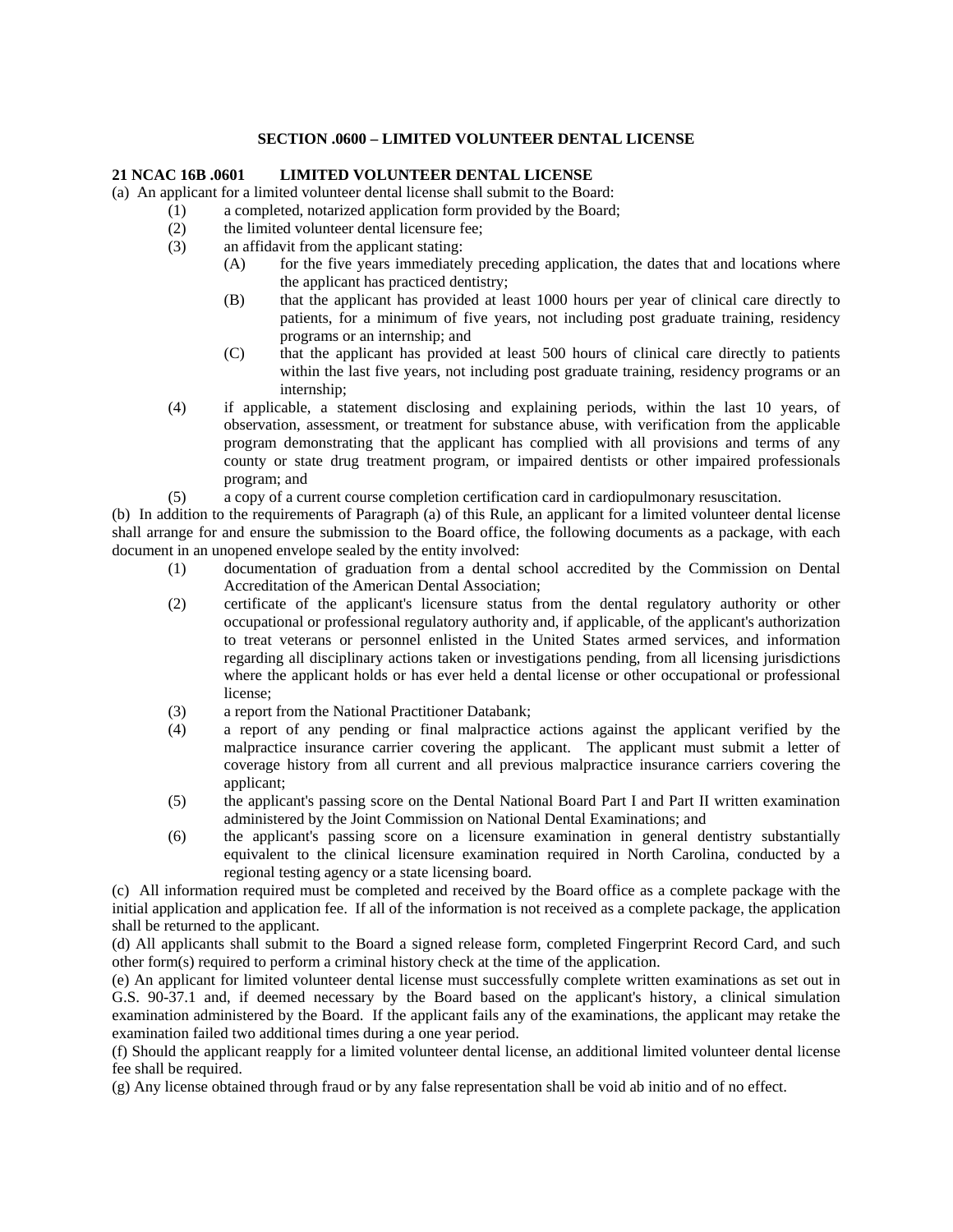(h) The license may be renewed on an annual basis provided that the licensee provides documentation that he or she has practiced a minimum of 100 hours, completed continuing education requirements as required in Subchapter 16R of these Rules and has current CPR certification.

*History Note: Authority G.S. 90-28; 90-37.1; Temporary Adoption Eff. January 1, 2003; Eff. January 1, 2004; Recodified from 21 NCAC 16B .0501 Eff. March 1, 2006.*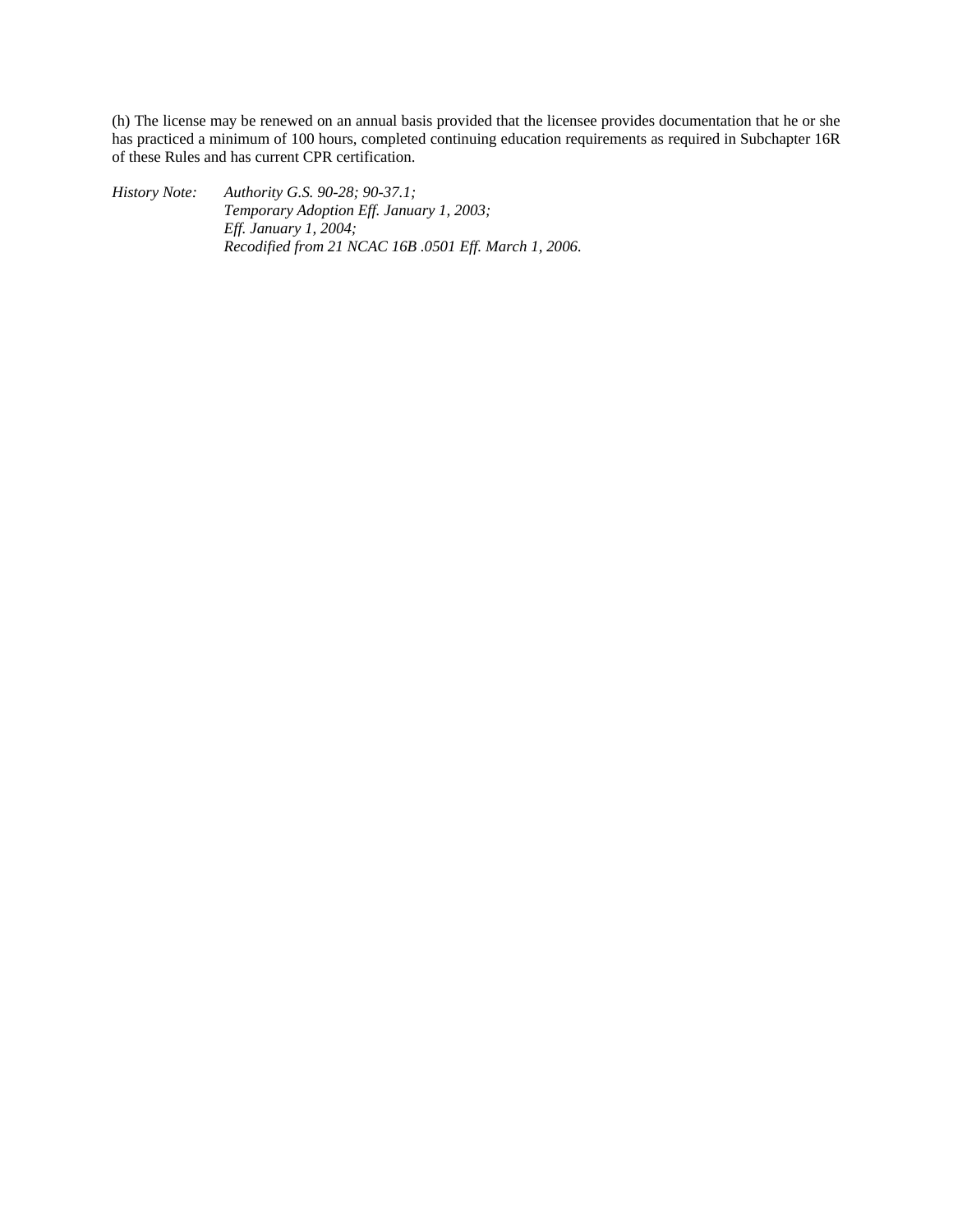#### **SECTION .0700 – INSTRUCTOR'S LICENSE**

#### **21 NCAC 16B .0701 INSTRUCTOR'S LICENSE**

(a) An applicant for an instructor's license shall submit to the Board:

- (1) a completed, notarized application form provided by the Board;
- (2) the instructor's licensure fee;
- (3) if applicable, a statement disclosing and explaining any disciplinary actions, investigations, malpractice claims, state or federal agency complaints, judgments, settlements, or criminal charges; and
- (4) if applicable, a statement disclosing and explaining periods, within the last ten years, of observation, assessment, or treatment for substance abuse, with verification demonstrating that the applicant has complied with all provisions and terms of any county or state drug treatment program, or impaired dentists or other impaired professionals program.

(b) In addition to the requirements of Paragraph (a) of this Rule, an applicant for an instructor's license shall arrange for and ensure the submission to the Board office, the following documents as a package, with each document in an unopened envelope sealed by the entity involved:

- (1) if the applicant is or has ever been employed as a dentist by or under contract with an agency or organization, a certification letter of the applicant's current status and disciplinary history from each agency or organization where the applicant is or has been employed or under contract;
- (2) certificate of the applicant's licensure status from the dental regulatory authority or other occupational or professional regulatory authority and information regarding all disciplinary actions taken or investigations pending, from all licensing jurisdictions where the applicant holds or has ever held a dental license or other occupational or professional license;
- (3) a report from the National Practitioner Databank or its international equivalent, if applicable;
- (4) a report of any pending or final malpractice actions against the applicant, verified by the malpractice insurance carrier covering the applicant. The applicant must submit a letter of coverage history from all current and all previous malpractice insurance carriers covering the applicant; and
- (5) certification letter from the dean or director that the applicant has met or been approved under the credentialing standards of a dental school or an academic medical center with which the person is to be affiliated, and certification that such school or medical center is accredited by the American Dental Association's Commission on Accreditation or the Joint Commission on Accreditation of Health Care Organizations.

(c) All information required must be completed and received by the Board office as a complete package with the initial application and application fee. If all of the information is not received as a complete package, the application shall be returned to the applicant.

(d) All applicants shall submit to the Board a signed release form, completed Fingerprint Record Card, and such other form(s) required to perform a criminal history check at the time of the application.

(e) Should the applicant reapply for an instructor's license, an additional instructor's license fee shall be required.

(f) Any license obtained through fraud or by any false representation shall be void ab initio and of no effect.

(g) The license shall be renewed on an annual basis.

*History Note: Authority G.S. 90-28; 90-29.5; Temporary Adoption Eff. January 1, 2003; Eff. January 1, 2004; Recodified from 21 NCAC 16B .0601 Eff. March 1, 2006.*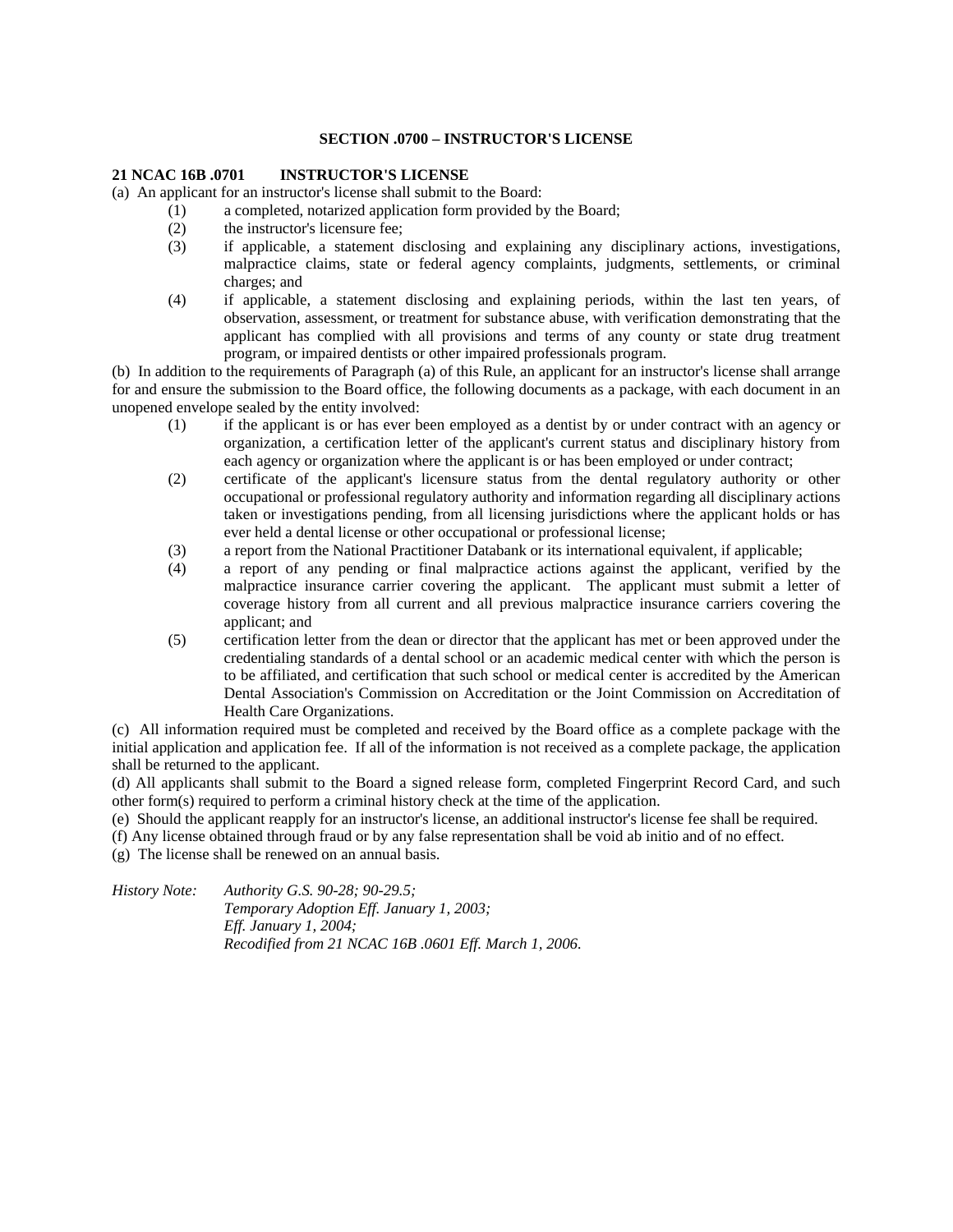### **SECTION .0800 – SPECIAL RESTRICTED LICENSES**

# **21 NCAC 16B .0801 TEMPORARY VOLUNTEER DENTAL PERMIT**

(a) An applicant for a Temporary Volunteer Dental License shall submit to the Board:

- (1) A completed, notarized application form provided by the Board;
- (2) A statement from all jurisdictions in which the applicant is now or has ever been licensed, disclosing the applicant's disciplinary history and current status of the applicant's license;
- (3) A statement signed by a N.C. licensed dentist agreeing to provide supervision or direction to the temporary volunteer dentist, stating where, within the next calendar year, such supervision or direction will occur, and affirming that no fee or monetary compensation of any kind will be paid to the applicant for dental services performed; and
- (4) A statement signed by the applicant stating where the applicant will practice, the type of facility where the practice will occur, the duration of the practice, the name of the supervising dentist, and affirming that no fee will be charged or accepted. The applicant must update the information within five days of any changes in the practice location or facility.

(b) All information required must be completed and received in the Board office as a complete package at least two weeks prior to the issuance of the license. If all required information is not received, the application shall be returned to the applicant. The applicant must report any changes to submitted information within five days of when the applicant knew or should have known of the changes.

(c) To renew the Temporary Volunteer Dental License the licensee must:

- (1) Submit an affidavit stating that all information on the original application is correct and requires no update or correction;
- (2) A certificate of licensure from all jurisdictions in which the applicant is currently licensed certifying that the applicant holds a valid unrestricted license to practice general dentistry, is currently in good standing, and has never been disciplined;
- (3) A statement signed by a NC licensed dentist agreeing to provide supervision or direction to the temporary volunteer dentist, where, within the next calendar year, such supervision or direction is to occur, and affirming that no fee or monetary compensation of any kind will be paid to the licensee for dental services performed; and
- (4) A statement signed by the applicant stating where the applicant will practice, the type of facility where the practice will occur, the duration of the practice, the name of the supervising dentist, and affirming that no fee will be charged or accepted. The applicant must update the information within five days of any changes in the practice location or facility.

(d) All required information must be completed and received in the Board office as a complete package at least two weeks prior to the renewal of the license. If all required information is not received, the renewal application shall be returned to the applicant. The licensee must report any changes to submitted information within five days of when the licensee knew or should have known of the changes.

*History Note: Authority G.S. 90-29; 90-37.1; Eff. February 1, 2008.*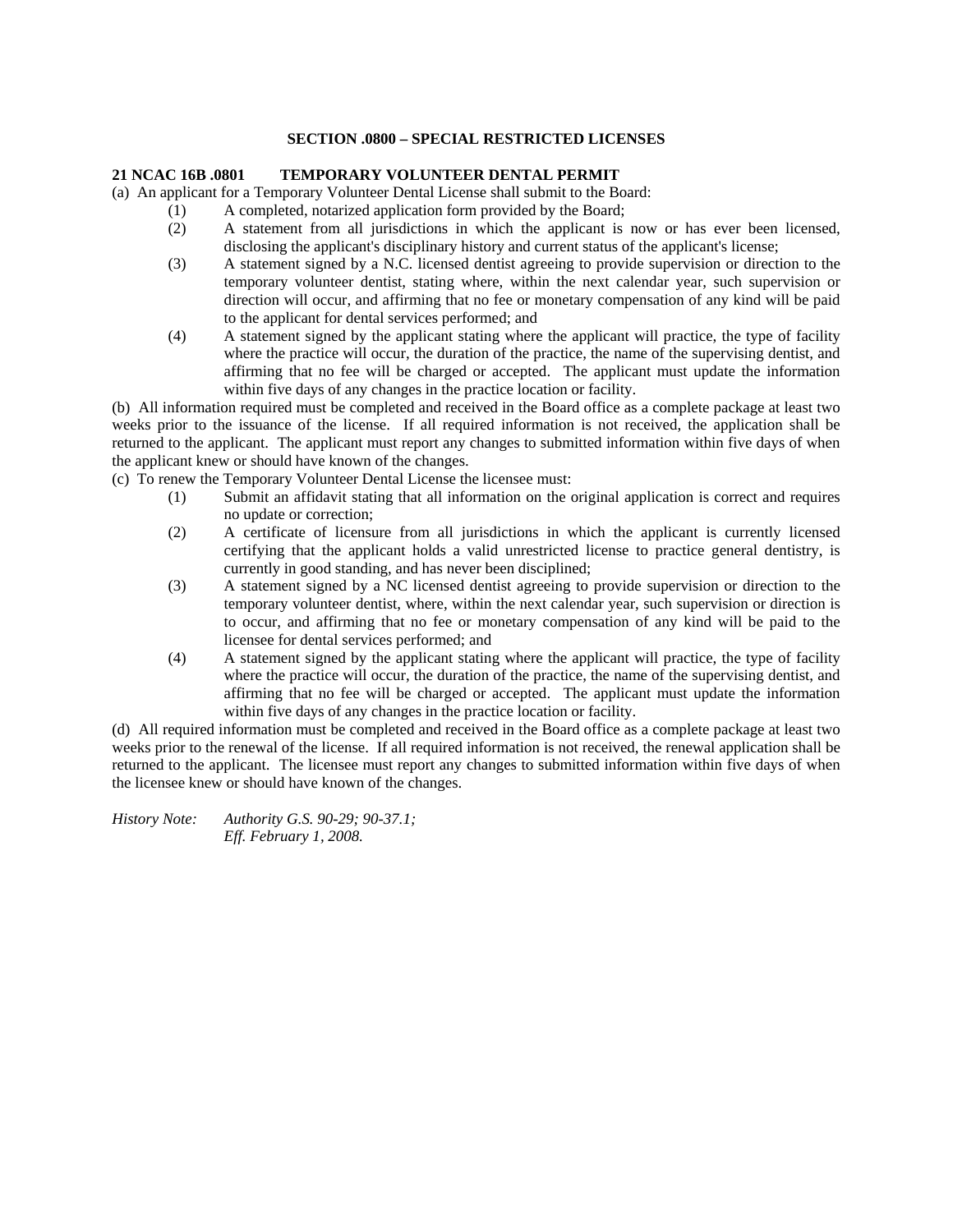# **SECTION .0900 – EXEMPTIONS FOR ACTIVE MILITARY**

### **21 NCAC 16B .0901 DEFINITIONS**

The following definitions apply only to this Subchapter:

- (1) "Dental Board" -- the North Carolina State Board of Dental Examiners.
- (2) "Eligible licensees"-- all dentists currently licensed by and in good standing with the North Carolina State Board of Dental Examiners who are serving in the armed forces of the United States and who are eligible for an extension of time to file a tax return pursuant to G.S. 105-249.2.
- (3) "Extension period" -- the time period disregarded pursuant to 26 U.S.C. 7508.
- (4) "Good standing" -- a dentist whose license is not suspended or revoked.

*History Note: Authority G.S. 90-28; 93B-15; Eff. April 1, 2010.* 

### **21 NCAC 16B .0902 EXEMPTIONS GRANTED**

(a) Eligible licensees are granted a waiver of their mandatory continuing education requirements.

(b) Eligible licensees are granted an extension period in which to pay license renewal fees and comply with all other requirements imposed by the Dental Board as conditions for maintaining licensure and current sedation permits.

*History Note: Authority G.S. 90-28; 93B-15; Eff. April 1, 2010.*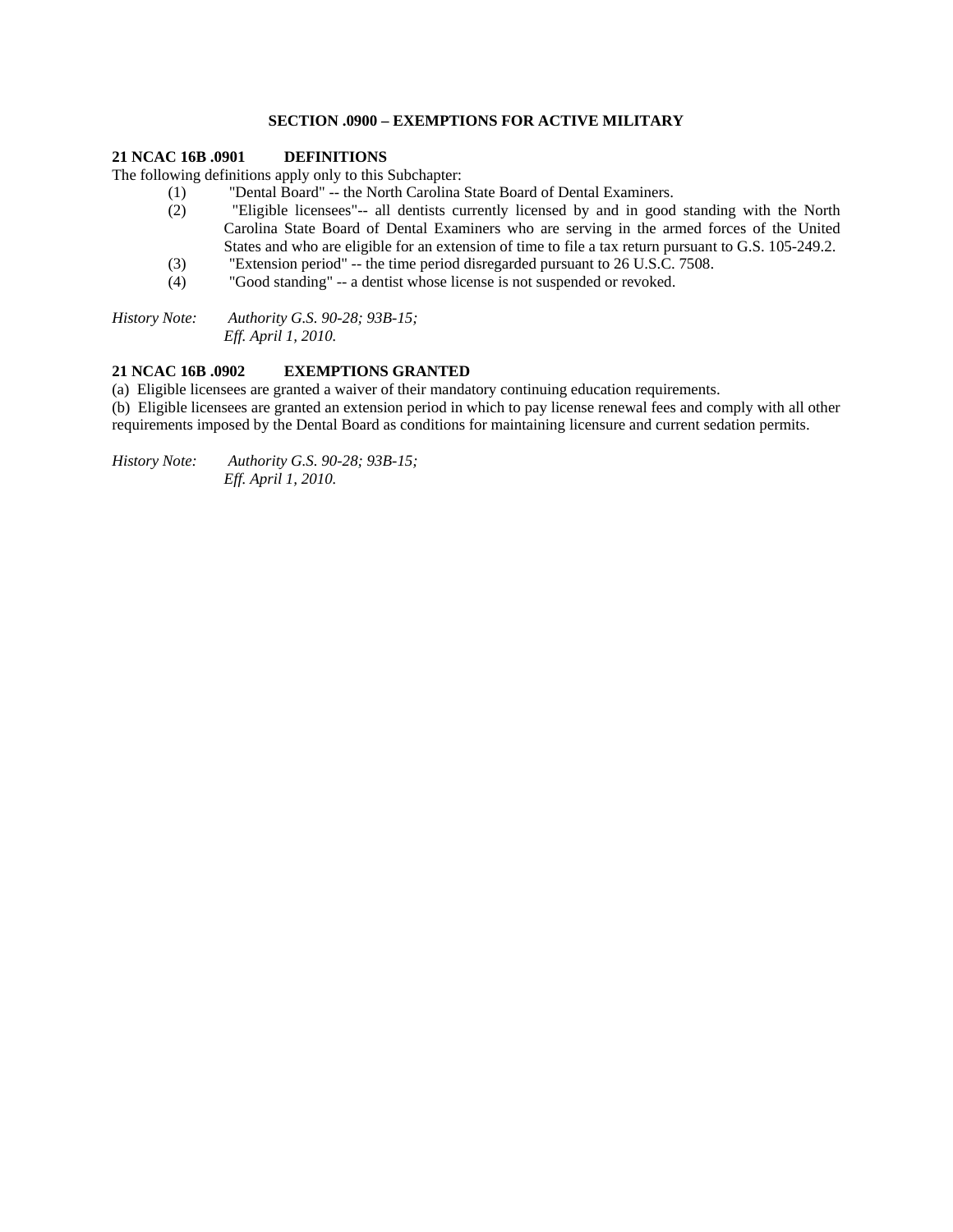# **SUBCHAPTER 16C - LICENSURE DENTAL HYGIENISTS**

#### **SECTION .0100 - GENERAL PROVISIONS**

# **21 NCAC 16C .0101 LICENSURE**

Before beginning the practice of dental hygiene in North Carolina, each applicant shall procure from the Board a license to practice dental hygiene. In order to receive such a license, each applicant shall pass written and clinical examinations as set out in this Subchapter.

*History Note: Authority G.S. 90-223; 90-224; Eff. September 3, 1976; Readopted Eff. September 26, 1977; Amended Eff. June 1, 2006; May 1, 1989; January 1, 1983.* 

# **21 NCAC 16C .0102 NO RECIPROCAL ARRANGEMENT**

The Board does not grant any licenses by reciprocity.

*History Note: Authority G.S. 90-223; 90-224; 90-226; Eff. September 3, 1976; Readopted Eff. September 26, 1977; Amended Eff. May 1, 1989.*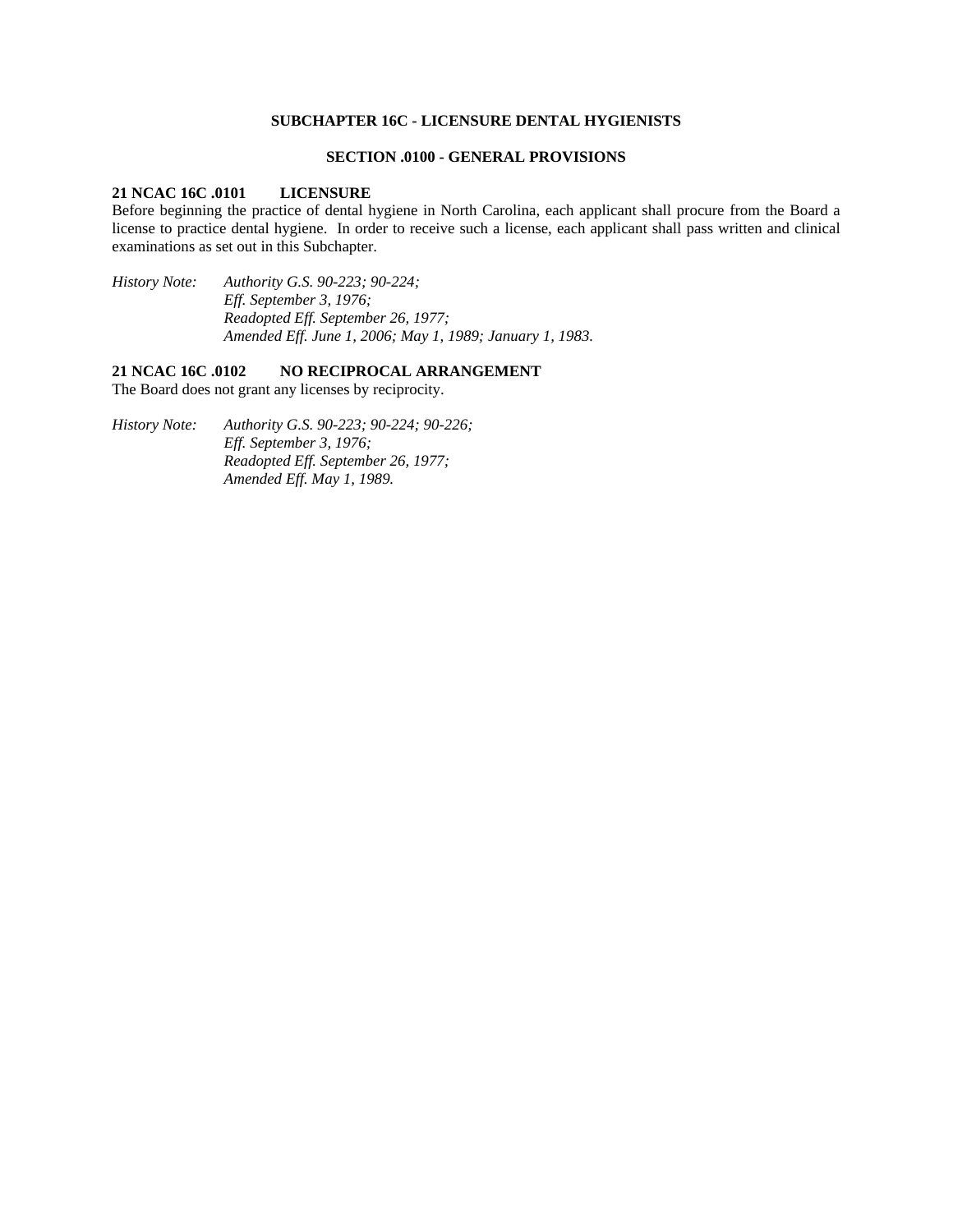# **SECTION .0200 - QUALIFICATIONS**

#### **21 NCAC 16C .0201 IN GENERAL**

*History Note: Authority G.S. 90-28; 90-48; 90-223; 90-224; Eff. September 3, 1976; Readopted Eff. September 26, 1977; Repealed Eff. May 1, 1989.* 

# **21 NCAC 16C .0202 STUDENT MAY APPLY**

The Board shall accept dental hygienist applications from students currently enrolled in schools of dental hygiene. The Board shall deny such applications if the applicant fails to complete the required course of study.

*History Note: Authority G.S. 90-223; 90-224; Eff. September 3, 1976; Readopted Eff. September 26, 1977; Amended Eff. June 1, 2006; May 1, 1989.* 

### **21 NCAC 16C .0203 TRANSCRIPTS REQUIRED**

*History Note: Authority G.S. 90-223; 90-224; Eff. September 3, 1976; Readopted Eff. September 26, 1977; Amended Eff. April 1, 2003; January 1, 1994; May 1, 1989; Repealed Eff. June 1, 2006.*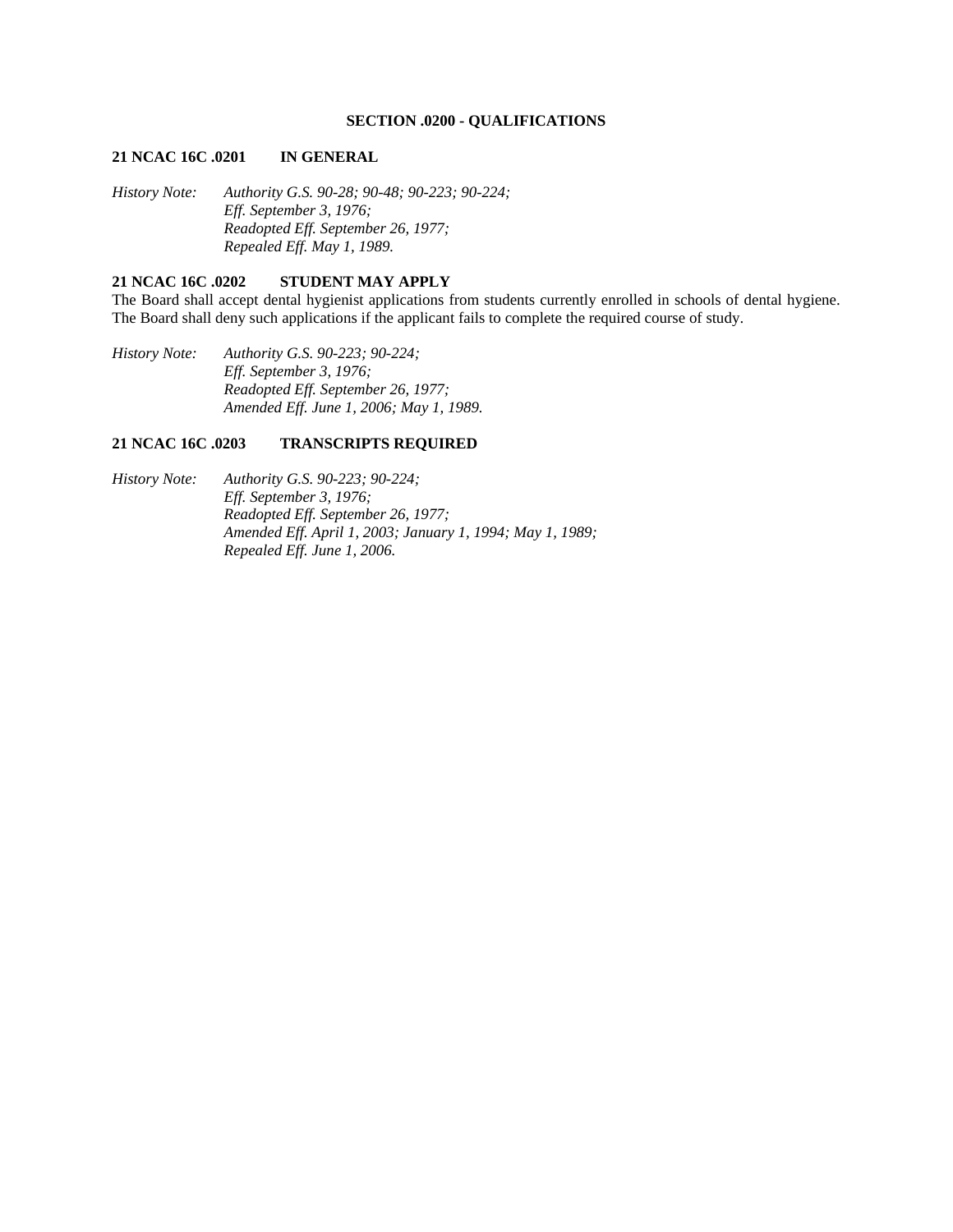# **SECTION .0300 - APPLICATION**

# **21 NCAC 16C .0301 APPLICATION FOR LICENSURE**

(a) All applications for licensure shall be made on the forms furnished by the Board, and no application shall be deemed complete which does not set forth all the information required relative to the applicant. Any applicant who changes his address shall notify the Board office. Applicants shall arrange for and ensure submission to the Board office, sealed proof of graduation from the school, as required by G.S. 90-224(a).

(b) The application fee shall accompany the application. Such fee is nonrefundable.

(c) Applicants who are licensed in other states shall furnish verification of licensure from the secretary of the board of each state in which they are licensed. A photograph of the applicant, taken within six months prior to the date of the application, must be affixed to the application.

(d) All applicants shall submit to the Board a signed release form, completed Fingerprint Record Card, and such other form(s) required to perform a criminal history check at the time of the application.

(e) All applicants shall arrange for and ensure the submission to the Board office, the examination scores as required by 16C .0303(a) of this Subchapter. All applicants shall arrange for and ensure the submission to the Board office, the examination scores as required by 16C .0303(c), if applicable.

*History Note: Authority G.S. 90-223; 90-224; Eff. September 3, 1976; Readopted Eff. September 26, 1977; Amended Eff. June 1, 2006; May 1, 1989.* 

# **21 NCAC 16C .0302 CONSENT FOR BOARD INVESTIGATION**

In making application, the applicant authorizes the Board to verify the information contained in the application or to seek such further information pertinent to the applicant's qualifications or character as the Board may deem proper. The applicant consents that his or her character and reputation may be inquired into, and waives any right he or she may have to recover damages against the Board, any member thereof, or its agents, or from any person who answers a Board inquiry in good faith without malicious intent.

*History Note: Authority G.S. 90-223; 90-224; Eff. September 3, 1976; Readopted Eff. September 26, 1977; Amended Eff. May 1, 1989.* 

### **21 NCAC 16C .0303 BOARD APPROVED EXAMINATIONS**

(a) All applicants for dental hygiene licensure shall achieve passing scores on the Board's sterilization and jurisprudence examinations. Reexamination on the written examinations shall be governed by Rule 16C .0405.

(b) All applicants for dental hygiene licensure shall achieve passing scores on written and clinical examinations administered by the board or Board approved testing agencies according to this Rule.

(c) Clinical testing agencies must permit Board representation on the Board of Directors and the Examination Review Committee or equivalent committee and allow Board input in the examination development and administration.

(d) The clinical examination shall:

- (1) be substantially equivalent to or an improvement to the clinical licensure examination most recently administered by the Board;
- (2) include procedures performed on human subjects as part of the assessment of clinical competency;
- (3) include probing, supra and subgingival scaling and soft tissue management;
- (4) provide the following:
	- (A) anonymity between applicants and examination raters;
	- (B) standardization and calibration of raters;
	- (C) a mechanism for post exam analysis;
	- (D) conjunctive scoring, which is scoring that requires applicants to earn a passing grade on all sections or areas tested and that does not allow weighted, averaged or overall scoring to compensate for failures in individual subject areas;
	- (E) a minimum passing score set by the Board for each subject area tested;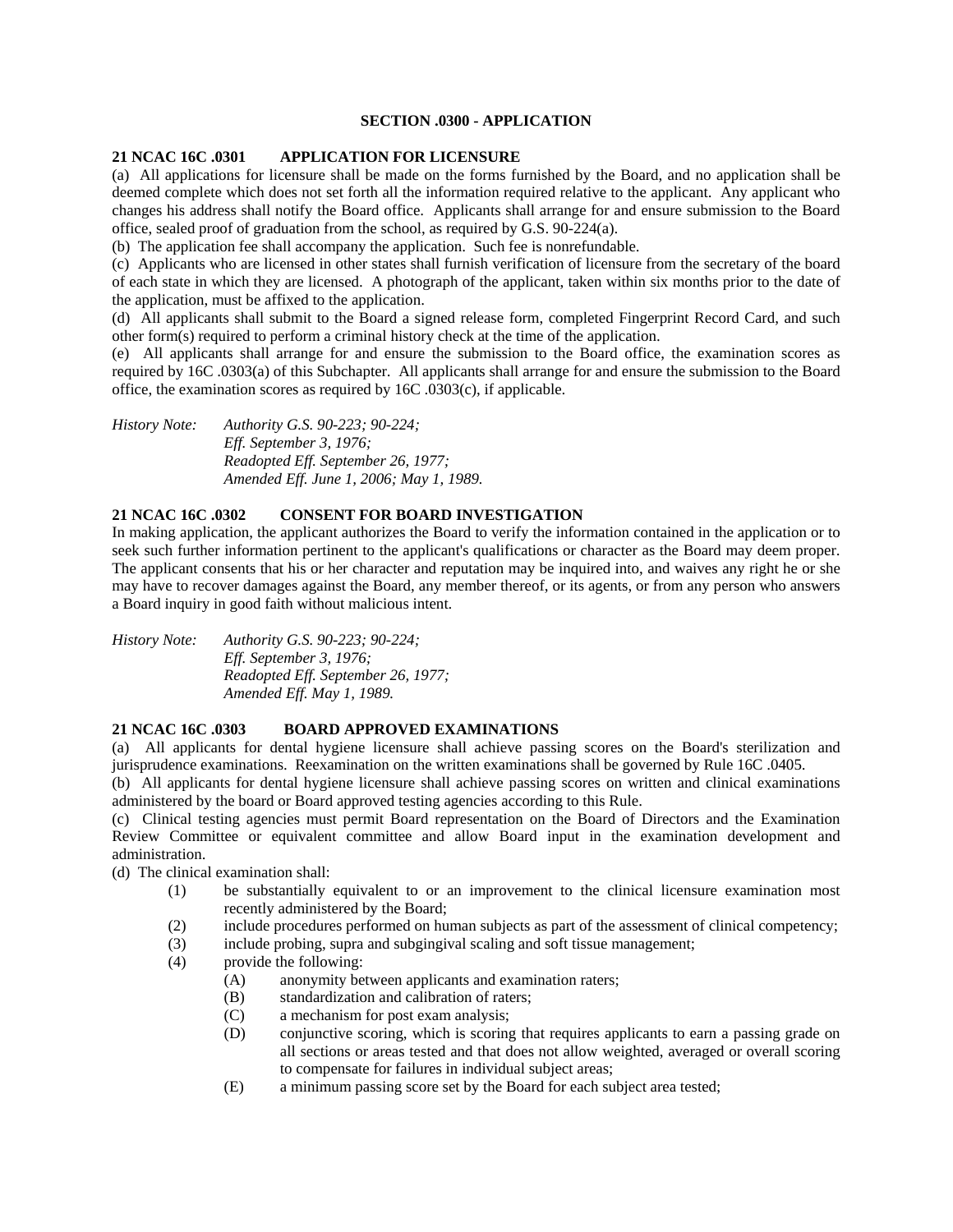- (F) an annual review of the examination and its technical manual by the Board and a psychometrician selected by the Board;
- (G) a task analysis performed once every four years which surveys dentists on a nationwide survey to determine the content domain to be scored and how the sections of the examination are scored;
- (H) a defined system of quality assurance to ensure uniform, consistent administration of the examination at each testing site; and
- (I) a system of applicant assessment which utilizes raters of applicant performance who are not full time employees of any dental academic institution.

(d) The Board shall accept scores upon approved examinations for a period of five years following the date of such examinations. Each applicant shall arrange for and ensure that the applicant's scores are submitted to the Board office. The applicant shall comply with all requirements of such testing agency in applying for and taking the examination.

(e) The Board shall specify the times, places and agencies which will conduct Board approved licensure examinations in the state.

*History Note: Authority G.S. 90-224; Eff. September 3, 1976; Readopted Eff. September 26, 1977; Amended Eff. June 1, 2009; June 1, 2006; May 1, 1989; March 1, 1988.* 

| 21 NCAC 16C .0304 | <b>OTHER REQUIREMENTS</b>   |
|-------------------|-----------------------------|
| 21 NCAC 16C .0305 | <b>TIME FOR FILING</b>      |
| 21 NCAC 16C .0306 | <b>EXAMINATIONS</b>         |
| 21 NCAC 16C .0307 | <b>CLINICAL EXAMINATION</b> |
| 21 NCAC 16C 0308  | <b>SUPPLIES</b>             |
| 21 NCAC 16C .0309 | <b>PATIENT</b>              |
| 21 NCAC 16C 0310  | <b>REEXAMINATION</b>        |

*History Note: Authority G.S. 90-223; 90-224; 90-229; Eff. September 3, 1976; Readopted Eff. September 26, 1977; Amended Eff. August 1, 2002; January 1, 1994; May 1, 1991; May 1, 1989; March 1, 1988; October 1, 1986; January 1, 1983; Temporary Amendment Eff. January 1, 2003; Amended Eff. January 1, 2004; April 1, 2003; Repealed Eff. June 1, 2006.*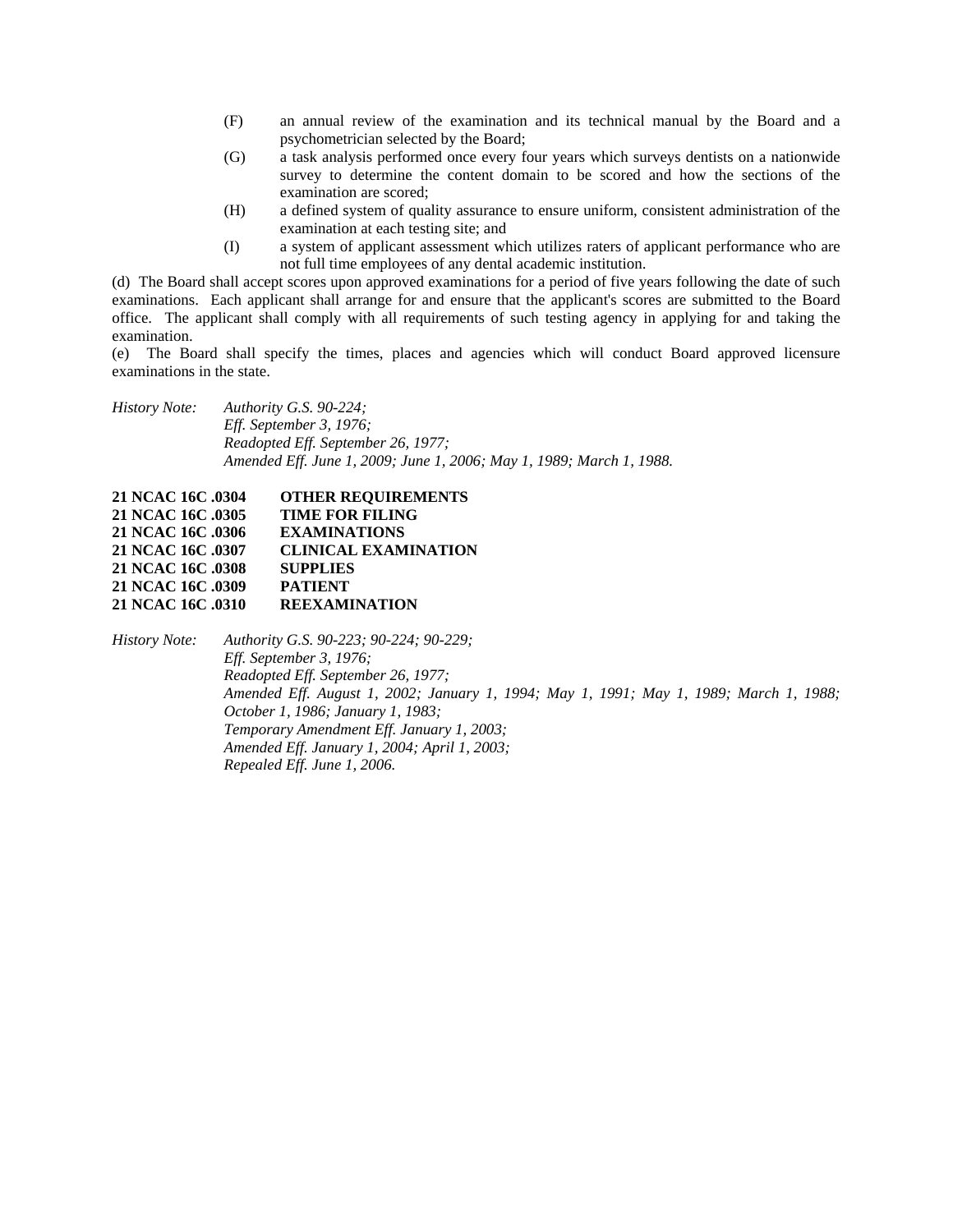# **SECTION .0400 – LICENSURE BY EXAMINATION CONDUCTED BY THE BOARD**

### **21 NCAC 16C .0401 APPLICATION FOR EXAMINATION CONDUCTED BY THE BOARD**

(a) All applications for licensure examination conducted by the Board shall be made on the forms furnished by the Board, and no application shall be deemed complete which does not set forth all the information required by these Rules relative to the applicant. Any candidate who changes his address shall notify the Board office.

(b) The fee for such examination or re-examination must accompany the application. Such fee is non-refundable.

(c) Two identical photographs of the applicant, taken within six months prior to the date of the application, not over two inches in height, must be submitted. One photograph must be affixed to the application and the second photograph must be paper-clipped to the application to be used as part of the identification badge.

*History Note: Authority G.S. 90-223; 90-224.1; Eff. June 1, 2006.* 

### **21 NCAC 16C .0402 TIME FOR FILING**

The completed application, fee, photographs, and sealed proof of graduation from the school as required by G.S. 90- 224(a) must be received in the Board's office at least 90 days prior to the date of the examination conducted by the Board. Sealed proof of graduation from dental hygiene school for those still in dental hygiene school at the time of the application must be sent in upon graduation. All data received by the Board concerning the applicant shall be part of the application and shall be retained as part of the record.

*History Note: Authority G.S. 90-223; 90-224; Eff. June 1, 2006; Amended Eff. February 1, 2008.* 

### **21 NCAC 16C .0403 EXAMINATION CONDUCTED BY THE BOARD**

(a) Each candidate shall be given a numbered badge. This badge shall contain the candidate's photograph and shall be presented to the candidate prior to the examination. The number on the badge shall be the only identification allowed on any paper or manuscript during this examination. The badge must be returned to the Board at the completion of the examination.

(b) The Board may dismiss any candidate who is using or appears to be using any assistance not provided as an accommodation. If such violation is discovered by the Board after a license has been issued to the violator, the license shall be revoked.

*History Note: Authority G.S. 90-223; 90-224; Eff. June 1, 2006.* 

# **21 NCAC 16C .0404 PATIENTS AND SUPPLIES FOR BOARD CONDUCTED CLINICAL EXAMINATION**

(a) Each candidate must furnish his own patients and instruments for the Board conducted clinical examination.

(b) Supplies necessary for all clinical work are to be provided by the candidate.

*History Note: Authority G.S. 90-223; 90-224; Eff. June 1, 2006.* 

### **21 NCAC 16C .0405 BOARD CONDUCTED REEXAMINATION**

(a) A complete application, except for official proof of graduation as required by G.S. 90-224(a) and National Board score, is required in case of reexamination.

(b) Any applicant who has passed the written portion of the examination but has failed the clinical portion of the examination conducted by the Board must also re-take the written examination unless the applicant successfully passes the clinical examination within one year of passing the written examination.

(c) Any applicant who has passed the clinical portion of the examination conducted by the Board but has failed the written portion of the examination may retake the written portion of the examination two additional times during a one year period and need not retake the clinical portion of the examination. If the applicant does not pass the written portion of the examination upon the second reexamination, the applicant must retake both the written and clinical portions of the examination upon subsequent reexamination.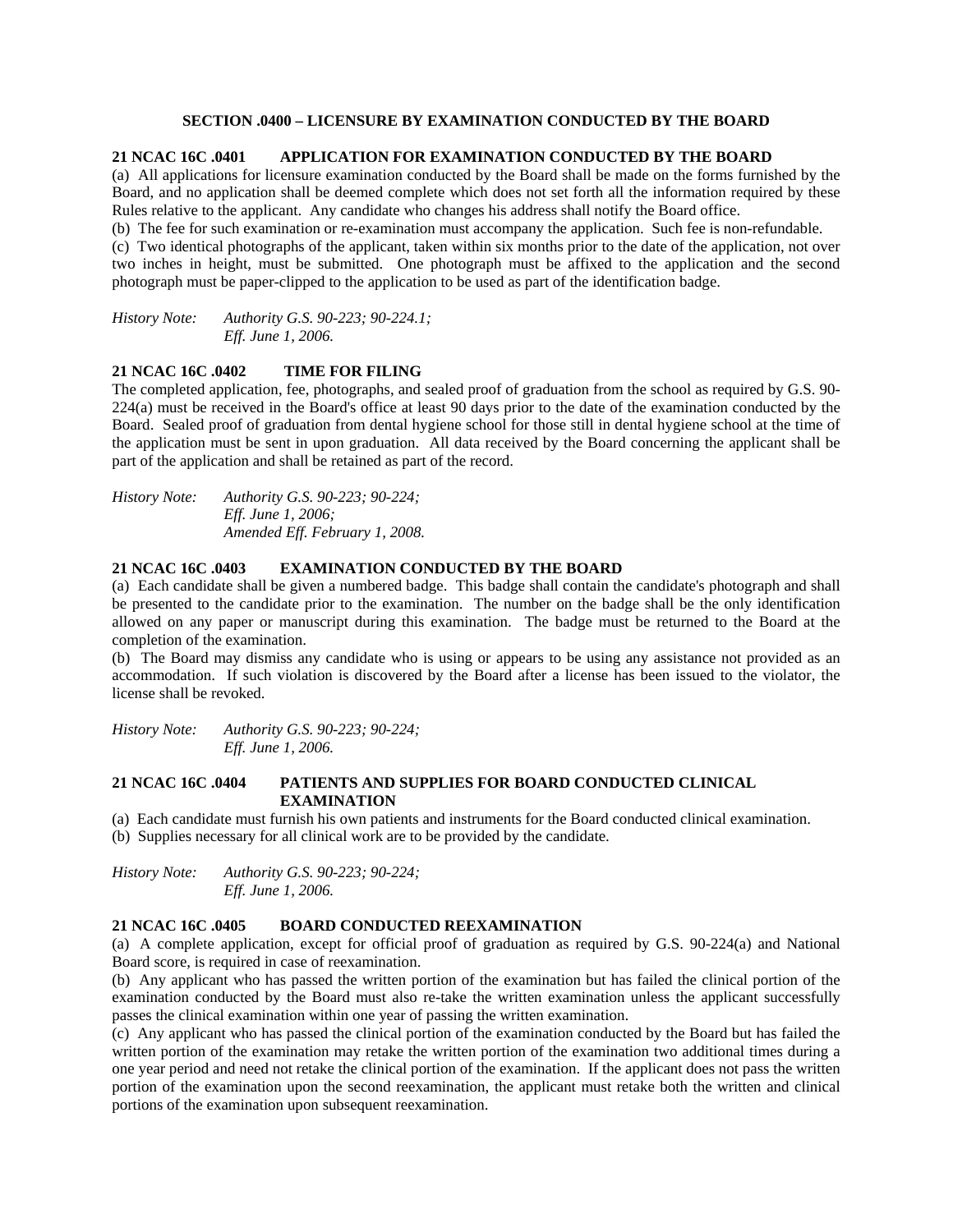(d) Any applicant who has failed the written or clinical portions of the examination three times shall successfully complete an additional Board approved course of study in the area(s) of deficiency exhibited on the examination. Such applicant must send evidence of the additional study, along with the application, before admitted for reexamination.

*History Note: Authority G.S. 90-223; 90-224; Eff. June 1, 2006; Amended Eff. July 1, 2010.*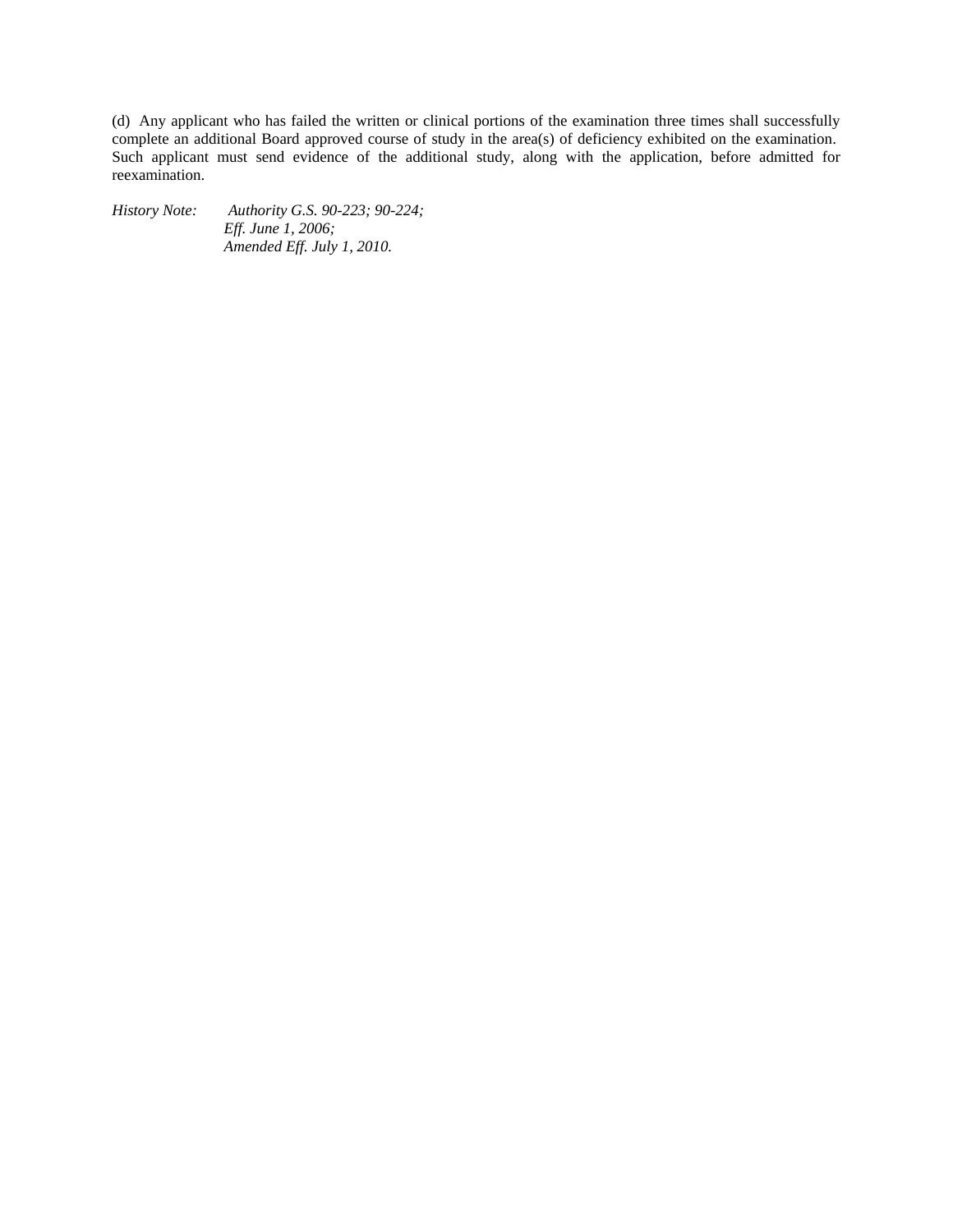# **SECTION .0500 – LICENSURE BY CREDENTIALS**

# **21 NCAC 16C .0501 DENTAL HYGIENE LICENSURE BY CREDENTIALS**

(a) An applicant for a dental hygiene license by credentials shall submit to the Board:

- (1) a completed, notarized application form provided by the Board;
	- (2) the licensure by credentials fee;
	- (3) an affidavit from the applicant stating for the two years immediately preceding the application:
		- (A) the dates that and locations where the applicant has practiced dental hygiene;
		- (B) that the applicant has provided at least 2000 hours of clinical care directly to patients; and
		- (C) that the applicant has continuously held an active, unrestricted dental hygiene license issued by another U.S. state or any U.S. territory.
	- (4) a statement disclosing and explaining any disciplinary actions, investigations, malpractice claims, state or federal agency complaints, judgments, settlements, or criminal charges;
	- (5) if applicable, a statement disclosing and explaining periods, within the last 10 years, of observation, assessment, or treatment for substance abuse, with verification demonstrating that the applicant has complied with all provisions and terms of any county or state drug treatment program, or impaired dental hygiene or other impaired professionals program; and
	- (6) a copy of an unexpired course completion certification card in cardiopulmonary resuscitation.

(b) In addition to the requirements of Paragraph (a) of this Rule, an applicant for a dental hygiene license by credentials shall arrange for and ensure the submission to the Board office, the following documents as a package, with each document in an unopened envelope sealed by the entity involved:

- (1) official transcripts certifying that the applicant has graduated from a dental hygiene program accredited by the Commission on Dental Accreditation of the American Dental Association;
- (2) if the applicant is or has ever been employed as a dentist or dental hygienist by or under contract with a federal agency, a certification letter of the applicant's current status and disciplinary history from each federal agency where the applicant is or has been employed or under contract;
- (3) certificate of the applicant's licensure status from the regulatory authority or other occupational or professional regulatory authority and information regarding all disciplinary actions taken or investigations pending, from all licensing jurisdictions where the applicant holds or has ever held a dental hygiene license or other occupational or professional license;
- (4) a report from the National Practitioner Databank, if reporting is required or allowed by federal law;
- (5) a report of any pending or final malpractice actions against the applicant verified by the malpractice insurance carrier covering the applicant. The applicant must submit a letter of coverage history from all current and all previous malpractice insurance carriers covering the applicant;
- (6) the applicant's passing score on the National Board Dental Hygiene Examination administered by the Joint Commission on National Dental Examinations; and
- (7) the applicant's passing score on the licensure examination conducted by a regional testing agency or independent state licensure examination that is substantially equivalent to the clinical licensure examination required in North Carolina.

(c) All information required must be completed and received by the Board office as a complete package with the initial application and application fee. If all of the information is not received as a complete package, the application shall be returned to the applicant.

(d) All applicants shall submit to the Board a signed release form, completed Fingerprint Record Card, and other form(s) required to perform a criminal history check at the time of the application.

(e) An applicant for dental hygiene licensure by credentials must successfully complete written examinations and, if deemed necessary based on the applicant's history, a clinical simulation examination administered by the Board. If the applicant fails any of the examinations, the applicant may retake the examination failed two additional times during a one year period.

(f) Should the applicant reapply for licensure by credentials, an additional licensure by credentials fee shall be required.

(g) Any license obtained through fraud or by any false representation shall be void ab initio and of no effect.

*History Note: Authority G.S. 90-223; 90-224.1; Temporary Adoption Eff. January 1, 2003;*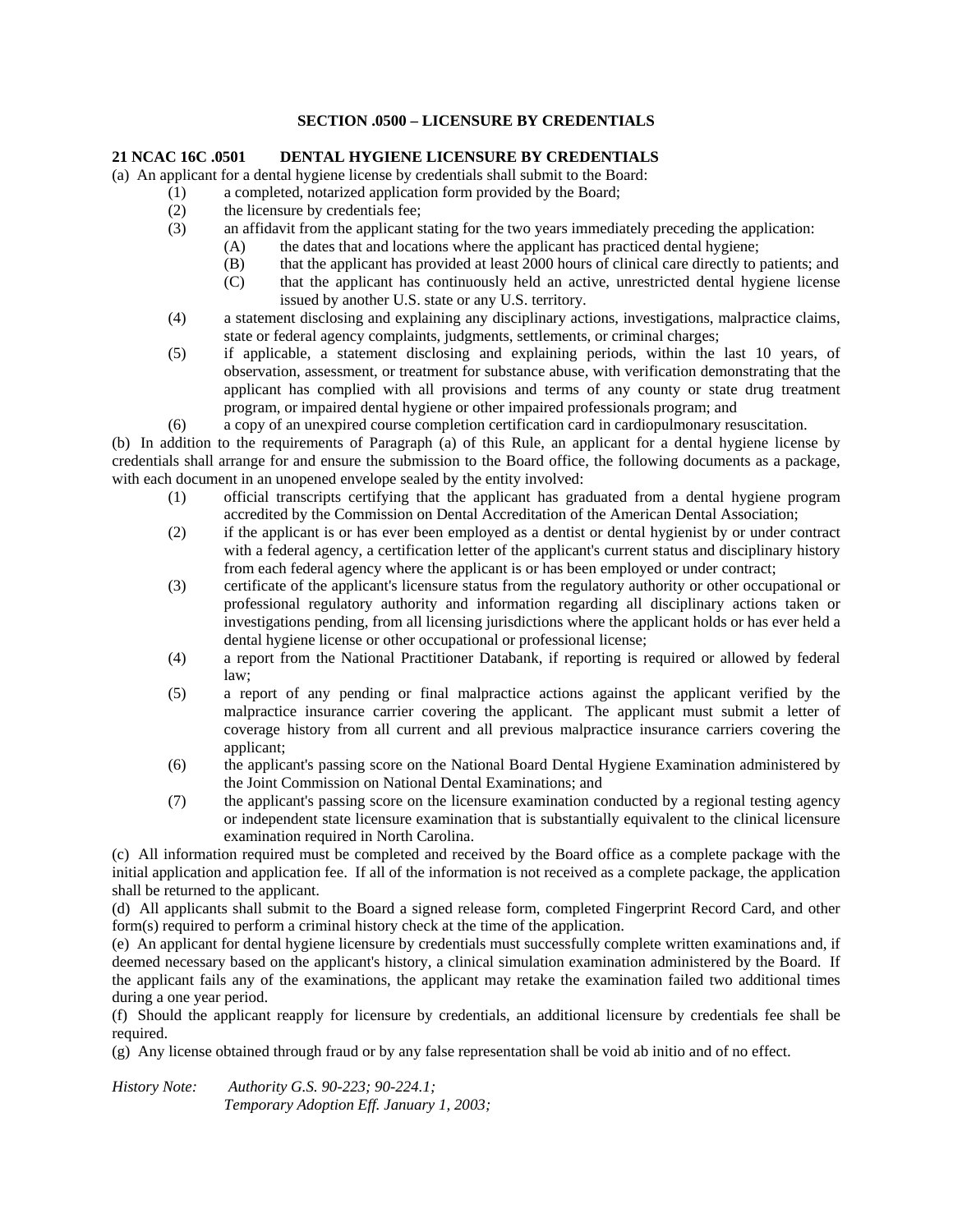*Eff. January 1, 2004; Recodified from Rule .0401 Eff. June 1, 2006; Amended Eff. February 1, 2010.*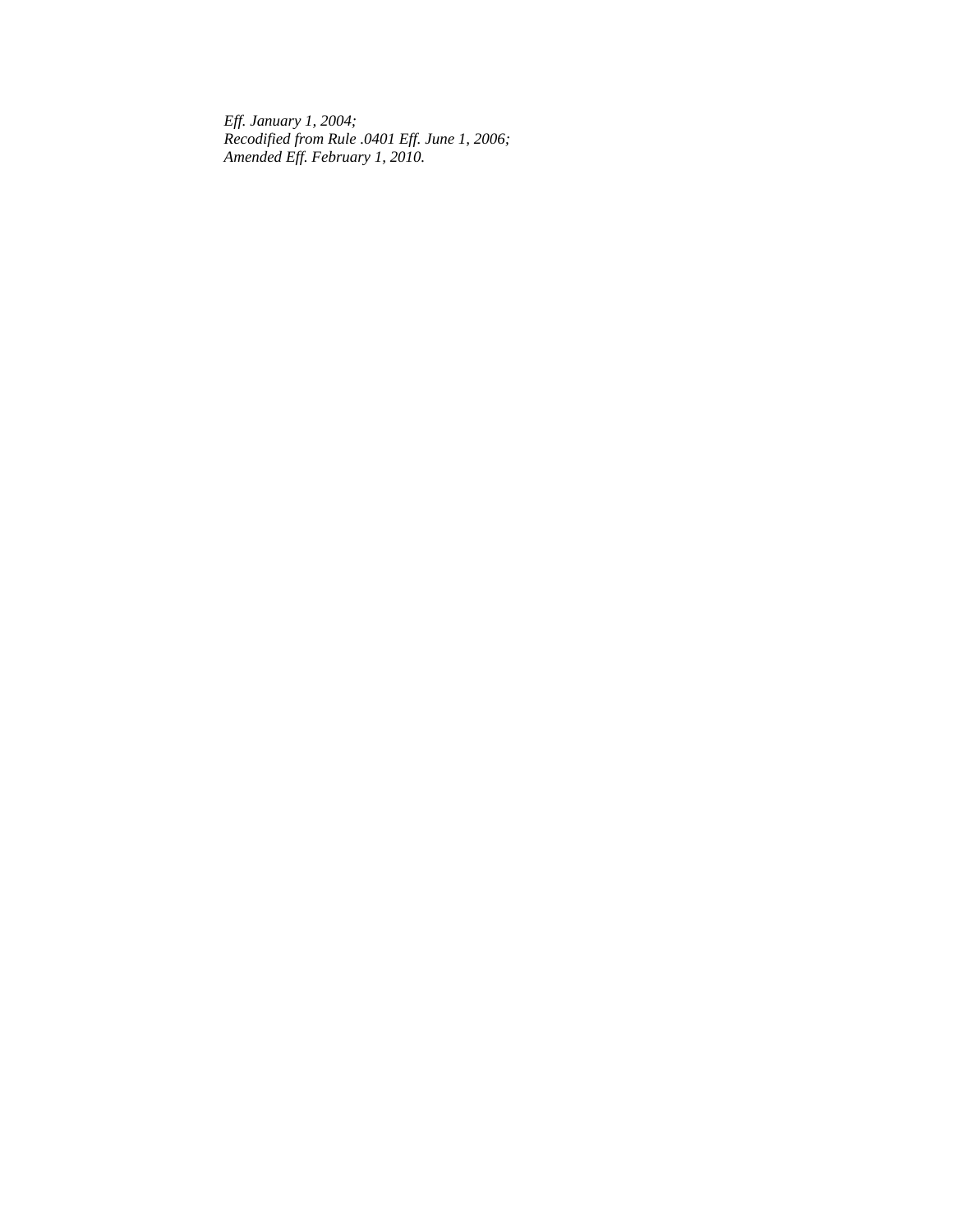### **SUBCHAPTER 16D - PROVISIONAL LICENSURE: DENTISTS**

# **SECTION .0100 - GENERAL PROVISIONS**

### **21 NCAC 16D .0101 ELIGIBILITY REQUIREMENTS**

(a) Persons shall be eligible for provisional licensure under the provisions of G.S. 90-29.3 if they have been licensed to practice dentistry in another jurisdiction for a period of at least two years immediately preceding the date of application for provisional licensure.

(b) An applicant for provisional licensure must present to the Board documentary evidence satisfactory to the Board that he is in good standing with the dental licensing agencies of all jurisdictions wherein he is currently licensed to practice dentistry.

(c) No person shall be eligible for provisional licensure who has been censured, disciplined, or punished by any dental licensing agency or dental organization for violation of professional ethics or the laws of any jurisdiction.

*History Note: Authority G.S. 90-28; 90-29.3; 90-48; Eff. September 3, 1976; Readopted Eff. September 26, 1977; Amended Eff. January 1, 1994; June 1, 1991; May 1, 1989.* 

# **21 NCAC 16D .0102 RESTRICTIONS ON PRACTICE**

(a) Any provisional license issued to a member of the faculty of an educational institution shall limit the practice of such provisional licensee to the confines of the facilities provided by the educational institution of which he is a faculty member.

(b) The dental practice of a provisional licensee shall be restricted to a specific facility or, to a geographic location, or to a specialized field of dentistry, or any combination thereof. Direction by a dentist licensed in North Carolina shall also be required. Such dentist shall provide direction over the functions performed by the licensee and shall be responsible for all consequences or results arising from the licensee's practice of dentistry.

(c) For purposes of this Section, the acts of a provisional licensee are deemed to be under the direction of a licensed dentist when performed in a locale where a licensed dentist is not always required to be physically present during the performance of such acts and such acts are being performed pursuant to the dentist's order, control, and approval.

| History Note: | Authority G.S. $90-29.3$ ;                                 |
|---------------|------------------------------------------------------------|
|               | <i>Eff.</i> September 3, 1976;                             |
|               | Readopted Eff. September 26, 1977;                         |
|               | Amended Eff. August 1, 2002; January 1, 1994; May 1, 1989. |

#### **21 NCAC 16D .0103 PATIENT RECORDS**

A provisional licensee may, during the period of his provisional licensure, be required to furnish to the Board records of patients treated by him.

*History Note: Authority G.S. 90-29.3; Eff. September 3, 1976; Readopted Eff. September 26, 1977.* 

## **21 NCAC 16D .0104 APPLICATION**

(a) All applications for provisional licensure shall be submitted upon forms provided by the Board, and all information requested shall be provided.

(b) All applicants shall submit to the Board a signed release form, completed Fingerprint Record Card, and such other form(s) required to perform a criminal history check at the time of the application.

*History Note: Authority G.S. 90-29.3; 90-41(a); Eff. September 3, 1976; Readopted Eff. September 26, 1977; Temporary Amendment Eff. January 1, 2003; Amended Eff. January 1, 2004.*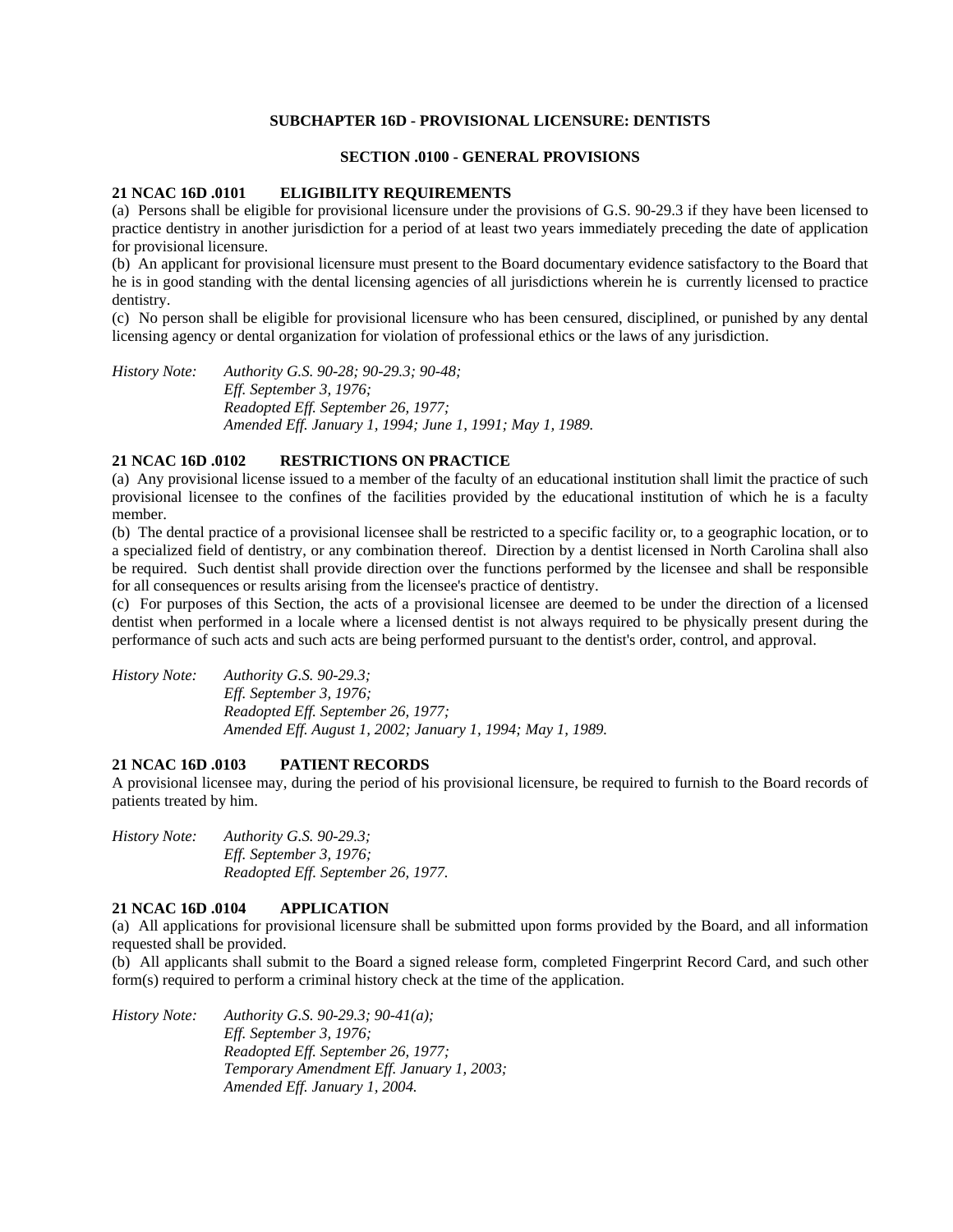# **21 NCAC 16D .0105 EXAMINATION**

As a condition precedent to issuing a provisional license, the Board may require an applicant to appear before the Board for oral examination, written examination(s), clinical evaluation or any combination thereof and satisfy the Board as to the applicant's professional competency.

*History Note: Authority G.S. 90-29.3;* 

*Eff. September 3, 1976; Readopted Eff. September 26, 1977; Amended Eff. August 1, 2002.*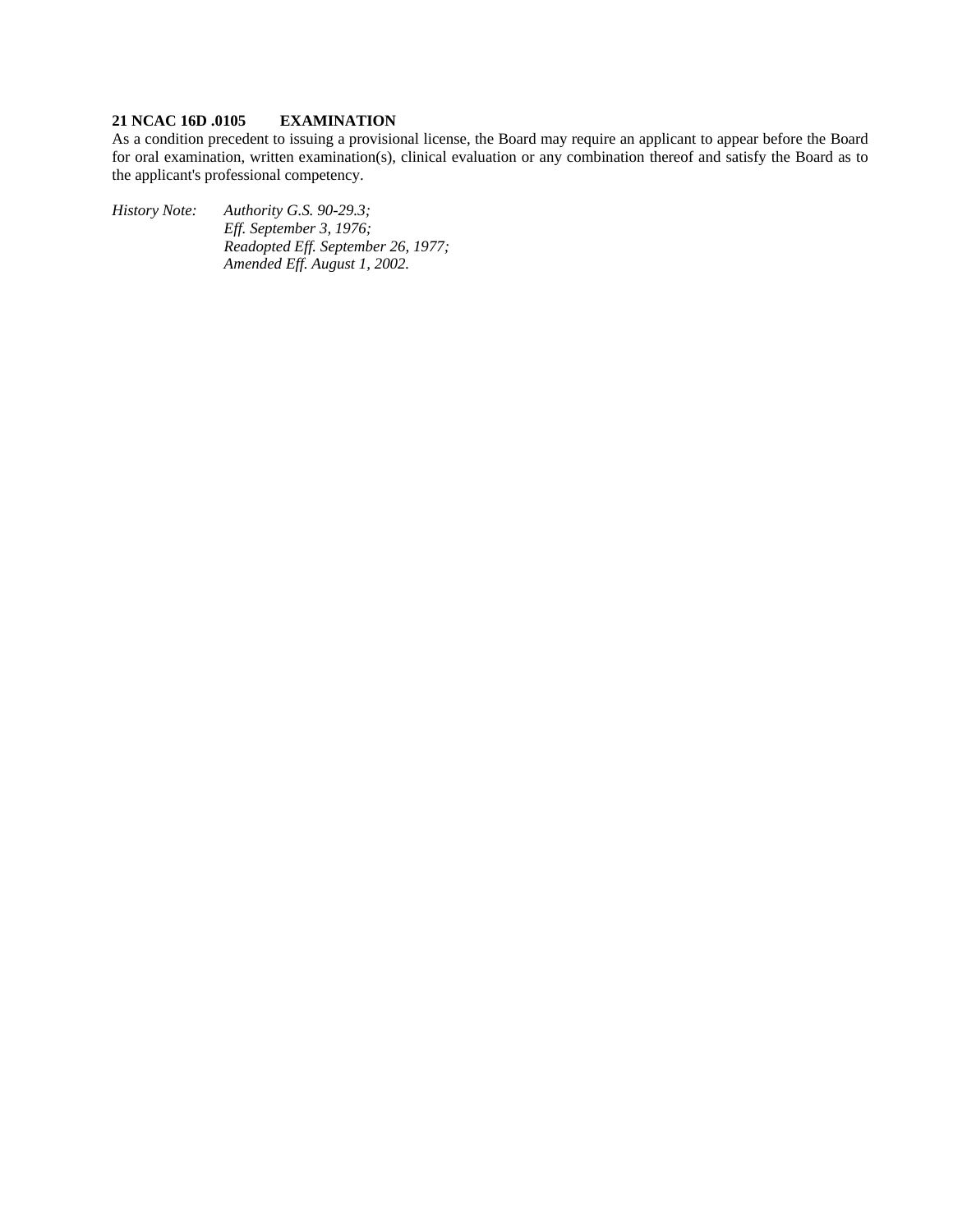# **SECTION .0200 - EXAMINATIONS**

# **21 NCAC 16D .0201 CLINICAL EXAMINATION**

*History Note: Authority G.S. 90-28; 90-29.5; 90-48; Eff. January 1, 1983; Repealed Eff. September 1, 2009.* 

# **21 NCAC 16D .0202 ORAL EXAMINATION**

*History Note: Authority G.S. 90-28; 90-29.5; 90-48; Eff. January 1, 1983; Repealed Eff. October 1, 1986.*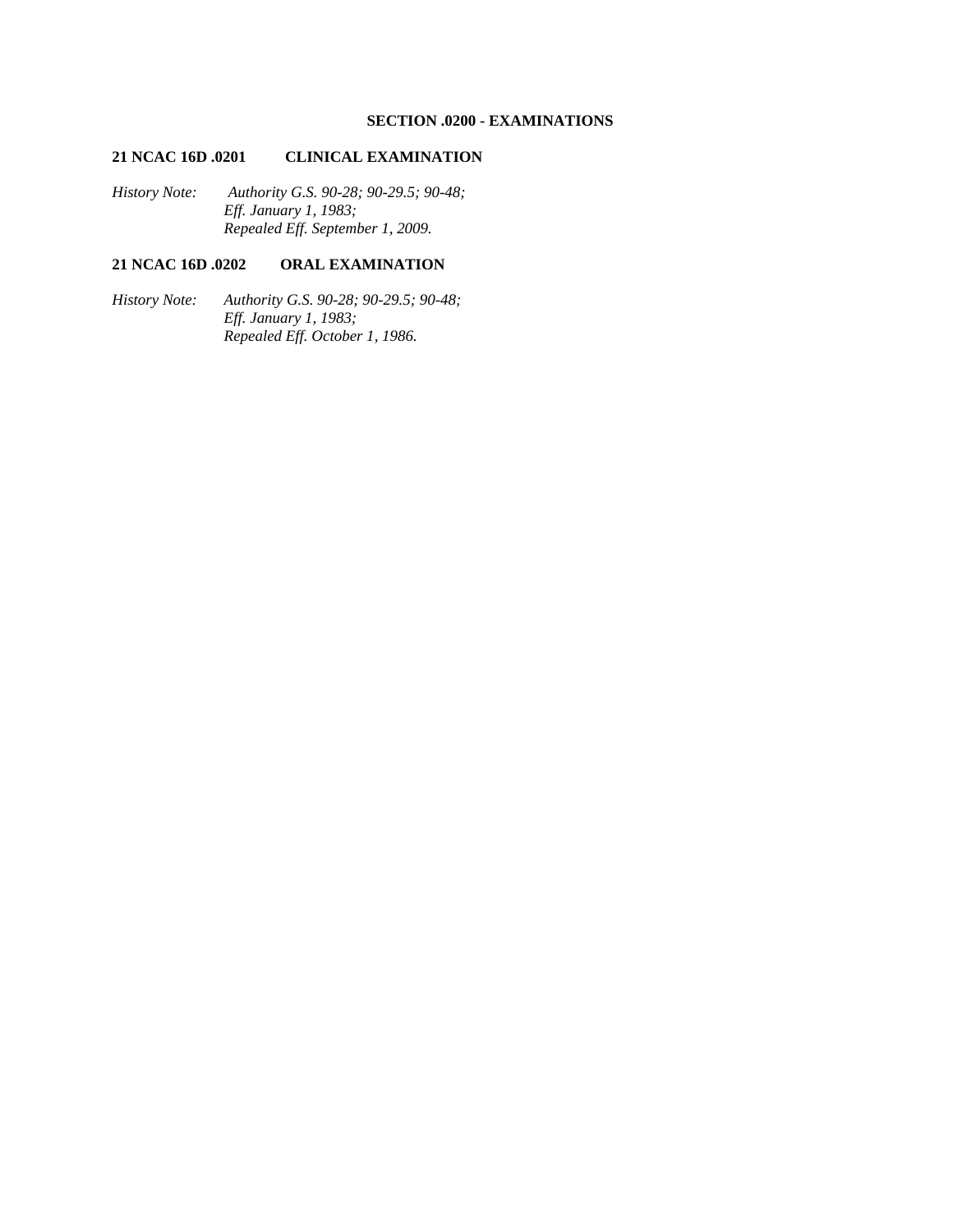### **SUBCHAPTER 16E - PROVISIONAL LICENSURE: DENTAL HYGIENIST**

### **21 NCAC 16E .0101 ELIGIBILITY REQUIREMENTS**

*History Note: Authority G.S. 90-226; Eff. September 3, 1976; Readopted Eff. September 26, 1977; Amended Eff. May 1, 1989; RRC Objection November 21, 2002 and rule was returned to agency on February 20, 2003.* 

# **21 NCAC 16E .0102 RESTRICTIONS ON PRACTICE**

(a) Any provisional license issued to a member of the faculty of an educational institution shall limit the practice of such provisional licensee to the confines of facilities provided by the educational institution of which he is a faculty member. (b) In those instances in which the Board deems such restriction appropriate, the dental hygiene practice of a provisional licensee may be restricted to a geographical location.

*History Note: Authority G.S. 90-226; Eff. September 3, 1976; Readopted Eff. September 26, 1977; Amended Eff. May 1, 1989.* 

# **21 NCAC 16E .0103 APPLICATION**

(a) All applications for provisional licensure shall be submitted upon forms provided by the Board and all information requested shall be provided.

(b) All applicants shall submit to the Board a signed release form, completed Fingerprint Record Card, and such other form(s) required to perform a criminal history check at the time of the application.

*History Note: Authority G.S. 90-226; 90-229(a); Eff. September 3, 1976; Readopted Eff. September 26, 1977; Amended Eff. May 1, 1989; Temporary Amendment Eff. January 1, 2003; Amended Eff. January 1, 2004.* 

### **21 NCAC 16E .0104 EXAMINATION**

As a condition precedent to issuing a provisional license, the Board may require an applicant to appear before the Board for oral examination, written examination(s), clinical evaluation or any combination thereof and satisfy the Board as to the applicant's professional competency.

*History Note: Authority G.S. 90-226; Eff. September 3, 1976; Readopted Eff. September 26, 1977; Amended Eff. August 1, 2002; May 1, 1989.*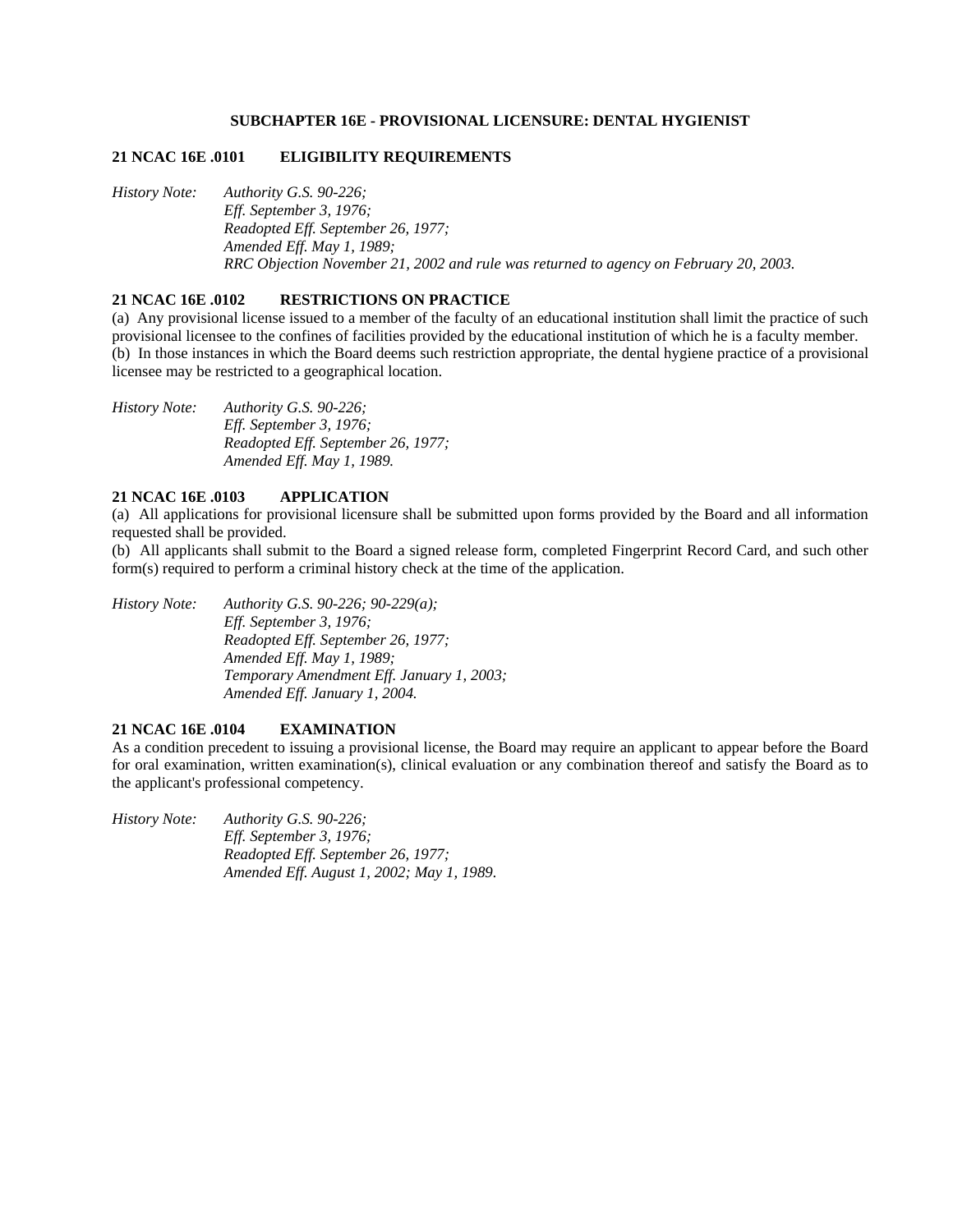### **SUBCHAPTER 16F - PROFESSIONAL CORPORATIONS**

#### **SECTION .0100 - SCOPE**

#### **21 NCAC 16F .0101 CERTIFICATION OF LICENSURE REQUIRED**

*History Note: Authority G.S. 90-48; Eff. September 3, 1976; Readopted Eff. September 26, 1977; Repealed Eff. May 1, 1989.* 

#### **21 NCAC 16F .0102 APPLICATION**

Applications for certification that all proposed owners of stock in a professional corporation or all managers and members of a professional limited liability company are licensed to practice dentistry shall be submitted by letter to the Board's office requesting such certification, and setting forth the following information:

- (1) The proposed name of the corporation or professional limited liability company;
- (2) The names of all proposed owners of the shares of stock to be issued by the corporation, or all members and managers of the professional limited liability company together with their addresses and current dental license numbers; and
- (3) The name or names of the proposed incorporators or the members who executed the articles of organization of the professional limited liability company, their addresses, and the current dental license numbers of such of them as are duly licensed to practice dentistry in the State of North Carolina.

*History Note: Authority G.S. 55B-4(4); 57C-2-01; 90-48; Eff. September 3, 1976; Readopted Eff. September 26, 1977; Amended Eff. April 1, 1994; May 1, 1989.* 

#### **21 NCAC 16F .0103 CORPORATE OR LIMITED LIABILITY COMPANY NAME**

Corporation or limited liability company designations shall consist only of the use of the words "Professional Association," "P.A.", "Professional Corporation," or "P.C." for professional corporations and "Professional Limited Liability Company", or "P.L.L.C." for professional limited liability companies. All names shall also contain only the name or surname of one or more of the shareholders or members and may include the word "Associate(s)."

*History Note: Authority G.S. 55B-5; 57C-2-01; 57C-2-30; 90-48; Eff. September 3, 1976; Readopted Eff. September 26, 1977; Amended Eff. August 1, 2009; August 1, 2002; April 1, 1994; May 1, 1989.* 

### **21 NCAC 16F .0104 CERTIFICATE OF REGISTRATION**

(a) Application for a certificate of registration shall be made in writing to the Board, and shall be submitted upon the form provided by the Board for that purpose. The application shall be accompanied by a certified copy of the certificate of incorporation and articles of incorporation of a P.A. or P.C. or a certified copy of the articles of organization of a P.L.L.C., together with a check in the amount of fifty dollars (\$50.00) in payment of the registration fee.

(b) The initial certificate of registration shall remain effective for one year from the date of issuance thereof, unless suspended or terminated as by law provided, and each subsequent renewal of the certificate shall be effective for a period of one year from the date of issue.

*History Note: Authority G.S. 55B-10; 57C-2-01; 90-48; Eff. September 3, 1976; Readopted Eff. September 26, 1977; Amended Eff. August 1, 2009; April 1, 1994; May 1, 1989.* 

**21 NCAC 16F .0105 APPLICATION FOR RENEWAL**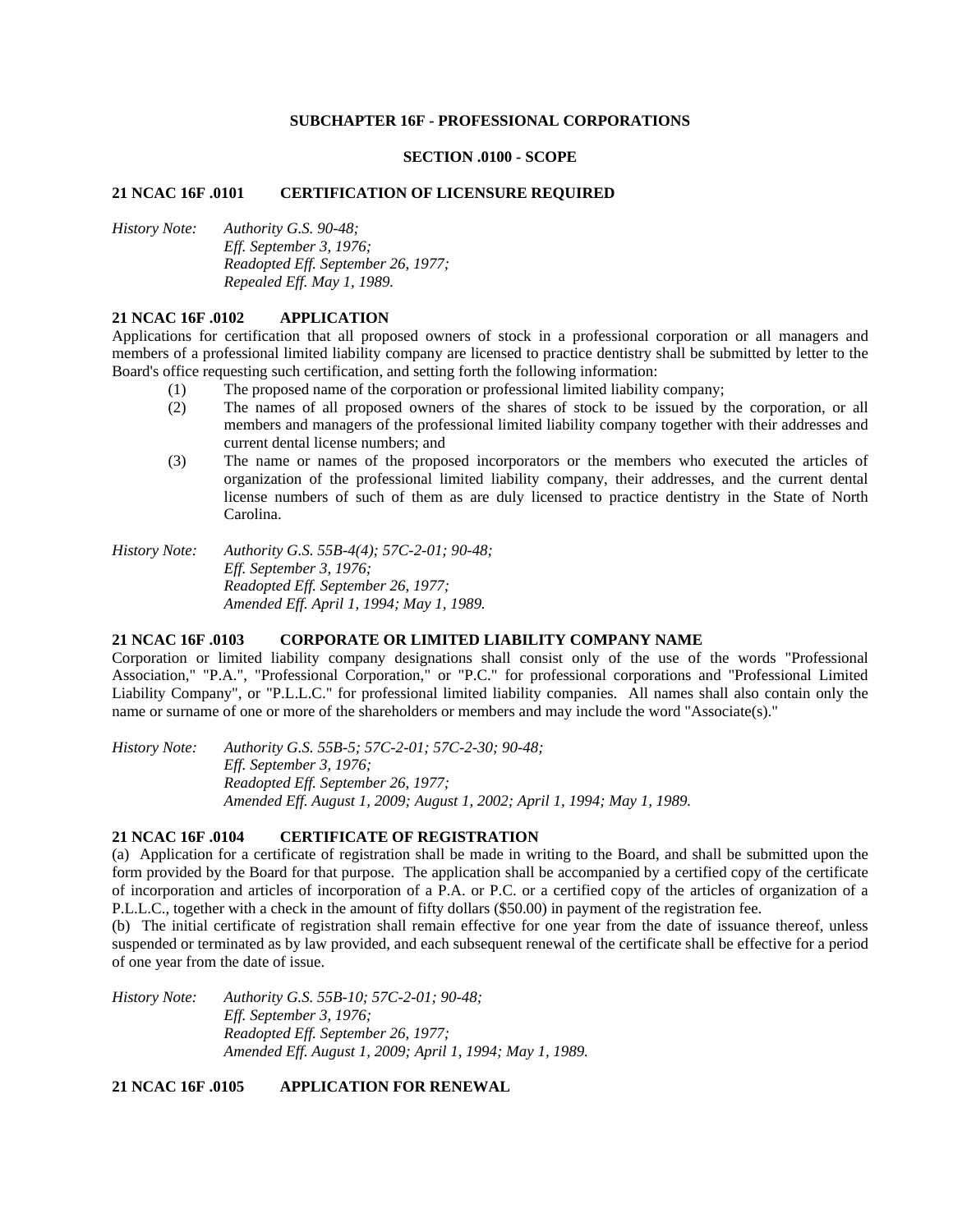At least 20 days prior to the date of expiration of the certificate, the corporation or limited liability company shall submit its written application for renewal upon a form to be provided by the Board. The application must be accompanied by a check in the amount of twenty-five dollars (\$25.00) in payment of the renewal fee.

*History Note: Authority G.S. 55B-11; 57C-2-01; 90-48; Eff. September 3, 1976; Readopted Eff. September 26, 1977; Amended Eff. April 1, 1994; May 1, 1989.* 

### **21 NCAC 16F .0106 TRANSFER OF STOCK**

*History Note: Authority G.S. 90-48; Eff. September 3, 1976; Readopted Eff. September 26, 1977; Repealed Eff. May 1, 1989.* 

# **21 NCAC 16F .0107 AMENDMENTS TO ARTICLES OF INCORPORATION OR ORGANIZATION**

Amendments to the articles of incorporation or articles of organization shall be forwarded to the Board's office within 10 days after the filing of the same in the office of the Secretary of State of North Carolina.

*History Note: Authority G.S. 55B-12; 57C-2-01; 57C-2-22; 90-48; Eff. September 3, 1976; Readopted Eff. September 26, 1977; Amended Eff. April 1, 1994; May 1, 1989.* 

# **21 NCAC 16F .0108 EMPLOYMENT OF DENTAL HYGIENIST**

No corporation or limited liability company shall, at one and the same time, employ in clinical positions more than two dental hygienists for each dentist actively engaged in the practice of dentistry.

*History Note: Authority G.S. 90-223(b); 90-233(b); Eff. September 3, 1976; Readopted Eff. September 26, 1977; Amended Eff. April 1, 1994; January 1, 1983.* 

# **21 NCAC 16F .0109 RULES AND REGULATIONS OF THE BOARD APPLY**

*History Note: Authority G.S. 90-48; Eff. September 3, 1976; Readopted Eff. September 26, 1977; Repealed Eff. May 1, 1989.* 

### **21 NCAC 16F .0110 CORPORATE OFFICERS OR MANAGERS MUST EXECUTE DOCUMENTS**

All documents required by these Rules to be submitted to the Board by the corporation or limited liability company shall be executed by the president or vice president of the corporation and attested to by the secretary/treasurer or by the managers of the limited liability company, and duly acknowledged before a notary public or some other officer qualified to administer oaths.

*History Note: Authority G.S. 55B-12; 57C-2-01; 90-48; Eff. September 3, 1976; Readopted Eff. September 26, 1977; Amended Eff. April 1, 1994; May 1, 1989.*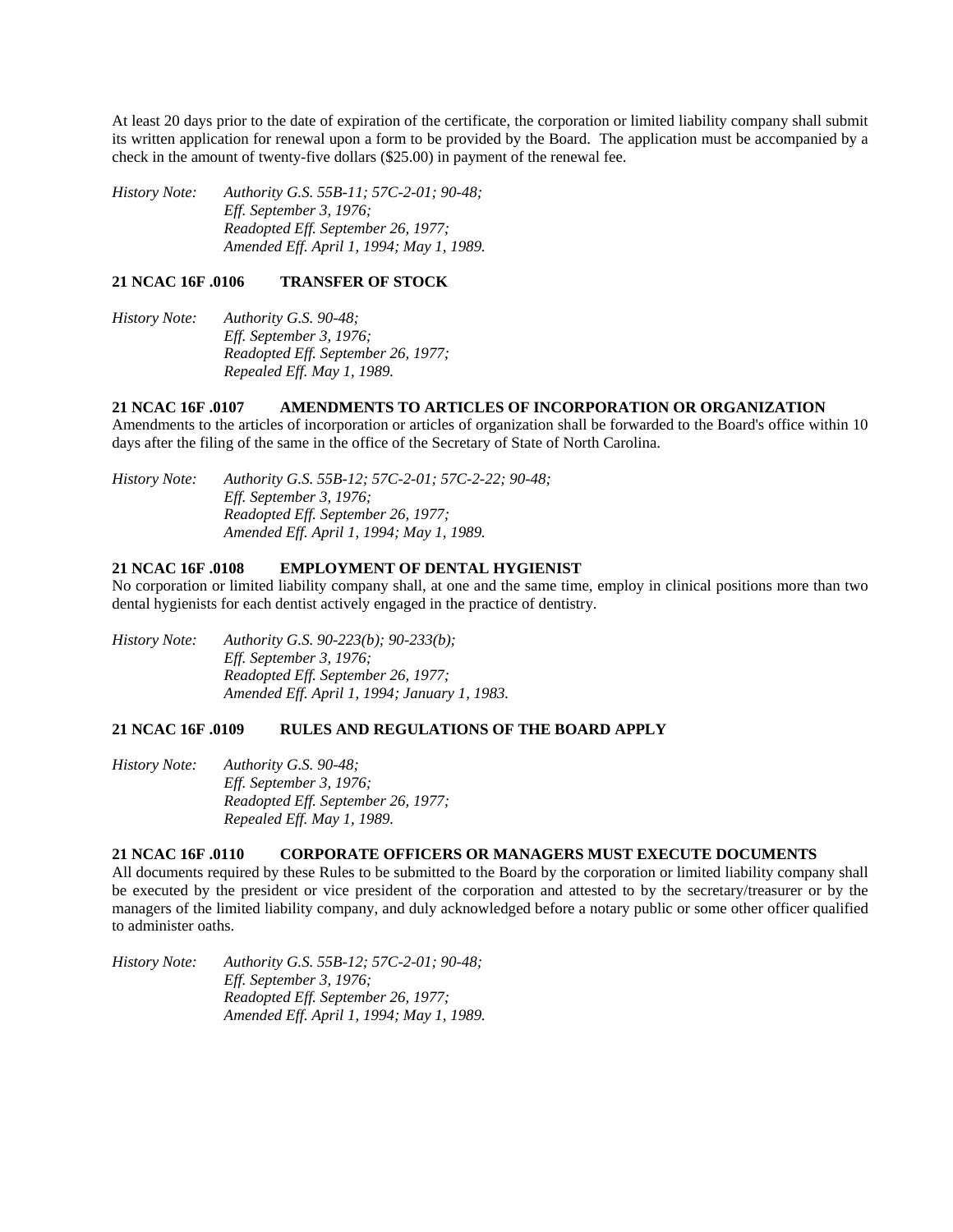# **SUBCHAPTER 16G – DENTAL HYGIENISTS**

# **SECTION .0100 – DENTAL HYGIENISTS**

### **21 NCAC 16G .0101 FUNCTIONS WHICH MAY BE DELEGATED**

A dental hygienist may be delegated appropriate functions to be performed under the direct control and supervision of a dentist who shall be personally and professionally responsible and liable for any and all consequences or results arising from performance of such acts and functions. In addition to the functions set out in G.S. 90-221(a) and 21 NCAC 16H .0201, functions which may be delegated to a dental hygienist include:

- (1) Taking impressions for study models and opposing casts which will not be used for construction of permanent dental appliances, but which may be used for the fabrication of adjustable orthodontic appliances, nightguards and the repair of dentures or partials;
- (2) Applying sealants to teeth that do not require mechanical alteration prior to the application of such sealants, provided that a dentist has examined the patient and prescribed the procedure;
- (3) Inserting matrix bands and wedges;
- (4) Placing cavity bases and liners;
- (5) Placing and/or removing rubber dams;
- (6) Cementing temporary restorations using temporary cement;
- (7) Applying acid etch materials/rinses;
- (8) Applying bonding agents;
- (9) Removing periodontal dressings;
- (10) Removing sutures;
- (11) Placing gingival retraction cord;
- (12) Removing excess cement;
- (13) Flushing, drying and temporarily closing root canals;
- (14) Placing and removing temporary restorations;
- (15) Placing and tying in or untying and removing orthodontic arch wires;
- (16) Inserting interdental spacers;
- (17) Fitting (sizing) orthodontic bands or brackets;
- (18) Applying dentin desensitizing solutions;
- (19) Performing periodontal screening;
- (20) Performing periodontal probing;
- (21) Performing subgingival exploration for or removal of hard or soft deposits;
- (22) Performing sulcular irrigation;
- (23) Applying sulcular antimicrobial or antibiotic agents which are resorbable;
- (24) Performing extra-oral adjustments which affect function, fit, or occlusion of any temporary restoration or appliance; and
- (25) Initially forming and sizing orthodontic arch wires and place arch wires after final adjustment and approval by the dentist.

*History Note: Authority G.S. 90-221; 90-223(b); Eff. September 3, 1976; Readopted Eff. September 26, 1977; Amended Eff. August 1, 2008; August 1, 2000; May 1, 1989; October 1, 1985; March 1, 1985.*  **21 NCAC 16G .0102 FUNCTIONS WHICH SHALL NOT BE DELEGATED** 

*History Note: Authority G.S. 90-221(a); 90-223(b); Eff. September 3, 1976; Readopted Eff. September 26, 1977; Amended Eff. May 1, 1989. Repealed Eff. August 1, 2000.* 

# **21 NCAC 16G .0103 PROCEDURES PROHIBITED**

Those procedures which require the professional education and skill of a dentist and may not be delegated to a dental hygienist shall include, but shall not be limited to:

(1) Comprehensive examination, diagnosis and treatment planning;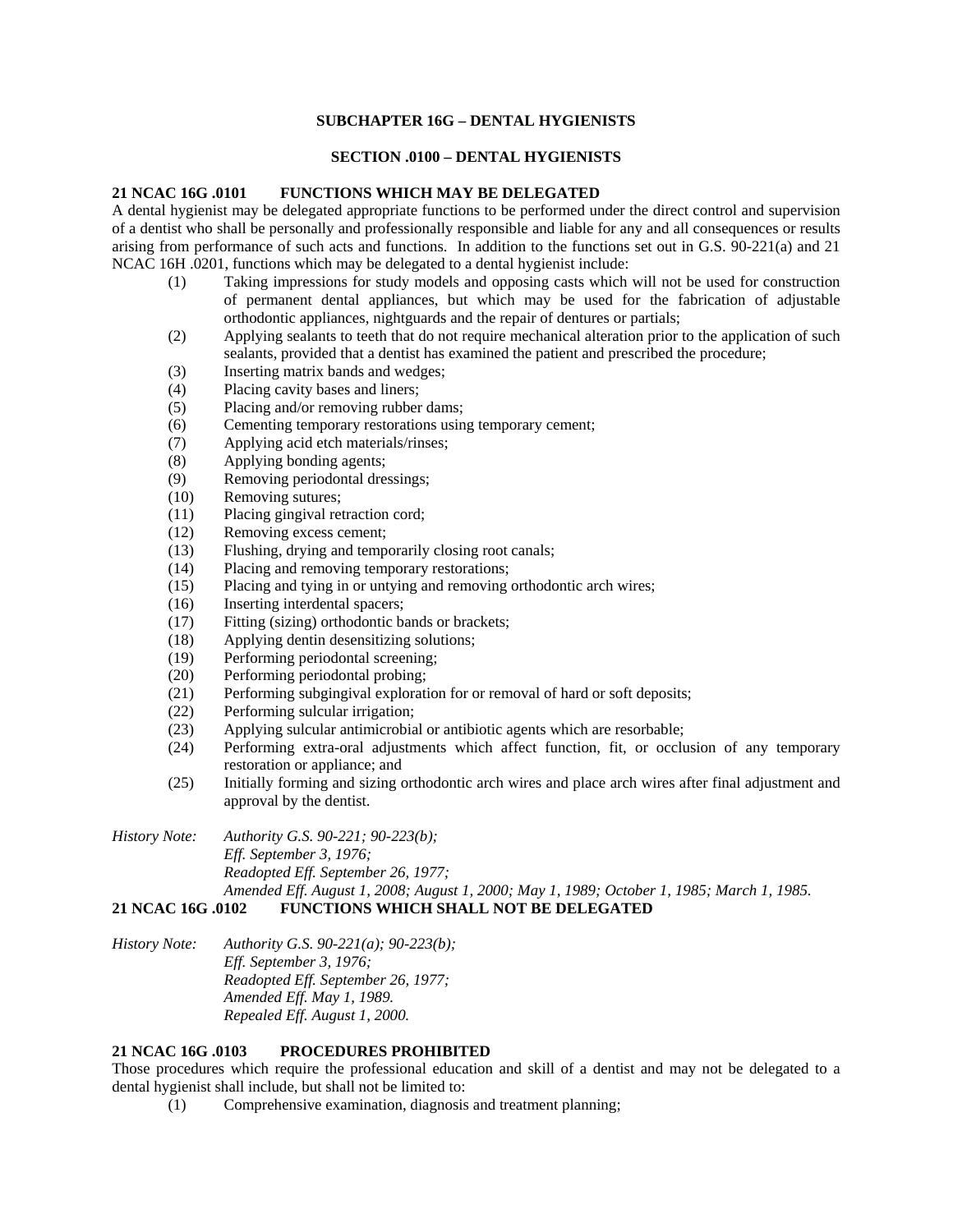- (2) Surgical or cutting procedures on hard or soft tissues, including laser, air abrasion or microabrasion procedures;
- (3) Placement or removal of therapeutic sulcular nonresorbable agents;
- (4) The issuance of prescription drugs, medications or work authorizations;
- (5) Taking of impressions for final fixed or removable restorations or protheses, except as provided for in Rule .0101(1) of this Subchapter;
- (6) Final placement or intraoral adjustment of a fixed or removable appliance;
- (7) Intraoral occlusal adjustments which affect function, fit, or occlusion of any temporary or permanent restoration or appliance;
- (8) Extra-oral occlusal adjustments which affect function, fit, or occlusion of any permanent restoration or appliance;
- (9) Performance of direct pulp capping or pulpotomy;
- (10) Placement of sutures;
- (11) Final placement or cementation of orthodontic bands or brackets;
- (12) Placement or cementation of final restorations;
- (13) Administration of any anesthetic by any route except the administration of topically-applied agents intended to anesthetize only cutaneous tissue; and
- (14) Intraoral use of a high speed handpiece.

*History Note: Authority G.S. 90-221(a); 90-223(b); Eff. September 3, 1976; Readopted Eff. September 26, 1977; Amended Eff. August 1, 2008; August 1, 2000; May 1, 1989; March 1, 1985.* 

# **21 NCAC 16G .0104 DEFINITION: DIRECT CONTROL AND SUPERVISION**

*History Note: Authority G.S. 90-223(b); Eff. September 3, 1976; Readopted Eff. September 26, 1977; Repealed Eff. January 1, 1983.* 

### **21 NCAC 16G .0105 EMPLOYMENT OF DENTAL HYGIENIST**

*History Note: Authority G.S. 90-28; 90-48; 90-223(b); Eff. September 3, 1976; Readopted Eff. September 26, 1977; Amended Eff. January 1, 1983; Repealed Eff. May 1, 1989.* 

# **21 NCAC 16G .0106 DENTAL HYGIENE SCHOOL EXTENSION FACILITIES AND OFF CAMPUS CLASSES**

(a) Dental hygiene schools may operate extension facilities and conduct off-campus hygiene classes in which dental hygiene services are provided to members of the public at Board approved sites, including non-profit health care facilities serving low income populations, state and county institutions with resident populations, hospitals, state or county health department and area health education centers.

(b) Dental hygiene schools which operate extension facilities or conduct hygiene classes off-campus must notify the Dental Board of the location and nature of each facility or off campus course location, the names of the students assigned thereto, and the names and qualifications of all instructors functioning therein.

(c) No student enrolled in an off-campus dental hygiene class or extension facility may receive fees, compensation or remuneration of any kind for providing dental hygiene services in accordance with G.S. 90-29(c)(4) or G.S. 90-  $233(c)(2)$ .

*History Note: Authority G.S. 90-29(c)(4); 90-233(c)(2); Eff. November 1, 2009.*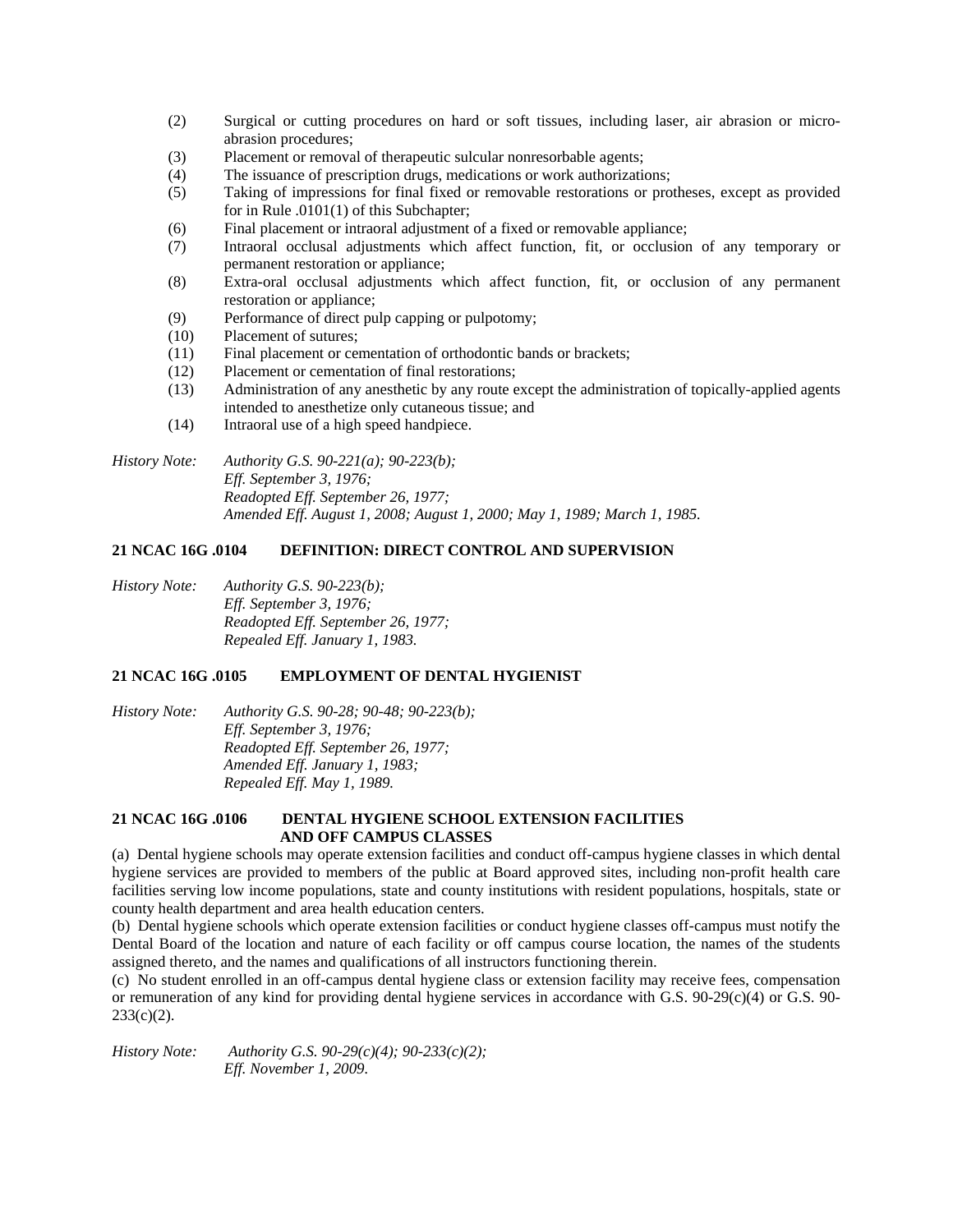### **SUBCHAPTER 16H - DENTAL ASSISTANTS**

### **SECTION .0100 - CLASSIFICATION AND TRAINING**

### **21 NCAC 16H .0101 CLASSIFICATION**

Based upon education, training, and experience, a dental assistant shall be categorized as a Dental Assistant I or a Dental Assistant II.

*History Note: Authority G.S. 90-29(c)(9); Eff. September 3, 1976; Readopted Eff. September 26, 1977.* 

### **21 NCAC 16H .0102 DENTAL ASSISTANT I**

A Dental Assistant I is a dental assistant who does not qualify by training and experience for classification as a Dental Assistant II.

*History Note: Authority G.S. 90-29(c)(9); Eff. September 3, 1976; Readopted Eff. September 26, 1977.* 

# **21 NCAC 16H .0103 DENTAL ASSISTANT II**

A Dental Assistant II is an expanded duty assistant who has completed training in accordance with Rule .0104 of this Section. Under direct control and supervision, a Dental Assistant II may be delegated intra-oral procedures in accordance with 21 NCAC 16H .0203 the supervising dentist deems appropriate, with the dentist personally and professionally responsible for any and all consequences or results arising from the performance of said acts. All delegated procedures must be reversible in nature.

*History Note: Authority G.S. 90-29(c)(9); Eff. September 3, 1976; Readopted Eff. September 26, 1977; Amended Eff. August 1, 2000.* 

### **21 NCAC 16H .0104 APPROVED EDUCATION AND TRAINING PROGRAMS**

To be classified as a Dental Assistant II, an assistant must meet one of the following criteria:

- (1) successful completion of:
	- (a) an ADA-accredited dental assisting program and current certification in CPR; or
	- (b) one academic year or longer in an ADA-accredited dental hygiene program, and current certification in CPR; or
	- (2) successful completion of:
		- (a) full-time employment and experience as a chairside assistant for two years (3,000 hours) of the preceding five, during which period the assistant may be trained in any dental delivery setting and allowed to perform the functions of a Dental Assistant II under the direct control and supervision of a licensed dentist;
		- (b) a 3-hour course in sterilization and infection control;
		- (c) a 3-hour course in dental office emergencies;
		- (d) radiology training consistent with G.S.  $90-29(c)(12)$ ; and
		- (e) current certification in CPR; or
	- (3) successful completion of the certification examination administered by the Dental Assisting National Board, and current certification in CPR.

*History Note: Authority G.S. 90-29(c)(9); Eff. September 3, 1976; Readopted Eff. September 26, 1977; Amended Eff. August 1, 2000; November 1, 1996; January 1, 1994; May 1, 1989; September 1, 1988; October 1, 1986.*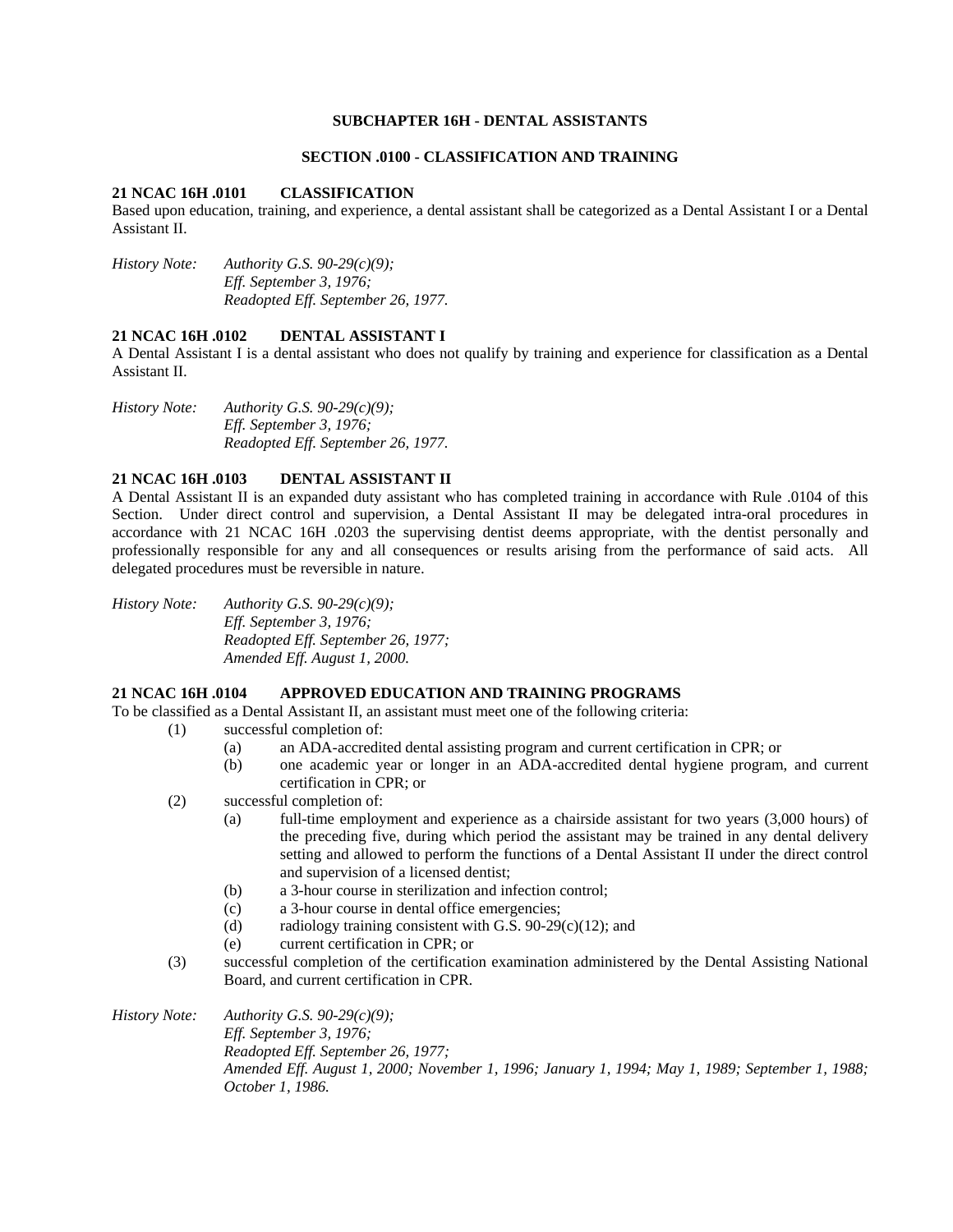### **SECTION .0200 – PERMITTED FUNCTIONS OF DENTAL ASSISTANT**

### **21 NCAC 16H .0201 GENERAL PERMITTED FUNCTIONS OF DENTAL ASSISTANT I**

(a) A Dental Assistant I may assist a dentist as a chairside assistant as long as the acts and functions of the Dental Assistant I do not constitute the practice of dentistry or dental hygiene.

(b) A Dental Assistant I may do and perform only routine dental assisting procedures such as oral hygiene instruction; chairside assisting; application of topical fluorides or topical anesthetics; and exposure of radiographs, provided that the assistant can show evidence of compliance with radiography training consistent with G.S. 90-29(c)(12). However, functions may be delegated to a Dental Assistant I pursuant to 21 NCAC 16H .0104(2)(a).

*History Note: Authority G.S. 90-29(c)(9); 90-48; Eff. September 3, 1976; Readopted Eff. September 26, 1977; Amended Eff. August 1, 2000; May 1, 1989.* 

# **21 NCAC 16H .0202 SPECIFIC PERMITTED FUNCTIONS OF DENTAL ASSISTANT I**

*History Note: Authority G.S. 90-29(c)(9); 90-48; Eff. September 3, 1976; Readopted Eff. September 26, 1977; Amended Eff. November 1, 1996; May 1, 1989. Repealed Eff. August 1, 2000.* 

#### **21 NCAC 16H .0203 PERMITTED FUNCTIONS OF DENTAL ASSISTANT II**

(a) A Dental Assistant II may perform all acts or procedures which may be performed by a Dental Assistant I. In addition, a Dental Assistant II may be delegated the following functions to be performed under the direct control and supervision of a dentist who shall be personally and professionally responsible and liable for any and all consequences or results arising from the performance of such acts and functions:

- (1) Take impressions for study models and opposing casts which will not be used for construction of dental appliances, but which may be used for the fabrication of adjustable orthodontic appliances, nightguards and the repair of dentures or partials;
- (2) Apply sealants to teeth that do not require mechanical alteration prior to the application of such sealants, provided a dentist has examined the patient and prescribed the procedure;
- (3) Insert matrix bands and wedges;
- (4) Place cavity bases and liners;
- (5) Place and remove rubber dams;
- (6) Cement temporary restorations using temporary cement;
- (7) Apply acid etch materials/rinses;
- (8) Apply bonding agents;
- (9) Remove periodontal dressings;
- (10) Remove sutures;
- (11) Place gingival retraction cord;
- (12) Remove excess cement;
- (13) Flush, dry and temporarily close root canals;
- (14) Place and remove temporary restorations;
- (15) Place and tie in or untie and remove orthodontic arch wires;
- (16) Insert interdental spacers;
- (17) Fit (size) orthodontic bands or brackets;
- (18) Apply dentin desensitizing solutions;
- (19) Perform extra-oral adjustments which affect function, fit or occlusion of any temporary restoration or appliance;
- (20) Initially form and size orthodontic arch wires and place arch wires after final adjustment and approval by the dentist; and
- (21) Polish the clinical crown using only;
	- (A) a hand-held brush and appropriate polishing agents; or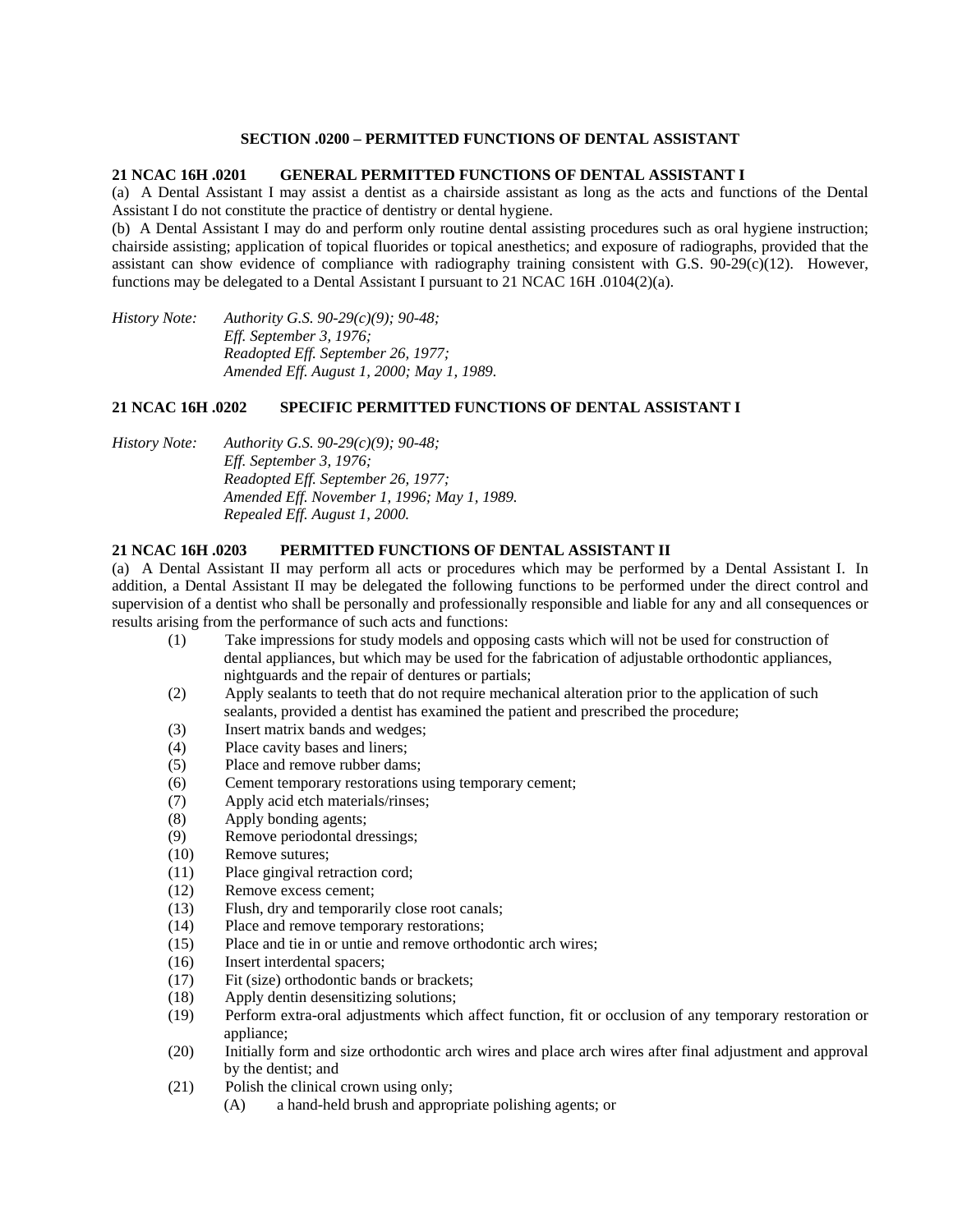(B) a combination of a slow speed handpiece (not to exceed 10,000 rpm) with attached rubber cup or bristle brush, and appropriate polishing agents.

(b) A Dental Assistant II must complete a course in coronal polishing consisting of at least seven hours before using a slow speed handpiece with rubber cup or bristle brush attachment. A polishing procedure shall not be represented to the patient as a prophylaxis and no specific charge shall be made for such unless the dentist has performed an evaluation for calculus, deposits, or accretions and a dentist or dental hygienist has removed any substances detected.

*History Note: Authority G.S. 90-29(c)(9); 90-48; Eff. September 3, 1976; Readopted Eff. September 26, 1977; Amended Eff. September 1, 2009; September 1, 2008; August 1, 2000; October 1, 1996; January 1, 1994; May 1, 1989; October 1, 1985; March 1, 1985.* 

# **21 NCAC 16H .0204 GENERAL PROHIBITED FUNCTIONS OF DENTAL ASSISTANTS I AND II**

*History Note: Authority G.S. 90-29(c)(9); 90-48; Eff. September 3, 1976; Readopted Eff. September 26, 1977; Amended Eff. May 1, 1989. Repealed Eff. August 1, 2000.* 

### **21 NCAC 16H .0205 SPECIFIC PROHIBITED FUNCTIONS OF DENTAL ASSISTANTS I AND II**

Those specific functions which shall not be delegated to either a Dental Assistant I or a Dental Assistant II include those procedures prohibited in 21 NCAC 16G .0103 for Dental Hygienists. In addition, neither a Dental Assistant I nor a Dental Assistant II shall perform a prophylaxis, or shall perform periodontal screening, periodontal probing, subgingival exploration for or removal of hard or soft deposits, or sulcular irrigation.

*History Note: Authority G.S. 90-29(c)(9); 90-48; Eff. September 3, 1976; Readopted Eff. September 26, 1977; Amended Eff. August 1, 2000; January 1, 1994; May 1, 1989; March 1, 1985.* 

# **21 NCAC 16H .0206 DIRECT CONTROL AND SUPERVISION DEFINED**

In any instance in which the rules adopted by the Board or any portion of the North Carolina Dental Practice Act shall require or direct that any act or function be performed by a Dental Assistant I or II under the direct control and supervision of a dentist, the term "direct control and supervision of a dentist" means that the dentist must be present in the office when the act or function is being performed and that the dentist must directly and personally supervise, examine, and evaluate the results of any and all acts and functions lawfully done or performed by any person other than the dentist.

*History Note: Authority G.S. 90-29(c)(9); 90-48; Eff. September 3, 1976; Readopted Eff. September 26, 1977; Amended Eff. May 1, 1989.*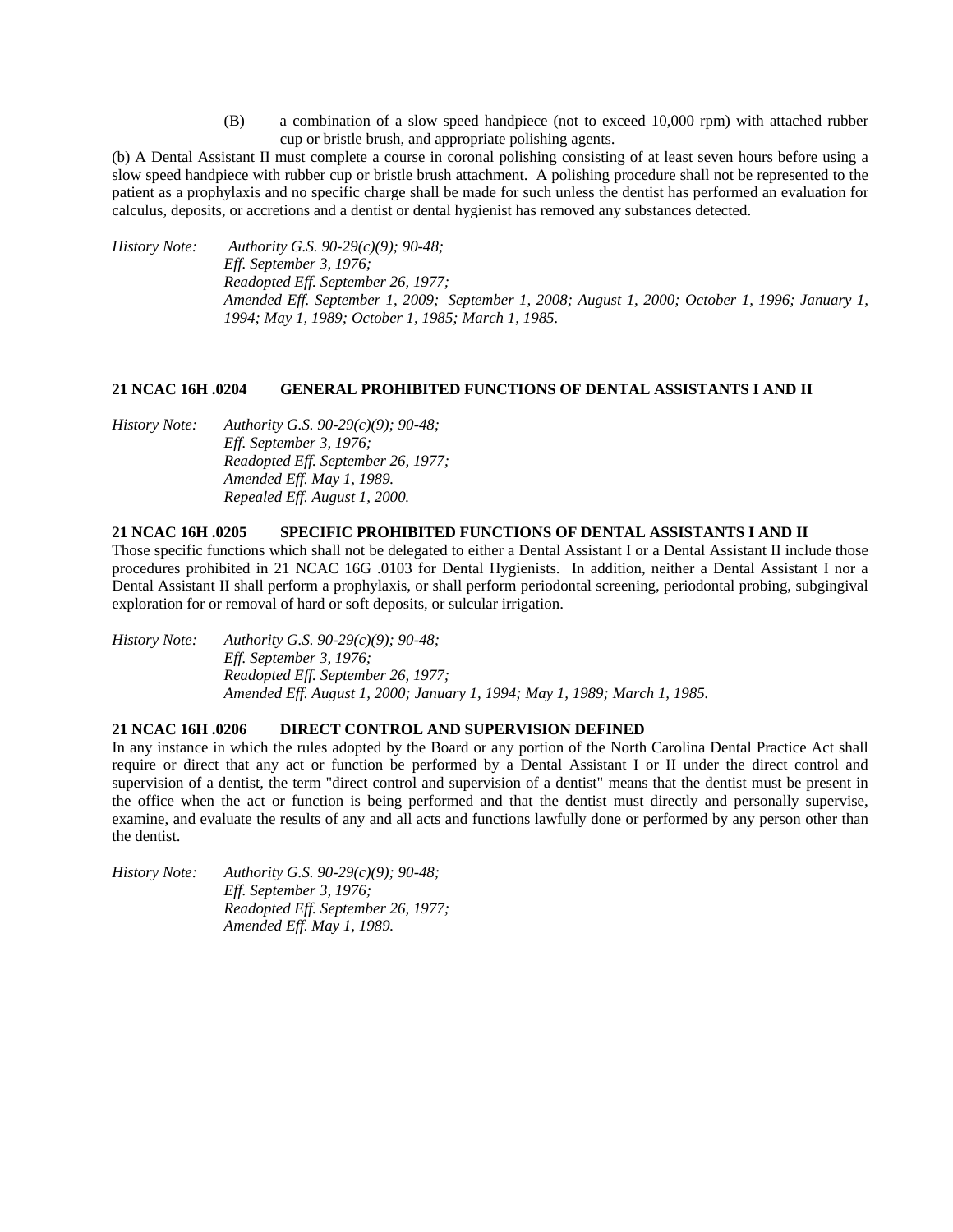### **SUBCHAPTER 16I - ANNUAL RENEWAL OF DENTAL HYGIENIST LICENSE**

### **SECTION .0100 – ANNUAL RENEWAL**

#### **21 NCAC 16I .0101 APPLICATIONS**

A renewal application must be received in the Board's office by the close of business on January 31 of each year for renewal without a fee for late filing. All applications submitted to the Board must be completed in full.

*History Note: Authority G.S. 90-227; Eff. September 3, 1976; Readopted Eff. September 26, 1977; Amended Eff. February 1, 2008; April 1, 2003; August 1, 1998; May 1, 1989.* 

#### **21 NCAC 16I .0102 CONTINUING EDUCATION REQUIRED**

(a) As a condition of license renewal, each dental hygienist must complete a minimum of six clock hours of continuing education each calendar year. Any or all the hours may be acquired through self study courses. For self study courses to be counted towards this continuing education requirement, the hygienist must successfully complete a test following the course and obtain a certificate of completion. Current certification in CPR is required in addition to the mandatory continuing education hours.

(b) A dental hygienist who can demonstrate a disabling condition may request a variance in required continuing education hours during a particular period. Written documentation of a disabling condition that interferes with the hygienist's ability to complete the required hours shall be provided to the Board. The Board may grant or deny such requests on a case by case basis according to this standard. In considering the request, the Board may require additional documentation substantiating any specified disability.

*History Note: Authority G.S. 90-225.1; Eff. May 1, 1994; Amended Eff. November 1, 2008; April 1, 2001; August 1, 1998.* 

### **21 NCAC 16I .0103 APPROVED COURSES AND SPONSORS**

(a) Courses in satisfaction of the continuing education requirement must be related to clinical patient care. Hours spent reviewing dental or dental hygiene publications or videos shall not count toward fulfilling the continuing education requirement, with the exception of self study courses as described in .0102 of this Subchapter that are offered by a Board approved continuing education sponsor.

(b) Approved continuing education course sponsors include:

- (1) providers recognized by the American Dental Association's Continuing Education Recognition Program, the Academy of General Dentistry, the American Dental Hygienists' Association, or components of such organizations;
- (2) North Carolina Area Health Education Centers;
- (3) educational institutions with dental, dental hygiene or dental assisting schools or departments;
- (4) national, state or local societies or associations; and
- (5) local, state or federal governmental entities.

*History Note: Authority G.S. 90-225.1; Eff. May 1, 1994; Amended Eff. November 1, 2008; April 1, 2001; August 1, 1998.* 

# **21 NCAC 16I .0104 REPORTING CONTINUING EDUCATION**

(a) The number of hours completed to satisfy the continuing education requirement shall be indicated on the renewal application form submitted to the Board and certified by the hygienist. Upon request by the Board or its authorized agent, the hygienist shall provide documentation of attendance at courses indicated. Such documentation shall be provided by the organization offering or sponsoring the course. Documentation must include:

- (1) the title;
- (2) the number of hours of instruction;
- (3) the date of the course attended;
- $(4)$  the name(s) of the course instructor(s); and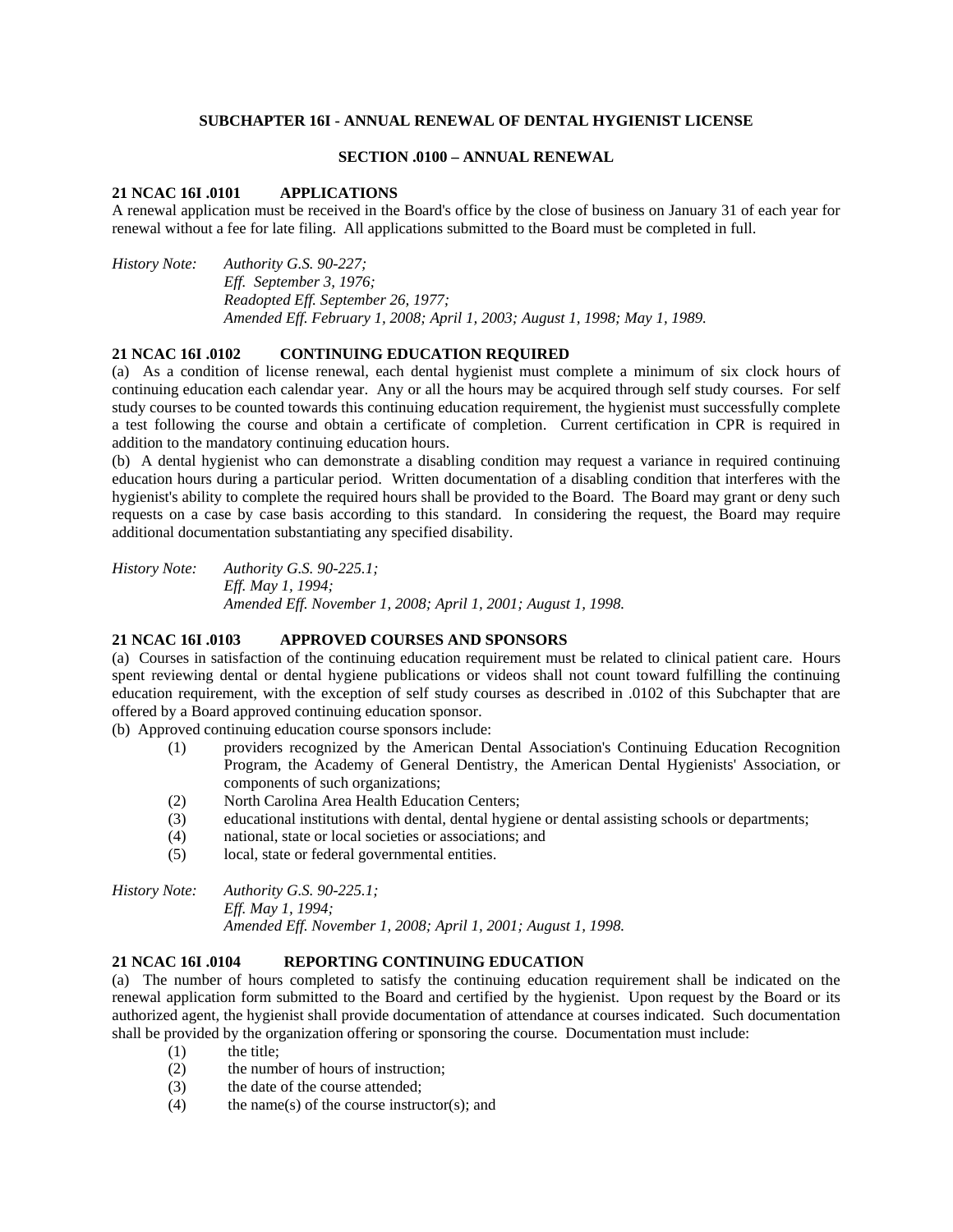(5) the name of the organization offering or sponsoring the course.

(b) All records, reports and certificates relative to continuing education hours must be maintained by the licensee for at least two years and shall be produced upon request of the Board or its authorized agent.

(c) Dental hygienists shall receive four hours credit per year for continuing education when engaged in the following:

- (1) service on a full-time basis on the faculty of an educational institution with direct involvement in education, training, or research in dental or dental auxiliary programs; or
- (2) service on a full-time basis with a federal, state or county government agency whose operation is directly related to dentistry or dental auxiliaries.

Verification of credit hours shall be maintained in the manner specified in this Rule.

(d) Evidence of service or affiliation with an agency as specified in Paragraph (c) of this Rule shall be in the form of verification of affiliation or employment which is documented by a director or an official acting in a supervisory capacity.

(e) Hygienists who work at least 20 hours per week in an institution or entity described in Subparagraph (c)(1) or (2) of this Rule shall receive two hours credit per year for continuing education.

(f) Hygienists may receive one hour of continuing education credits per year for performing at least five hours of dental hygiene on a volunteer basis at any state, city or county operated site approved by the Dental Board. Credit will not be given for less than five hours of volunteer work.

*History Note: Authority G.S. 90-225.1; Eff. May 1, 1994; Amended Eff. November 1, 2008; September 1, 2008; June 1, 2008; August 1, 2002; April 1, 2001.* 

# **21 NCAC 16I .0105 PENALTY/NON-COMPLIANCE/CONTINUING EDUCATION REQUIREMENT**

If the applicant for a renewal certificate fails to provide proof of completion of reported continuing education hours for the current year as required by 21 NCAC 16 I .0102 and .0104 of this Subchapter, the Board may refuse to issue a renewal certificate for the year for which renewal is sought until such time as the licensee completes the required hours of education for the current year and meets all other qualifications for renewal. If the applicant applies for credit for continuing education hours or a reduction of continuing education hours and fails to provide the required documentation upon request, the Board may refuse to issue a certificate of renewal until such time as the applicant meets the qualifications for credit.

If an applicant fails to meet the qualifications for renewal, including completing the required hours of continuing education and delivering the required documentation to the Board's office before the close of business on March 31 of each year, the license becomes void and must be reinstated.

*History Note: Authority G.S. 90-225.1; Eff. May 1, 1994; Amended Eff. February 1, 2008; April 1, 2001.* 

# **21 NCAC 16I .0106 FEE FOR LATE FILING AND DUPLICATE LICENSE**

(a) If the application for a renewal certificate, accompanied by the fee required, is not received in the Board's office before the close of business on January 31 of each year, an additional fee of fifty dollars (\$50.00) shall be charged for the renewal certificate.

(b) A fee of twenty-five dollars (\$25.00) shall be charged for each duplicate of any license or certificate issued by the Board.

*History Note: Authority G.S. 90-39; 90-227; 90-232; Eff. September 3, 1976; Readopted Eff. September 26, 1977; Amended Eff. May 1, 1989; Transferred and Recodified from 21 NCAC 16I .0002 Eff. May 1, 1994; Amended Eff. February 1, 2008; April 1, 2003; August 1, 1998.*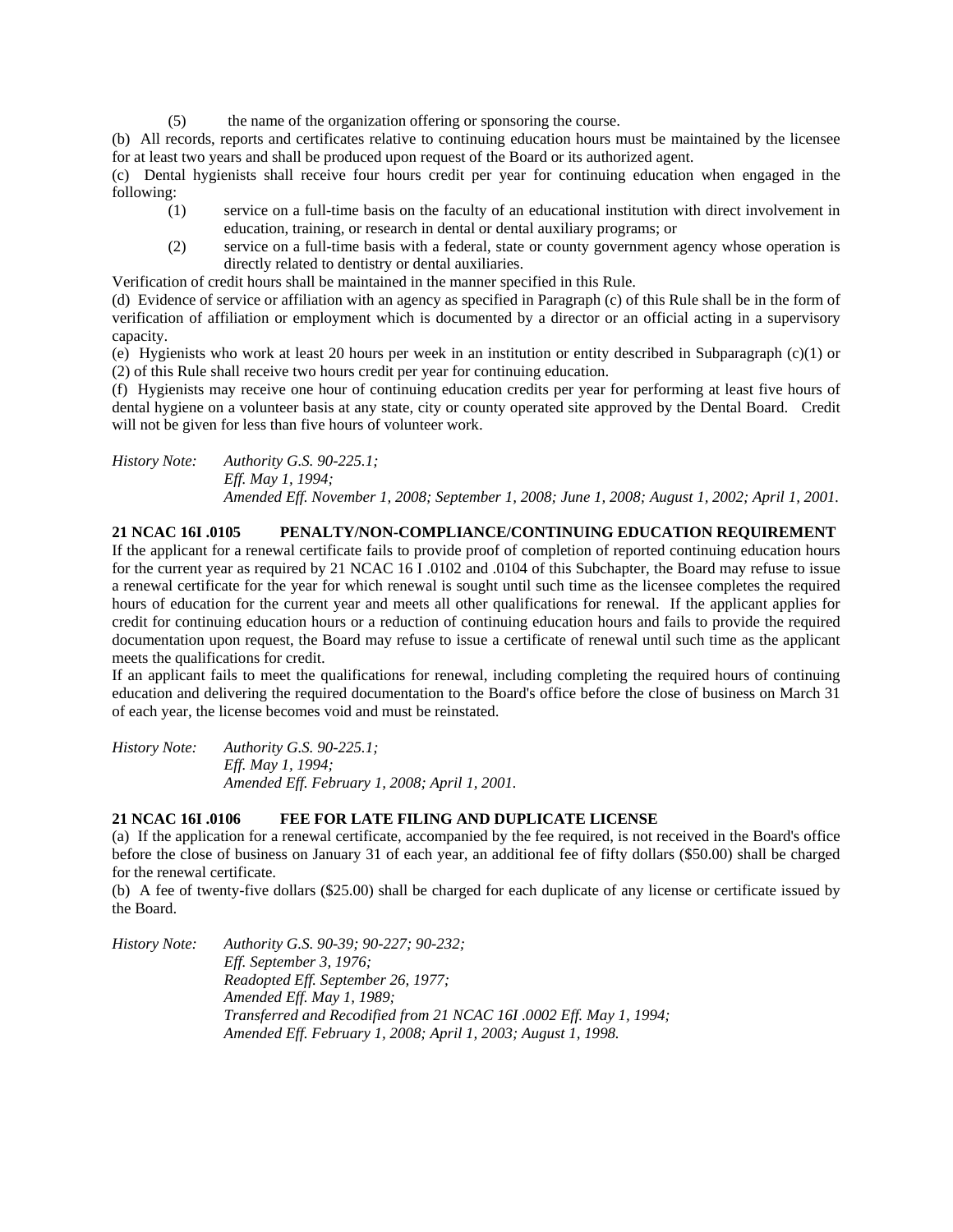## **21 NCAC 16I .0107 LICENSE VOID UPON FAILURE TO RENEW**

If an application for a renewal certificate accompanied by the renewal fee, plus the additional late filing fee, is not received in the Board's office before the close of business on March 31 of each year, the license becomes void. Should the license become void due to failure to timely renew, the applicant must apply for reinstatement.

*History Note: Authority G.S. 90-227; Eff. September 3, 1976; Readopted Eff. September 26, 1977; Transferred and Recodified from 21 NCAC 16I .0003 Eff. May 1, 1994; Amended Eff. February 1, 2008; April 1, 2003; August 1, 2002.* 

## **21 NCAC 16I .0108 FORM OF CERTIFICATE**

The certificate of renewal of license shall bear a serial number which need not be the serial number of the original license issued, the full name of the applicant, and the date of issuance.

*History Note: Authority G.S. 90-222; 90-223; 90-227; Eff. September 3, 1976; Readopted Eff. September 26, 1977; Amended Eff. May 1, 1991; Transferred and Recodified from 21 NCAC 16I .0004 Eff. May 1, 1994.* 

## **21 NCAC 16I .0109 CERTIFICATE DISPLAYED**

The license and current certificate of renewal of license shall at all times be displayed in a conspicuous place at the office where the dental hygienist is employed, and whenever requested the license and the current certificate of renewal shall be exhibited to or produced before the North Carolina State Board of Dental Examiners or its authorized agents.

*History Note: Authority G.S. 90-227; Eff. September 3, 1976; Readopted Eff. September 26, 1977; Transferred and Recodified from 21 NCAC 16I .0005 Eff. May 1, 1994.* 

## **21 NCAC 16I .0110 DEFINITIONS**

The following definitions apply only to this Subchapter:

- (1) "Dental Board" -- the North Carolina State Board of Dental Examiners.
	- (2) "Eligible licensees"-- all hygienists currently licensed by and in good standing with the North Carolina State Board of Dental Examiners who are serving in the armed forces of the United States and who are eligible for an extension of time to file a tax return pursuant to G.S. 105-249.2.
	- (3) "Extension period" -- the time period disregarded pursuant to 26 U.S.C. 7508.
	- (4) "Good standing" -- a hygienist whose license is not suspended or revoked.

*History Note: Authority G.S. 90-28; 93B-15; Eff. April 1, 2010.* 

### **21 NCAC 16I .0111 EXEMPTIONS GRANTED**

(a) Eligible licensees are granted a waiver of their mandatory continuing education requirements.

(b) Eligible licensees are granted an extension period in which to pay license renewal fees and comply with all other requirements imposed by the Dental Board as conditions for maintaining licensure and current sedation permits.

*History Note: Authority G.S. 90-28; 93B-15; Eff. April 1, 2010.*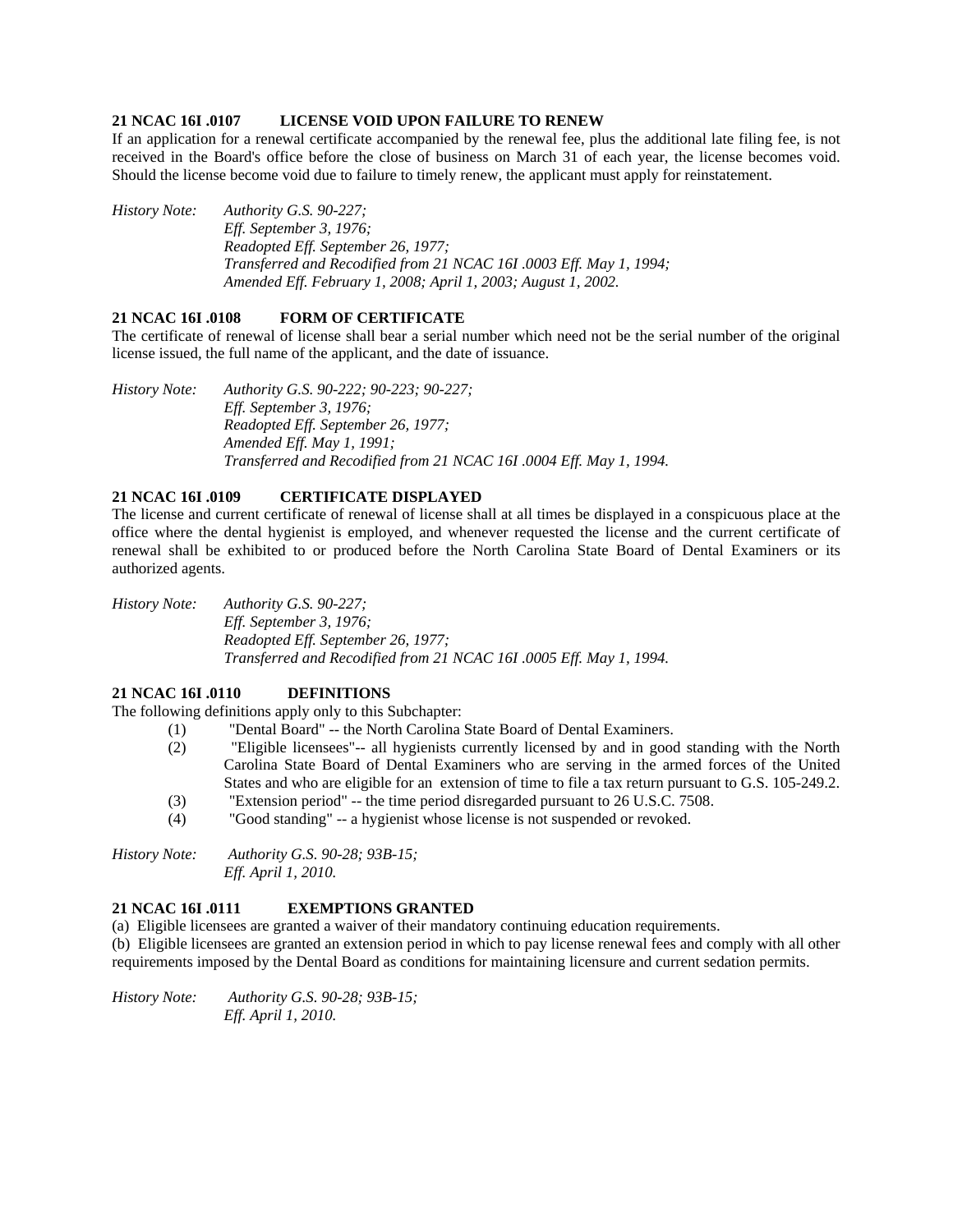## **SUBCHAPTER 16J - SANITATION**

## **21 NCAC 16J .0101 PREMISES**

(a) The premises of a dental facility shall be kept neat and clean and free of accumulated rubbish and substances of a similar nature which create a public health nuisance.

(b) The premises shall be kept free of all insects and vermin. Proper methods for their eradication or control shall be utilized.

(c) Water of a safe, sanitary quality, from a source approved by the health officer, shall be piped under pressure, and in an approved manner, to all equipment and fixtures where the use of water is required.

(d) All plumbing shall be in accordance with the local plumbing ordinances.

(e) Comfortable and sanitary conditions for patients and employees shall be maintained constantly.

(f) All liquid and human waste, including floor wash water, shall be disposed of through trapped drains into a public sanitary sewer system in localities where such system is available. In localities where a public sanitary system is not available, liquid and human waste shall be disposed of in a manner approved by the Environmental Health Section of the Division of Health Services, State Department of Human Resources.

(g) There shall be adequate toilet facilities on the premises of every dental office. They shall conform to standards of the Environmental Health Section of the Division of Health Services, State Department of Human Resources.

*History Note: Authority G.S. 90-23; 90-41(a)(23); 90-48; Eff. September 3, 1976; Readopted Eff. September 26, 1977; Amended Eff. May 1, 1989.* 

## **21 NCAC 16J .0102 HOUSEKEEPING**

*History Note: Authority G.S. 90-23; 90-48; Eff. September 3, 1976; Readopted Eff. September 26, 1977; Repealed Eff. May 1, 1989.* 

## **21 NCAC 16J .0103 STERILIZATION**

All instruments or equipment used in the treatment of dental patients shall be sterilized according to usage. All dental health care settings shall follow the most current guidelines on infection control for the dental office and the dental laboratory adopted by the American Dental Association. Effective control techniques and precautions to prevent the cross contamination and transmission of infection to all persons is the professional responsibility of all dentists. All licensees are required to maintain and provide a safe, therapeutic environment for patients and employees and to follow a comprehensive and practical infection control program at all times.

*History Note: Authority G.S. 90-28; 90-41(a)(23); 90-48; Eff. September 3, 1976; Readopted Eff. September 26, 1977; Amended Eff. February 1, 2008; May 1, 1991.*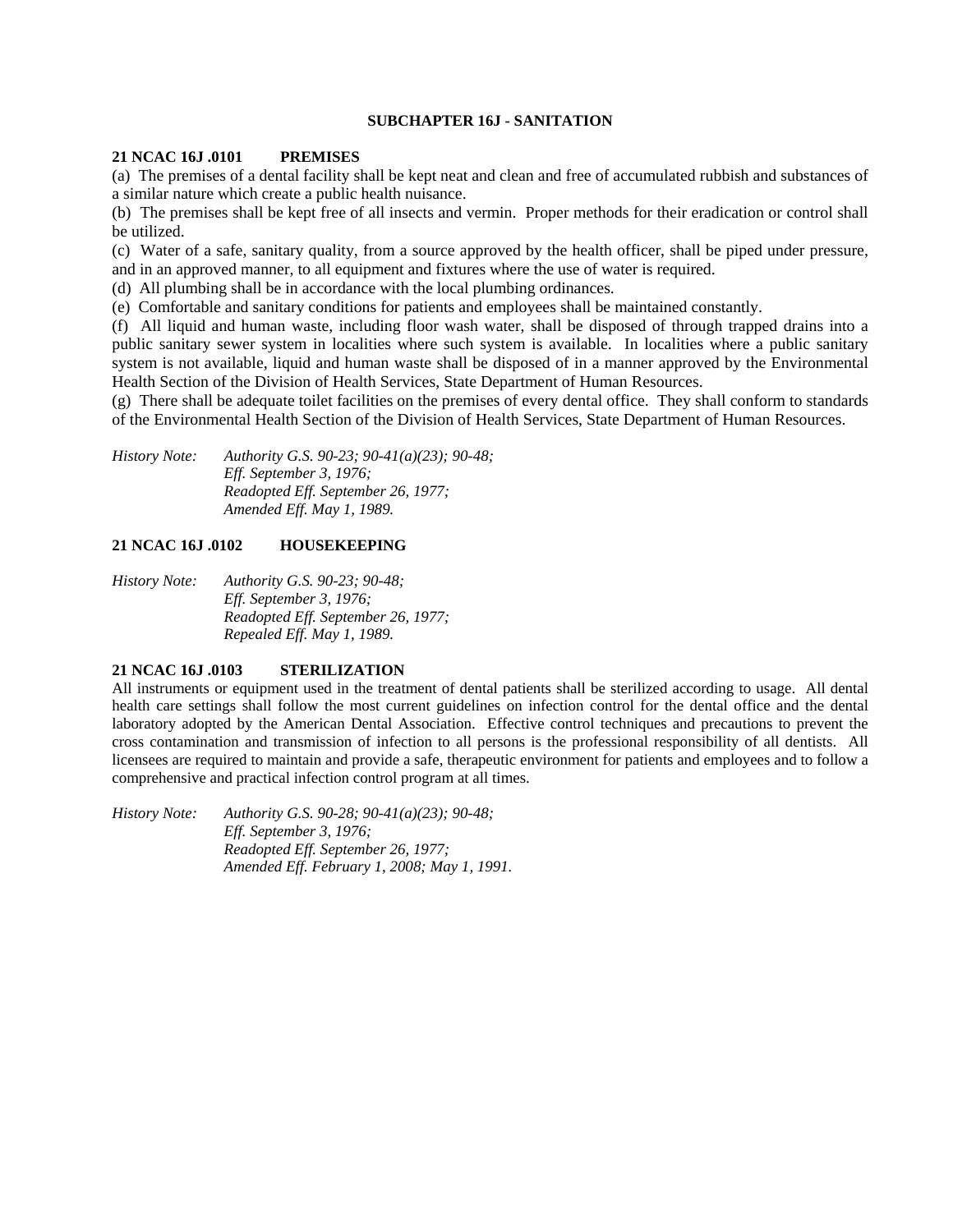### **SUBCHAPTER 16K - DENTAL SCHOOL EXTENSION FACILITIES**

## **21 NCAC 16K .0101 AUTHORITY FOR DESIGNATION 21 NCAC 16K .0102 SUPERVISION AND DIRECTION**

*History Note: Authority G.S. 90-29(c)(4); Eff. September 3, 1976; Readopted Eff. September 26, 1977; Repealed Eff. May 1, 1989.* 

### **21 NCAC 16K .0103 INSTRUCTORS TO BE APPROVED**

All dentists acting as instructors in dental school extension facilities shall be approved by that official of the School of Dentistry who is generally responsible for faculty appointments.

*History Note: Authority G.S. 90-29(c)(4); Eff. September 3, 1976; Readopted Eff. September 26, 1977; Amended Eff. May 1, 1989.* 

## **21 NCAC 16K .0104 NO FEES FOR SERVICES**

Any student enrolled in a dental school extension facility shall receive no fees, compensation or remuneration of any kind or nature for dental services rendered by him other than for expenses incurred or such subsistence allowance as is authorized and permitted by the agency or entity wherein or for which said services are rendered in accordance with G.S. 90-29(c)(4).

*History Note: Authority G.S. 90-29(c)(4); Eff. September 3, 1976; Readopted Eff. September 26, 1977; Amended Eff. May 1, 1989.* 

### **21 NCAC 16K .0105 EXTENSION OF SCHOOL OF DENTISTRY**

*History Note: Authority G.S. 90-29(c)(4); Eff. September 3, 1976; Readopted Eff. September 26, 1977; Repealed Eff. May 1, 1989.* 

## **21 NCAC 16K .0106 REPORTS TO BOARD**

The School of Dentistry shall keep the Board continuously informed as to the location and nature of each dental school extension facility, the names of the students assigned thereto, and the names and qualifications of all instructors functioning therein.

*History Note: Authority G.S. 90-29(c)(4); Eff. September 3, 1976; Readopted Eff. September 26, 1977; Amended Eff. May 1, 1989.*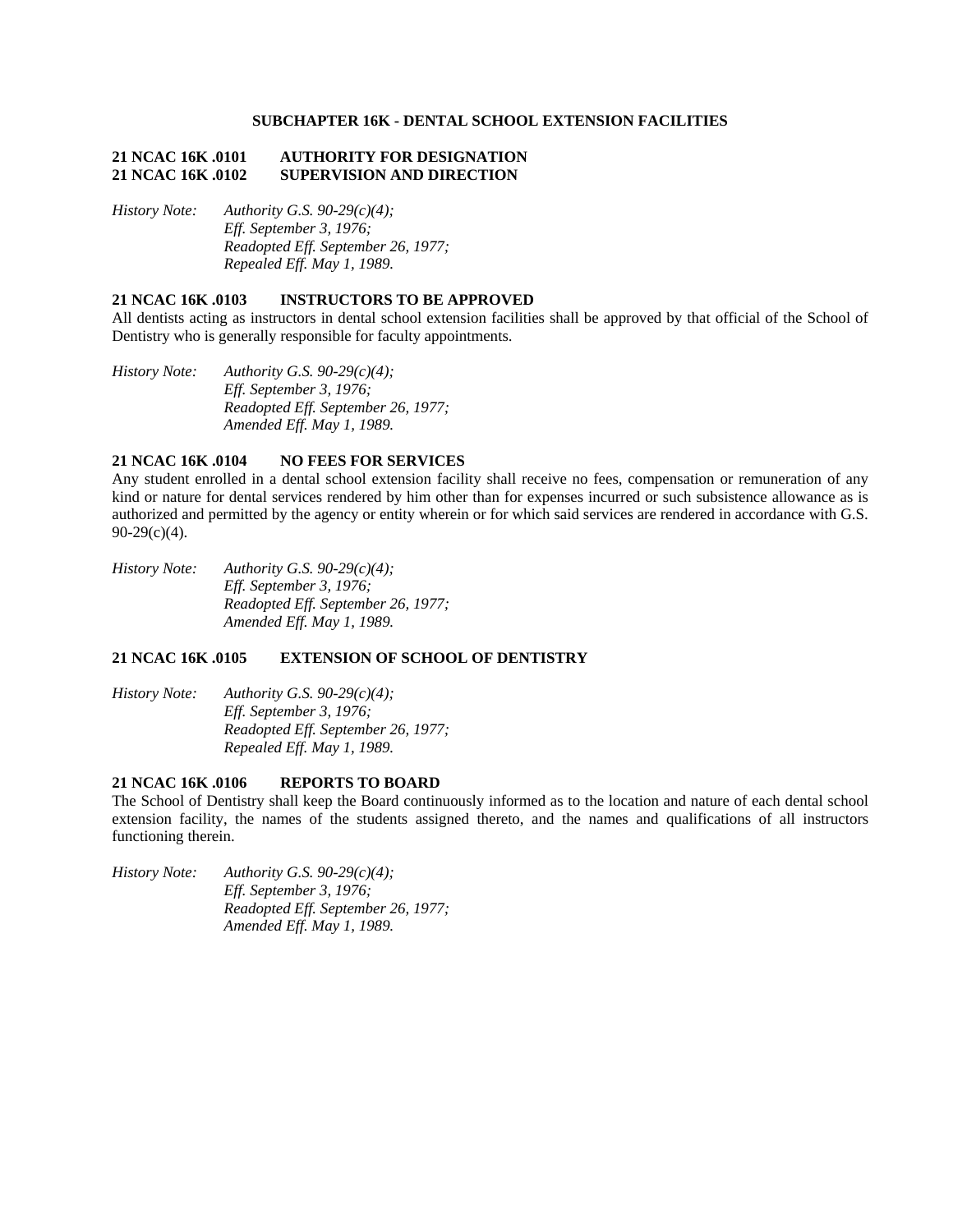## **SUBCHAPTER 16L - BOARD OF DENTAL ELECTIONS**

### **21 NCAC 16L .0101 BALLOTS**

Ballots shall contain the name and practicing address of each nominee.

*History Note: Authority G.S. 90-22; Eff. September 3, 1976; Readopted Eff. September 26, 1977.* 

### **21 NCAC 16L .0102 NOTICE TO NOMINEE**

Each nominee shall be notified by the Secretary of the Board of Elections of his nomination before midnight May 20.

*History Note: Authority G.S. 90-22; Eff. September 3, 1976; Readopted Eff. September 26, 1977.* 

## **21 NCAC 16L .0103 NOMINATED BOARD MEMBER DISQUALIFIED FROM VOTE**

*History Note: Authority G.S. 90-22; Eff. September 3, 1976; Readopted Eff. September 26, 1977; Repealed Eff. May 1, 1989.* 

### **21 NCAC 16L .0104 SOLICITATIONS FOR VOTES**

Solicitations for votes shall not:

- (1) be false or misleading or imply endorsement by the Board;
- (2) contain a material misrepresentation of fact;
- (3) misrepresent credentials, degrees, education, or experience of the candidate;
- (4) include false or misleading testimonials or endorsements;
- (5) mislead or deceive because only partial disclosure of relevant facts are made;
- (6) contain representations or implications that the solicitation materials were generated by the Board; or
- (7) use or refer to the Board's name or any variation of the Board's name on the candidate's letterhead, envelopes, postcards or other printed or electronic media. The candidate may indicate that he or she is a candidate for election to the Board.

*History Note: Authority G.S. 90-22; 90-48; Eff. April 1, 2003.*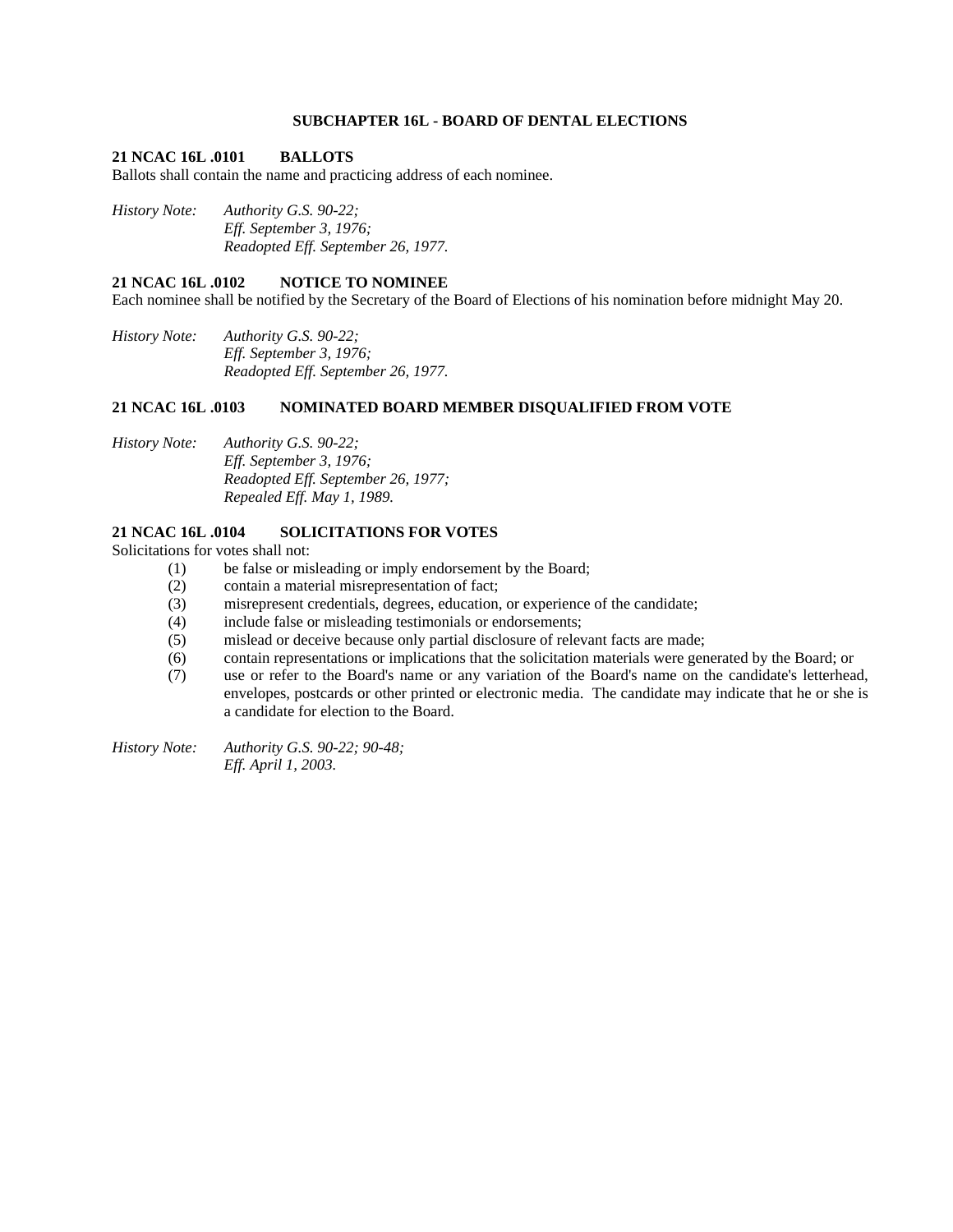### **SUBCHAPTER 16M - FEES PAYABLE**

#### **SECTION .0100 – FEES PAYABLE**

#### **21 NCAC 16M .0101 DENTISTS**

(a) The following fees shall be payable to the Board:

| (1)  | Application for general dentistry license                       | \$395.00  |
|------|-----------------------------------------------------------------|-----------|
| (2)  | Renewal of general dentistry license                            | \$189.00  |
| (3)  | Application for instructor's license or renewal thereof         | \$140.00  |
| (4)  | Application for provisional license                             | \$100.00  |
| (5)  | Application for intern permit or renewal thereof                | \$150.00  |
| (6)  | Certificate of license to a resident dentist desiring to change |           |
|      | to another state or territory                                   | 25.00     |
| (7)  | Duplicate license                                               | 25.00     |
| (8)  | Reinstatement of license                                        | \$225.00  |
| (9)  | Fee for late renewal of any license or permit                   | 50.00     |
| (10) | Application for license by credentials                          | \$2000.00 |
| (11) | Application for limited volunteer dental license                | \$100.00  |
| (12) | Renewal of limited volunteer dental license                     | 25.00     |
| (13) | Board conducted examination processing fee                      | \$ 805.00 |

(b) Each dentist renewing a license to practice dentistry in North Carolina shall be assessed a fee of forty dollars (\$40.00), in addition to the annual renewal fee, to be contributed to the operation of the North Carolina Caring Dental Professionals.

*History Note: Authority G.S. 90-28; 90-39; 90-48; 150B-19(5); Eff. September 3, 1976; Readopted Eff. September 26, 1977; Amended Eff. August 1, 1998; December 1, 1994; May 1, 1989; March 1, 1988; May 1, 1987; Temporary Amendment Eff. October 28, 1998; Amended Eff. August 1, 2000; Temporary Amendment Eff. January 1, 2003; Amended Eff. April 1, 2006; March 1, 2004; January 1, 2004; April 1, 2003.* 

## **21 NCAC 16M .0102 DENTAL HYGIENISTS**

(a) The following fees shall be payable to the Board:

|     | $10110 + 1118 + 1000$ should be particle to the Bourg. |          |
|-----|--------------------------------------------------------|----------|
| (1) | Application for examination                            |          |
|     | conducted by the Board                                 | \$275.00 |
| (2) | Renewal of dental hygiene license                      | \$81.00  |
| (3) | Reinstatement of license                               | \$60.00  |
| (4) | Application for provisional licensure                  | \$60.00  |
| (5) | Certificate to a resident dental hygienist             |          |
|     | desiring to change to another state or territory       | \$25.00  |
| (6) | Application for license by credentials                 | \$750.00 |
| (7) | License application processing fee                     | \$75.00  |

(b) Each dental hygienist renewing a license to practice dental hygiene in North Carolina shall be assessed a fee of twenty-five dollars (\$25.00), in addition to the annual renewal fee, to be contributed to the operation of the North Carolina Caring Dental Professionals.

| History Note: | Authority G.S. 90-232; 150B-19(5);                                                         |
|---------------|--------------------------------------------------------------------------------------------|
|               | Eff. September 3, $1976$ ;                                                                 |
|               | Readopted Eff. September 26, 1977;                                                         |
|               | Amended Eff. May 1, 1989; March 1, 1988; May 1, 1987;                                      |
|               | Temporary Amendment Eff. August 20, 1999;                                                  |
|               | Amended Eff. April 1, 2001;                                                                |
|               | Temporary Amendment Eff. January 1, 2003;                                                  |
|               | Amended Eff. October 1, 2006; June 1, 2006; March 1, 2004; January 1, 2004; April 1, 2003. |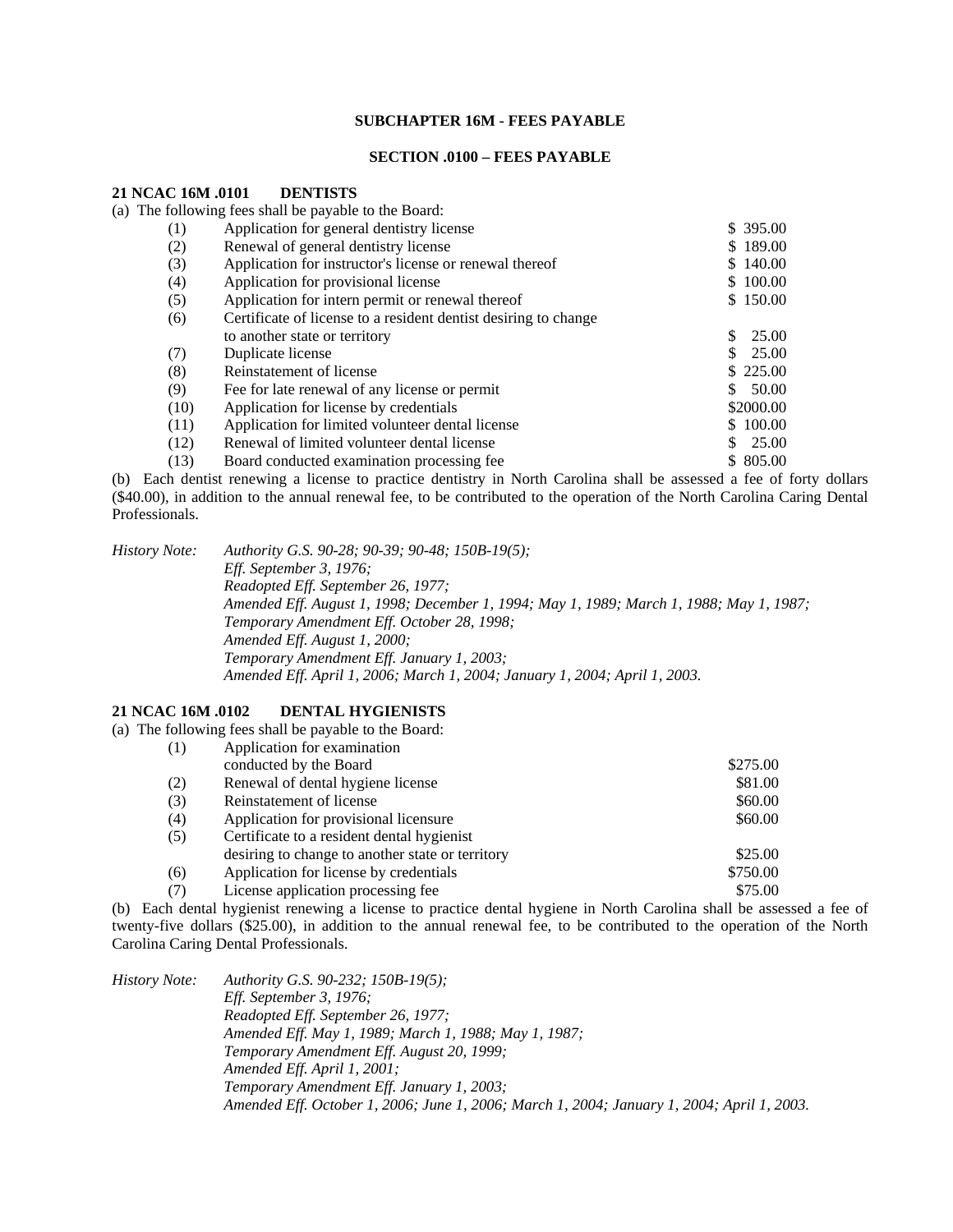# **21 NCAC 16M .0103 PRIMARY SOURCE VERIFICATION FEE**

All primary source verification requests must be in writing. Primary source verifications shall be provided in writing only for a fee of fifteen dollars (\$15.00).

*History Note: Authority G.S. 150B-19(5); Eff. August 1, 1998.*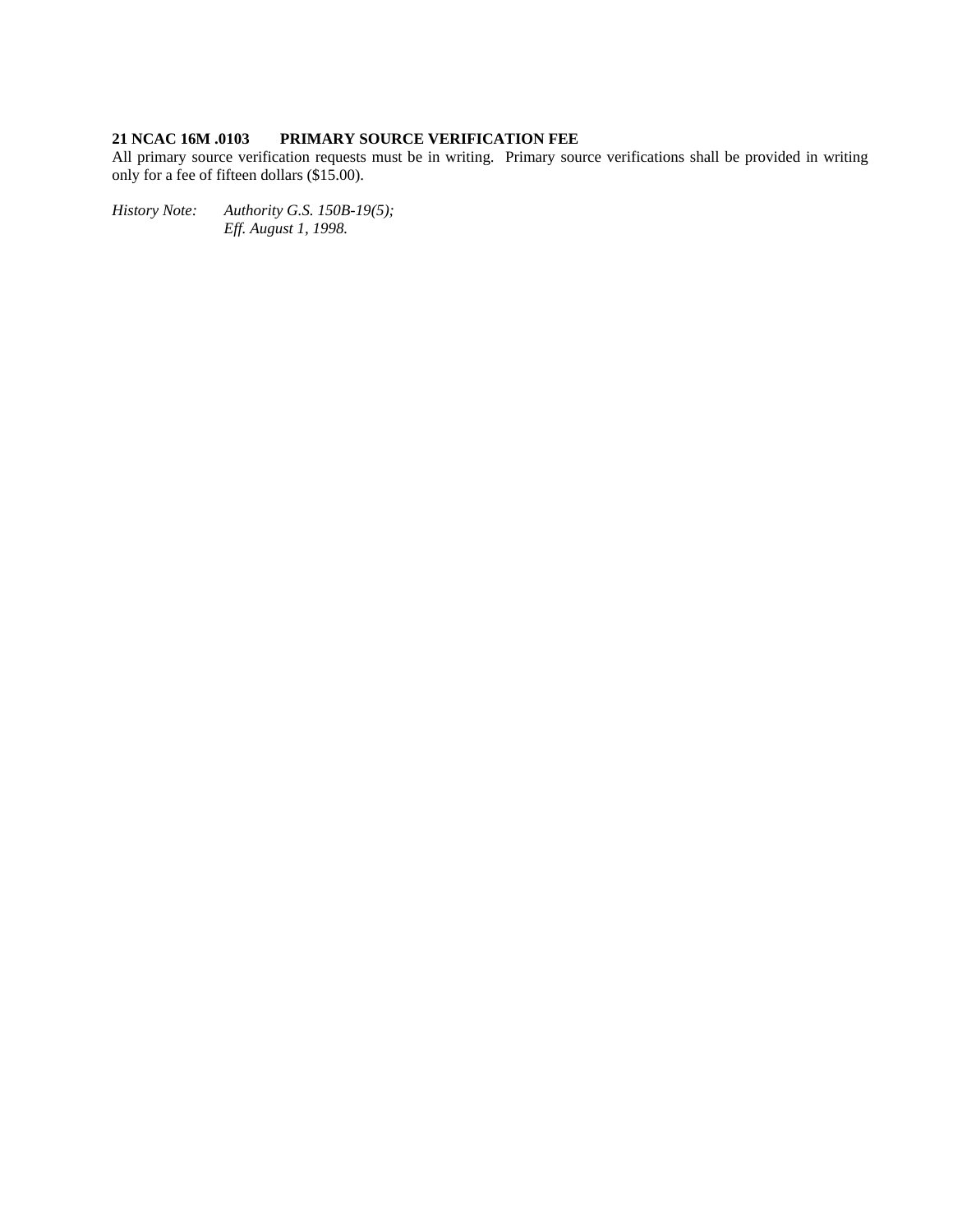## **SUBCHAPTER 16N - RULEMAKING AND ADMINISTRATIVE HEARING PROCEDURES**

#### **SECTION .0100 - PETITIONS FOR ADOPTION OF RULES**

#### **21 NCAC 16N .0101 PETITION FOR RULEMAKING HEARINGS**

Any person wishing to submit a petition requesting the adoption, amendment or repeal of a rule by the Board shall address the petition to the Board's office. The envelope containing the petition should clearly bear the notation: RULEMAKING PETITION RE: and then the subject area, for example, DENTAL PRACTICE ACT or DENTAL HYGIENE ACT.

*History Note: Authority G.S. 150B-16; Eff. August 25, 1977; Amended Eff. May 1, 1989; March 1, 1985.* 

### **21 NCAC 16N .0102 CONTENTS OF PETITION**

The petition shall include the following information:

- (1) An indication of the subject area to which the petition is directed; for example, "This is a petition to hold a rulemaking hearing to amend Rule .0000 of Subchapter X pertaining to delegable duties to dental auxiliaries";
- (2) Either a draft of the proposed rule or a summary of its contents;
- (3) Reasons for the proposal;
- (4) The effect on existing rules or orders;
- (5) Any data supporting the proposal;
- (6) Affect of the proposed rule on existing practices in the area involved, including cost factors;
- (7) Names of those most likely to be affected by the proposed rule, with addresses if reasonably known; and
- (8) Name and address of each petitioner.

*History Note: Authority G.S. 150B-16; Eff. August 25, 1977; Amended Eff. May 1, 1989.* 

## **21 NCAC 16N .0103 DISPOSITION OF PETITIONS**

(a) The Board will determine whether the public interest would be served by the adoption, amendment or repeal of the requested rule. Prior to making this determination, the Board may:

- (1) Request additional information from the petitioner;
- (2) Contact interested persons or those likely to be affected by the proposed rule and request comments; and
- (3) It may use any other appropriate method for obtaining information on which to base its determination. It will consider all the contents of the petition submitted plus any other information obtained by the means described herein.

(b) The Board shall act on a petition at its next regularly scheduled meeting or within 120 days after submission of a petition.

*History Note: Authority G.S. 150B-16; Eff. August 25, 1977; Amended Eff. May 1, 1989; October 1, 1986; January 1, 1983.*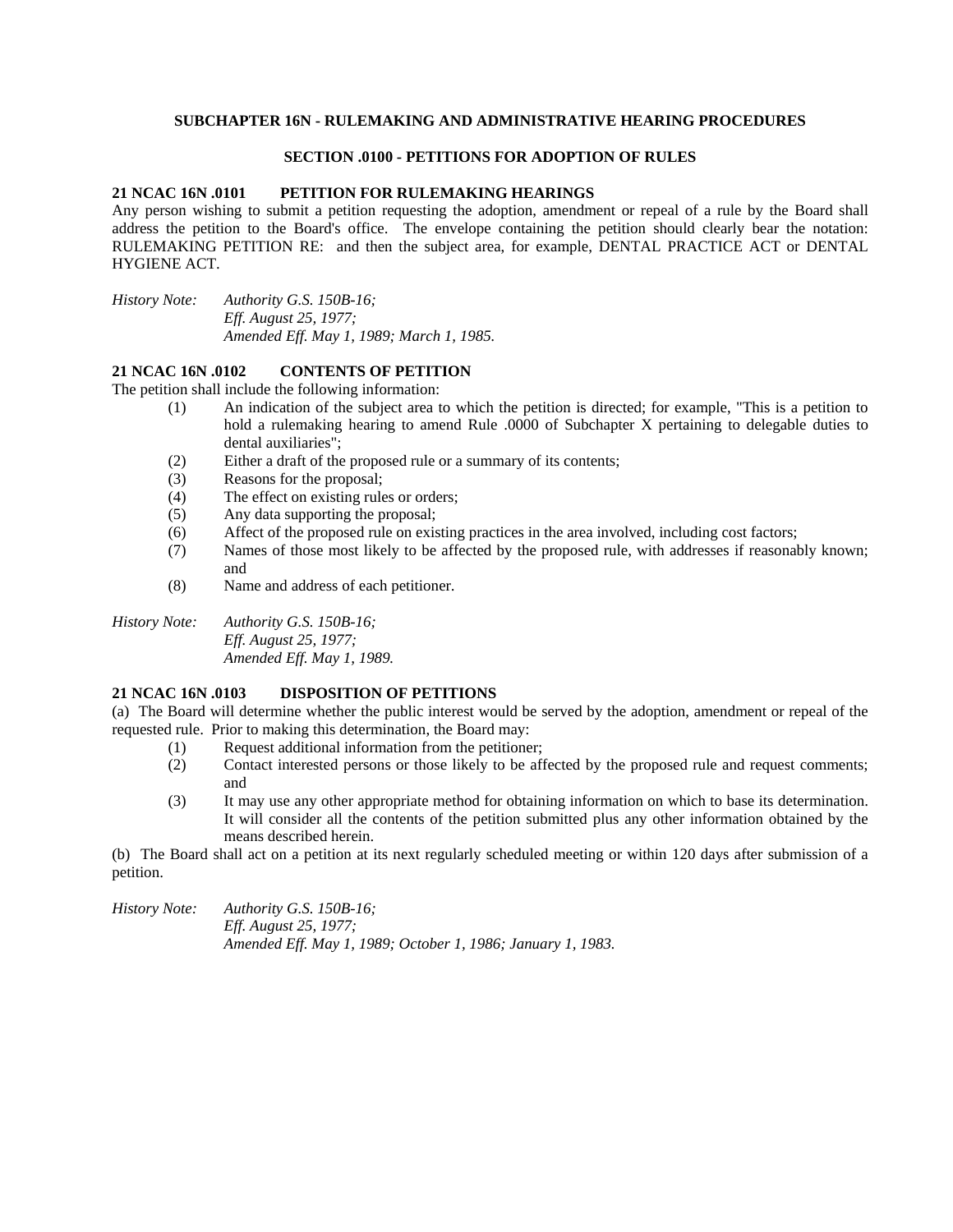## **SECTION .0200 - NOTICE OF RULEMAKING HEARINGS**

#### **21 NCAC 16N .0201 NOTICE OF PROCEEDINGS**

*History Note: Authority G.S. 90-28; 90-48; 90-223(b); 150B-12; 150B-60; Eff. August 25, 1977;. Amended Eff. October 1, 1986; Repealed Eff. May 1, 1989.* 

## **21 NCAC 16N .0202 NOTICE OF MAILING LIST**

Any person or agency desiring to be placed on the mailing list for the Board's rulemaking notices may file a written request in the Board's office. The letter of request should state those particular subject areas within the authority of the Board concerning which notice is desired. The Board may require reasonable postage and stationery costs to be paid by those requesting such notices.

*History Note: Authority G.S. 90-48; 90-223(b); 150B-12(c); Eff. August 25, 1977; Amended Eff. May 1, 1989; March 1, 1985.* 

## **21 NCAC 16N .0203 ADDITIONAL INFORMATION**

Persons desiring information in addition to that provided in an individual rulemaking notice may contact the Board's office. Any written communication should clearly indicate the rulemaking proceeding which is the subject of the inquiry.

*History Note: Authority G.S. 90-48; 90-223(b); 150B-12; Eff. August 25, 1977; Amended Eff. March 1, 1985.*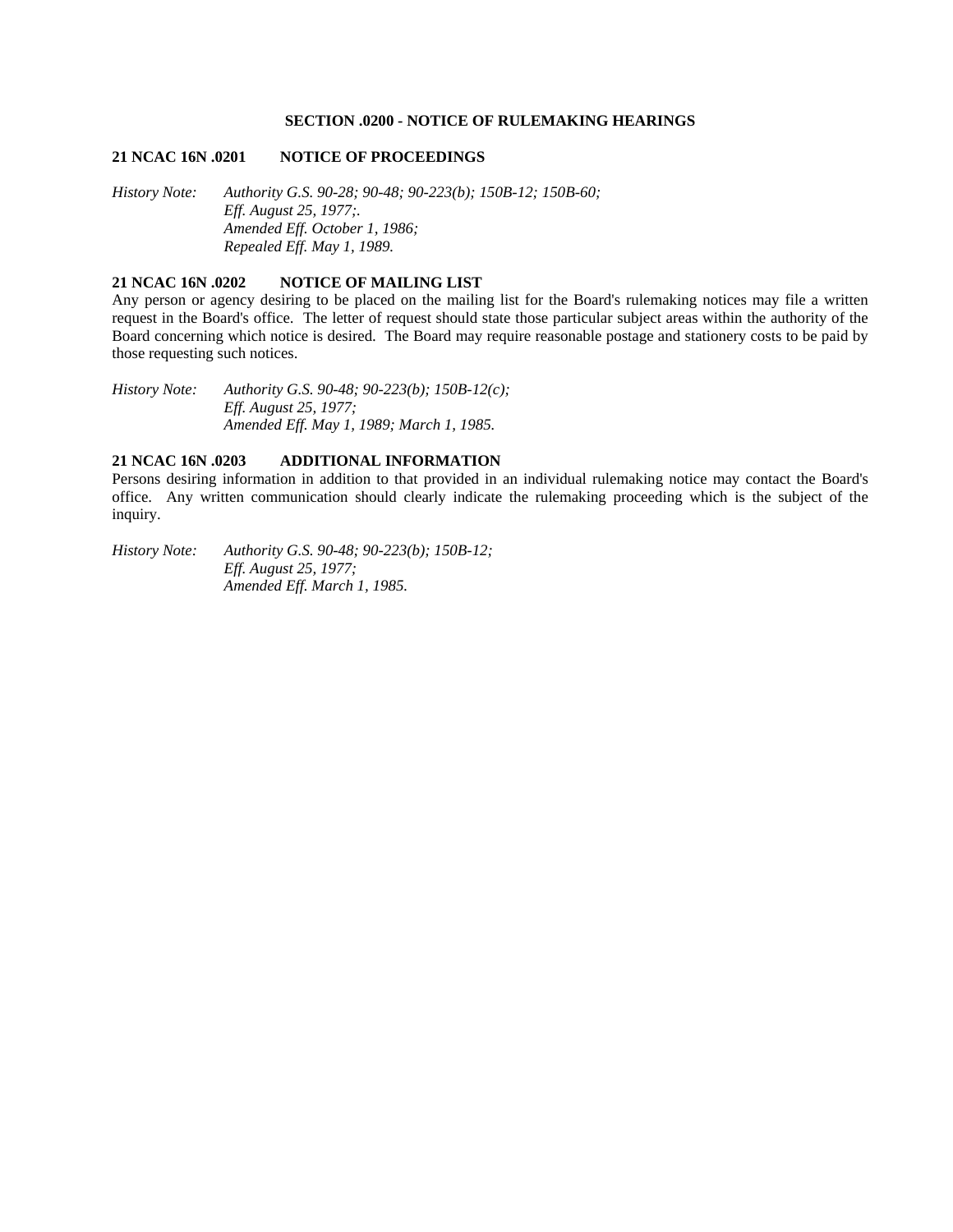### **SECTION .0300 - RULEMAKING HEARINGS**

#### **21 NCAC 16N .0301 REQUEST TO PARTICIPATE**

Any person desiring to present oral data, views, or arguments on the proposed rule must, at least ten days prior to the proposed hearing, file a notice with the Board. Notice of such request to appear or a failure to give timely notice may be waived by the Board in its discretion. Any person permitted to make an oral presentation is directed to submit a written statement of such presentation to the Board prior to or at the time of such hearing.

*History Note: Authority G.S. 90-48; 150B-12(a); Eff. August 25, 1977; Amended Eff. May 1, 1989.* 

### **21 NCAC 16N .0302 CONTENT OF REQUEST: GENERAL TIME LIMITATIONS**

A request to make an oral presentation should contain a clear reference to the proposed rule, a brief summary of the individual's views in respect thereto, and how long the individual desires to speak. Presentations shall be limited to 15 minutes unless the Board prescribes some other time limit.

*History Note: Authority G.S. 90-48; 90-223(b); 150B-12(a); Eff. August 25, 1977; Amended Eff. May 1, 1989.* 

## **21 NCAC 16N .0303 RECEIPT OF REQUEST: SPECIFIC TIME LIMITS**

Upon receipt of notice of a request for the presentation of oral data, views or arguments on a proposed rule, the Board will acknowledge the receipt of the request and inform such prospective participant of the 15 minute limitation to the end that a full, effective public hearing may be held upon the proposed rule.

*History Note: Authority G.S. 90-48; 90-223(b); 150B-12(a); Eff. August 25, 1977; Amended Eff. May 1, 1989.* 

## **21 NCAC 16N .0304 WRITTEN SUBMISSIONS**

Any person may file a written submission containing data, comments or arguments after publication of notice of a rulemaking hearing up to the date of hearing. The Board may in its discretion grant an additional 30 days after a hearing for further comment and argument. These written comments should be sent to the Board's office. They should clearly state the rule or proposed rule to which such comments are addressed.

*History Note: Authority G.S. 90-48; 90-223(b); 150B-12; Eff. August 25, 1977; Amended Eff. May 1, 1989; March 1, 1988; October 1, 1986; March 1, 1985.* 

#### **21 NCAC 16N .0305 BOARD PRESIDENT TO PRESIDE: POWERS AND DUTIES**

The president of the Board shall preside at a rulemaking hearing and shall be authorized to do the following:

- (1) Grant any extension of time in connection with a request for the presentation of oral data, views or arguments;
- (2) Recognize any prospective speaker;
- (3) Extend or shorten the time allotted for any particular presentation; and
- (4) Direct the overall proceedings including management of any questions directed to any speaker by any Board member.

*History Note: Authority G.S. 90-48; 90-223(b); 150B-12(a); Eff. August 25, 1977; Amended Eff. May 1, 1989.* 

## **21 NCAC 16N .0306 STATEMENT OF REASONS FOR DECISION**

*History Note: Authority G.S. 90-28; 150B-60(4); 90-48; 90-223(b); 150B-12(e);*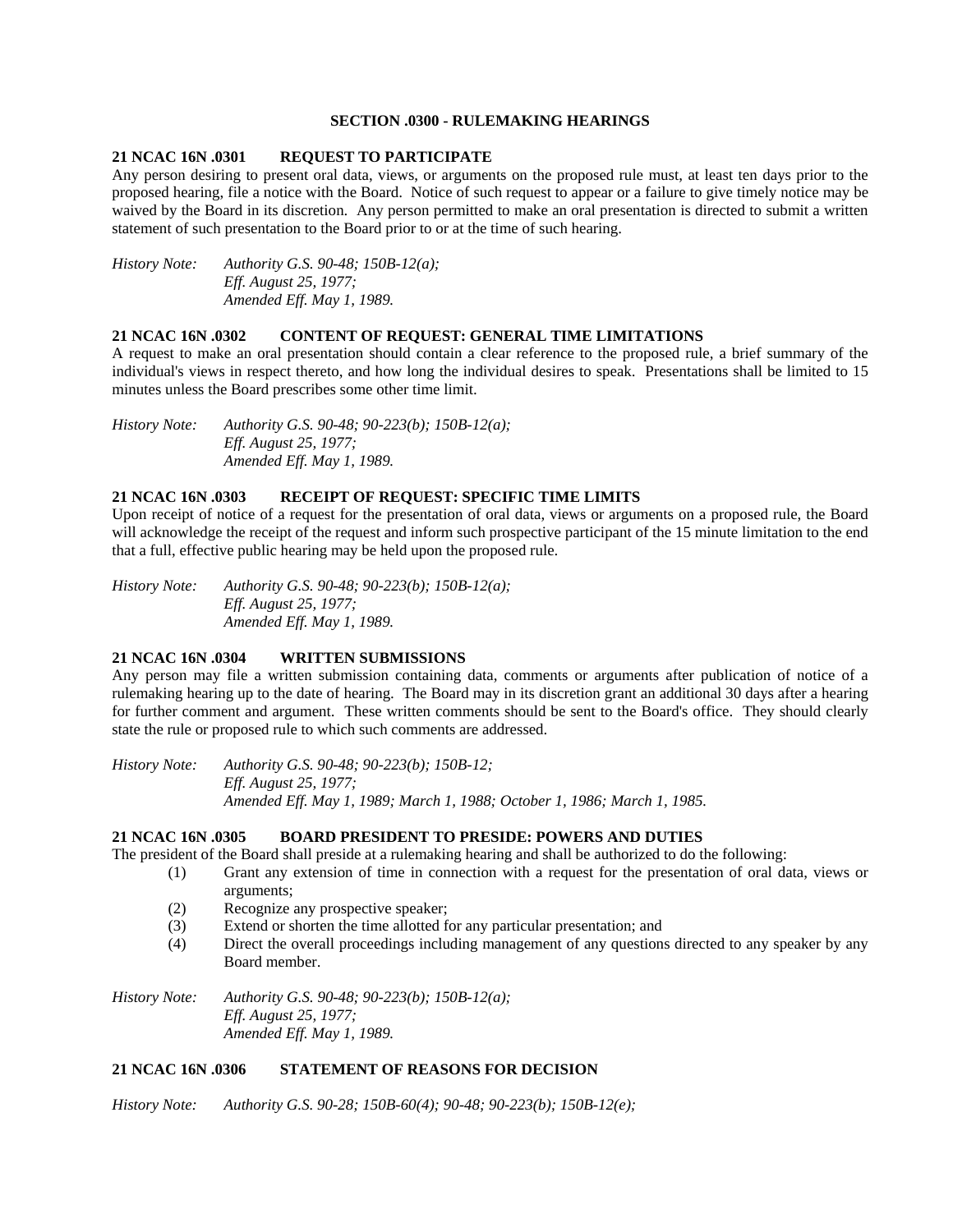*Eff. August 25, 1977; Repealed Eff. May 1, 1989.* 

## **21 NCAC 16N .0307 RECORD OF PROCEEDINGS**

A record of all rulemaking proceedings will be maintained in the Board's office for as long as the rule is in effect, and for five years thereafter, following filing. This record will contain: the original petition if any, the notice, all written memoranda and information submitted, and any record or summary of oral presentations, if any. A record of the rulemaking proceedings will be available for public inspection during the regular office hours of the Board.

*History Note: Authority G.S. 90-48; 90-223(b); 150B-12(e); Eff. August 25, 1977; Amended Eff. May 1, 1989.* 

#### **21 NCAC 16N .0308 TEMPORARY RULES**

*History Note: Authority G.S. 90-28; 150B-13; Eff. August 25, 1977; Amended Eff. April 1, 1988; Repealed Eff. May 1, 1989.*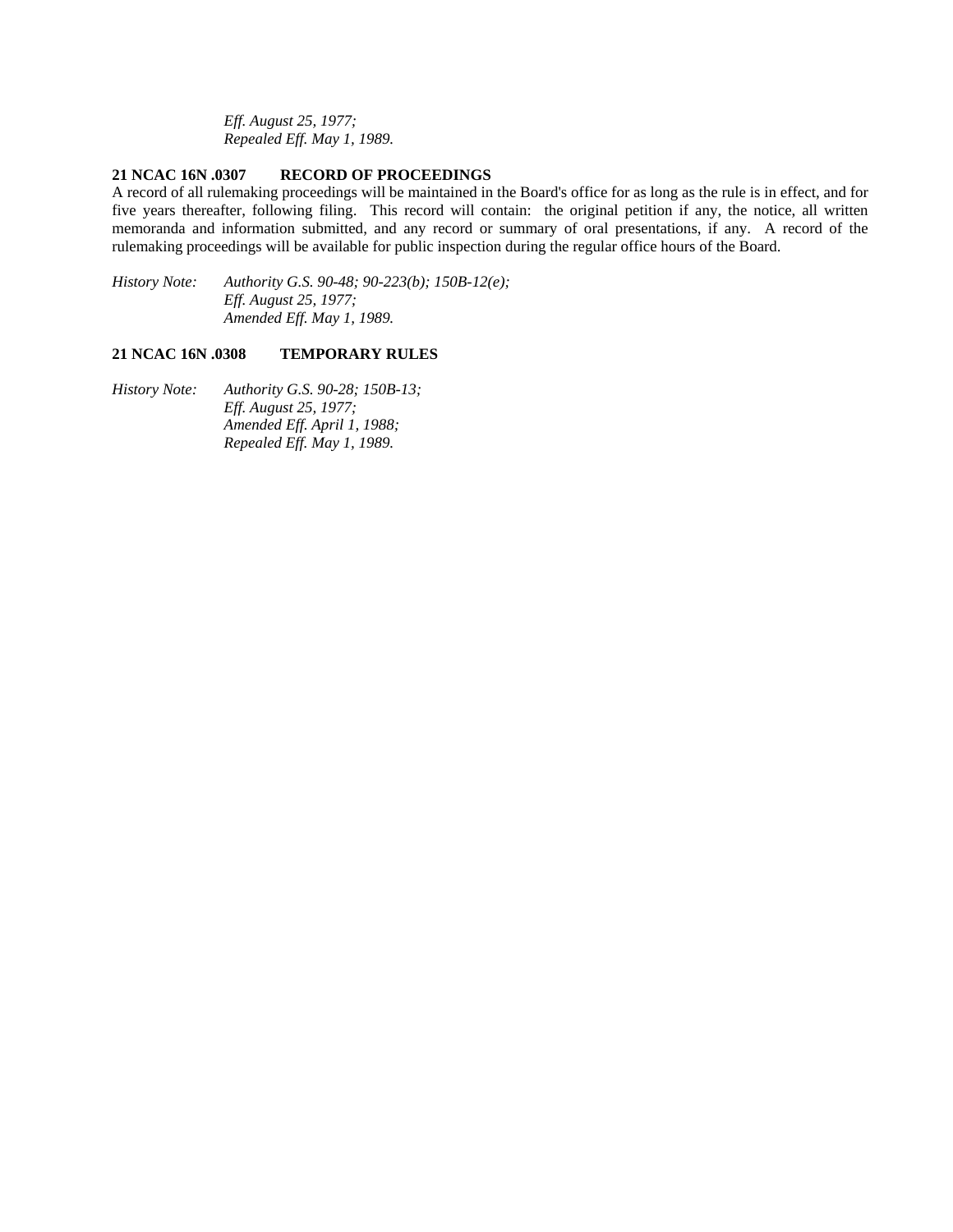#### **SECTION .0400 - DECLARATORY RULINGS**

#### **21 NCAC 16N .0401 SUBJECTS OF DECLARATORY RULINGS**

*History Note: Authority G.S. 90-28; 90-48; 90-223(b); 150B-17; Eff. August 25, 1977; Amended Eff. October 1, 1986; Repealed Eff. May 1, 1989.* 

## **21 NCAC 16N .0402 SUBMISSION OF REQUEST FOR RULING**

All requests for declaratory rulings shall be written and mailed to the Board's office. The envelope containing the request should bear the notation: REQUEST FOR DECLARATORY RULING. The request must include the following information:

- (1) Name and address of petitioner;
- (2) Statute or rule to which petition relates;
- (3) Concise statement of the manner in which petitioner is aggrieved by the rule or statute or its potential application to him; and
- (4) A statement of whether an oral hearing is desired and if so, the reason therefor.

*History Note: Authority G.S. 150B-17; Eff. August 25, 1977; Amended Eff. May 1, 1989; October 1, 1986; March 1, 1985.* 

### **21 NCAC 16N .0403 DISPOSITION OF REQUESTS**

(a) When the Board deems it appropriate to issue a declaratory ruling it shall issue such declaratory ruling as soon as practicable but no longer than 60 days after receipt of the petition.

(b) A declaratory ruling proceeding may consist of written submissions or other procedures as may be appropriate in the circumstances of the particular request.

(c) Whenever the Board believes for good cause that the issuance of a declaratory ruling is undesirable, the Board may refuse to issue such ruling. When good cause is deemed to exist, the Board will notify the petitioner of its decision in writing, stating the reasons for the denial of the declaratory ruling.

(d) For purposes of Paragraph (c) of this Rule, the Board will ordinarily refuse to issue a declaratory ruling:

- (1) Unless the petitioner shows that the circumstances are so changed since the adoption of the rule that such a ruling would be warranted;
- (2) Unless the petitioner shows that the agency did not give to the factors specified in the request for a declaratory ruling a full consideration at the time the rule was adopted;
- (3) Where there has been a previous determination of a contested case involving similar factual questions; and
- (4) Where the subject matter of the request is involved in pending litigation in any state or federal court in North Carolina.

*History Note: Authority G.S. 150B-17; Eff. August 25, 1977; Amended Eff. May 1, 1989; October 1, 1986.* 

### **21 NCAC 16N .0404 RECORD OF DECISION**

A record of all declaratory ruling proceedings will be maintained in the Board's office for as long as the ruling is in effect and for five years thereafter. This record will contain: the request, all written submissions filed on the request, whether filed by the petitioner or any other person, and a record or summary of all the oral presentations, if any. Records of declaratory ruling proceedings will be available for public inspection during the Board's regular office hours.

*History Note: Authority G.S. 150B-17; Eff. August 25, 1977; Amended Eff. May 1, 1989.*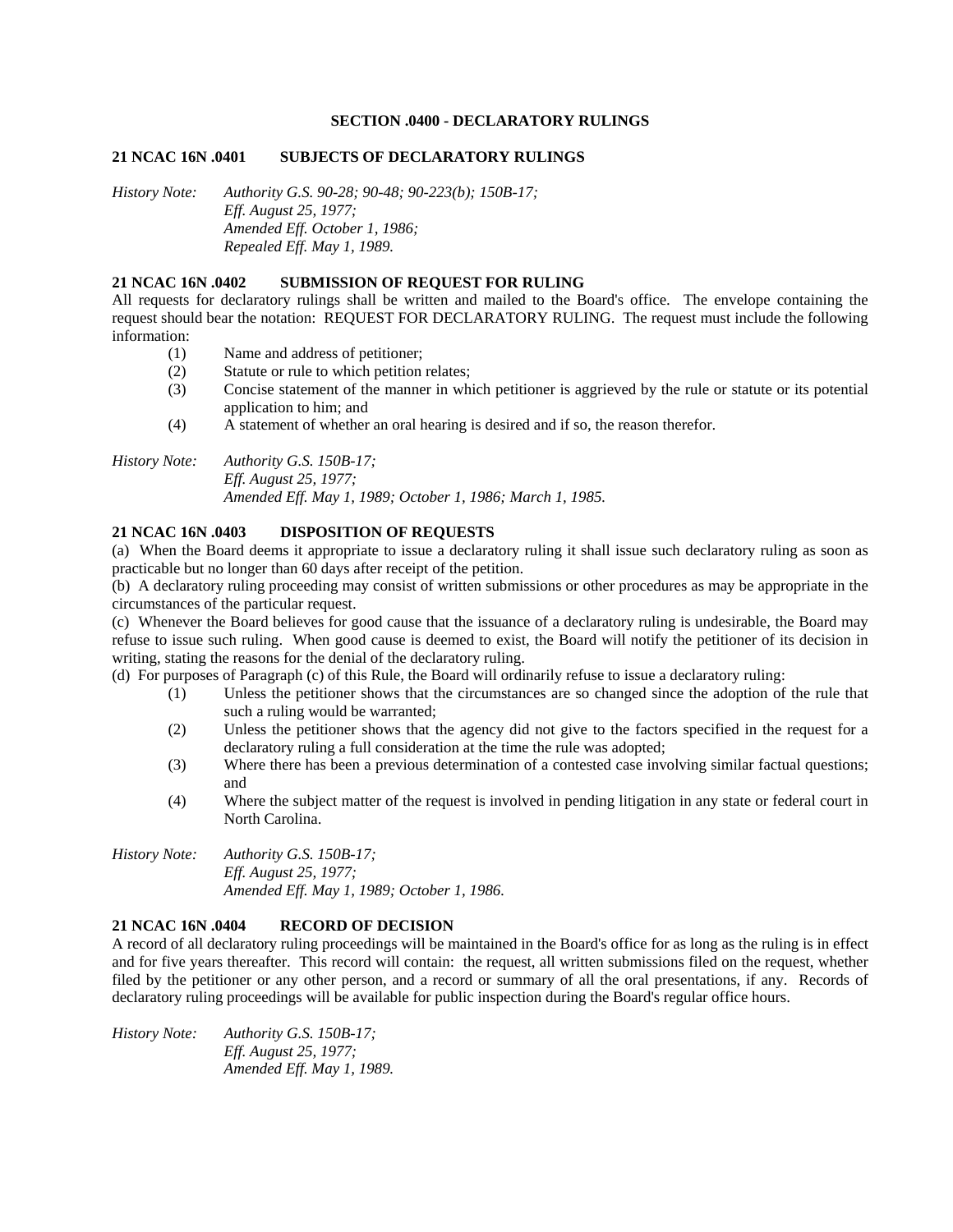# **21 NCAC 16N .0405 DEFINITION**

*History Note: Authority G.S. 90-28; 150B-17; 90-48; 90-223(b); 150B-60(4); 150B-12(e); Eff. August 25, 1977; Repealed Eff. May 1, 1989.*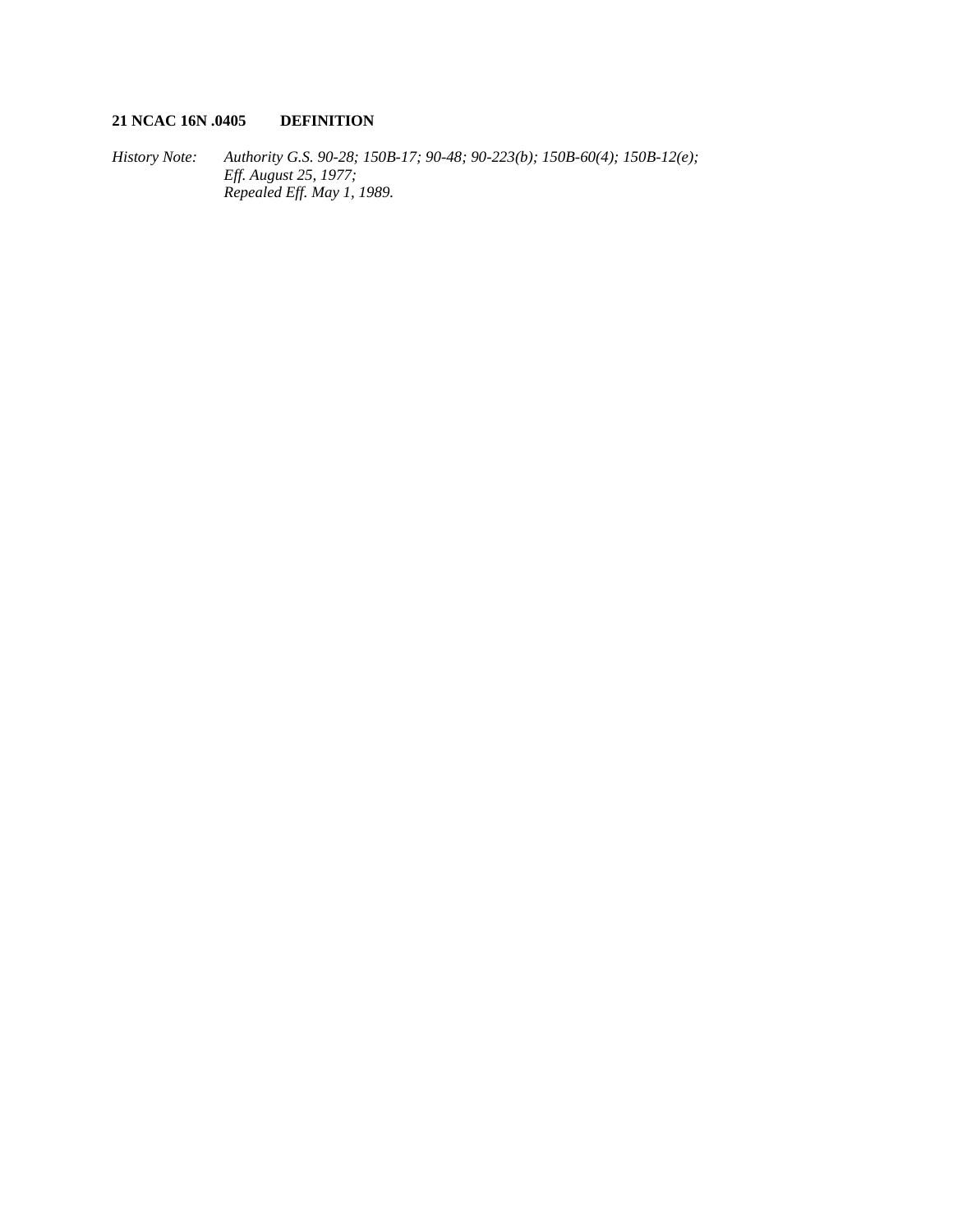## **SECTION .0500 - ADMINISTRATIVE HEARING PROCEDURES**

## **21 NCAC 16N .0501 RIGHT TO HEARING**

When the Board acts, or proposes to act, other than in rulemaking or declaratory ruling proceedings, in a manner which will affect the rights, duties, or privileges of a person, such person has a right to an administrative hearing. When the Board proposes to act in such a manner, it shall give such person notice of his right to a hearing by mailing by certified mail to him at his last known address a notice of the proposed action and a notice of a right to a hearing.

*History Note: Authority G.S. 150B-38(h); Eff. August 25, 1977; Amended Eff. May 1, 1989; November 20, 1980.* 

## **21 NCAC 16N .0502 REQUEST FOR HEARING**

(a) Any time an individual believes his rights, duties or privileges have been affected by the Board's administrative action, but has not received a notice of a right to an administrative hearing, that individual may file a request for hearing. (b) The individual shall submit a request to the Board's office, with the request bearing the notation: REQUEST FOR ADMINISTRATIVE HEARING. The request should contain the following information:

- (1) Name and address of the petitioner;
- (2) A concise statement of the action taken by the Board which is challenged;
- (3) A concise statement of the way in which petitioner has been aggrieved; and
- (4) A clear and specific statement of request for a hearing.

*History Note: Authority G.S. 150B-38; Eff. August 25, 1977; Amended Eff. May 1, 1989; March 1, 1985; November 20, 1980.* 

## **21 NCAC 16N .0503 GRANTING OR DENYING HEARING REQUEST**

(a) The Board will decide whether to grant a request for a hearing.

(b) The denial of request for a hearing will be issued immediately upon decision, and in no case later than 60 days after the submission of the request. Such denial shall contain a statement of the reasons leading the Board to deny the request. (c) Approval of a request for a hearing will be signified by issuing a notice as required by G.S. 150B-38(b) and explained in Rule .0504 of this Section.

*History Note: Authority G.S. 90-28; 150B-38; Eff. August 25, 1977; Amended Eff. May 1, 1989; April 1, 1988; October 1, 1986; November 20, 1980.* 

#### **21 NCAC 16N .0504 NOTICE OF HEARING**

(a) The Board shall give the party or parties in a contested case a notice of hearing not less than 15 days before the hearing. Said notice shall contain the following information, in addition to the items specified in G.S. 150B-38(b):

- (1) The name, position, address and telephone number of a person at the offices of the Board to contact for further information or discussion;
	- (2) The date, time, and place for a prehearing conference, if any; and
- (3) Any other information deemed relevant to informing the parties as to the procedure of the hearing.

(b) If the Board determines that the public health, safety or welfare requires such action, it may issue an order summarily suspending a license. Upon service of the order, the licensee to whom the order is directed shall immediately cease practicing in North Carolina. The Board shall promptly give notice of hearing pursuant to G.S. 150B-38 following service of the order. The suspension shall remain in effect pending issuance by the Board of a final agency decision pursuant to G.S. 150B-42.

*History Note: Authority G.S. 150B-38; Eff. August 25, 1977; Amended Eff. May 1, 1989; April 1, 1988; October 1, 1986; November 20, 1980.*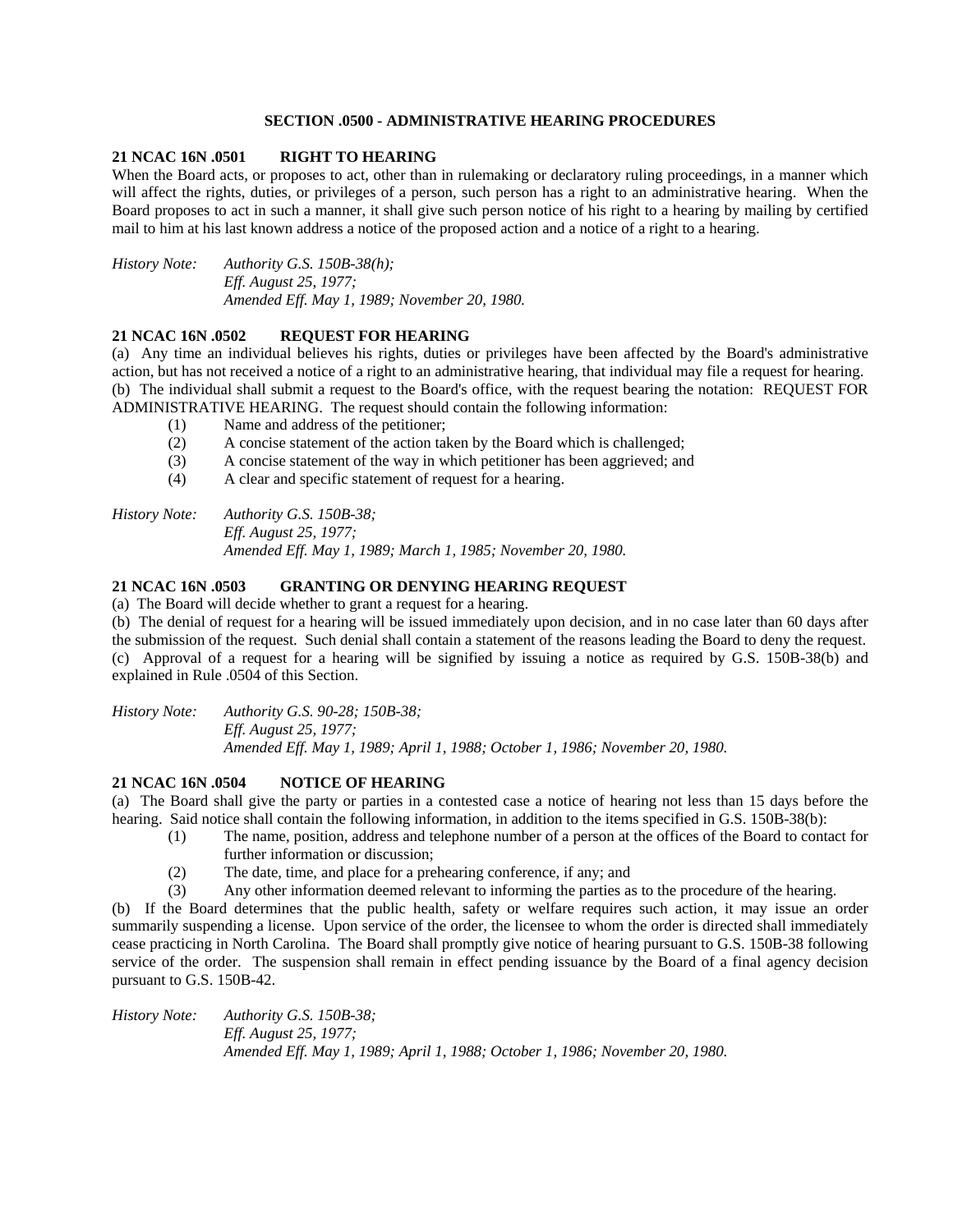## **21 NCAC 16N .0505 WHO SHALL HEAR CONTESTED CASES**

All administrative hearings will be conducted by the Board, a panel consisting of a majority of Board members, or an administrative law judge designated to hear the case pursuant to G.S. 150B-40(e).

*History Note: Authority G.S. 150B-38; 150B-40; Eff. August 25, 1977; Amended Eff. March 1, 1988; October 1, 1986; November 20, 1980.* 

## **21 NCAC 16N .0506 PETITION FOR INTERVENTION**

(a) A person desiring to intervene in a contested case must file a written petition with the Board's office. The request should bear the notation: PETITION TO INTERVENE IN THE CASE OF (NAME OF CASE). (b) The petition must include the following information:

- (1) The name and address of petitioner;
- (2) The business or occupation of petitioner, where relevant;
- (3) A full identification of the hearing in which petitioner is seeking to intervene;
- (4) The statutory or non-statutory grounds for intervention if any, if not, so state;
- (5) Any claim or defense in respect to which intervention is sought; and
- (6) A summary of the arguments or evidence petitioner seeks to present.

(c) The person desiring to intervene shall serve copies of the petition on all parties to the case.

(d) If the Board determines to allow intervention, notice of that decision will be issued promptly to all parties and to the petitioner. In cases of discretionary intervention, such notification will include a statement of any limitations of time, subject matter, evidence or whatever else is deemed necessary which are imposed on the intervenor.

(e) If the Board's decision is to deny intervention, petitioner will be notified promptly. Such notice will be in writing, identifying the reasons for the denial, and will be issued to the petitioner and to all parties.

*History Note: Authority G.S. 150B-38; Eff. August 25, 1977; Amended Eff. May 1, 1989; March 1, 1985; November 20, 1980.* 

## **21 NCAC 16N .0507 TYPES OF INTERVENTION**

(a) Intervention of Right. A petition to intervene of right, as provided in the North Carolina Rules of Civil Procedure, Rule 24, will be granted if the petitioner meets the criteria of that rule and his petition is timely.

(b) Permissive Intervention. A petition to intervene permissively, as provided in the North Carolina Rules of Civil Procedure, Rule 24, will be granted if the petitioner meets the criteria of that rule and the Board determines that:

- (1) There is sufficient legal or factual similarity between the petitioner's claimed rights, privileges, or duties and those of the parties to the hearings; and
- (2) Permitting intervention by the petitioner as a party would aid the purpose of the hearing.

(c) Discretionary Intervention. The Board may allow discretionary intervention, with whatever limits and restrictions are deemed appropriate. Upon the filing of a timely petition, discretionary intervention will be deemed advisable if:

- (1) The information petitioner desires to present is relevant, not repetitious and cumulative; and
- (2) The petitioner would lend added impact to the arguments of the parties.

*History Note: Legislative Objection Lodged Eff. February 19, 1980; Legislative Objection Removed Eff. March 19, 1981; Authority G.S. 150B-38; Eff. August 25, 1977; Amended Eff. May 1, 1989; April 2, 1981; November 20, 1980.* 

## **21 NCAC 16N .0508 DISQUALIFICATION OF BOARD MEMBERS**

(a) Self Disqualification. If for any reason a Board member determines that personal bias or other factors render that member unable to hear a contested case and perform all duties in an impartial manner, that Board member shall voluntarily decline to participate in the hearing or decision.

(b) Petition for Disqualification. If for any reason any party in a contested case believes that a Board member is personally biased or otherwise unable to hear a contested case and perform all duties in an impartial manner, the party may file a sworn, notarized affidavit with the Board. The title of such affidavit should bear the notation: AFFIDAVIT OF DISQUALIFICATION OF BOARD MEMBER IN THE CASE OF (NAME OF CASE).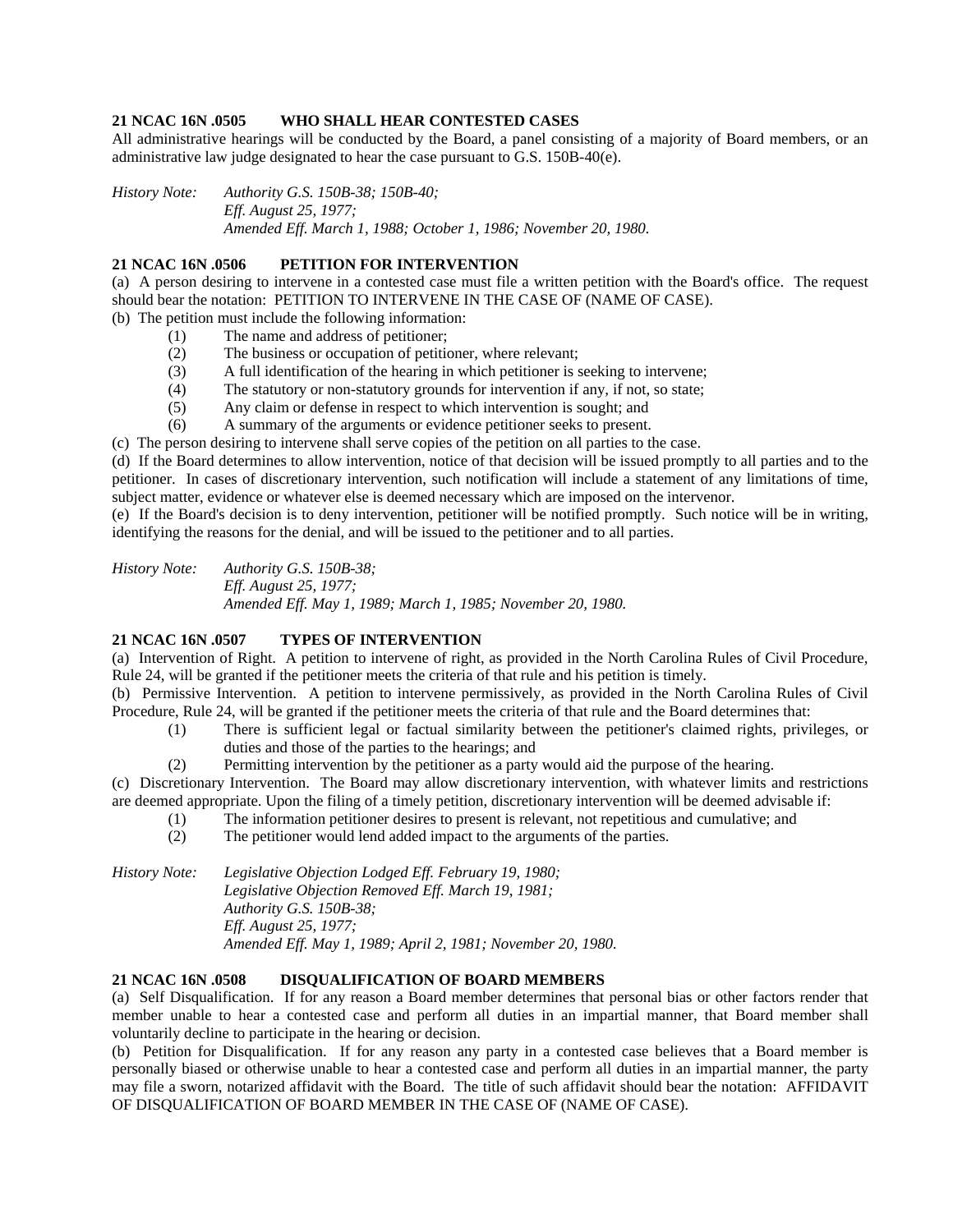(c) Contents of Affidavit. The affidavit must state all facts the party deems to be relevant to the disqualification of the Board member.

(d) Timeliness and Effect of Affidavit. An affidavit of disqualification will be considered timely if filed ten days before commencement of the hearing. Any other affidavit will be considered timely provided it is filed at the first opportunity after the party becomes aware of facts which give rise to a reasonable belief that a Board member may be disqualified under this Rule. When a petition for disqualification is filed less than ten days before or during the course of a hearing, the hearing shall continue with the challenged Board member sitting. Petitioner shall have the opportunity to present evidence supporting his petition, and the petition and any evidence relative thereto presented at the hearing shall be made a part of the record. The Board, before rendering its decision, shall decide whether the evidence justifies disqualification. In the event of disqualification, the disqualified member will not participate in further deliberation or decision of the case.

(e) Procedure for Determining Disqualification:

- (1) The Board will appoint a Board member to investigate the allegations of the affidavit.
- (2) The investigator will report to the Board the findings of the investigation.
- (3) The Board shall decide whether to disqualify the challenged individual.
- (4) The person whose disqualification is to be determined will not participate in the decision but may be called upon to furnish information to the other members of the Board.
- (5) When a Board member is disqualified prior to the commencement of the hearing or after the hearing has begun, such hearing will continue with the remaining members sitting provided that the remaining members still constitute a majority of the Board.
- (6) If three or more members of the Board are disqualified pursuant to this Rule, the Board shall petition the Office of Administrative Hearings to appoint an administrative law judge to hear the contested case pursuant to G.S. 150B-40(e).

*History Note: Authority G.S. 150B-38; 150B-40; Eff. August 25, 1977; Amended Eff. May 1, 1989; October 1, 1986; November 20, 1980.*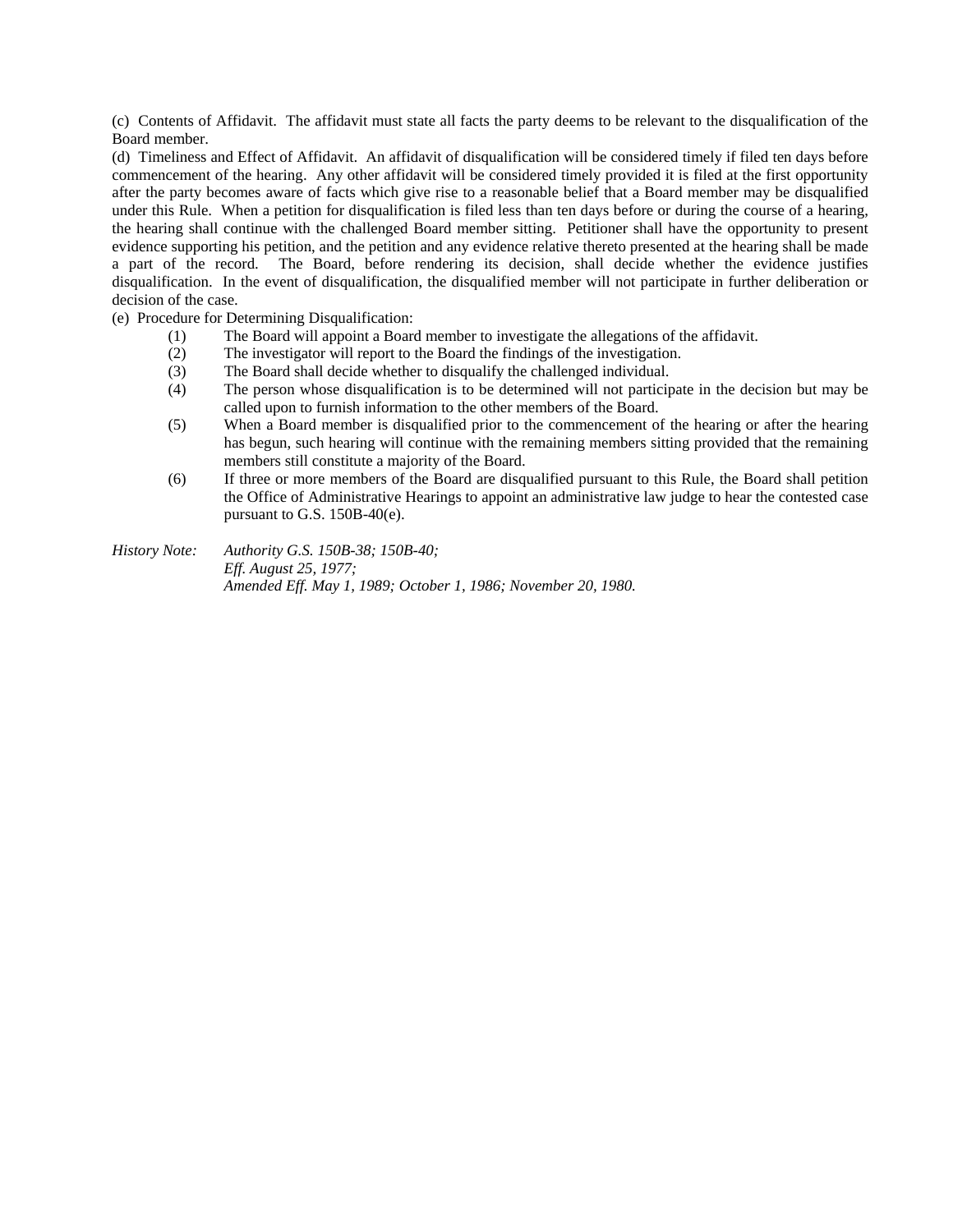## **SECTION .0600 - ADMINISTRATIVE HEARINGS: DECISIONS: RELATED RIGHTS AND PROCEDURES**

#### **21 NCAC 16N .0601 FAILURE TO APPEAR**

*History Note: Authority G.S. 90-28; 90-48; 90-223(b); 150B-25(a); 150B-60(4); Eff. August 25, 1977; Amended Eff. November 20, 1980; Repealed Eff. April 1, 1988.* 

## **21 NCAC 16N .0602 SIMPLIFICATION OF ISSUES**

The parties to a contested case, specifically including the Board, may agree in advance to simplify the hearing by decreasing the number of the issues to be contested at the hearing, accepting the validity of certain proposed evidence, accepting the findings in some other case which relates to the case at hand or agreeing to such other matters as may expedite the hearing.

*History Note: Authority G.S. 150B-38; 150B-40; Eff. August 25, 1977; Amended Eff. May 1, 1989; November 20, 1980.* 

## **21 NCAC 16N .0603 SUBPOENAS**

(a) A request for subpoenas for the attendance and testimony of witnesses or for the production of documents, either at a hearing or for the purposes of discovery, shall be made in writing to the Board, shall identify any documents sought with specificity, and shall include the full name and home or business address of all persons to be subpoenaed and, if known, the date, time, and place for responding to the subpoena. The Board shall issue the requested subpoenas within three days of the receipt of the request.

(b) Subpoenas shall contain: the caption of the case; the name and address of the person subpoenaed; the date, hour and location of the hearing in which the witness is commanded to appear; a particularized description of the books, papers, records or objects the witness is directed to bring with him to the hearing, if any; the identity of the party on whose application the subpoena was issued, and a "return of service". The "return of service" form, as filled out, shows the name and capacity of the person serving the subpoena, the date on which the subpoena was delivered to the person directed to make service, the date on which service was made, the person on whom service was made, the manner in which service was made, and the signature of the person making service.

(c) Subpoenas shall be served by the sheriff of the county in which the person subpoenaed resides, when the party requesting such subpoena prepays the sheriff's service fee. The subpoena shall be issued in duplicate, with a "return of service" form attached to each copy. A person serving the subpoena shall fill out "return of service" form for each copy and promptly return one copy of the subpoena, with the attached "return of service" form completed, to the Board.

(d) Any person receiving a subpoena from the Board may object thereto by filing a written objection to the subpoena with the Board's office.

(e) Such objection shall include a concise, but complete, statement of reasons why the subpoena should be revoked or modified. These reasons may include lack of relevancy sought, or any other reasons sufficient in law for holding the subpoena invalid, such as that the evidence is privileged, that appearance or production would be so disruptive as to be unreasonable in light of the significance of the evidence sought, or other undue hardship.

(f) Any objection to a subpoena must be served on the party who requested the subpoena simultaneously with the filing of the objection with the Board.

(g) The party who requested the subpoena, at such time as may be granted by the Board, may file a written response to the objection. The written response shall be served by the requesting party on the objecting witness simultaneously with the filing of the response with the Board.

(h) After receipt of the objection and response thereto, if any, the Board shall issue a notice to the party who requested the subpoena and the party challenging the subpoena, and may notify any other party or parties of an open hearing, to be scheduled as soon as practicable, at which evidence and testimony may be presented, limited to the narrow questions raised by the objection and response.

(i) Promptly after the close of such hearing, the majority of the Board members hearing the contested case will rule on the challenge and issue a written decision. A copy of the decision will be issued to all parties and made a part of the record.

*History Note: Legislative Objection Lodged Eff. November 20, 1980;*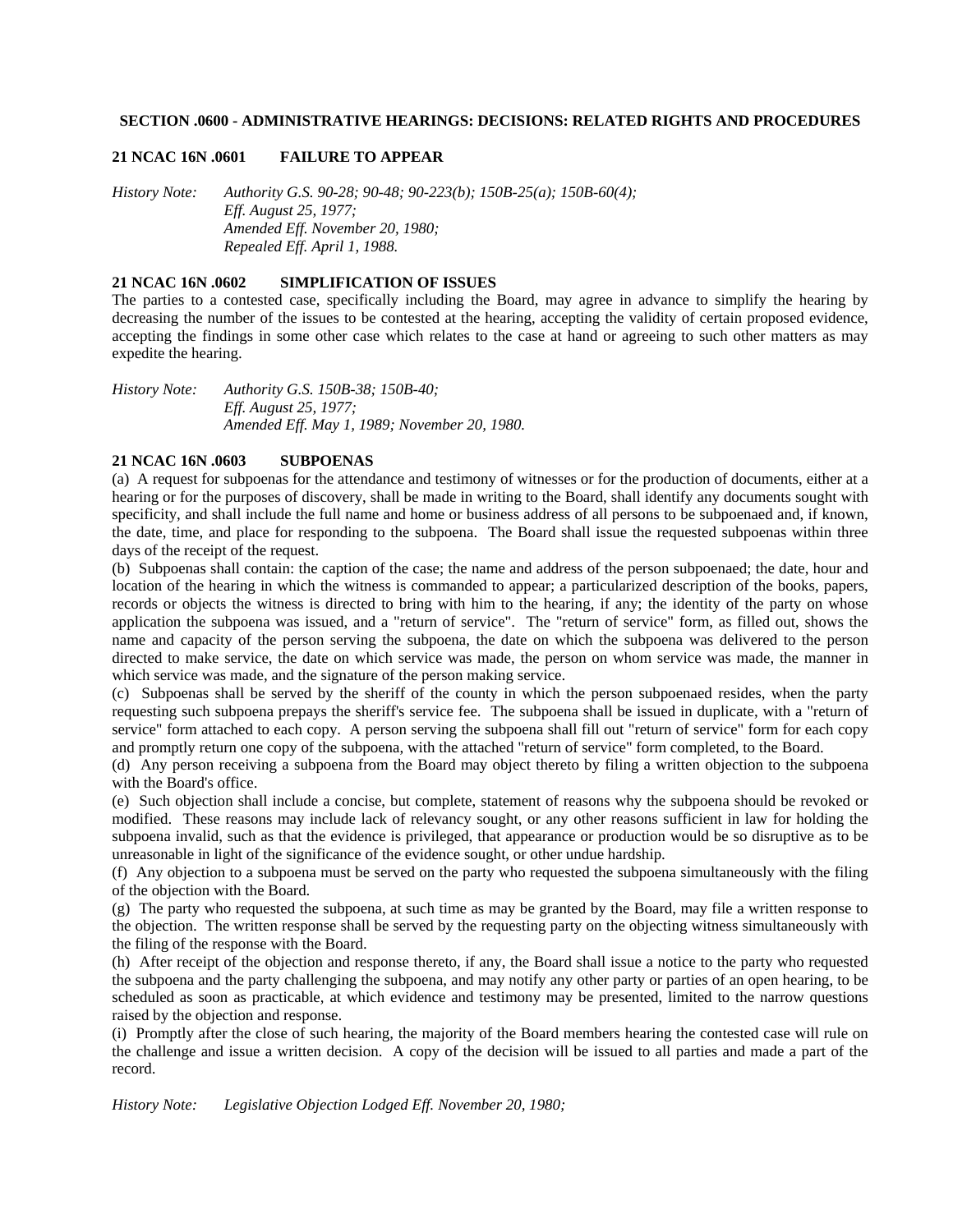*Legislative Objection Removed Eff. March 19, 1981; Authority G.S. 90-28; 90-48; 90-223(b); 150B-39; 150B-40; Eff. August 25, 1977; Amended Eff. May 1, 1989; March 1, 1988; October 1, 1986; March 1, 1985.* 

## **21 NCAC 16N .0604 FINAL DECISION**

The Board will issue the final decision in all contested cases. This decision is the prerequisite "final agency decision" for the right to judicial review.

*History Note: Authority G.S. 90-48; 90-223(b); 150B-43; Eff. August 25, 1977; Amended Eff. May 1, 1989.* 

## **21 NCAC 16N .0605 PROPOSALS FOR DECISIONS**

(a) When an administrative law judge conducts a hearing pursuant to G.S. 150B-40(e), a "proposal for decision" shall be rendered. Any party may file written exceptions to this "proposal for decision" and submit their own proposed findings of fact and conclusions of law. Exceptions and alternative proposals must be received within ten days after the party has received the "proposal for decision" as drafted by the administrative law judge.

(b) Any exceptions to the procedure during the hearing, the handling of the hearing by the administrative law judge, rulings on evidence, or any other matter must be written and refer specifically to pages of the record or otherwise precisely identify the occurrence to which the exception is taken. Exceptions must be filed with the Board within ten days of the receipt of the proposal for decision. The written exceptions must bear the notation: EXCEPTIONS TO THE PROCEEDINGS IN THE CASE (NAME OF CASE).

(c) Any party may present oral argument to the Board upon request. The request must be included with the written exceptions.

(d) Upon receipt of request for further oral argument, notice will be issued promptly to all parties designating the time and place for such oral argument.

(e) Giving due consideration to the proposal for decision and the exceptions and arguments of the parties, the Board may adopt the proposal for decision or may modify it as the Board deems necessary. The decision rendered will be a part of the record and a copy thereof shall be given to all parties. The Board decision becomes the "final agency decision" for the right to judicial review. Said decision will be rendered by the Board within 60 days of the next regularly scheduled meeting following the oral arguments, if any. If there are no oral arguments presented, the decision will be rendered within 60 days of the next regularly scheduled Board meeting following receipt of the written exceptions.

*History Note: Authority G.S. 150B-38; 150B-40; Eff. August 25, 1977; Amended Eff. May 1, 1989; March 1, 1988; October 1, 1986; November 20, 1980.* 

## **21 NCAC 16N .0606 FAILURE TO APPEAR**

Should a party fail to appear at a scheduled hearing, the Board, or the designated administrative law judge, may proceed with the hearing and make its decision in the absence of the party, provided that the party has been given proper notice. The Board or the administrative law judge may order a continuance in order to give the party another opportunity to appear.

*History Note: Authority G.S. 90-28; 90-48; 90-223(b); 150B-25(a); 150B-60(4); Eff. May 1, 1989.*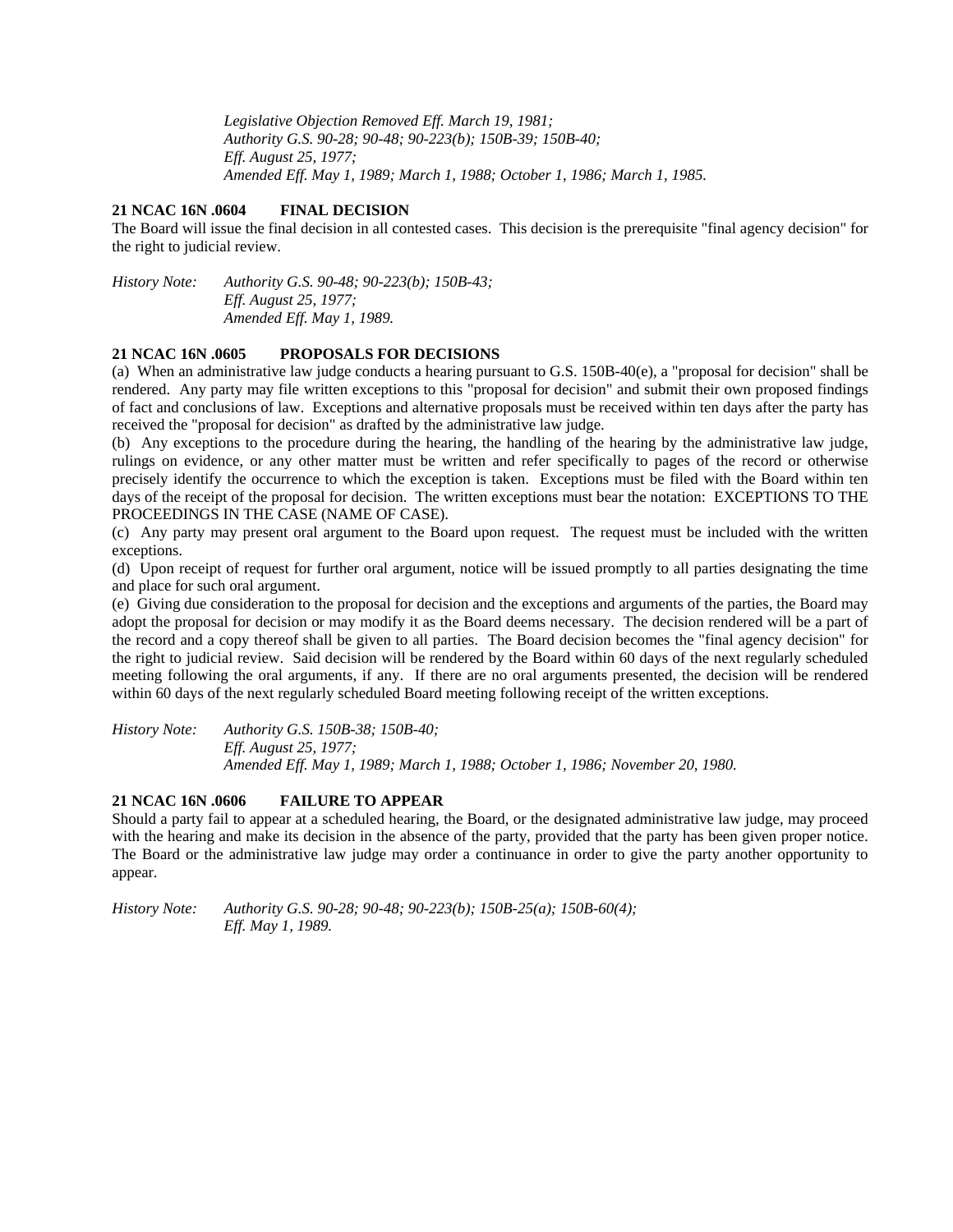# **SUBCHAPTER 16O – NITROUS-OXIDE-OXYGEN CONSCIOUS SEDATION**

## **SECTION .0100 - REGISTRATION AND REPORTING**

## **21 NCAC 16O .0101 REGISTRATION 21 NCAC 16O .0102**

*History Note: Authority G.S. 90-28; 90-29(b)(6); 90-48; 90-223; 150B-12; Eff. May 24, 1978; Repealed Eff. July 16, 1980.*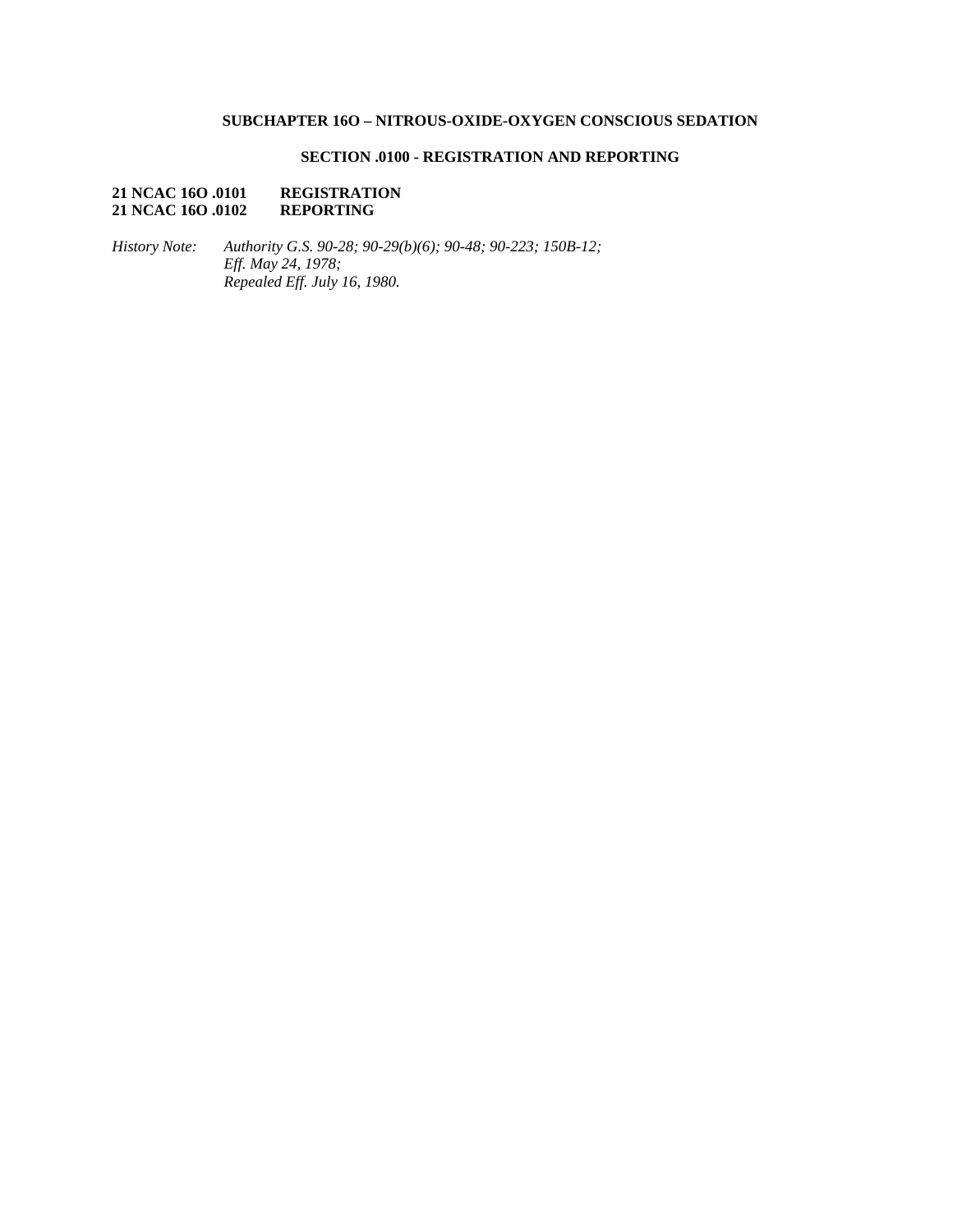# **SECTION .0200 - QUALIFICATIONS OF DENTAL ASSISTANTS AND HYGIENISTS**

**21 NCAC 16O .0201 EDUCATIONAL REQUIREMENTS**  21 NCAC 16O **.0202**<br>21 NCAC 16O **.0203 21 APPROVED COURSE(S)** 

*History Note: Authority G.S. 90-28; 90-29(b)(6); 90-48; 90-223; 150A-12; Eff. May 24, 1978; Repealed Eff. July 16, 1980.*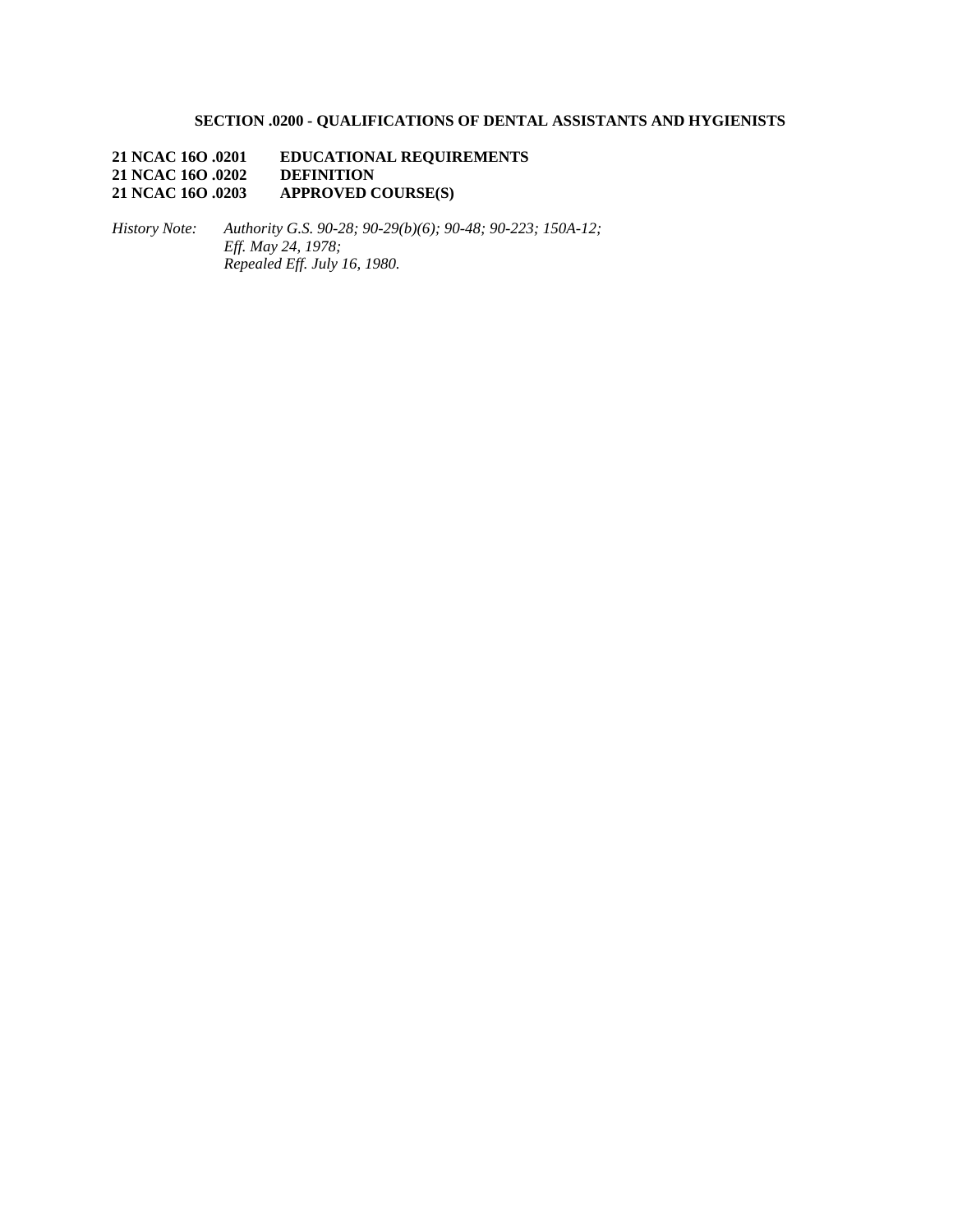## **SECTION .0300 - DEFINITIONS**

## **21 NCAC 16O .0301 CONSCIOUS SEDATION**

"Conscious sedation" means the use of drugs for controlling pain or apprehension without rendering the patient unconscious.

*History Note: Authority G.S. 90-29(b)(6); 90-48; 90-223; Eff. July 16, 1980; Amended Eff. May 1, 1989.* 

## **21 NCAC 16O .0302 MONITORING**

"Monitoring" means observation of the patient during the flow of sedation agents and includes reducing the flow of sedation or shutting off equipment controlling such flow. Monitoring does not include increasing the flow of sedation agents.

*History Note: Authority G.S. 90-29(b)(6); 90-48; 90-223; Eff. July 16, 1980; Amended Eff. May 1, 1989.*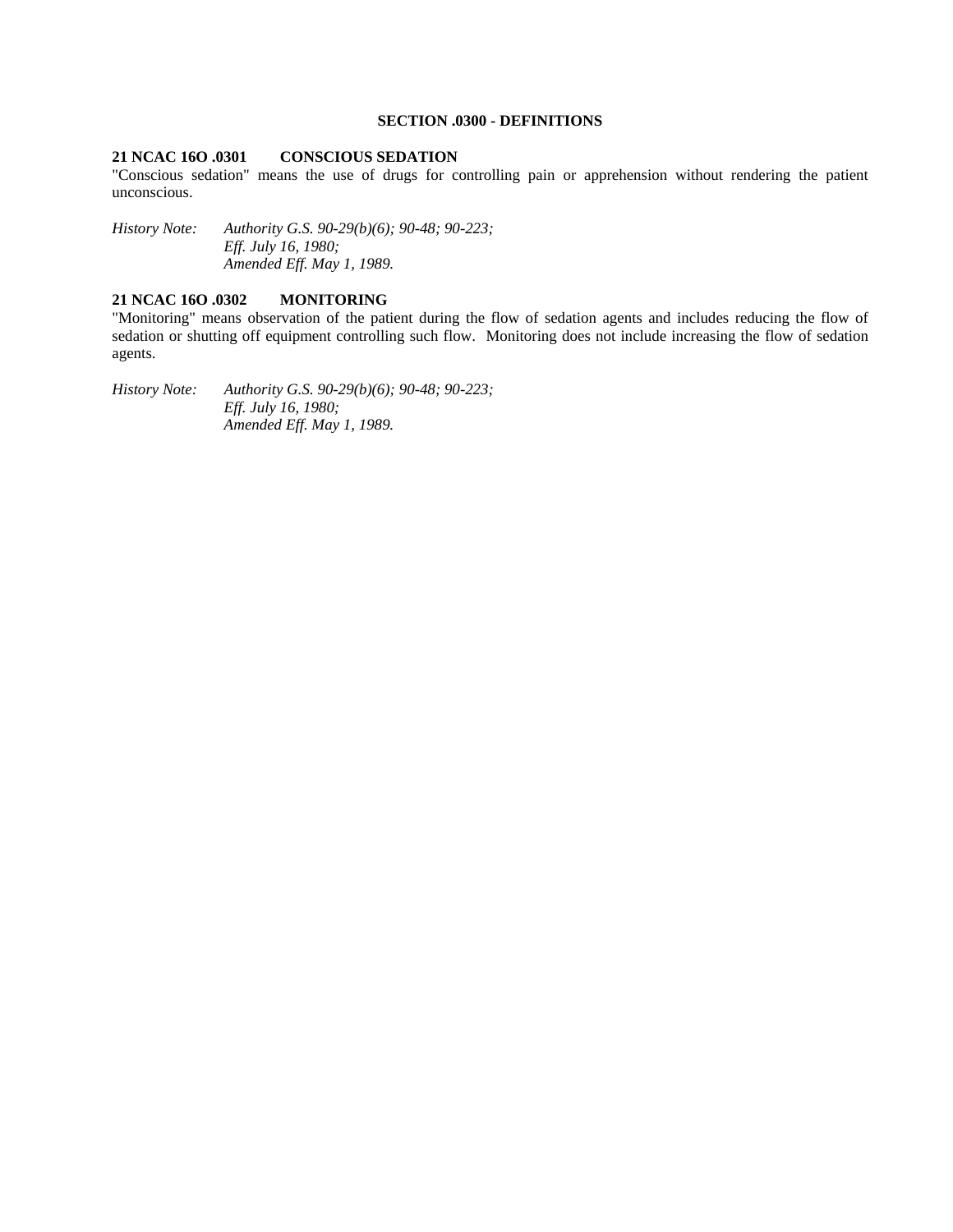## **SECTION .0400 - QUALIFICATIONS TO PERFORM FUNCTIONS**

## **21 NCAC 16O .0401 NON-DELEGABLE FUNCTIONS**

Conscious sedation shall not be induced by anyone other than a dentist or a lawfully qualified nurse or anesthetist who does so under the supervision and direction of a dentist or physician.

*History Note: Authority G.S. 90-29(b)(6); 90-48; 90-223; Eff. July 16, 1980; Amended Eff. May 1, 1989.* 

## **21 NCAC 16O .0402 EDUCATIONAL REQUIREMENTS**

A Dental Assistant I or a Dental Assistant II not otherwise qualified under G.S. 90-29(c)(13) may aid and assist a licensed dentist in the administration of nitrous oxide-oxygen inhalant conscious sedation after completion of a Board-approved course totalling at least seven hours and directed by an individual or individuals approved by the Board. Such course shall include:

- (1) Definitions and descriptions of physiological and psychological aspects of pain and anxiety;
- (2) The states of drug-induced central nervous system depression through all levels of consciousness and unconsciousness, with special emphasis on the distinction between the conscious and unconscious state;
- (3) Respiratory and circulatory physiology and related anatomy;
- (4) Pharmacology of agents used in the conscious sedation techniques being taught, including drug interaction and incompatibility;
- (5) Patient monitoring, with particular attention to vital signs and reflexes related to consciousness;
- (6) Prevention, recognition and management of complications and life threatening situations that may occur during the use of the conscious sedation techniques, including cardio pulmonary resuscitation;
- (7) Description and use of ventilation sedation equipment; and
- (8) Potential health hazards of trace anesthetics, and proposed techniques for elimination of these potential health hazards.

*History Note: Authority G.S. 90-29(b)(6); 90-29(c)(13); 90-48; 90-223; Eff. July 16, 1980; Amended Eff. May 1, 1989.* 

## **21 NCAC 16O .0403 PREVIOUS COMPLIANCE**

*History Note: Authority G.S. 90-28; 90-29(b)(6); 90-48; 90-223; 150B-12; Eff. July 16, 1980; Repealed Eff. May 1, 1989.*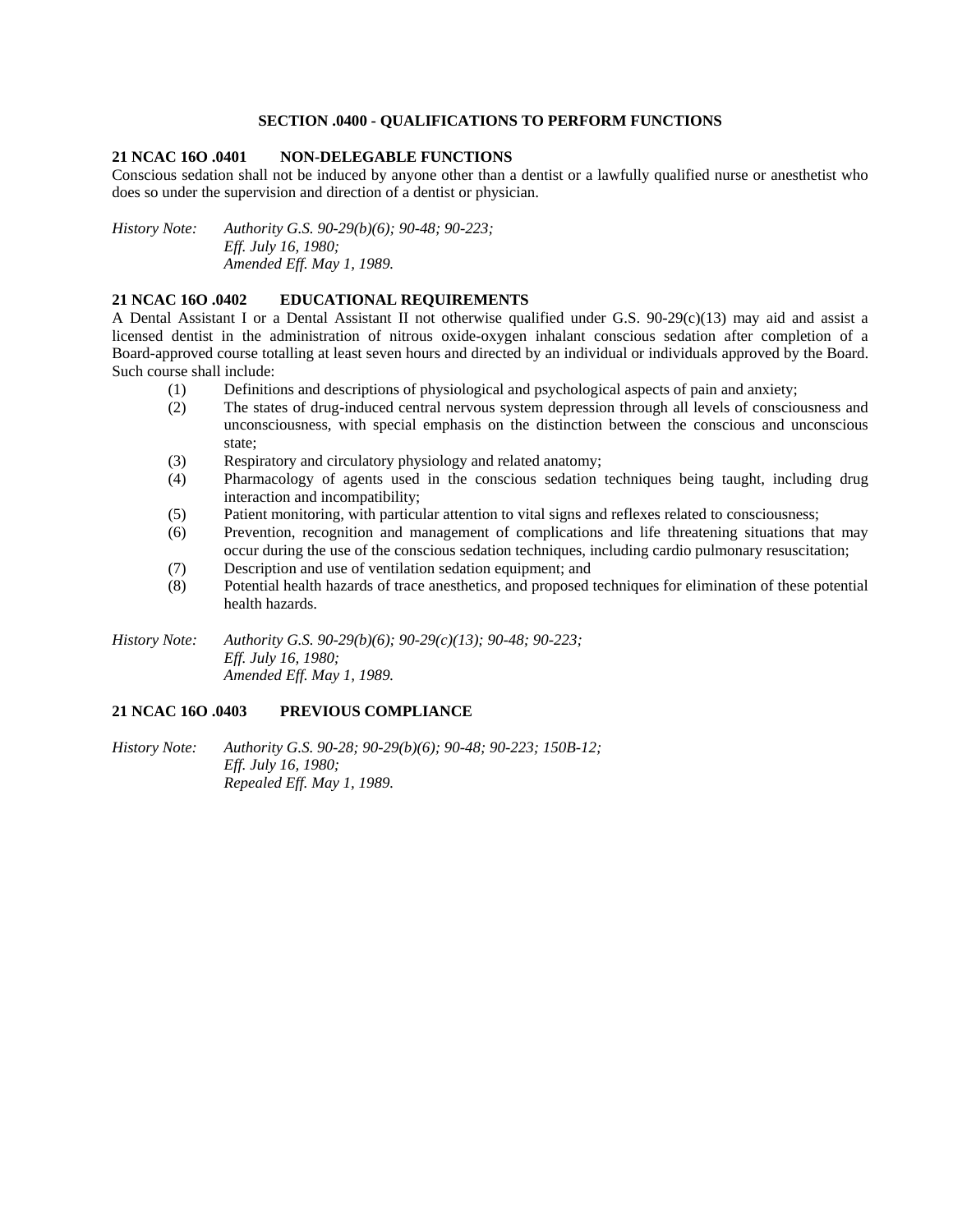## **SUBCHAPTER 16P - ADVERTISEMENT OF DENTAL SERVICES**

**21 NCAC 16P .0101 COMMUNICATIONS CONCERNING DENTAL SERVICES** 

A dentist shall not make a false or misleading communication about the dentist or the dentist's services. A communication is false or misleading if it:

- (1) Contains a material misrepresentation of fact;
- (2) Is likely to mislead or deceive because it makes only a partial disclosure of relevant facts;
- (3) Is intended or is likely to create false or unjustified expectations of favorable results;
- (4) Contains express or implied claims of superiority which cannot reasonably be substantiated by the advertising practitioner; or
- (5) Contains other representations or implications which are intended or likely to cause an ordinary, prudent person to misunderstand or be deceived.

*History Note: Authority G.S. 90-41(a)(16),(17),(18); 90-48; Eff. March 1, 1985; Amended Eff. May 1, 1989; October 1, 1986.* 

### **21 NCAC 16P .0102 ADS MUST INCLUDE DENTIST'S NAME AND AREA OF PRACTICE**

All advertisements of dental services shall contain the name or names of the dentist or dentists whose services are being advertised and shall state whether each dentist is a general dentist or, if qualified, a specialist in the named area of specialization. The dentist's name and designation as a general dentist or specialist shall be stated prominently in the advertisement. The dentist whose services are being advertised shall be personally responsible for determining that the content of the advertisement is not contrary to North Carolina law or Board rules.

*History Note: Authority G.S. 90-41(a)(16),(17),(18); 90-48; Eff. March 1, 1985; Amended Eff. May 1, 1989; October 1, 1986.* 

## **21 NCAC 16P .0103 ADVERTISEMENT OF FEES**

Advertisements of dental services shall:

- (1) Not quote a range of fees for a given service unless the basic factors upon which the actual fees will be determined are disclosed;
- (2) Specify any related services which usually are required in conjunction with the advertised services and for which additional fees will be charged; and
- (3) If discounts are advertised, state the amount of the discounts. The dentist must be available in the office and provide upon request a list of actual standard fees to which the discounts will be applied.

*History Note: Authority G.S. 90-41(a)(16),(17),(18); 90-48; Eff. March 1, 1985; Amended Eff. May 1, 1989; October 1, 1986.* 

#### **21 NCAC 16P .0104 TESTIMONIALS AND ENDORSEMENTS**

Advertisements for dental services shall not:

- (1) Include false or misleading testimonials and endorsements; or
- (2) Reveal a patient's identity or personally identifiable facts, data or other information obtained in a professional capacity without first obtaining the patient's consent.

*History Note: Authority G.S. 90-41(a)(16),(17),(18); 90-48; Eff. March 1, 1985; Amended Eff. May 1, 1989; October 1, 1986.* 

## **21 NCAC 16P .0105 ADVERTISING AS A SPECIALIST**

Only dentists who have successfully completed a postdoctoral course approved by the American Dental Association Commission on Accreditation in a specialty area recognized by the ADA or have been approved by one of the specialty examining Boards recognized by the ADA may announce a specialty practice and advertise as a specialist. Nothing in this Section shall be construed to prohibit a dentist who does not qualify as a specialist under the preceding paragraph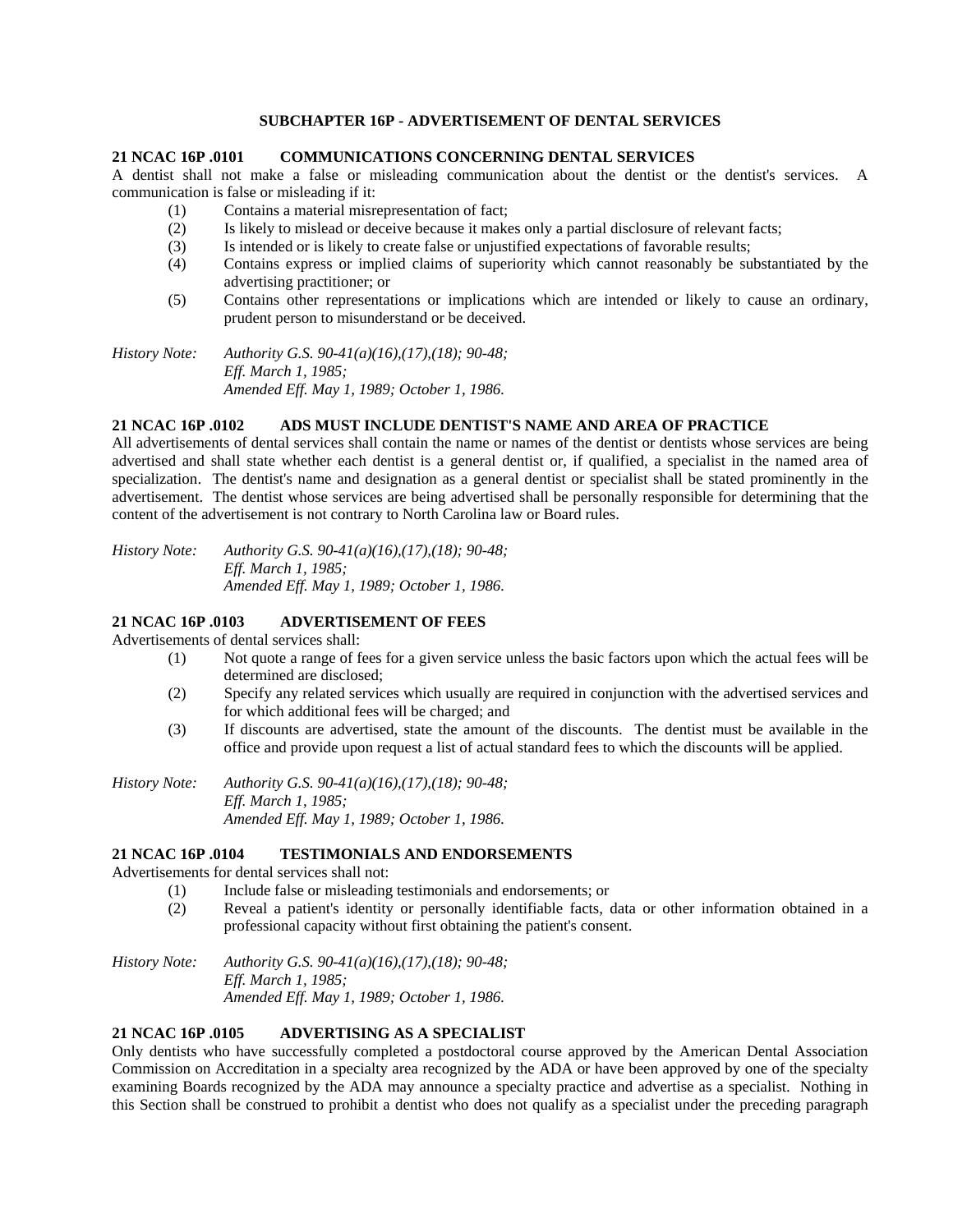from restricting his practice to one or more specific areas of dentistry or from advertising the availability of his services. Such advertisements may not, however, include the terms "specialist," "specialty," or "specializing," and must state that the services advertised are to be provided by a general dentist.

*History Note: Authority G.S. 90-41(a)(16),(17),(18); 90-48; Eff. March 1, 1985; Amended Eff. April 1, 2003; May 1, 1989.*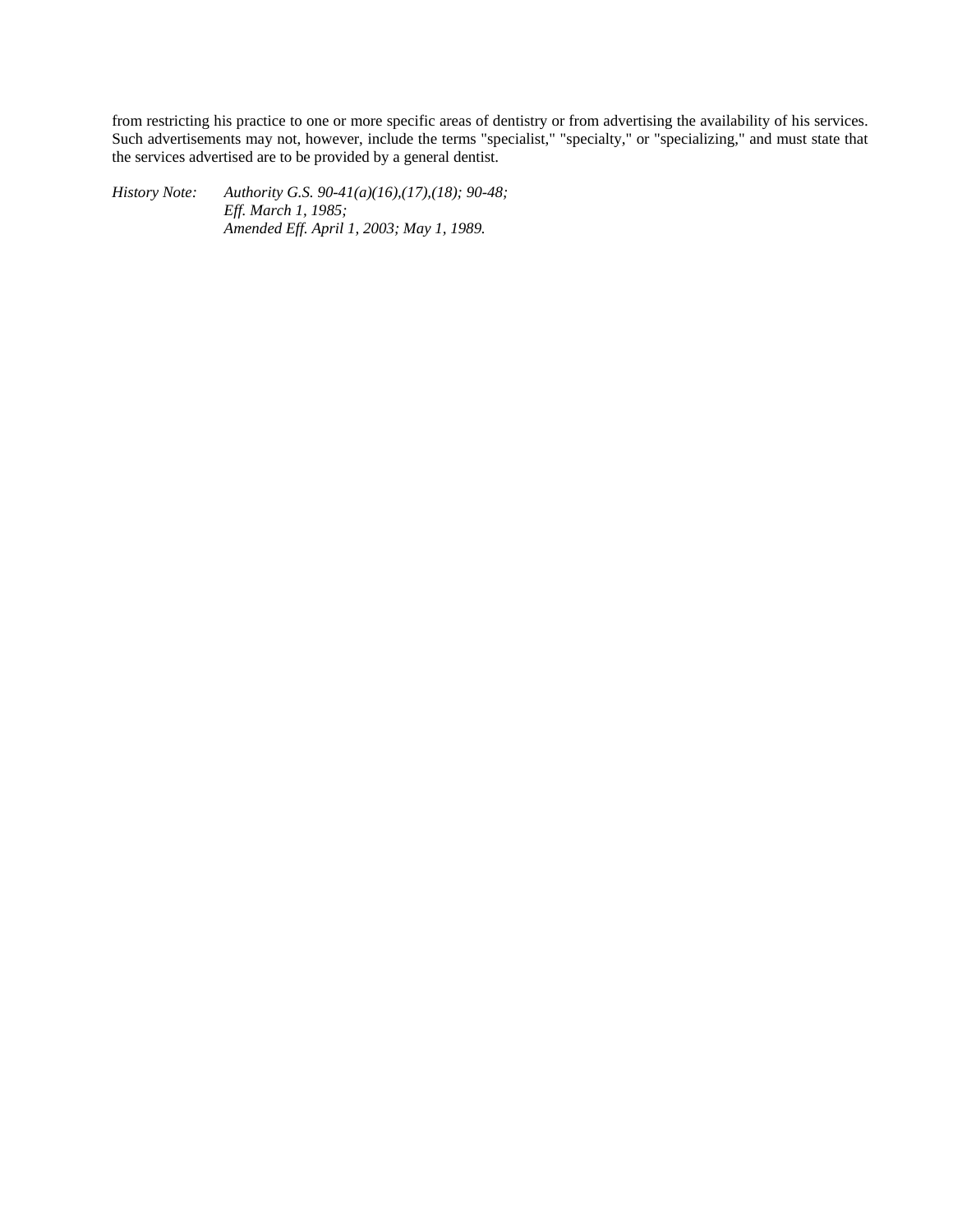## **SUBCHAPTER 16Q - GENERAL ANESTHESIA AND SEDATION**

#### **SECTION .0100 – DEFINITIONS**

#### **21 NCAC 16Q .0101 GENERAL ANESTHESIA AND SEDATION DEFINITIONS**

For the purpose of these Rules relative to the administration of minimal conscious sedation, moderate conscious sedation, moderate conscious sedation limited to oral routes or nitrous oxide inhalation, moderate pediatric conscious sedation or general anesthesia by or under the direction of a dentist, the following definitions shall apply:

- (1) "Analgesia" the diminution or elimination of pain.
- (2) "Anti-anxiety sedative" a sedative agent administered in a dosage intended to reduce anxiety without diminishing consciousness or protective reflexes.
- (3) "Anxiolysis" pharmacological reduction of anxiety through the administration of a single dose of a minor psychosedative, possibly in combination with nitrous oxide, to children or adults prior to commencement of treatment on the day of the appointment which allows for uninterrupted interactive ability in a totally awake patient with no compromise in the ability to maintain a patent airway continuously and without assistance. Nitrous oxide may be administered in addition to the minor psychosedative without constituting multiple dosing for purpose of these Rules.
- (4) "Behavior control" the use of pharmacological techniques to control behavior to a level that dental treatment can be performed effectively and efficiently.
- (5) "Behavioral management" the use of pharmacological or psychological techniques, singly or in combination, to modify behavior to a level that dental treatment can be performed effectively and efficiently.
- (6) "Competent" displaying special skill or knowledge derived from training and experience.
- (7) "Conscious sedation" an induced state of a depressed level of consciousness that retains the patient's ability to independently and continuously maintain an airway and respond appropriately to physical stimulation and verbal command, and that is produced by pharmacologic or nonpharmacologic agents, or a combination thereof. In accordance with this particular definition, the drugs or techniques used shall carry a margin of safety wide enough to render unintended loss of consciousness unlikely.
- (8) "Deep sedation" an induced state of a depressed level of consciousness accompanied by partial loss of protective reflexes, including the ability to continually maintain an airway independently or respond purposefully to verbal command, and is produced by pharmacological agents.
- (9) "Direct supervision" the dentist responsible for the sedation/anesthesia procedure shall be physically present in the facility and shall be continuously aware of the patient's physical status and well being.
- (10) "Facility" the location where a permit holder practices dentistry and provides anesthesia/sedation services.
- (11) "Facility inspection" an on-site inspection to determine if a facility where the applicant proposes to provide anesthesia/sedation is supplied, equipped, staffed and maintained in a condition to support provision of anesthesia/sedation services that meet the minimum standard of care.
- (12) "General anesthesia" the intended controlled state of a depressed level of consciousness that is produced by pharmacologic agents and accompanied by a partial or complete loss of protective reflexes, including the ability to maintain an airway and respond purposefully to physical stimulation or verbal commands.
- (13) "Immediately available" on-site in the facility and available for immediate use.
- (14) "Local anesthesia" the elimination of sensations, especially pain, in one part of the body by the regional application or injection of a drug.
- (15) "May" indicates freedom or liberty to follow a reasonable alternative.
- (16) "Minimal conscious sedation" conscious sedation characterized by a minimally depressed level of consciousness, in which patient retains the ability to independently and continuously maintain an airway and respond normally to tactile stimulation and verbal command, provided to patients 13 years or older, by oral or rectal routes of administration of a single pharmacological agent, in one or more doses, not to exceed the manufacturer's maximum recommended dose, at the time of treatment, possibly in combination with nitrous oxide. Minimal conscious sedation is provided for behavioral management.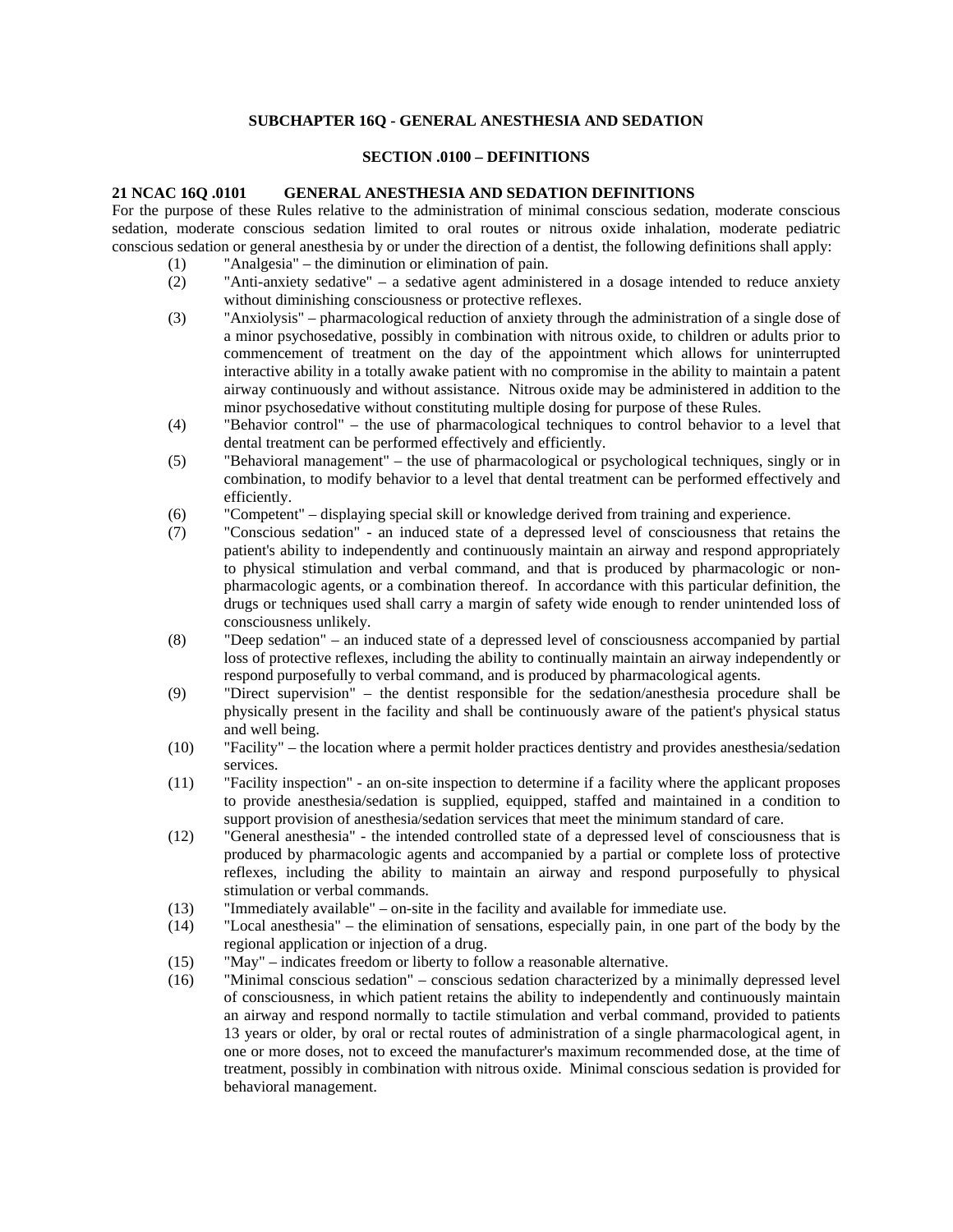- (17) "Minor psychosedative/Minor tranquilizer" pharmacological agents which allow for uninterrupted interactive ability in a patient with no compromise in the ability to maintain a patent airway continuously and without assistance and carry a margin of safety wide enough to render unintended loss of consciousness unlikely.
- (18) "Moderate conscious sedation" conscious sedation characterized by a drug induced depression of consciousness, during which patients respond purposefully to verbal commands, either alone or accompanied by light tactile stimulation, provided to patients 13 years or older, by oral, nasal, rectal or parenteral routes of administration of multiple pharmacological agents, in multiple doses, within a 24 hour period, including the time of treatment, possibly in combination with nitrous oxide. Moderate conscious sedation is provided for behavior control.
- (19) "Moderate conscious sedation limited to oral routes and nitrous oxide inhalation" conscious sedation characterized by a drug induced depression of consciousness during which patients respond purposefully to verbal commands, either alone or accompanied by light tactile stimulation, provided to patients 13 years or older, by oral routes of administration and nitrous oxide inhalation, of single or multiple pharmacological agents, in single or multiple doses, within a 24 hour period. Moderate conscious sedation limited to oral routes and nitrous oxide inhalation is provided for behavior control.
- (20) "Moderate pediatric conscious sedation" conscious sedation characterized by a drug induced depression of consciousness, during which patients respond purposefully to verbal commands, either alone or accompanied by light tactile simulation, provided to patients under 13 years of age, by oral, nasal, rectal or parenteral routes of administration of single or multiple pharmacological agents, in single or multiple doses, within a 24 hour period, including the time of treatment, possibly in combination with nitrous oxide. Moderate pediatric conscious sedation is provided for behavior control.
- (21) "Must" or "shall" indicates an imperative need or duty or both; an essential or indispensable item; mandatory.
- (22) "Parenteral" the administration of pharmacological agents intravenously, intraosseously, intramuscularly, subcutaneously, submucosally, intranasally, or transdermally.
- (23) "Protective reflexes" includes the ability to swallow and cough.
- (24) "Supplemental dosing" the oral administration of a pharmacological agent that results in an enhanced level of conscious sedation when added to the primary sedative agent administered for the purpose of oral moderate conscious sedation, and which, when added to the primary agent, does not exceed the maximum safe dose of either agent, separately or synergistically.
- (25) "Vested adult" a responsible adult who is the legal parent or guardian, or designee of a legal parent or guardian, entrusted with the care of a minor following the administration of general anesthesia or conscious sedation.
- *History Note: Authority G.S. 90-28; 90-30.1; Eff. February 1, 1990; Temporary Amendment Eff. December 11, 2002; Amended Eff. July 3, 2008; August 1, 2004.*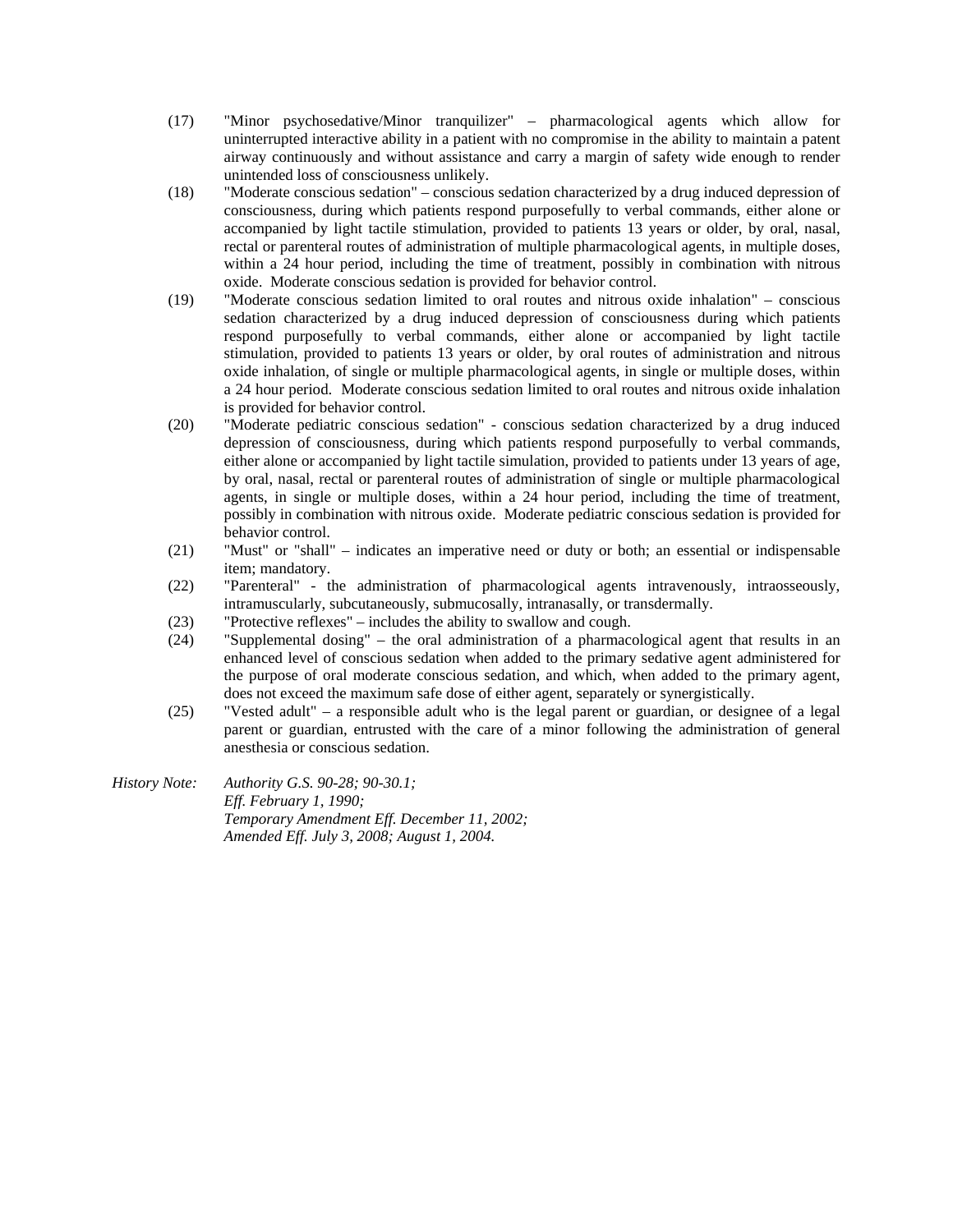## **SECTION .0200 - GENERAL ANESTHESIA**

## **21 NCAC 16Q .0201 GENERAL ANESTHESIA CREDENTIALS AND PERMIT**

(a) No dentist shall employ or use general anesthesia on an outpatient basis for dental patients unless the dentist possesses a permit issued by the Board. A dentist holding a permit shall be subject to review and shall only employ or use general anesthesia at a facility located in the State of North Carolina in accordance with 21 NCAC 16Q .0202. Such permit must be renewed annually and shall be displayed with the current renewal at all times in a conspicuous place in the office of the permit holder.

(b) Any dentist who wishes to administer general anesthesia to patients must apply to the Board for the required permit on a prescribed application form, submit an application fee of one hundred dollars (\$100.00) and produce evidence showing that he or she:

- (1) Has completed a minimum of one year of advanced training in anesthesiology and related academic subjects (or its equivalent) beyond the undergraduate dental school level; or
- (2) Has graduated from a program certified by the American Dental Association in Oral and Maxillofacial Surgery; or
- (3) Is a Diplomate of or eligible for examination by the American Board of Oral and Maxillofacial Surgery; or
- (4) Is a Fellow of the American Dental Society of Anesthesiology; or
- (5) Is a dentist who has been administering general anesthetics in a competent manner for the five years preceding the effective date of this Rule.

(c) A dentist who is qualified to administer general anesthesia in accordance with this Section and holds a general anesthesia permit is also authorized to administer any level of sedation without obtaining a separate sedation permit. (d) The dentist involved with the administration of general anesthesia shall document current, successful completion of advanced cardiac life support (ACLS) training, or its age-specific equivalent or other Board-approved

equivalent course and auxiliary personnel shall document annual, successful completion of basic life support (BLS) training.

*History Note: Authority G.S. 90-28; 90-30.1;* 

*Eff. February 1, 1990; Amended Eff. April 1, 2001; August 1, 2000; Temporary Amendment Eff. December 11, 2002; Amended Eff. February 5, 2008.* 

## **21 NCAC 16Q .0202 EQUIPMENT**

(a) A dentist administering general anesthesia is solely responsible for providing that the environment in which the general anesthesia is to be administered meets the following requirements:

- (1) The facility is equipped with:
	- (A) An operatory of size and design to permit access of emergency equipment and personnel and to permit effective emergency management;
	- (B) A chair or table for emergency treatment, including chair suitable for CPR or CPR Board;
	- (C) Lighting as necessary for specific procedures; and
	- (D) Suction equipment as necessary for specific procedures, including non-electrical back-up suction;
- (2) The following equipment is maintained:
	- (A) Positive pressure oxygen delivery system, including full face mask for adults and pediatric patients;
	- (B) Oral and nasal airways of various sizes;
	- (C) Blood pressure monitoring device;
	- (D) Electrocardiograph;
	- (E) Pulse oximeter; and
	- (F) Defibrillator;
- (3) The following emergency equipment is maintained:
	- (A) I.V. set-up as necessary for specific procedures, including hardware and fluids;
	- (B) Laryngoscope with current batteries;
	- (C) Intubation forceps and endotracheal tubes;
	- (D) Tonsillar suction with back-up suction;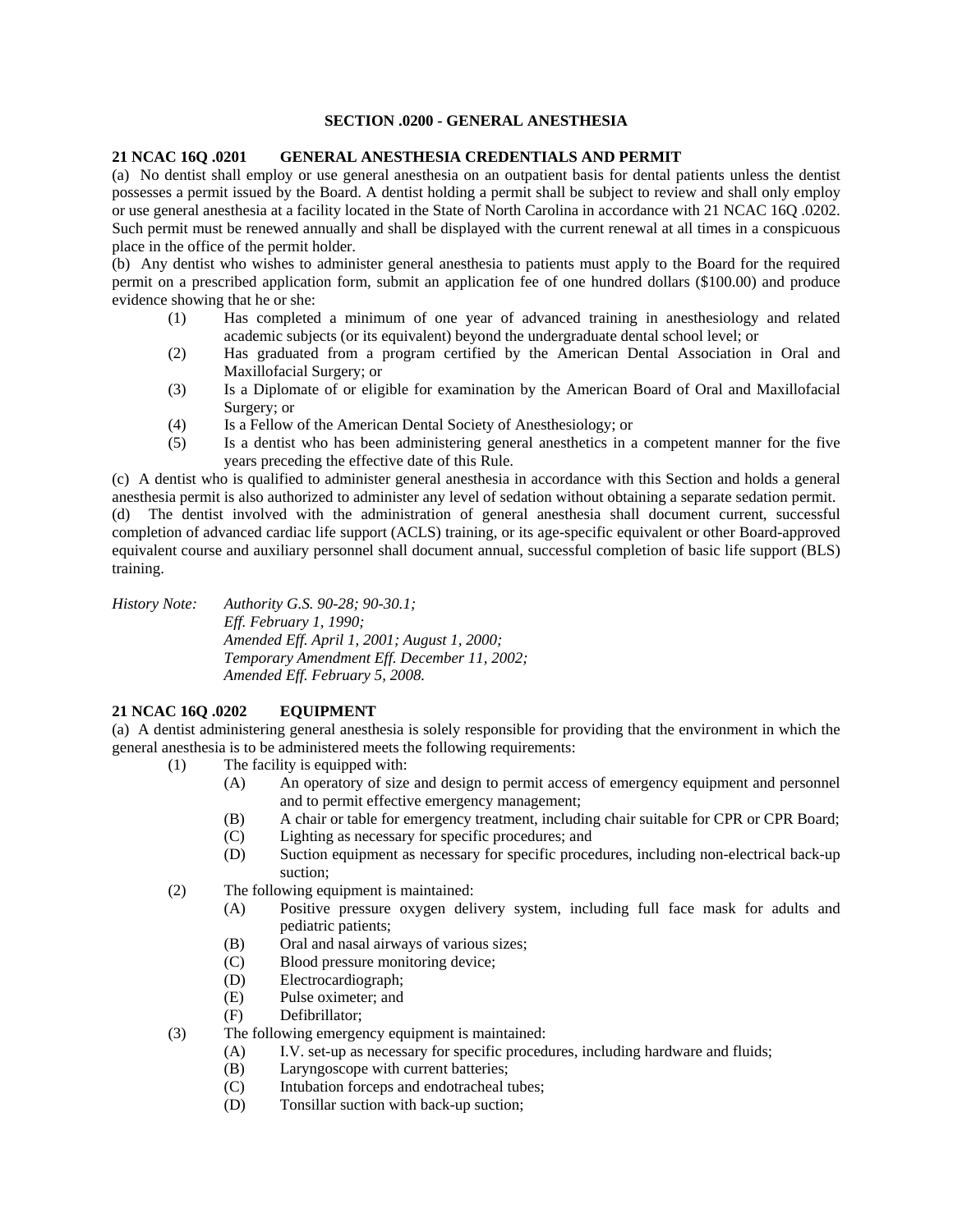- (E) Syringes as necessary for specific procedures;
- (F) Tourniquet & tape; and
- (G) Blood pressure monitoring device;
- (4) The following drugs are maintained with a current shelf life and within easy accessibility from the operatory and recovery room:
	- (A) Epinephrine;
	- (B) Atropine;
	- (C) Lidocaine;
	- (D) Antihistamine;
	- (E) Antihypertensive;
	- (F) Bronchial dilator;
	- (G) Antihypoglycemic agent;
	- (H) Vasopressor;
	- (I) Corticosteroid;
	- (J) Anticonvulsant;
	- (K) Muscle relaxant;
	- (L) Narcotic antagonist;
	- (M) Appropriate anti-arrhythmic medication;
	- (N) Nitroglycerine; and
	- (O) Antiemetic;
- (5) Written emergency and patient discharge protocols and training to familiarize office personnel in the treatment of clinical emergencies are provided; and
- (6) The following records are maintained:
	- (A) Patient's current written medical history, including known allergies and previous surgery;
	- (B) Base line vital signs, including blood pressure and pulse;
	- (C) An anesthesia record which shall include:
		- (i) Periodic vital signs taken at intervals during the procedure;
		- (ii) Drugs administered during the procedure, including route of administration, dosage, time and sequence of administration;
		- (iii) Duration of the procedure;
		- (iv) Documentation of complications or morbidity; and
		- (v) Status of patient upon discharge.

(b) During an inspection or evaluation, the applicant or permit holder shall demonstrate the administration of anesthesia while the evaluator observes. During the demonstration, the applicant or permit holder shall demonstrate competency in the following areas:

- (1) Monitoring of blood pressure, pulse, and respiration;
- (2) Drug dosage and administration;
- (3) Treatment of untoward reactions including respiratory or cardiac depression;
- (4) Sterilization;
- (5) Use of CPR certified personnel;
- (6) Monitoring of patient during recovery; and
- (7) Sufficiency of patient recovery time.

(c) During an inspection or evaluation, the applicant or permit holder shall verbally demonstrate competency to the evaluator in the treatment of the following clinical emergencies:

- (1) Laryngospasm;
- (2) Bronchospasm;
- (3) Emesis and aspiration;
- (4) Respiratory depression and arrest;
- (5) Angina pectoris;
- (6) Myocardial infarction;
- (7) Hypertension/Hypotension;
- (8) Syncope;
- (9) Allergic reactions;
- (10) Convulsions;
- (11) Bradycardia;
- (12) Insulin shock; and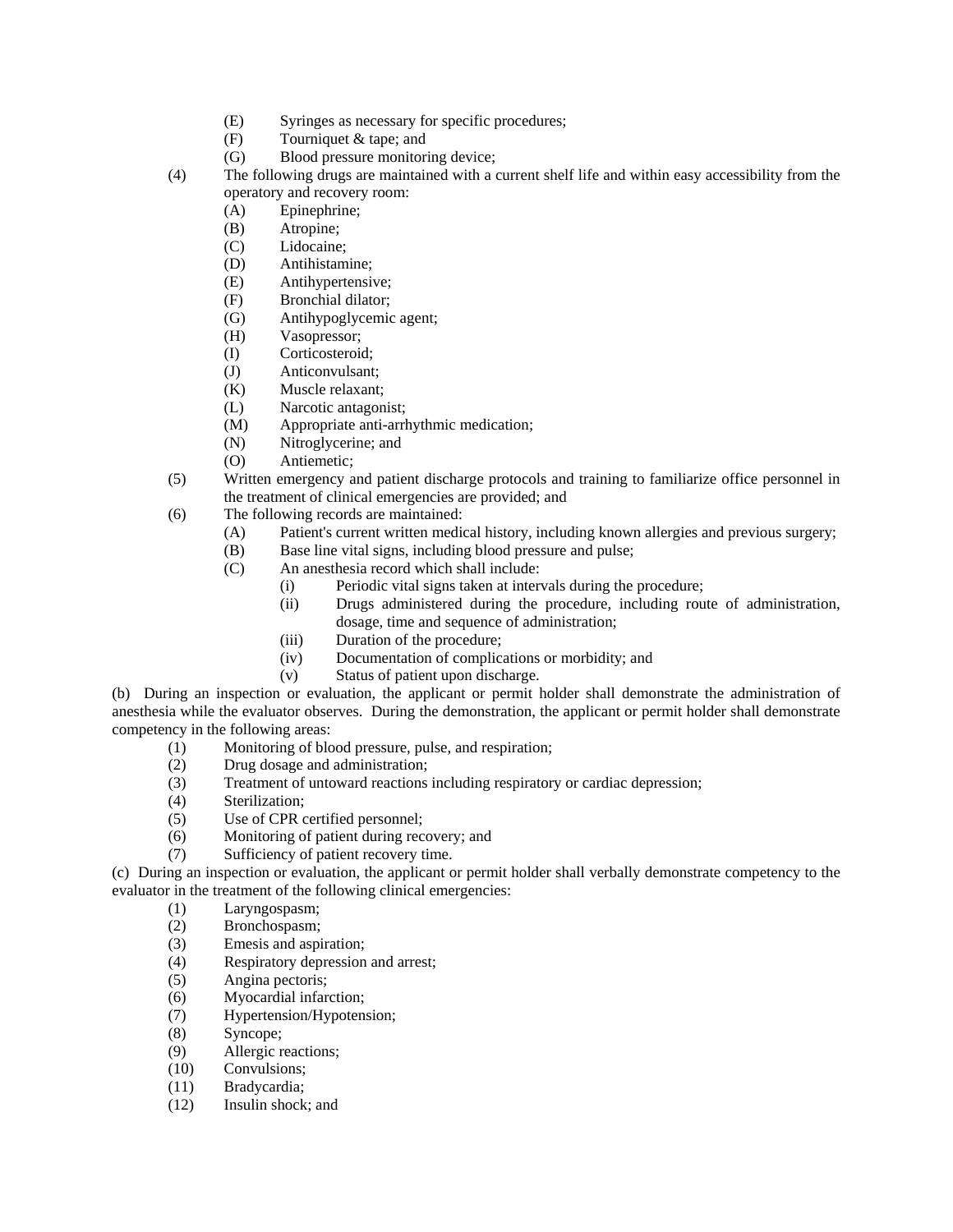## (13) Cardiac arrest.

(d) A dentist administering general anesthesia shall ensure that the facility is staffed with auxiliary personnel who shall document annual successful completion of basic life support training and be capable of assisting with procedures, problems, and emergency incidents that may occur as a result of the general anesthetic or secondary to an unexpected medical complication.

*History Note: Authority G.S. 90-28; 90-30.1; 90-48; Effective February 1, 1990; Amended Eff. August 1, 2002; August 1, 2000.* 

## **21 NCAC 16Q .0203 TEMPORARY APPROVAL PRIOR TO SITE EVALUATION**

(a) If a dentist meets the requirements of Rule .0201 of this Section, he shall be granted temporary approval to continue to administer general anesthesia until a permit can be issued. Temporary approval may be granted based solely on credentials until all processing and investigation has been completed. Temporary approval may not exceed three months. An on-site evaluation of the facilities, equipment, procedures and personnel shall be required prior to the issuance of a permit.

(b) An evaluation may be made any time it is deemed necessary by the Board.

(c) Temporary approval shall not be granted to a provisional licensee.

| <i>History Note:</i> | Authority G.S. 90-28; 90-30.1; |
|----------------------|--------------------------------|
|                      | <i>Eff. February 1, 1990;</i>  |
|                      | Amended Eff. August 1, 2002.   |

## **21 NCAC 16Q .0204 PROCEDURE FOR EVALUATION OR INSPECTION**

(a) When an evaluation or on-site inspection is required, the Board will designate two or more qualified persons, each of which has administered general anesthesia for at least three years preceding the inspection, exclusive of his training in general anesthesia. When an on-site inspection involves only a facility and equipment check and not an evaluation of the dentist, the inspection may be accomplished by one or more evaluators.

(b) Any dentist-member of the Board may observe or consult in any evaluation.

(c) The inspection team shall determine compliance with the requirements of the Rules in this Subchapter, as applicable, by assigning a grade of "pass" or "fail".

(d) Each evaluator shall report his recommendation to the Board, setting forth the details supporting his conclusion. The Board is not bound by these recommendations. The Board shall determine whether the applicant has passed the evaluation/inspection and shall notify the applicant in writing of its decision.

(e) At least a 15-day notice shall be given prior to an evaluation or inspection. The entire evaluation fee of three hundred seventy five dollars (\$375.00) shall be due 10 days after the date of receipt of such notice. An inspection fee of two hundred seventy five dollars (\$275.00) shall be due 10 days after the dentist receives notice of the inspection of each additional location at which the dentist administers general anesthesia.

*History Note: Authority G.S. 90-28; 90-30.1; 90-39; Eff. February 1, 1990; Amended Eff. February 1, 2009; December 4, 2002; January 1, 1994.* 

## **21 NCAC 16Q .0205 RESULTS OF SITE EVALUATION AND REEVALUATION**

(a) An applicant who fails an inspection or evaluation shall not receive a permit to administer general anesthesia, or if the holder of a permit, shall not have it renewed. An applicant who has obtained temporary approval from the Board and fails an inspection or evaluation shall no longer be approved.

(b) An applicant who receives notification of failure of an inspection may, within 15 days after receiving the notice, request a reevaluation. Such request must state specific grounds supporting it. The Board shall require the applicant to receive additional training prior to the reevaluation. The additional training shall consist of, but not be limited to, areas of deficiency as determined by the evaluation.

(c) If the reevaluation is granted, it shall be conducted by different persons, qualified as evaluators, in the manner prescribed in Rule .0204 of this Section.

(d) No applicant who has received a failing notice from the Board may request more than one reevaluation within any 12 month period.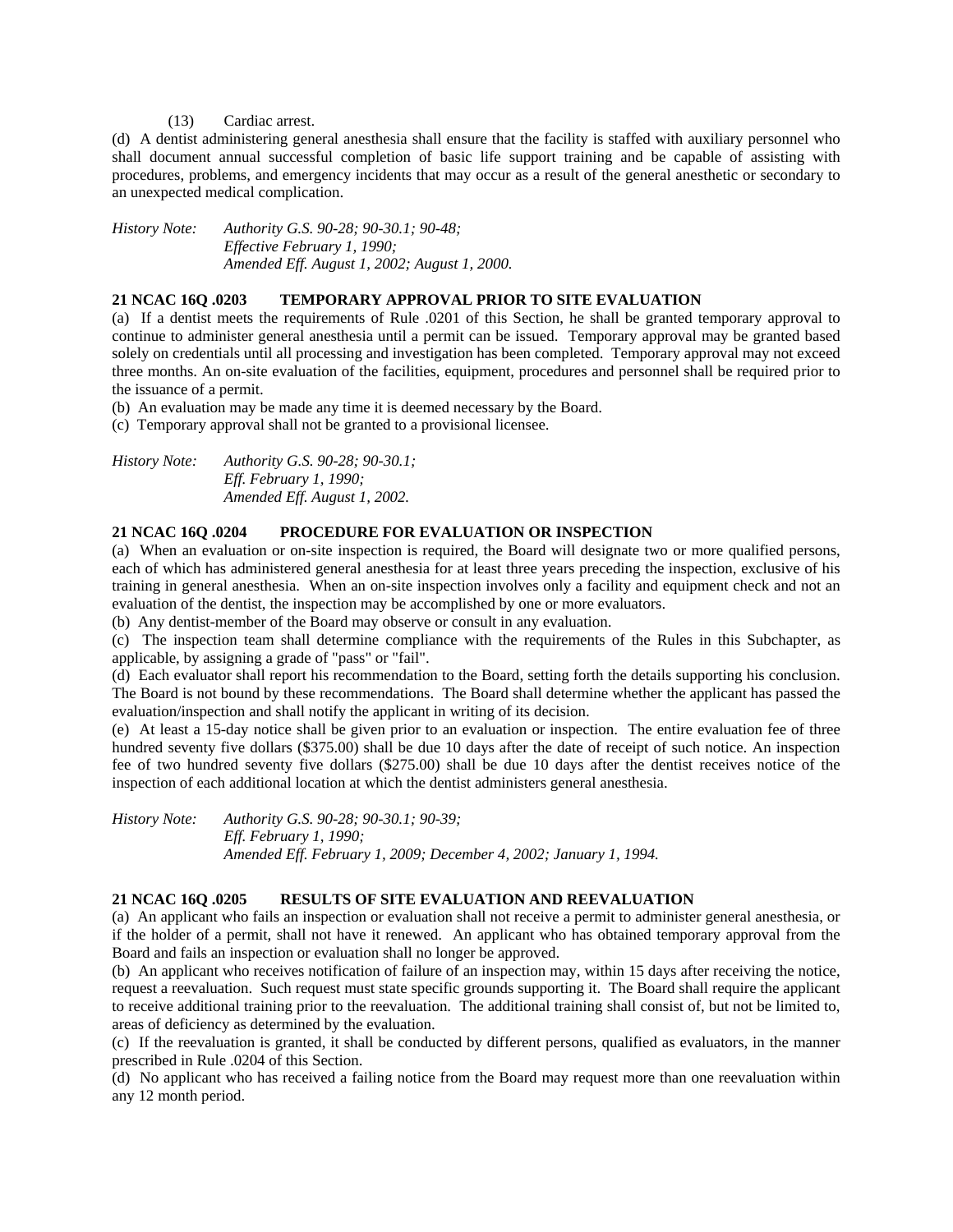*History Note: Authority G.S. 90-28; 90-30.1; Eff. February 1, 1990; Amended Eff. August 1, 2002.*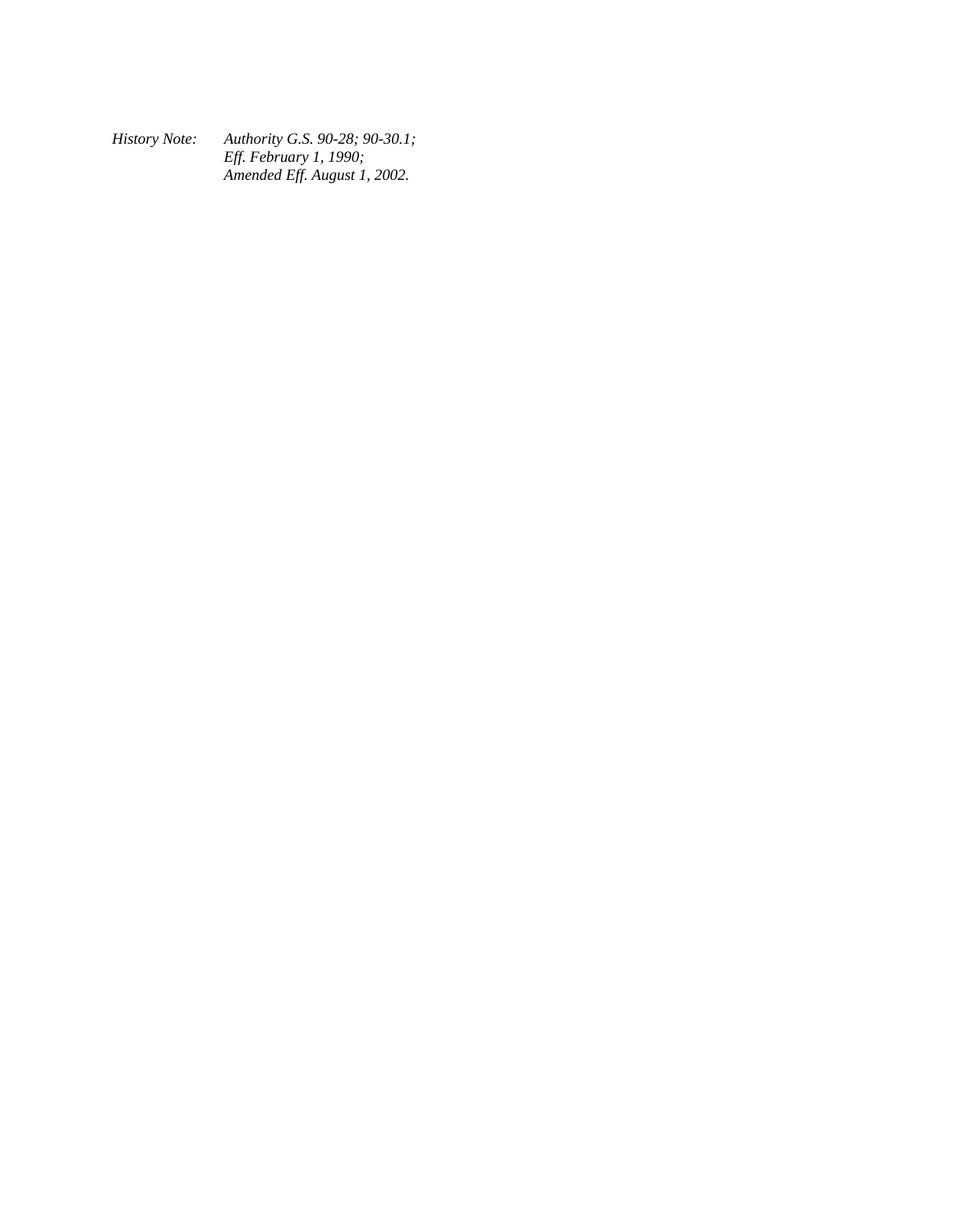## **SECTION .0300 - PARENTERAL CONSCIOUS SEDATION**

## **21 NCAC 16Q .0301 CREDENTIALS AND PERMITS FOR MODERATE CONSCIOUS SEDATION, MODERATE PEDIATRIC CONSCIOUS SEDATION AND MODERATE CONSCIOUS SEDATION LIMITED TO ORAL ROUTES OF ADMINISTRATION AND NITROUS OXIDE**

a) Before a dentist licensed to practice in North Carolina may administer or supervise a certified registered nurse anesthetist (CRNA) to administer moderate conscious sedation, moderate pediatric conscious sedation or moderate conscious sedation limited to oral routes of administration and nitrous oxide to dental patients on an outpatient basis, the dentist shall obtain a permit from the Board by completing an application form provided by the Board and paying a fee of one hundred dollars (\$100.00). Such permit shall be renewed annually and shall be displayed with the current renewal at all times in a conspicuous place in the facility of the permit holder.

(b) For a dentist to employ a certified registered nurse anesthetist to administer moderate conscious sedation, moderate conscious sedation limited to oral routes and nitrous oxide or moderate pediatric conscious sedation, the dentist must demonstrate through the permitting process that he or she is capable of performing all duties and procedures to be delegated to the CRNA. The dentist must not delegate said CRNA to perform procedures outside of the scope of the technique and purpose of moderate conscious sedation, moderate pediatric conscious sedation or moderate conscious sedation limited to oral routes and nitrous oxide as defined in Rule .0101 of this Subchapter.

(c) A dentist applying for a permit to administer moderate conscious sedation or moderate pediatric conscious sedation must meet at least one of the following criteria:

- (1) Satisfactory completion of a minimum of 60 hours of didactic training, including PALS (Pediatric Advanced Life Support), and instruction in intravenous conscious sedation and satisfactory management of a minimum of 10 patients, under supervision, using intravenous sedation; or
- (2) Satisfactory completion of a pre-doctoral dental or postgraduate program which included intravenous conscious sedation training equivalent to that defined in Subparagraph  $(c)(1)$  of this Rule; or
- (3) Satisfactory completion of an internship or residency which included intravenous conscious sedation training equivalent to that defined in Subparagraph (c)(1) of this Rule.

(d) Notwithstanding the foregoing, a dentist may also qualify for a permit to administer moderate pediatric conscious sedation by documenting, with patient names and dates of completion, at least 100 cases of moderate pediatric sedation procedures successfully completed between July 3, 2006 and July 3, 2009. A dentist who obtains a pediatric conscious sedation permit pursuant to this Paragraph may not administer sedation intravenously and such limitation shall be noted on the dentist's permit.

(e) A dentist may modify his or her moderate conscious sedation permit to include the privilege of moderate pediatric conscious sedation by completing a Board approved pediatric dental degree or pediatric dental residency program or obtaining the equivalent hours of continuing education program in pediatric dental anesthesia. If said qualifications are satisfied, it shall be so designated on the dentist's moderate conscious sedation permit and will be subject to the renewal requirements stated in Rule .0501(d) of this Subchapter.

(f) To be eligible for a moderate conscious sedation permit, moderate conscious sedation limited to oral routes and nitrous oxide inhalation permit or moderate pediatric conscious sedation permit, a dentist must operate within a facility which includes the capability of delivering positive pressure oxygen, and is staffed with supervised auxiliary personnel for each procedure performed. The dentist shall ensure that auxiliary personnel document annual, successful completion of basic life support (BLS) training and are capable of assisting with procedures, problems and emergencies incident thereto.

(g) Prior to issuance of a moderate conscious sedation permit, moderate conscious pediatric sedation permit or moderate conscious sedation permit limited to oral routes and nitrous oxide inhalation permit, the applicant shall undergo an evaluation which includes a facility inspection. The Board shall direct an evaluator to perform this evaluation. The applicant shall be notified in writing that an evaluation and facility inspection is required and provided with the name of the evaluator who shall perform the evaluation and facility inspection. The applicant shall be responsible for successful completion of the evaluation and inspection of his or her facility within three months of notification. An extension of no more than 90 days shall be granted if the designated evaluator or applicant requests one.

(h) The evaluator shall assign a grade of pass or fail and shall report his recommendation to the Board, setting out the basis for his conclusion. The Board is not bound by the evaluator's recommendation and shall make a final determination regarding whether the applicant has passed the evaluation. The applicant shall be notified of the Board's decision in writing.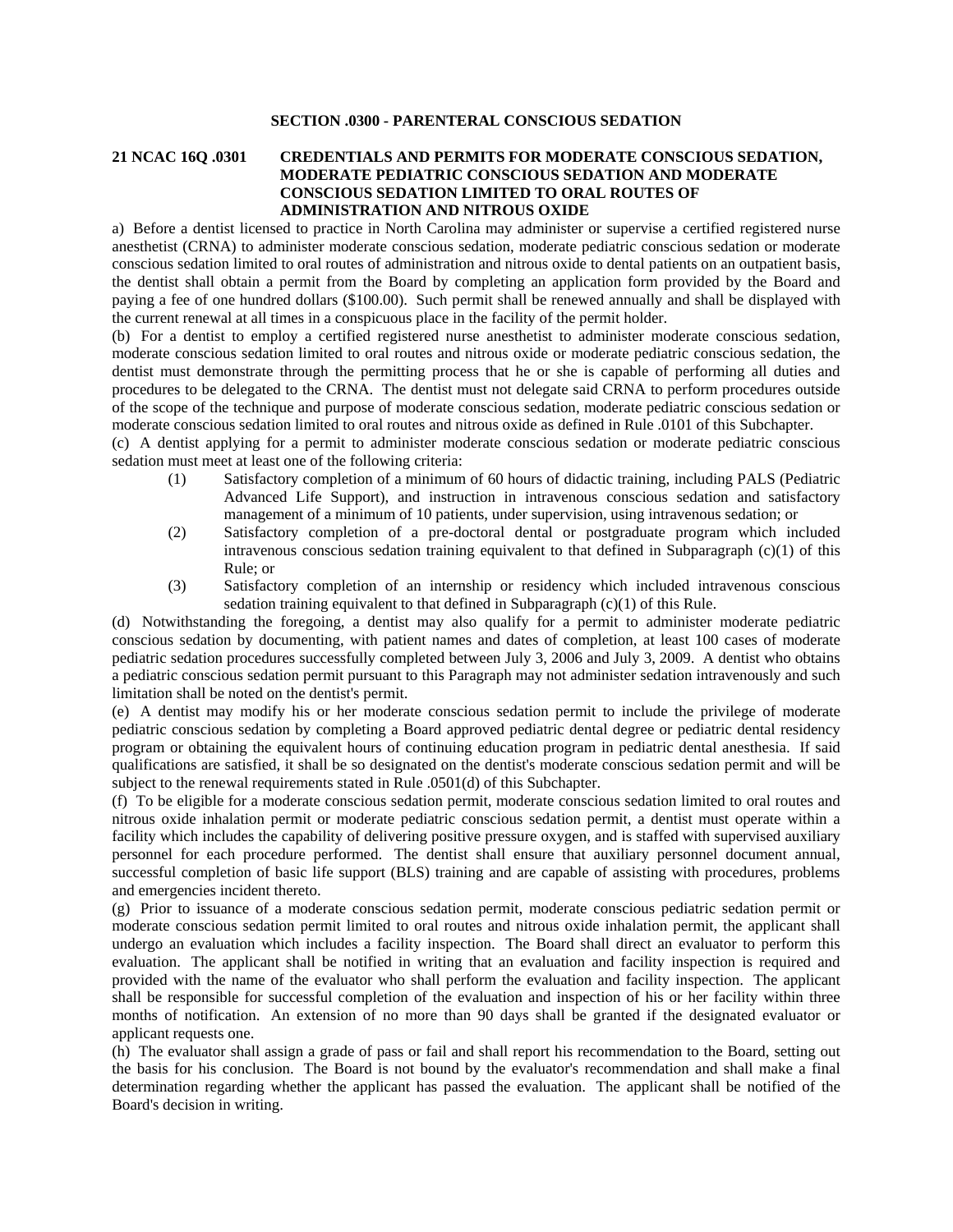(i) A dentist who holds a moderate conscious sedation, moderate conscious sedation limited to oral routes and nitrous oxide inhalation or moderate pediatric conscious sedation permit shall not intentionally administer deep sedation although deep sedation may occur briefly and unintentionally.

(j) A dentist may obtain a moderate conscious sedation permit limited to oral routes of administration and nitrous oxide inhalation, including the ability to add supplemental dosing to the techniques set out in Rule .0101(23) of this Subchapter upon compliance with the following requirements:

- (1) successfully complete 24 hours of didactic training and manage at least 10 adult case experiences, including at least three live clinical dental experiences. The live clinical cases shall not be handled by groups with more than five student participants. The remaining cases may include simulations, video presentations or both, but must include one experience in returning/rescuing a patient from deep to moderate sedation; or
- (2) document, with patient names and dates of completion, at least 100 cases of oral moderate conscious sedation procedures successfully completed within one year preceding June 3, 2008; and fulfill all the requirements listed in Rule .0401 of this Subchapter for minimal conscious sedation.

(k) A dentist who is qualified to administer general anesthesia, moderate conscious sedation or moderate pediatric conscious sedation and holds a general anesthesia, moderate conscious sedation permit or a moderate pediatric conscious sedation permit may administer minimal conscious sedation without obtaining a separate minimal conscious sedation permit.

(l) Any dentist who holds an active parenteral conscious sedation permit as of October 1, 2007 shall be deemed to hold an active moderate conscious sedation permit. Such permits shall be subject to the renewal requirements set out in Rule .0501 of this Subchapter.

*History Note: Authority G.S. 90-28; 90-30.1; Eff. February 1, 1990; Amended Eff. April 1, 2001; August 1, 2000; January 1, 1994; Temporary Amendment Eff. December 11, 2002; Amended Eff. July 1, 2010, July 3, 2008; August 1, 2004.* 

## **21 NCAC 16Q .0302 CLINICAL REQUIREMENTS AND EQUIPMENT**

(a) A dentist administering moderate conscious sedation or moderate pediatric conscious sedation or supervising the administration of moderate conscious sedation or moderate pediatric conscious sedation by a certified registered nurse anesthetist shall ensure that the facility in which the sedation is to be administered meets the following requirements:

- (1) The facility is equipped with:
	- (A) An operatory of size and design to permit access of emergency equipment and personnel and to permit effective emergency management;
	- (B) A CPR Board or a dental chair without enhancements, suitable for providing emergency treatment;
	- (C) Lighting as necessary for specific procedures; and
	- (D) Suction equipment as necessary for specific procedures, including non-electrical back-up suction.
- (2) The following equipment is maintained:
	- (A) Positive oxygen delivery system, including full face mask for adults and pediatric patients and back-up E-cylinder portable oxygen tank apart from the central system;
	- (B) Oral and nasal airways of various sizes;
	- (C) Blood pressure monitoring device;
	- (D) Pulse oximeter; and
	- (E) Automatic External Defibrillator (AED).
- (3) The following emergency equipment is maintained:
	- (A) I.V. set-up as necessary for specific procedures, including hardware and fluids, if anesthesia is intravenous;
	- (B) Syringes as necessary for specific procedures; and
	- (C) Tourniquet and tape.
- (4) The following drugs are maintained with a current shelf life and within easy access from the operatory and recovery area: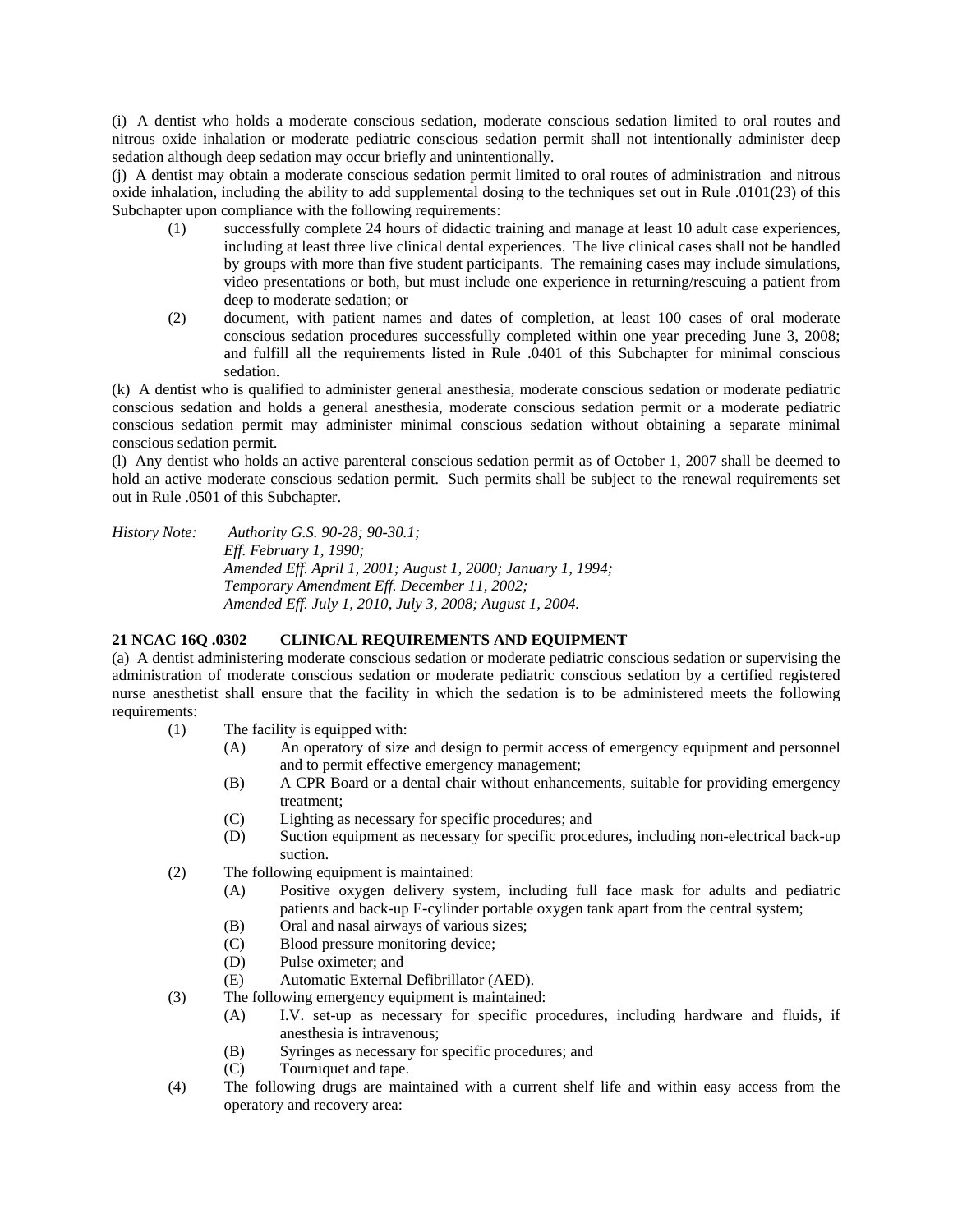- (A) Epinephrine;
- (B) Atropine;
- (C) Narcotic antagonist;
- (D) Antihistamine;
- (E) Corticosteroid;
- (F) Nitroglycerine;
- (G) Bronchial dilator;
- (H) Antiemetic;
- (I) Benzodiazepine antagonist; and
- (J) 50% Dextrose.
- (5) Written emergency and patient discharge protocols are maintained and training to familiarize office personnel in the treatment of clinical emergencies is provided; and
- (6) The following records are maintained for at least 10 years:
	- (A) Patient's current written medical history, including known allergies and previous surgery;
	- (B) Drugs administered during the procedure, including route of administration, dosage, strength, time and sequence of administration;
	- (C) A sedation record which shall include:
		- (i) blood pressure;
		- (ii) pulse rate;
		- (iii) respiration;
		- (iv) duration of procedure;
		- (v) documentation of complications or morbidity; and
		- (vi) status of patient upon discharge.

(b) During an inspection or evaluation, the applicant or permit holder shall demonstrate the administration of moderate conscious sedation on a patient, or where applicable, moderate pediatric conscious sedation on a patient, including the deployment of an intravenous delivery system, while the evaluator observes. Practices limited to pediatric dentistry will not be required to demonstrate the deployment of an intravenous delivery system. Instead, they will orally describe to the evaluator the technique of their training in intravenous and intraosseous deployment. During the demonstration, the applicant or permit holder shall demonstrate competency in the following areas:

- (1) Monitoring blood pressure, pulse, and respiration;
- (2) Drug dosage and administration;
- (3) Treatment of untoward reactions including respiratory or cardiac depression, if applicable;
- (4) Sterile technique;
- (5) Use of CPR certified personnel;
- (6) Monitoring of patient during recovery; and
- (7) Sufficiency of patient recovery time.

(c) During an inspection or evaluation, the applicant or permit holder shall verbally demonstrate competency to the evaluator in the treatment of the following clinical emergencies:

- (1) Laryngospasm;
- (2) Bronchospasm;
- (3) Emesis and aspiration;
- (4) Respiratory depression and arrest;
- (5) Angina pectoris;
- (6) Myocardial infarction;
- (7) Hypertension/Hypotension;
- (8) Allergic reactions;
- (9) Convulsions;<br>(10) Syncope;
- Syncope;
- (11) Bradycardia;
- (12) Insulin shock; and
- (13) Cardiac arrest.

(d) A dentist administering moderate conscious sedation or moderate pediatric conscious sedation shall ensure that the facility is staffed with sufficient auxiliary personnel for each procedure performed who shall document annual successful completion of basic life support training and be capable of assisting with procedures, problems, and emergency incidents that may occur as a result of the sedation or secondary to an unexpected medical complication.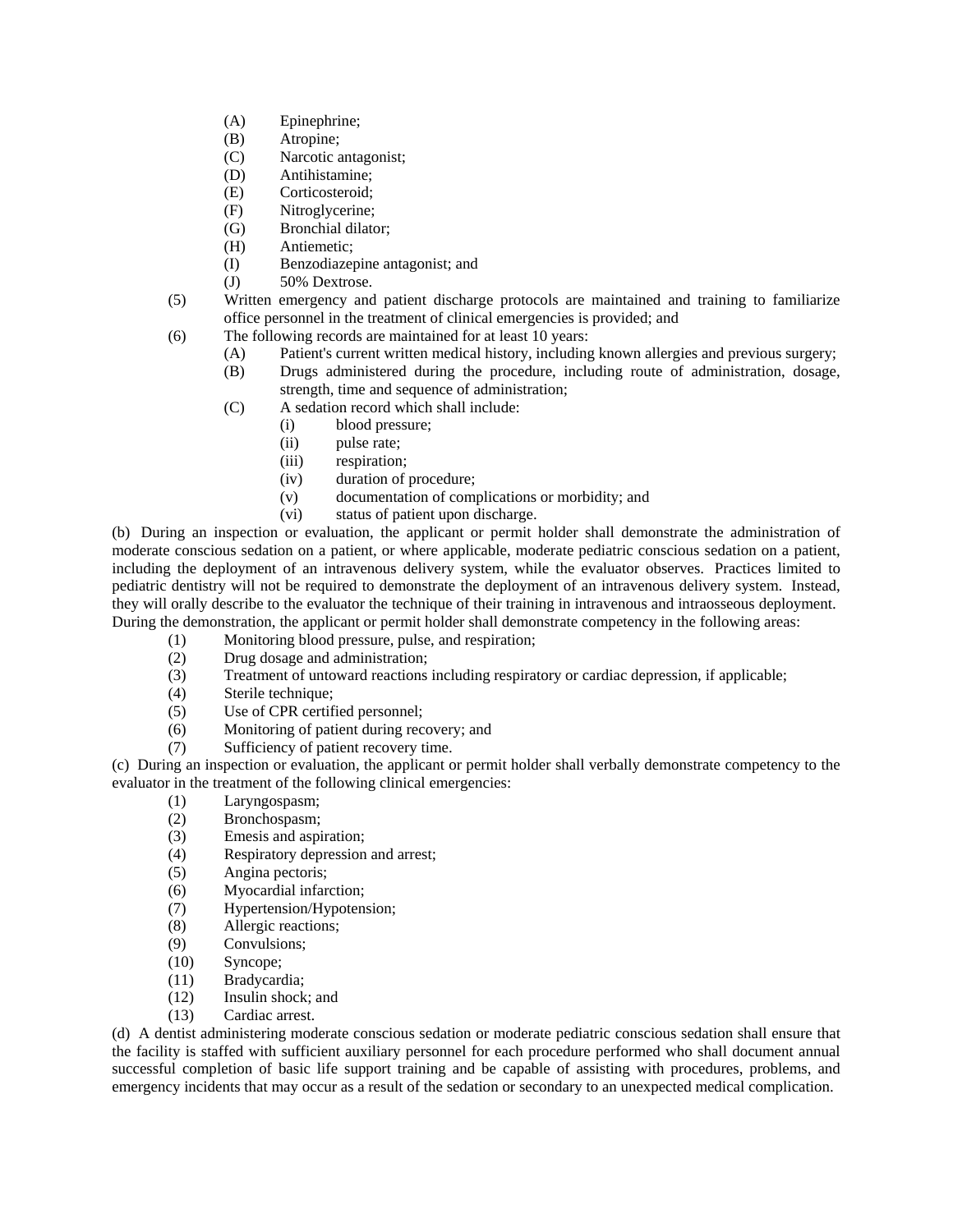(e) Upon request, the holder of a moderate pediatric conscious sedation or moderate conscious sedation permit may travel to the office of a licensed dentist who does not hold such a permit and provide sedation services at the level for which the traveling dentist holds a valid permit, as well as minimal sedation or moderate conscious sedation limited to oral routes for the patients of that dentist who are undergoing dental procedures. The permit holder is solely responsible for providing that the facility in which the sedation is administered meets the requirements established by the Board, that the required drugs and equipment are present, and that the permit holder utilizes sufficient auxiliary personnel for each procedure performed who shall document annual successful completion of basic life support training and be capable of assisting with procedures, problems, and emergency incidents that may occur as a result of the sedation or secondary to an unexpected medical complication.

(f) Holders of moderate conscious sedation permits limited to oral routes and nitrous oxide inhalation may not provide sedation at the office of a licensed dentist who does not hold an appropriate sedation permit.

*History Note: Authority G.S. 90-28; 90-30.1; 90-48; Eff. February 1, 1990; Amended Eff. August 1, 2002; August 1, 2000; Temporary Amendment Eff. December 11, 2002; Amended Eff. July 1, 2010; July 3, 2008; August 1, 2004.* 

#### **21 NCAC 16Q .0303 TEMPORARY APPROVAL PRIOR TO SITE INSPECTION**

(a) If a dentist meets the requirements of Paragraphs  $(a) - (e)$  of Rule .0301 of this Subchapter, he/she shall be granted temporary approval to administer moderate conscious sedation, or moderate pediatric conscious sedation until a permit can be issued. If a dentist meets the requirements of Paragraph (j) of Rule .0301 of this Subchapter, he/she shall be granted temporary approval to administer moderate conscious sedation limited to oral routes and nitrous oxide inhalation. Temporary approval may be granted based solely on credentials until all processing and investigation has been completed. Temporary approval may not exceed three months. An on-site evaluation of the facilities, equipment, procedures, and personnel shall be required prior to issuance of a permanent permit. The evaluation shall be conducted in accordance with Rules .0204 - .0205 of this Subchapter, except that evaluations of dentists applying for moderate conscious sedation permits may be conducted by dentists who have been issued moderate conscious sedation permits by the Board and who have been approved by the Board, as set out in these Rules. A two hundred seventy five dollar (\$275.00) inspection fee shall be collected for each site inspected pursuant to this Rule.

(b) An inspection may be made upon renewal of the permit or for cause.

(c) Temporary approval shall not be granted to a provisional licensee or applicants who are the subject of a pending Board disciplinary investigation or whose licenses have been revoked, suspended or are subject to an order of stayed suspension or probation.

*History Note: Authority G.S. 90-28; 90-30.1; Eff. February 1, 1990; Amended Eff. August 1, 2002; January 1, 1994; Temporary Amendment Eff. December 11, 2002; Amended Eff. February 1, 2009; July 3, 2008; August 1, 2004.*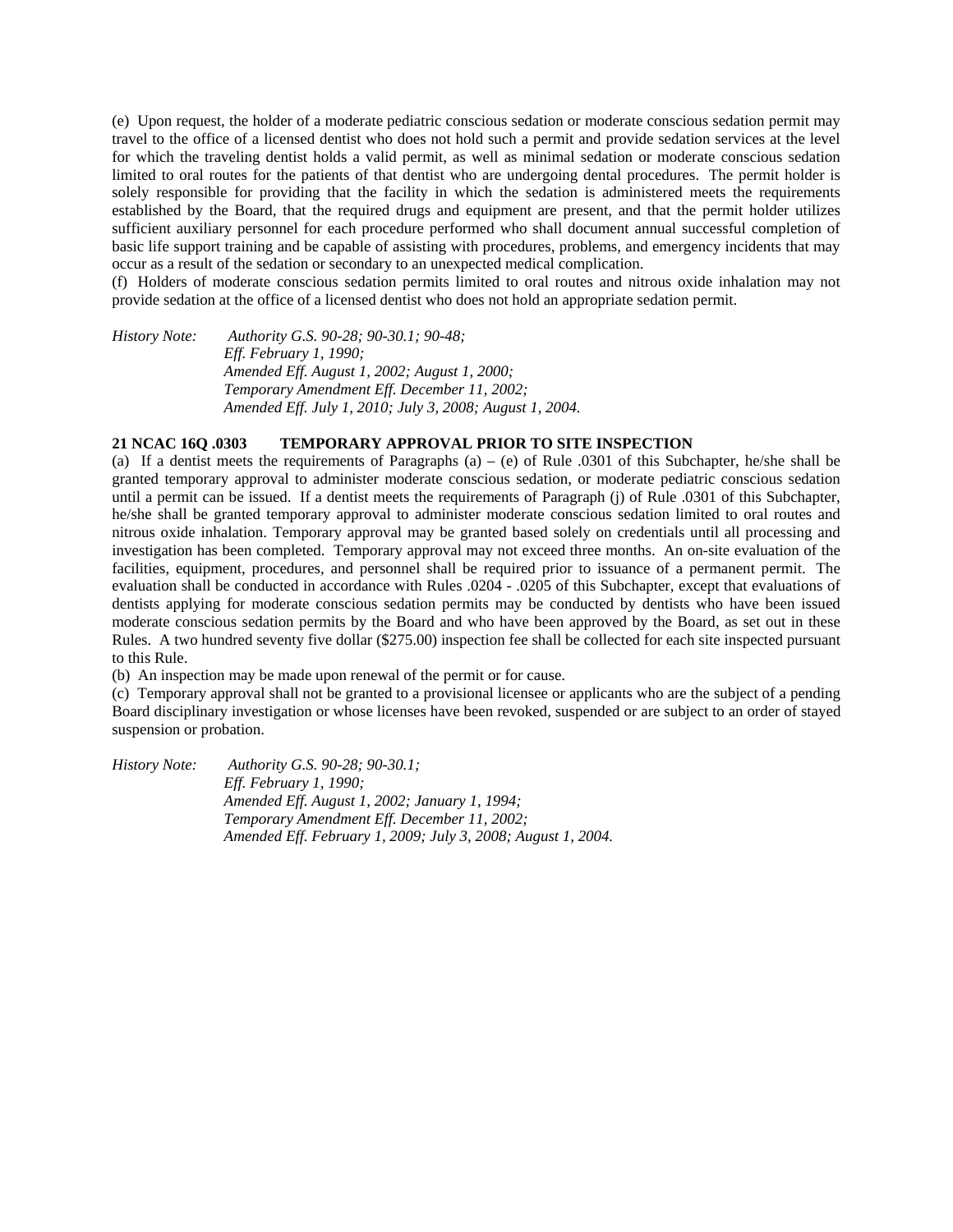## **SECTION .0400 - ENTERAL CONSCIOUS SEDATION**

#### **21 NCAC 16Q .0401 MINIMAL CONSCIOUS SEDATION CREDENTIALS, EVALUATION AND PERMIT**

(a) Before a dentist licensed to practice in North Carolina may administer or supervise a certified registered nurse anesthetist to administer minimal conscious sedation, the dentist shall obtain a Board-issued permit for minimal conscious sedation, moderate pediatric conscious sedation, moderate conscious sedation or general anesthesia. A permit is not required for prescription administration of DEA controlled drugs prescribed for postoperative pain control intended for home use. A dentist may obtain a minimal conscious sedation permit from the Board by completing an application form provided by the Board and paying a fee of one hundred dollars (\$100.00). Such permit must be renewed annually and shall be displayed with the current renewal at all times in a conspicuous place in the office of the permit holder.

(b) Only a dentist who holds a general anesthesia license may administer deep sedation or general anesthesia.

- (c) Application:
	- (1) A minimal conscious sedation permit may be obtained by completing an application form provided by Board, a copy of which may be obtained from the Board office, and meeting the requirements of Section .0400 of this Subchapter.
	- (2) The application form must be filled out completely and appropriate fees paid.
	- (3) An applicant for a minimal conscious sedation permit shall be licensed and in good standing with the Board in order to be approved. For purposes of these Rules "good standing" means that the applicant is not subject to a disciplinary investigation and his or her licensee has not been revoked or suspended and is not subject to a probation or stayed suspension order.
- (d) Evaluation:
	- (1) Prior to issuance of a minimal conscious sedation permit the applicant shall undergo a facility inspection. The Board shall direct an evaluator qualified to administer minimal sedation to perform this inspection. The applicant shall be notified in writing that an inspection is required and provided with the name of the evaluator who shall perform the inspection. The applicant shall be responsible for successful completion of inspection of his or her facility within three months of notification. An extension of no more than 90 days shall be granted if the designated evaluator or applicant requests one.
	- (2) During an inspection or evaluation, the applicant or permit holder shall demonstrate competency in the following areas:
		- (A) Monitoring of blood pressure, pulse, pulse oximetry and respiration;
		- (B) Drug dosage and administration (by verbal demonstration);
		- (C) Treatment of untoward reactions including respiratory or cardiac depression (by verbal demonstration);
		- (D) Sterilization;
		- (E) Use of CPR certified personnel;
		- (F) Monitoring of patient during recovery (by verbal demonstration); and
		- (G) Sufficiency of patient recovery time (by verbal demonstration).
	- (3) During an inspection or evaluation, the applicant or permit holder shall verbally demonstrate competency to the evaluator in the treatment of the following clinical emergencies:
		- (A) Laryngospasm;
		- (B) Bronchospasm;
		- (C) Emesis and aspiration;
		- (D) Respiratory depression and arrest;
		- (E) Angina pectoris;
		- (F) Myocardial infarction;
		- (G) Hypertension/Hypotension;
		- (H) Syncope;
		- (I) Allergic reactions;
		- (J) Convulsions;
		- (K) Bradycardia;
		- (L) Insulin shock; and
		- (M) Cardiac arrest.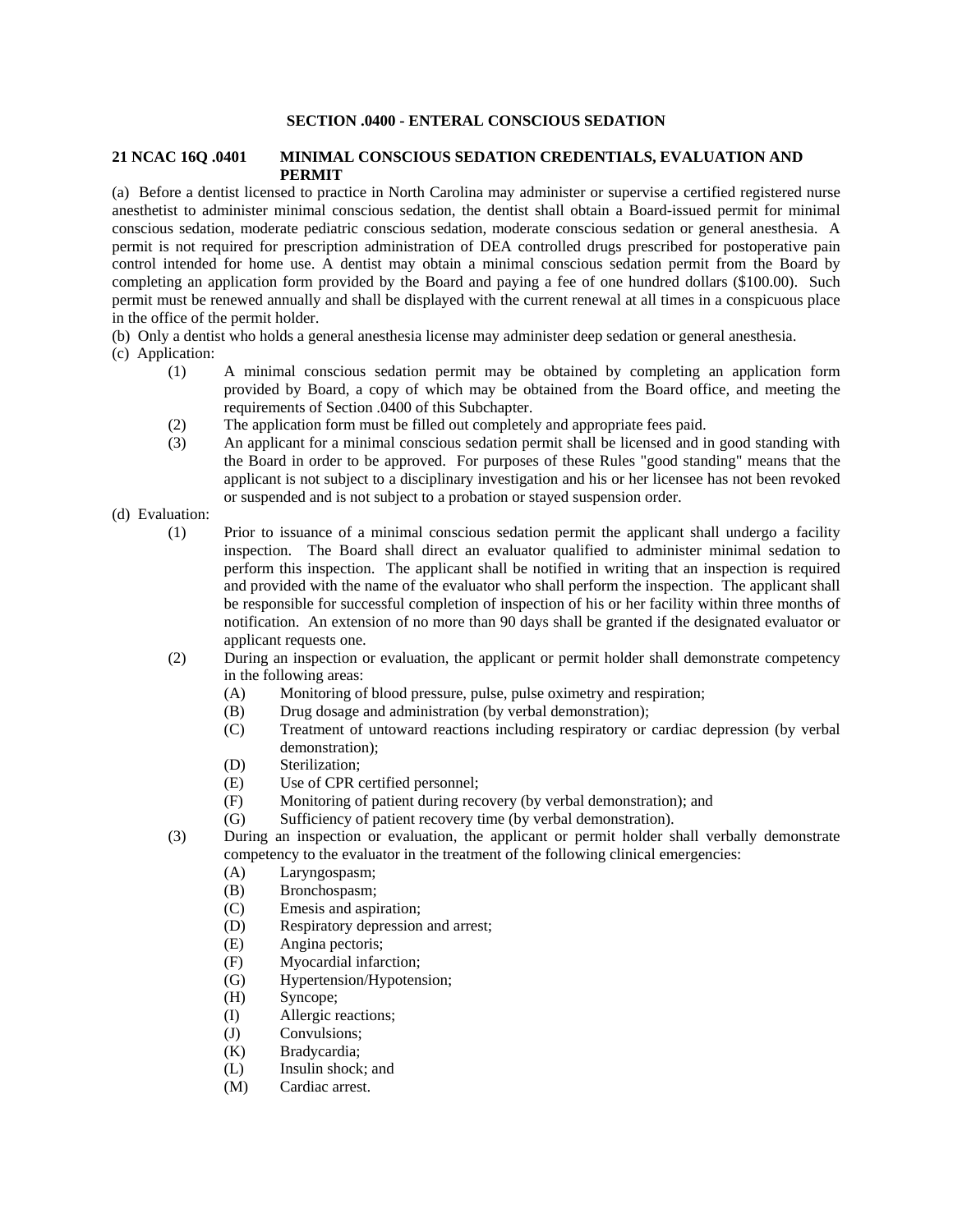- (4) The evaluator shall assign a grade of pass or fail and shall report his recommendation to the Board, setting out the basis for his conclusion. The Board is not bound by the evaluator's recommendation and shall make a final determination regarding whether the applicant has passed the evaluation. The applicant shall be notified of the Board's decision in writing.
- (e) Educational/Professional Requirements:
	- (1) The dentist applying for a minimal conscious sedation permit shall meet one of the following criteria:
		- (A) successful completion of training consistent with that described in Part I or Part III of the American Dental Association (ADA) Guidelines for Teaching the Comprehensive Control of Pain and Anxiety in Dentistry, and have documented administration of minimal conscious sedation in a minimum of five cases;
		- (B) successful completion of an ADA accredited post-doctoral training program which affords comprehensive training necessary to administer and manage minimal conscious sedation;
		- (C) successful completion of an 18-hour minimal conscious sedation course which must be approved by the Board based on whether it affords comprehensive training necessary to administer and manage minimal conscious sedation;
		- (D) successful completion of an ADA accredited postgraduate program in pediatric dentistry; or
		- (E) is a North Carolina licensed dentist in good standing who has been using minimal conscious sedation in a competent manner for at least one year immediately preceding October 1, 2007 and his or her office facility has passed an on-site inspection by a Board evaluator as required in Paragraph (d) of this Rule. Competency shall be determined by presentation of successful administration of minimal conscious sedation in a minimum of five clinical cases.
	- (2) All applicants for a minimal sedation permit must document successful completion of a Basic Life Saving (BLS) course within the 12 months prior to the date of application.

*History Note: Authority G.S. 90-28; 90-30.1; Temporary Adoption Eff. March 13, 2003; December 11, 2002; Eff. August 1, 2004; Amended Eff. July 3, 2008.* 

## **21 NCAC 16Q .0402 MINIMAL CONSCIOUS SEDATION PERMIT REQUIREMENTS, CLINICAL PROVISIONS AND EQUIPMENT**

(a) Minimal conscious sedation is indicated for use only as defined in Rule .0101(15) of this Subchapter (relating to Definitions). Minimal conscious sedation is not indicated for use to achieve deep sedation.

(b) A minimal conscious sedation permit is not required for minor psychosedatives used for anxiolysis prescribed for administration outside of the dental office when pre-procedure instructions are likely to be followed. Medication administered for the purpose of minimal conscious sedation shall not exceed the maximum doses recommended by the drug manufacturer, sedation textbooks, or juried sedation journals. Except for nitrous inhalation, drugs in combination are not permitted for minimal conscious sedation. During longer periods of minimal conscious sedation, in which the amount of time of the procedures exceeds the effective duration of the sedative effect of the drug used, the incremental doses of the sedative shall not exceed total safe dosage levels based on the effective halflife of the drug used.

(c) Each dentist shall:

- (1) adhere to the clinical requirements as detailed in Paragraph (e) of this Rule;
- (2) maintain under continuous direct supervision any auxiliary personnel, who shall be capable of assisting in procedures, problems, and emergencies incident to the use of minimal conscious sedation or secondary to an unexpected medical complication;
- (3) utilize sufficient auxiliary personnel for each procedure performed who shall document annual successful completion of basic life support training; and
- (4) not allow a minimal conscious sedation procedure to be performed in his or her office by a Certified Registered Nurse Anesthetist (CRNA) unless the dentist holds a permit issued by the Board for the procedure being performed. This provision addresses dentists and is not intended to address the scope of practice of persons licensed by any other agency.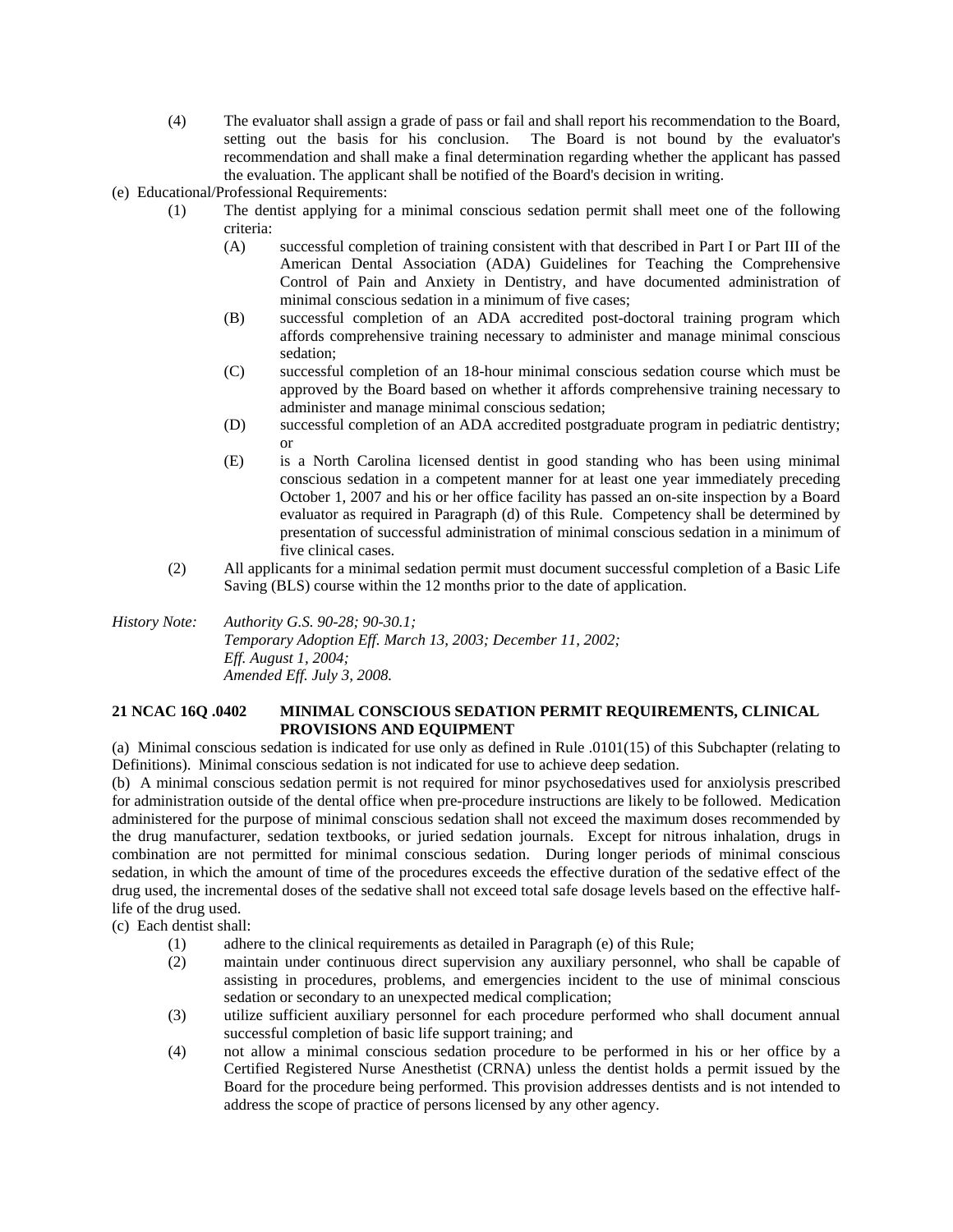- (d) Each dentist shall meet the following requirements:
	- (1) Patient Evaluation. Patients who are administered minimal conscious sedation must be evaluated for medical health risks prior to the start of any sedative procedure. A patient receiving minimal conscious sedation must be healthy or medically stable (ASA I, or ASA II as defined by the American Society of Anesthesiologists). An evaluation is a review of the patient's current medical history and medication use. However, for individuals who are not medically stable or who have a significant health disability Physical Status III (ASA III, as defined by the American Society of Anesthesiologists) a consultation with their primary care physician or consulting medical specialist regarding potential procedure risk is required.
	- (2) Pre-procedure preparation, informed consent:
		- (A) The patient or guardian must be advised of the procedure associated with the delivery of the minimal conscious sedation.
		- (B) Equipment must be evaluated and maintained for proper operation.
		- (C) Baseline vital signs shall be obtained at the discretion of the operator depending on the medical status of the patient and the nature of the procedure to be performed.
		- (D) Dentists administering minimal conscious sedation shall use sedative agents that he/she is competent to administer and shall administer such agents in a manner that is within the standard of care.
- (e) Patient monitoring:
	- (1) Patients who have been administered minimal conscious sedation shall be monitored during waiting periods prior to operative procedures. An adult who has accepted responsibility for the patient and been given written pre-procedural instruction may provide such monitoring. The patient shall be monitored for alertness, responsiveness, breathing and skin coloration.
	- (2) Dentists administering minimal conscious sedation shall maintain direct supervision of the patient during the operative procedure and for such a period of time necessary to establish pharmacologic and physiologic vital sign stability.
		- (A) Oxygenation. Color of mucosa, skin or blood shall be continually evaluated. Oxygen saturation shall be evaluated continuously by pulse oximetry, except as provided in Paragraph (e)(4) of this Rule.
		- (B) Ventilation. Observation of chest excursions or auscultation of breath sounds or both shall be performed.
		- (C) Circulation. Blood pressure and pulse shall be taken and recorded initially and thereafter as appropriate except as provided in Paragraph (e)(4) of this Rule.
		- (D) AED. Dentists administering minimal conscious sedation shall maintain a functioning automatic external defibrillator (AED).
	- (3) An appropriate time oriented anesthetic record of vital signs shall be maintained in the permanent record including documentation of individual(s) administering the drug and showing the name of drug, strength and dosage used.
	- (4) If the dentist responsible for administering minimal conscious sedation must deviate from the requirements set out in this Rule, he or she shall document the occurrence of such deviation and the reasons for such deviation.
- (f) Post-operative procedures:
	- (1) Following the operative procedure, positive pressure oxygen and suction equipment shall be immediately available in the recovery area or operatory.
	- (2) Vital signs shall be continuously monitored when the sedation is no longer being administered and the patient shall have direct continuous supervision until oxygenation and circulation are stable and the patient is sufficiently responsive for discharge from the office.
	- (3) Patients who have adverse reactions to minimal conscious sedation shall be assisted and monitored either in an operatory chair or recovery area until stable for discharge.
	- (4) Recovery from minimal conscious sedation shall include:
		- (A) cardiovascular function stable;
		- (B) airway patency uncompromised;
		- (C) patient easily arousable and protective reflexes intact;
		- (D) state of hydration within normal limits;
		- (E) patient can talk, if applicable;
		- (F) patient can sit unaided, if applicable;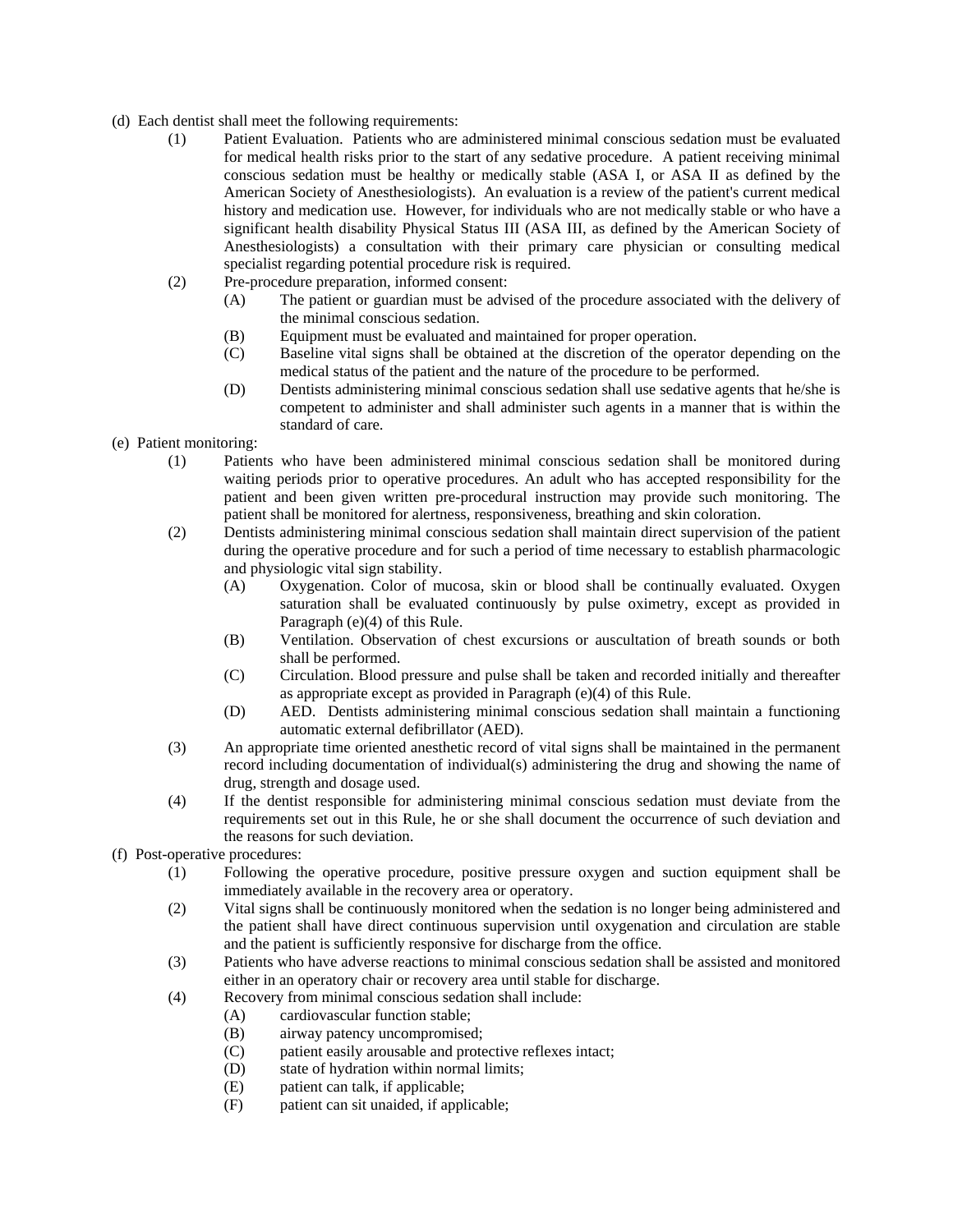- (G) patient can ambulate, if applicable, with minimal assistance; and
- (H) for the patient who is disabled, or incapable of the usually expected responses, the presedation level of responsiveness or the level as close as possible for that patient shall be achieved.
- (5) Prior to allowing the patient to leave the office, the dentist shall determine that the patient has met the recovery criteria set out in Paragraph (f)(4) of this Rule and the following discharge criteria:
	- (A) oxygenation, circulation, activity, skin color and level of consciousness are sufficient and stable and have been documented;
	- (B) explanation and documentation of written postoperative instructions have been provided to the patient or a responsible adult at time of discharge;
	- (C) responsible individual is available for the patient to transport the patient after discharge;
	- (D) A vested adult must be available to transport patients for whom a motor vehicle restraint system is required and an additional responsible individual must be available to attend to the patients.

(g) The dentist, personnel and facility shall be prepared to treat emergencies that may arise from the administration of minimal conscious sedation, and shall have the ability to provide positive pressure ventilation with 100% oxygen with an age appropriate device.

*History Note: Authority G.S. 90-28; 90-30.1; Temporary Adoption Eff. December 11, 2002; Eff. August 1, 2004; Amended Eff. July 3, 2008.* 

# **21 NCAC 16Q .0403 TEMPORARY APPROVAL PRIOR TO SITE INSPECTION**

(a) A dentist whose facility has not been inspected but who has otherwise met the requirements of Rule .0401 of this Section may seek temporary approval to administer minimal conscious sedation until a permit can be issued. Temporary approval may be granted based solely on credentials until all processing and investigation has been completed. Temporary approval may not exceed three months.

(b) Temporary approval shall not be granted to a provisional licensee or to an applicant who is the subject of a disciplinary investigation or whose license has been revoked or suspended or is the subject of a probation or stayed suspension order.

(c) A two hundred seventy five dollar (\$275.00) fee shall be collected for each site inspected pursuant to Rule .0401 of this Section.

*History Note: Authority G.S. 90-28; 90-30.1. Temporary Adoption Eff. December 11, 2002; Eff. August 1, 2004; Amended Eff. February 1, 2009; July 3, 2008.*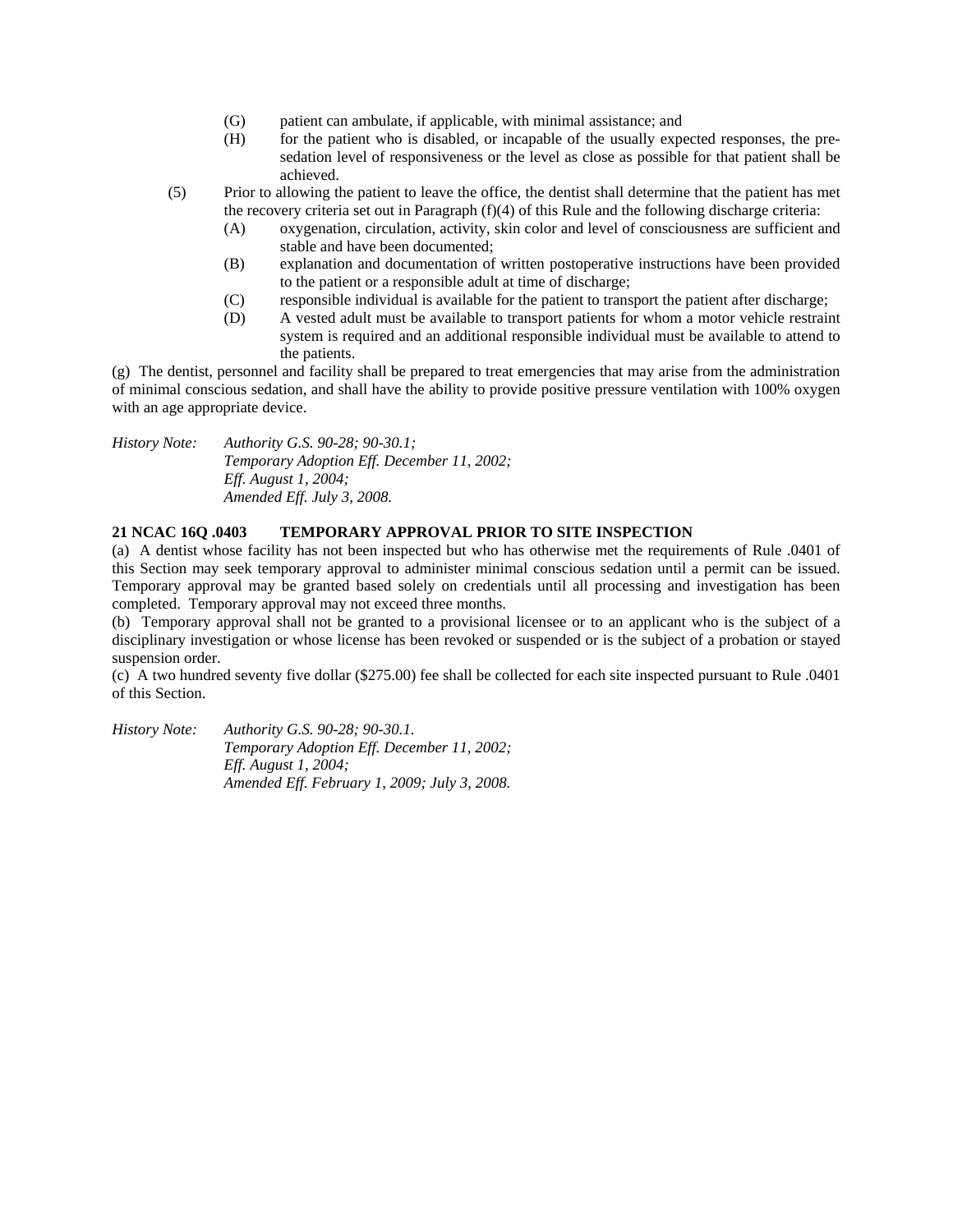## **SECTION .0500 - RENEWAL OF PERMITS**

### **21 NCAC 16Q .0501 ANNUAL RENEWAL REQUIRED**

(a) General anesthesia and all sedation permits shall be renewed by the Board annually. Such renewal shall be accomplished in conjunction with the license renewal process, and applications for permits shall be made at the same time as applications for renewal of licenses. A one hundred (\$100.00) annual renewal fee shall be paid at the time of renewal.

(b) All sedation permits shall be subject to the same renewal deadlines as are dental practice licenses, in accordance with G.S. 90-31. If the permit renewal application is not received by the date specified in G.S. 90-31, continued administration of general anesthesia or any level of conscious sedation shall be unlawful and shall subject the dentist to the penalties prescribed by Section .0700 of this Subchapter.

(c) As a condition for renewal of the general anesthesia permit, the permit holder shall meet the requirements of 21 NCAC 16Q .0202 and document current, successful completion of advanced cardiac life support (ACLS) training, or its age-specific equivalent or other equivalent course, and auxiliary personnel shall document annual, successful completion of basic life support (BLS) training.

(d) As a condition for renewal of the moderate conscious sedation permit or moderate pediatric conscious sedation permit, the permit holder shall meet the requirements of 21 NCAC 16Q .0302 and the following criteria:

- (1) document annual, successful completion of BLS training and obtain three hours of continuing education each year in one or more of the following areas, which may be counted toward fulfillment of the continuing education required each calendar year for license renewal:
	- (A) sedation;
	- (B) medical emergencies;
	- (C) monitoring IV sedation and the use of monitoring equipment;
	- (D) pharmacology of drugs and agents used in IV sedation;
	- (E) physical evaluation, risk assessment, or behavioral management; or
	- (F) audit ACLS/Pediatric Advanced Life Support (PALS) courses.
- (2) document current, successful completion of ACLS training or its age-specific equivalent, or other equivalent course and annual successful completion of BLS; and
- (3) moderate pediatric conscious sedation permit holders must have current PALS at all times.

(e) As a condition for renewal of the minimal conscious sedation permit and the moderate conscious sedation permit limited to oral routes and nitrous oxide inhalation, the permit holder shall meet the requirements of 16Q .0402 and shall document annual, successful completion of BLS training and obtain six hours of continuing education every two years in one or more of the following areas, which may be counted toward fulfillment of the continuing education required each calendar year for license renewal:

- (1) pediatric or adult sedation;
- (2) medical emergencies;
- (3) monitoring sedation and the use of monitoring equipment;
- (4) pharmacology of drugs and agents used in sedation;
- (5) physical evaluation, risk assessment, or behavioral management; or
- (6) audit ACLS/PALS courses.

(f) Any dentist who fails to renew a general anesthesia or sedation permit on or before March 31 of each year must complete a reinstatement application, pay the one hundred dollar (\$100.00) renewal fee and a one hundred dollar (\$100.00) penalty and comply with all conditions for renewal set out in this Rule for the permit sought. Dentists whose anesthesia or sedation permits have been lapsed for more than 12 calendar months must pass a facilities inspection as part of the reinstatement process.

*History Note: Authority G.S. 90-28; 90-30.1; 90-48; Eff. February 1, 1990; Amended Eff. August 1, 2002; Transferred and Recodified from 16Q .0401 to 16Q .0501; Temporary Amendment Eff. December 11, 2002; Amended Eff. July 3, 2008; August 1, 2004.* 

# **21 NCAC 16Q .0502 PAYMENT OF FEES**

A fee of fifty dollars (\$50.00) shall accompany the permit renewal application, such fee to be separate and apart from the annual license renewal fee imposed by the Board.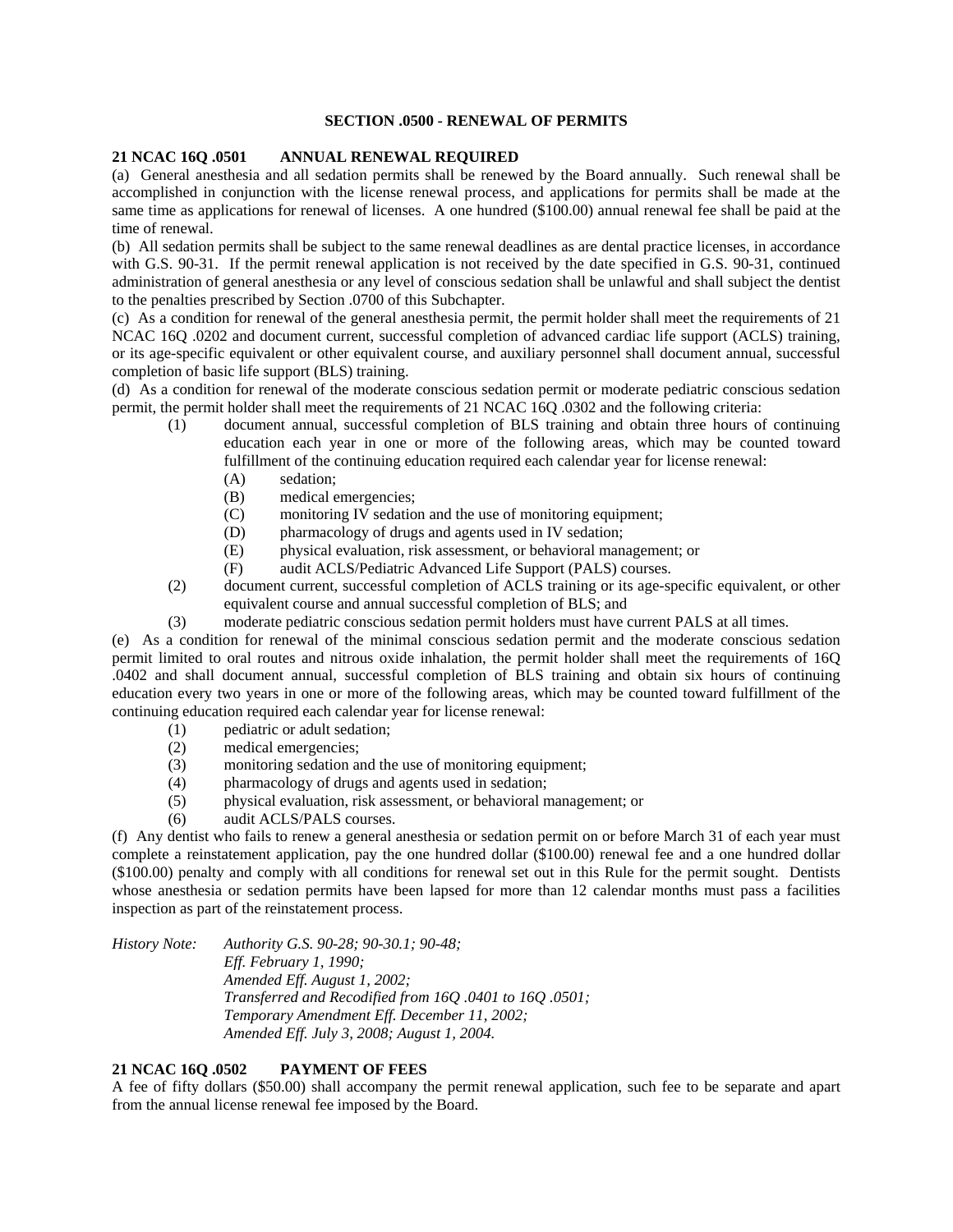*History Note: Authority G.S. 90-28; 90-30.1; Eff. February 1, 1990; Transferred and Recodified from 16Q .0402 to .0502.* 

# **21 NCAC 16Q .0503 INSPECTION AUTHORIZED**

Incident to the renewal of an anesthesia or sedation permit, for cause or routinely at reasonable time intervals in order to ensure compliance, the Board may require an on-site inspection of the dentist's facility, equipment, personnel and procedures. Such inspection shall be conducted in accordance with Rules .0204, .0205, .0303, and .0401 of this Subchapter.

*History Note: Authority G.S. 90-28; 90-30.1; Eff. February 1, 1990; Amended Eff. January 1, 1994; Transferred and Recodified from 16Q .0403 to 16Q .0503; Temporary Amendment Eff. December 11, 2002; Amended Eff. August 1, 2004.*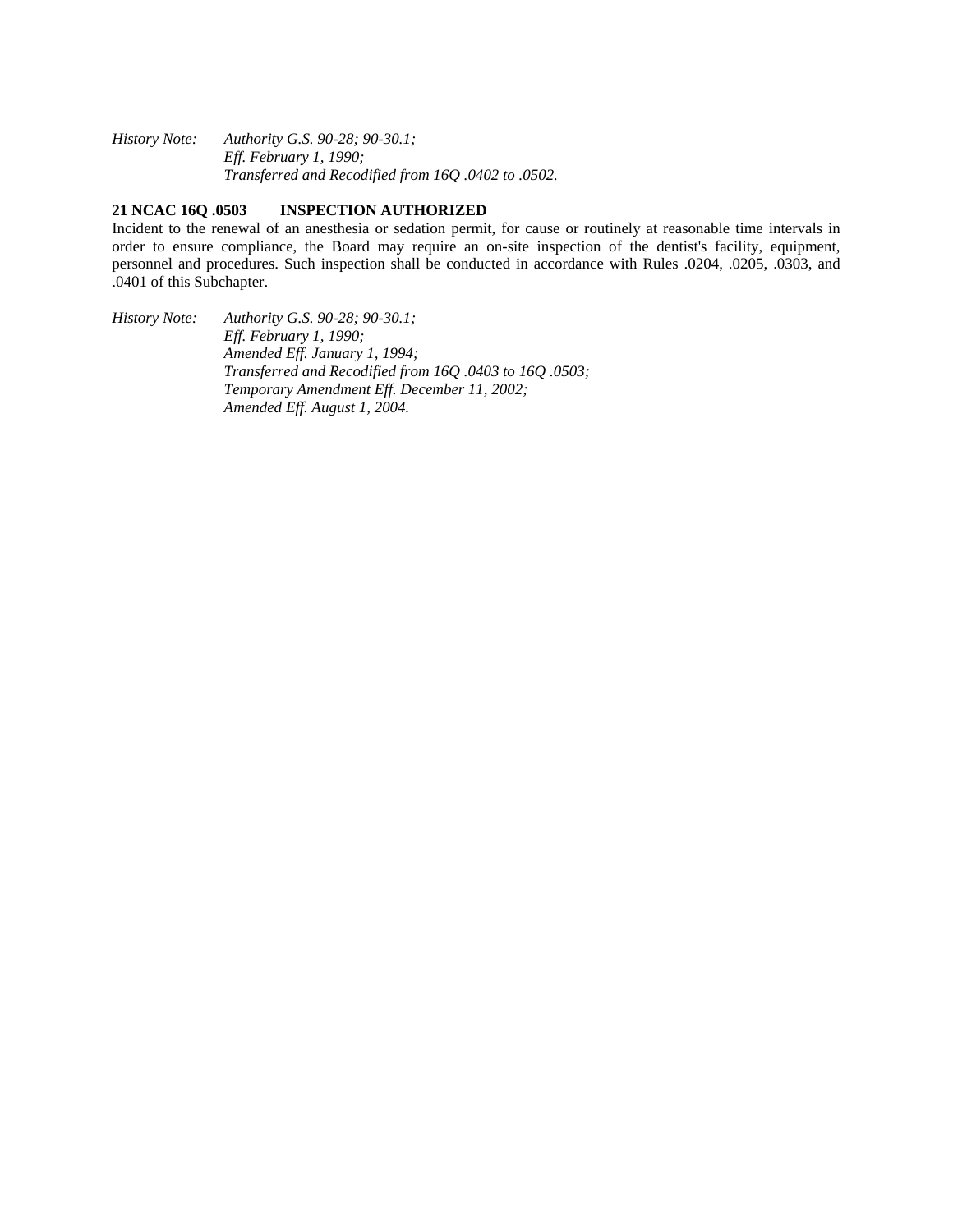## **SECTION .0600 - REPORTING AND PENALTIES**

### **21 NCAC 16Q .0601 REPORTS OF ADVERSE OCCURRENCES**

(a) A dentist who holds a permit to administer general anesthesia or sedation shall submit a report to the Board within 72 hours after each adverse occurrence related to the administration of general anesthesia or sedation which results in the death of a patient within 24 hours of the procedure.

(b) A dentist who holds a permit to administer general anesthesia or sedation shall report to the Board, within 30 days after each adverse occurrence related to the administration of general anesthesia or sedation, any situation which results in permanent organic brain dysfunction of a patient within 24 hours of the procedure or which results in physical injury causing hospitalization of a patient within 24 hours of the procedure.

(c) The adverse occurrence report shall be in writing and shall include:

- (1) The dentist's name, license number and permit number;
- (2) The date and time of the occurrence;
- (3) The facility where the occurrence took place;<br>(4) The name and address of the patient;
- The name and address of the patient;
- (5) The surgical procedure involved;
- (6) The type and dosage of sedation or anesthesia utilized in the procedure; and
- (7) The circumstances involved in the occurrence.

(d) Upon receipt of any such report, the Board shall make such investigation as it deems appropriate and shall take such action as it deems necessary.

*History Note: Authority G.S. 90-28; 90-30.1; 90-41; Eff. February 1, 1990; Transferred and Recodified from 16Q .0501 to 16Q .0601.* 

# **21 NCAC 16Q .0602 FAILURE TO REPORT**

If a dentist fails to report any incident as required by these Rules, the dentist shall be subject to discipline in accordance with Section .0700 of this Subchapter.

*History Note: Authority G.S. 90-28; 90-30.1; 90-41; Eff. February 1, 1990; Transferred and Recodified from 16Q .0502 to 16Q .0602; Temporary Amendment Eff. December 11, 2002; Amended Eff. August 1, 2004.*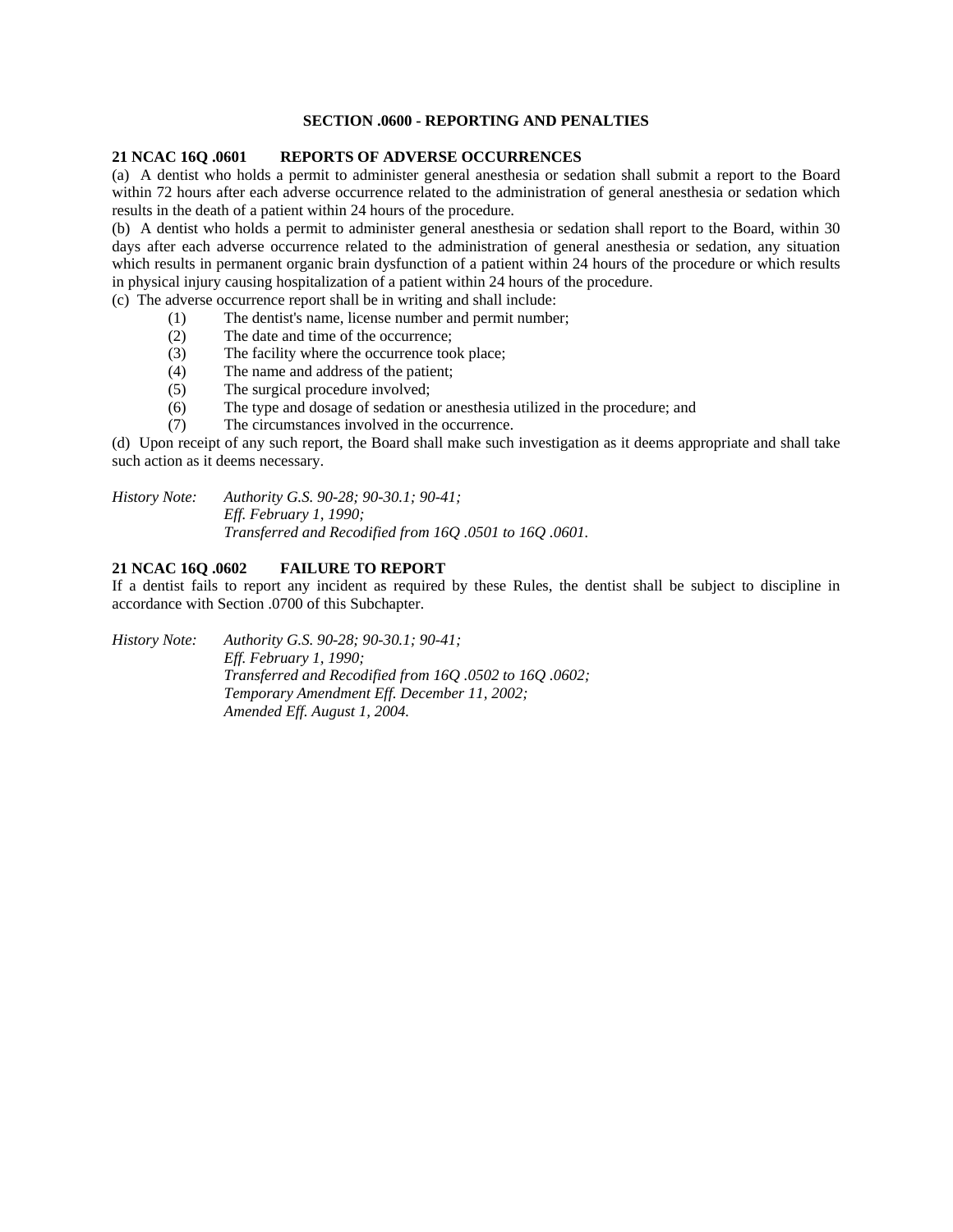# **SECTION .0700 - PENALTY FOR NON-COMPLIANCE**

# **21 NCAC 16Q .0701 FAILURE TO COMPLY**

Failure to comply with the provisions of this Subchapter may result in suspension or revocation of the permit and/or the dentist's license to practice dentistry in accordance with G.S. 90-41.

*History Note: Authority G.S. 90-28; 90-30.1; 90-41; Eff. February 1, 1990; Transferred and Recodified from 16Q .0601 to 16Q .0701.*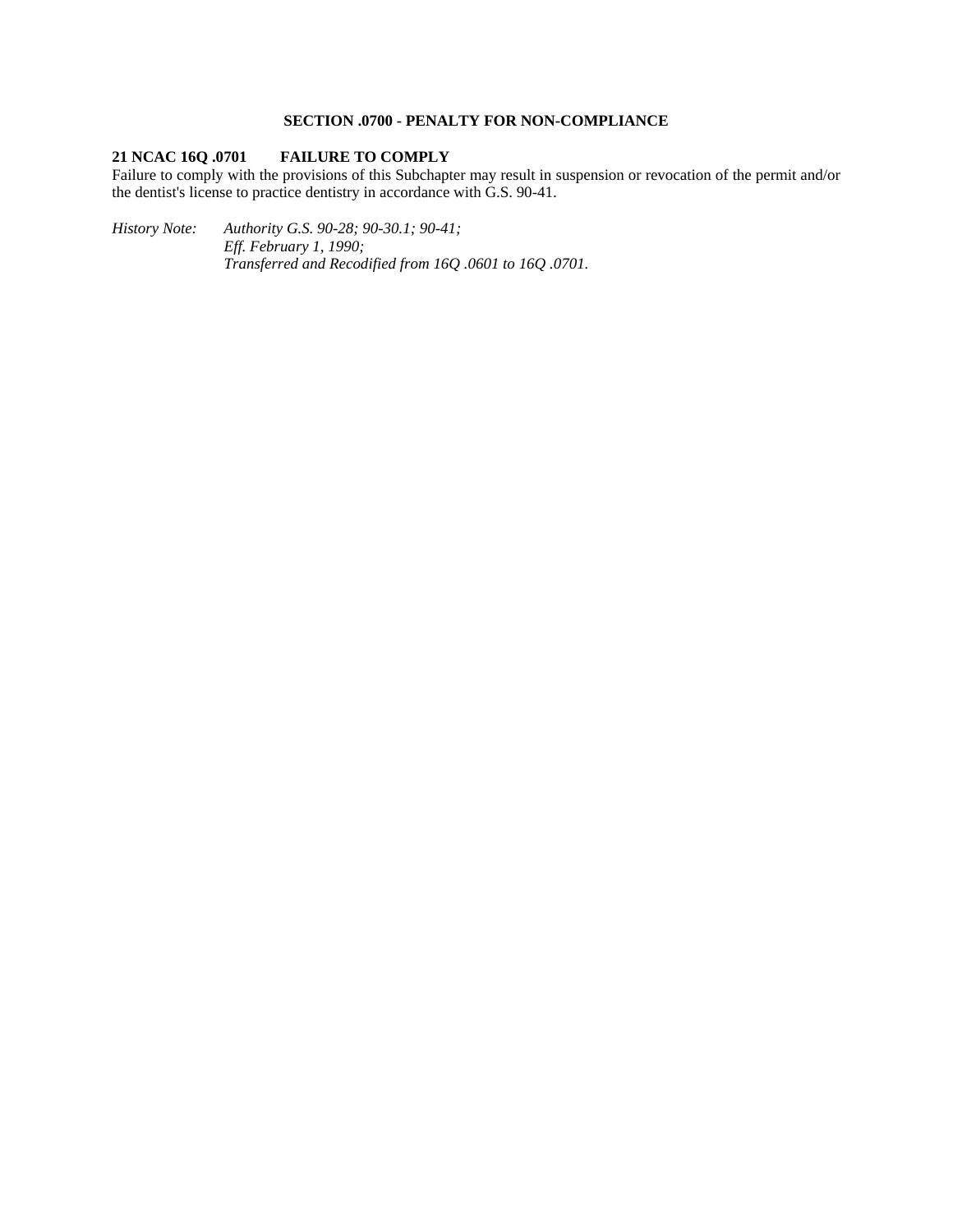## **SUBCHAPTER 16R - CONTINUING EDUCATION REQUIREMENTS: DENTISTS**

### **SECTION .0100 – CONTINUING EDUCATION**

## **21 NCAC 16R .0101 APPLICATIONS**

A renewal application must be received in the Board's office by the close of business on January 31 of each year for renewal without a fee for late filing. All applications submitted to the Board must be completed in full.

*History Note: Authority G.S. 90-31; Eff. April 1, 2003; Amended Eff. February 1, 2008.* 

### **21 NCAC 16R .0102 FEE FOR LATE FILING**

If the application for a renewal certificate, accompanied by the fee required, is not received in to the Board's office by the close of business on January 31 of each year, an additional fee of fifty dollars (\$50.00) shall be charged for the renewal certificate.

*History Note: Authority G.S. 90-31; 90-39; Eff. April 1, 2003; Amended Eff. February 1, 2008.* 

# **21 NCAC 16R .0103 CONTINUING EDUCATION REQUIRED**

As a condition of license renewal, every dentist must complete a minimum of 15 clock hours of continuing education each calendar year. Any or all of the hours may be acquired through self study courses. For self study courses to be counted towards this continuing education requirement, the dentist must successfully complete a test following the course and obtain a certificate of completion. Current certification in CPR is required in addition to the mandatory continuing education hours.

*History Note: Authority G.S. 90-31.1; Eff. May 1, 1994; Amended Eff. November 1, 2008; August 1, 1998.* 

### **21 NCAC 16R .0104 APPROVED COURSES AND SPONSORS**

(a) Courses allowed to satisfy the continuing education requirement must be related to clinical patient care. Hours devoted to financial issues or practice development topics will not be counted toward the continuing education requirement. Hours spent reviewing dental journals, publications or videos shall not count toward fulfilling the continuing education requirement, with the exception of self-study courses as described in Rule .0103 of this Subchapter that are offered by Board approved sponsors..

(b) Approved continuing education course sponsors include:

- (1) those recognized by the Continuing Education Recognition Program of the American Dental Association;
- (2) the Academy of General Dentistry;
- (3) North Carolina Area Health Education Centers;
- (4) educational institutions with dental, dental hygiene or dental assisting schools or departments;
- (5) national, state or local societies or associations; and
- (6) local, state or federal governmental entities.

*History Note: Authority G.S. 90-31.1; Eff. May 1, 1994; Amended Eff. November 1, 2008; April 1, 2003; April 1, 2001.* 

### **21 NCAC 16R .0105 REPORTING OF CONTINUING EDUCATION**

(a) The number of hours completed shall be indicated on the renewal application form submitted to the Board and confirmed by the dentist. Upon request by the Board or its authorized agent, the dentist shall provide documentation of attendance at courses indicated. Such documentation shall be provided by the organization offering or sponsoring the course. Documentation must include: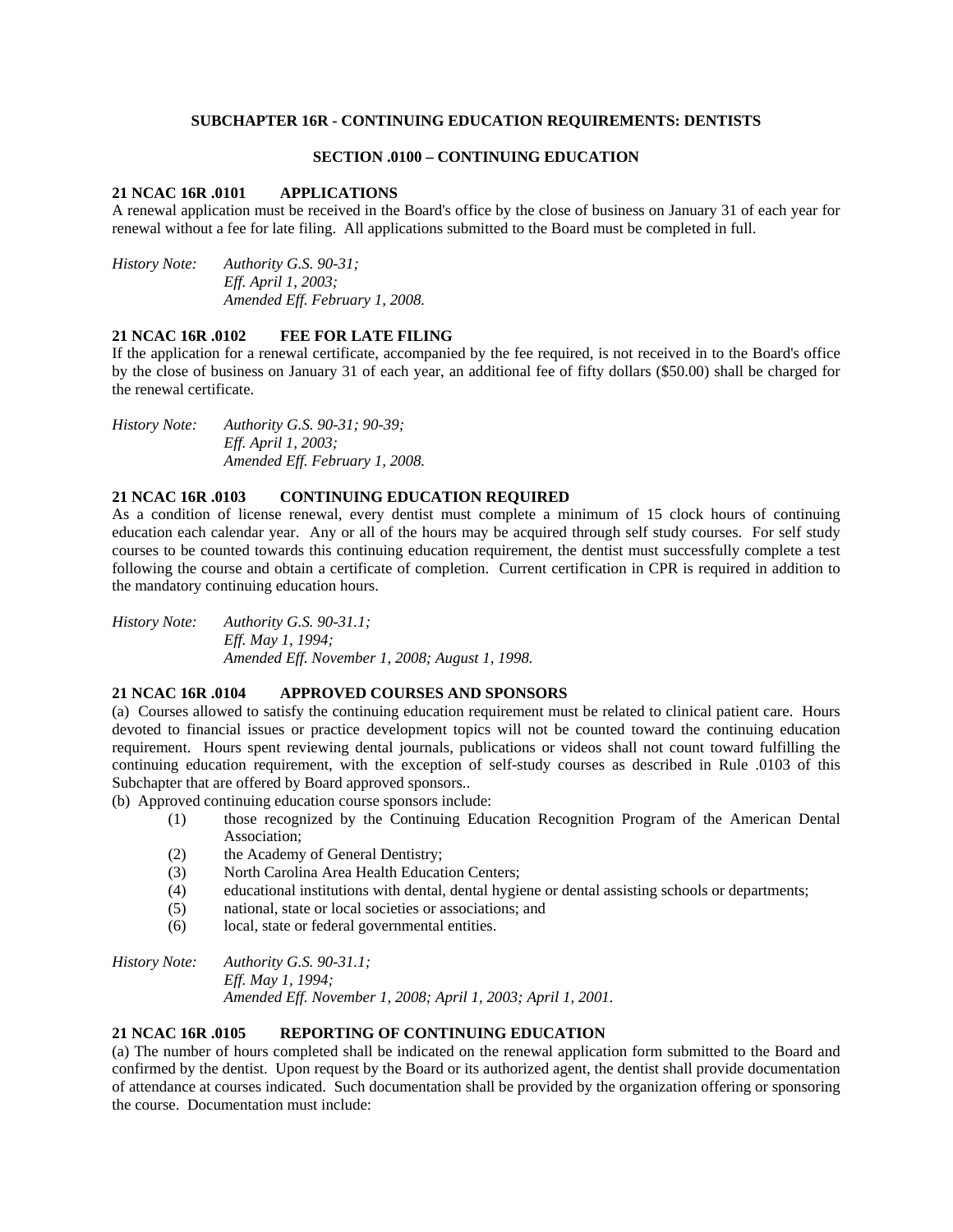- (1) the title;
- (2) the number of hours of instruction;
- (3) the date of the course attended;<br>(4) the name(s) of the course instru
- the name(s) of the course instructor(s); and
- (5) the name of the organization offering or sponsoring the course.

(b) All records, reports and certificates relative to continuing education hours must be maintained by the licensee for at least two years and shall be produced upon request of the Board or its authorized agent. Evidence of service or affiliation with an agency or institution as specified in Rule .0106 of this Section shall be in the form of verification of affiliation or employment which is documented by a director or an official acting in a supervisory capacity.

*History Note: Authority G.S. 90-31.1; Eff. May 1, 1994; Amended Eff. April 1, 2003; August 1, 2002; April 1, 2001.* 

## **21 NCAC 16R .0106 VARIANCES AND EXEMPTION FROM AND CREDIT FOR CONTINUING EDUCATION**

(a) Upon receipt of satisfactory written evidence, the Board may grant exemptions from the mandatory continuing education requirements set out in Rule .0103 of this Subchapter as follows:

- (1) A dentist who practices not more than 250 clock hours in a calendar year shall be exempted from all continuing education requirements. Such dentists, who shall be known as semi-retired Class I dentists, must maintain current CPR certification.
- (2) A dentist who practices not more than 1,000 clock hours in a calendar year shall be exempt from one half of the continuing education courses required of dentists who practice full time. Such dentists, who shall be known as semi-retired Class II dentists, must maintain current CPR certification.
- (3) A retired dentist who does not practice any dentistry shall be exempt from all continuing education and CPR certification requirements.
- (4) A dentist who is disabled may request a variance in continuing education hours during the period of the disability. The Board may grant or deny requests for variance in continuing education hours based on a disabling condition on a case by case basis, taking into consideration the particular disabling condition involved and its effect on the dentist's ability to complete the required hours. In considering the request, the Board may require additional documentation substantiating any specified disability.

(b) In those instances where continuing education is waived and the exempt individual wishes to resume practice, the Board shall require continuing education courses in accordance with Rule .0103 of this Section when reclassifying the licensee. The Board may require those licensees who have not practiced dentistry for a year or more to undergo a bench test prior to allowing the licensee to resume practice when there is indication of inability to practice dentistry.

(c) Dentists shall receive 10 hours credit per year for continuing education when engaged in any of the following:

- (1) service on a full-time basis on the faculty of an educational institution with direct involvement in education, training, or research in dental or dental auxiliary programs; or
- (2) service on a full time basis with a federal, state or county government agency whose operation is directly related to dentistry or dental auxiliaries. Verification of credit hours shall be maintained in the manner specified in Rule .0105 of this Section.

(d) Dentists who work at least 20 hours per week in an institution or entity described in  $(c)(1)$  or (2) of this Rule shall receive five hours credit per year for continuing education.

(e) Dentists shall receive up to two hours of continuing education credits per year for providing dental services on a volunteer basis at any state, city or county operated site approved by the Dental Board. Credit will be given at ratio of 1:5, with one hour credit given for every five hours of volunteer work.

*History Note: Authority G.S. 90-31.1; 90-38; Eff. May 1, 1994; Amended Eff. November 1, 2008; September 1, 2008; April 1, 2003; April 1, 2001; August 1, 1998.* 

# **21 NCAC 16R .0107 PENALTY/NON-COMPLIANCE/CONTINUING EDUCATION**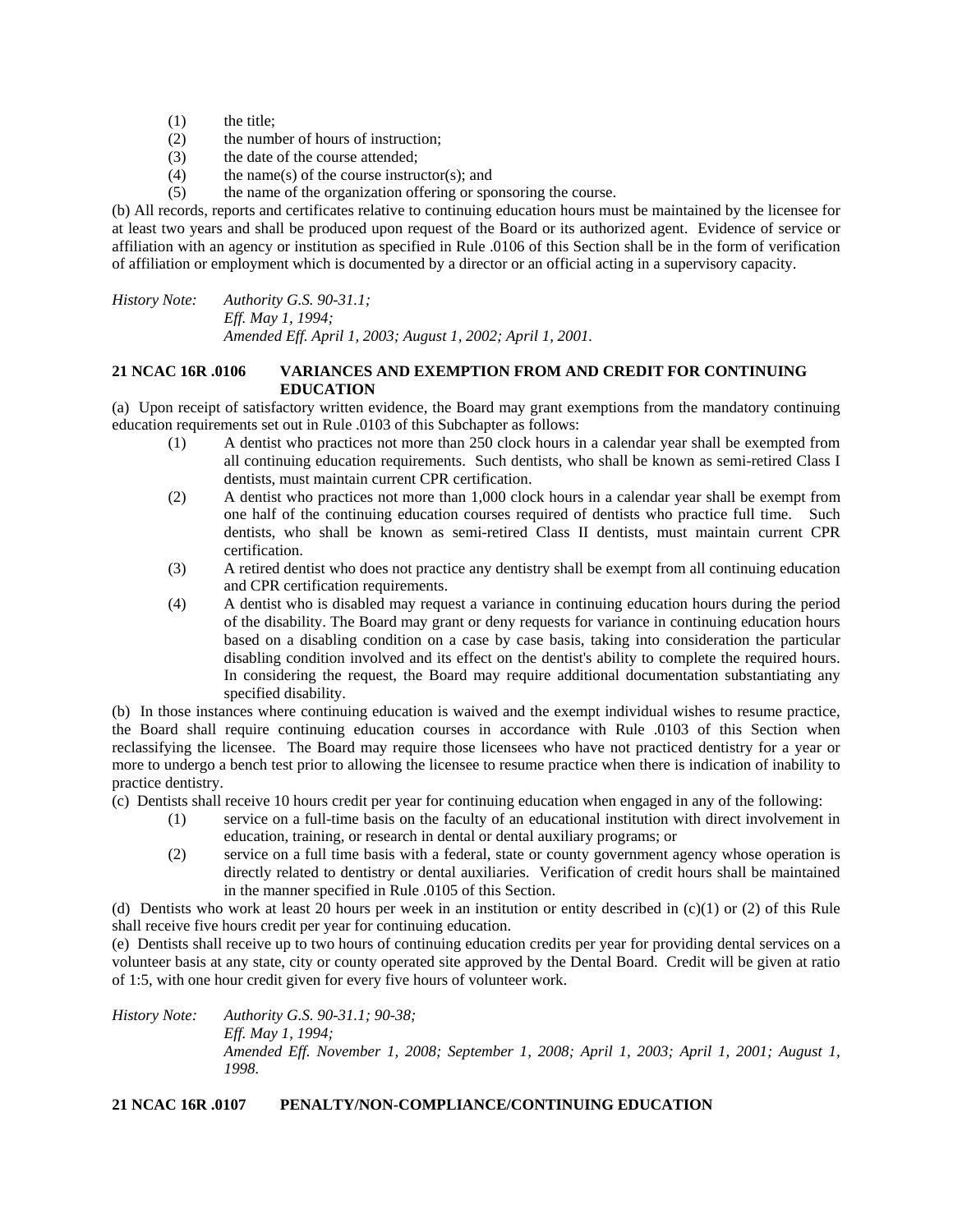If the applicant for a renewal certificate fails to provide proof of completion of reported continuing education hours for the current year as required by Rules .0103 and .0105 of this Section, the Board may refuse to issue a renewal certificate for the year for which renewal is sought until such time as the licensee completes the required hours of education for the current year and meets all other qualifications for renewal. If the applicant applies for credit for or exemption from continuing education hours and fails to provide the required documentation upon request, the Board shall refuse to issue a certificate of renewal until such time as the applicant meets the qualifications for exemption or credit. If an applicant fails to meet the qualifications for renewal, including completing the required hours of continuing education and delivering the required documentation to the Board's office before the close of business on March 31 of each year, the license becomes void and must be reinstated.

*History Note: Authority G.S. 90-31.1; Eff. May 1, 1994; Amended Eff. February 1, 2008; April 1, 2003; April 1, 2001.*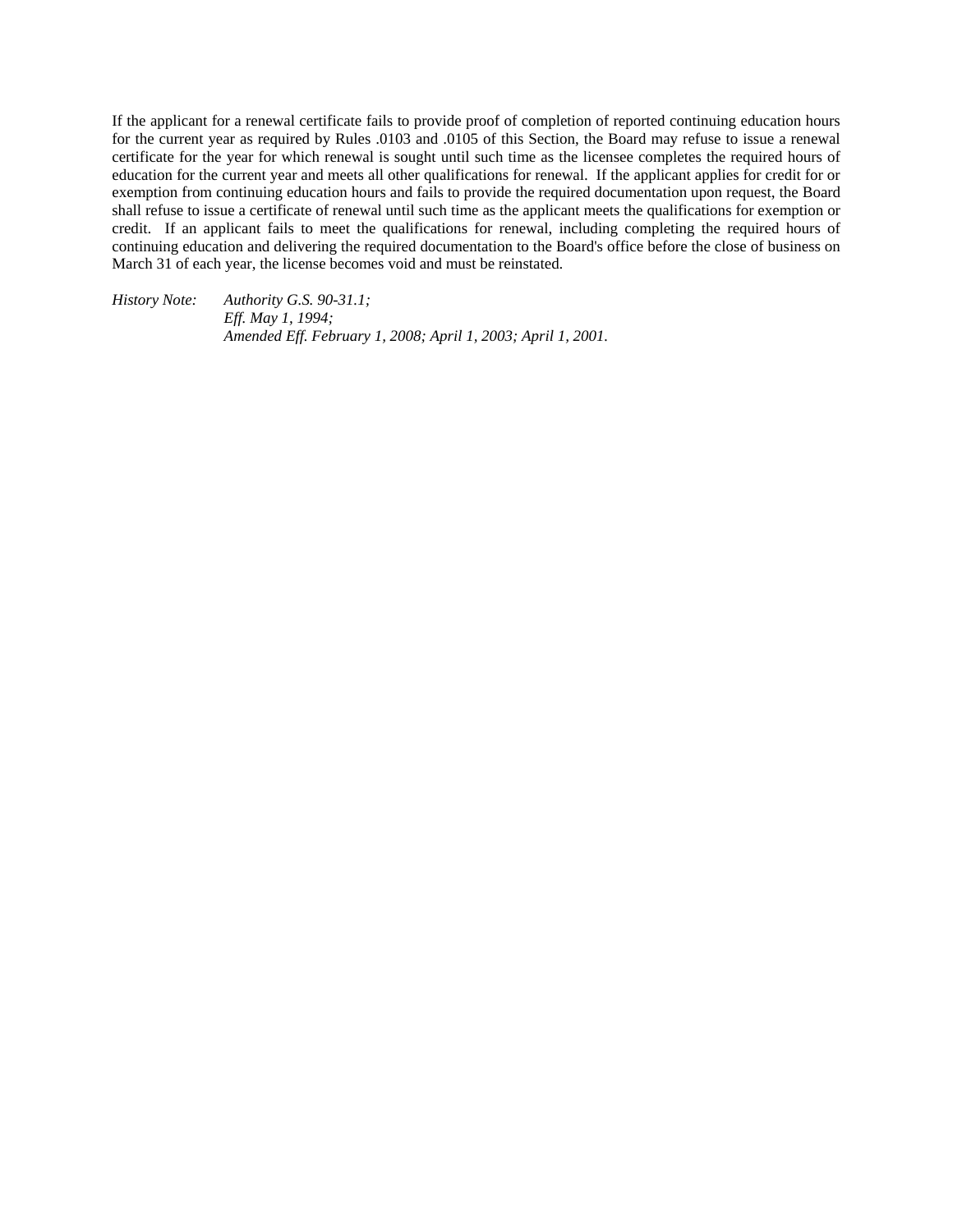# **SUBCHAPTER 16S – CARING DENTAL PROFESSIONALS PROGRAM**

### **SECTION .0100 – GENERAL**

## **21 NCAC 16S .0101 DEFINITIONS**

The following definitions are applicable to impaired dentist programs established in accordance with G.S. 90-48.2:

- (1) "Board" means the North Carolina State Board of Dental Examiners;
- (2) "Impairment" means chemical dependency or mental illness;
- (3) "Board of Directors" means individuals comprising the oversight panel consisting of representatives from the North Carolina Dental Society, the Board, licensed dental hygienists, and the UNC School of Dentistry established to function as a supervisory body to the North Carolina Caring Dental Professionals;
- (4) "Director" means the person designated by the Board of Directors to organize and coordinate the activities of the North Carolina Caring Dental Professionals;
- (5) "North Carolina Caring Dental Professionals" means the program established through agreements between the Board and special impaired dentist peer review organizations formed by the North Carolina Dental Society made up of Dental Society members designated by the Society, the Board, a licensed dental hygienist upon recommendation of the dental hygienist member of the Board, and the UNC School of Dentistry to conduct peer review activities as provided in G.S. 90-48.2(a).
- (6) "North Carolina Caring Dental Professionals members" means volunteer Dental Society members selected by the Board of Directors from peer review organizations to serve as parties to interventions, to direct impaired dentists into treatment, and as monitors of those individuals receiving treatment. Peer liaisons and volunteers participating in programs for impaired dental hygienists shall be dental hygienists.
- *History Note: Authority G.S. 90-48; 90-48.2; 90-48.3 Eff. April 1, 1994; Temporary Amendment Eff. August 20, 1999; Amended Eff. April 1, 2001.*

# **21 NCAC 16S .0102 BOARD AGREEMENTS WITH PEER REVIEW ORGANIZATIONS**

The Board shall enter into agreements with special impaired dentist peer review organizations, pursuant to G.S. 90-48.2, to establish the North Carolina Caring Dental Professionals to be supervised by the Board of Directors. Such agreements shall provide for:

- (1) investigation, review and evaluation of records, reports, complaints, litigation, and other information about the practice and practice patterns of licensed dentists and dental hygienists as may relate to impaired dentists and dental hygienists;
- (2) identification, intervention, treatment, referral, and follow up care of impaired dentists and dental hygienists; and
- (3) due process rights for any subject dentist or dental hygienist.

*History Note: Authority G.S. 90-48; 90-48.2; 90-48.3; Eff. April 1, 1994; Temporary Amendment Eff. August 20, 1999; Amended Eff. April 1, 2001.*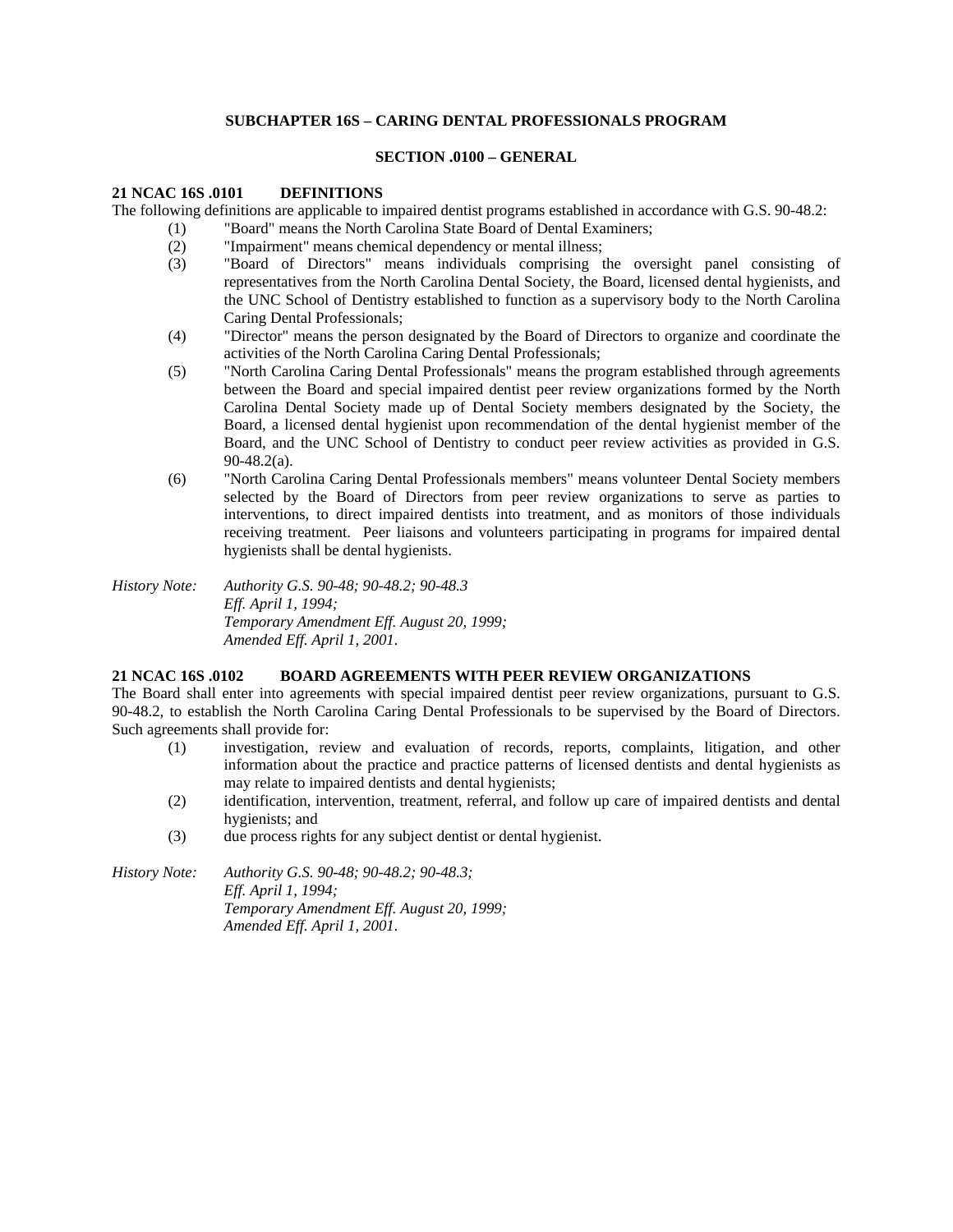## **SECTION .0200 - GUIDELINES FOR PROGRAM ELEMENTS**

### **21 NCAC 16S .0201 RECEIPT AND USE OF INFORMATION OF SUSPECTED IMPAIRMENT**

(a) Information concerning suspected impairment may be received by the North Carolina Caring Dental Professionals through any of the following sources:

- (1) reports of physicians, psychologists or counselors;
- (2) reports from family members, staff or other individuals;
- (3) self-referral; or
- (4) referral by the Board.

(b) When information of suspected impairment is received, the Program shall conduct an investigation and routine inquiries to determine the validity of the report.

(c) Dentists and dental hygienists suspected of impairment may be required to submit to personal interviews if the investigation and inquiries indicate the report of impairment may be valid.

*History Note: Authority G.S. 90-48; 90-48.2; 90-48.3; Eff. April 1, 1994; Temporary Amendment Eff. August 20, 1999; Amended Eff. April 1, 2001.* 

# **21 NCAC 16S .0202 CONFIDENTIALITY**

Information received by the Program shall remain confidential and shall not be released to any party outside the membership of the Program. However, information received as a result of a Board referral shall be freely exchanged with the Board or its authorized agents.

*History Note: Authority G.S. 90-48; 90-48.2; Eff. April 1, 1994.* 

## **21 NCAC 16S .0203 INTERVENTION AND REFERRAL**

(a) Following an investigation, if an impairment is determined to exist and confirmed, an intervention shall be conducted using specialized techniques designed to assist the dentist or dental hygienist in acknowledging responsibility for dealing with the impairment. The dentist or dental hygienist shall be referred to an appropriate treatment source.

(b) Following an investigation, intervention, treatment, or upon receipt of a complaint or other information, a peer review organization participating in the North Carolina Caring Dental Professionals shall report to the Board detailed information about any dentist or dental hygienist licensed by the Board, if it is determined that:

- (1) the dentist or dental hygienist constitutes an imminent danger to the public or himself or herself;
- (2) the dentist or dental hygienist refuses to cooperate with the program, refuses to submit to treatment, or is still impaired after treatment and exhibits professional incompetence; or
- (3) it reasonably appears that there are other grounds for disciplinary action.

(c) Program members may consult with medical professionals and treatment sources as necessary in carrying out the Program's directives.

(d) Interventions shall be arranged and conducted as expeditiously as possible. When interventions are conducted as a direct result of a Board-initiated referral, a Board representative may be present.

(e) Treatment sources shall be evaluated and determined applicable before an individual is referred for treatment, and any treatment contracts or aftercare agreements shall be documented and recorded by the Program.

*History Note: Authority G.S. 90-48; 90-48.2; 90-48.3; Eff. April 1, 1994; Temporary Amendment Eff. August 20, 1999; Amended Eff. April 1, 2001.* 

### **21 NCAC 16S .0204 MONITORING TREATMENT**

A treatment source or facility receiving referrals from the Program shall be continually monitored to determine its ability to provide:

- (1) adequate medical and non-medical staffing;
- (2) appropriate treatment;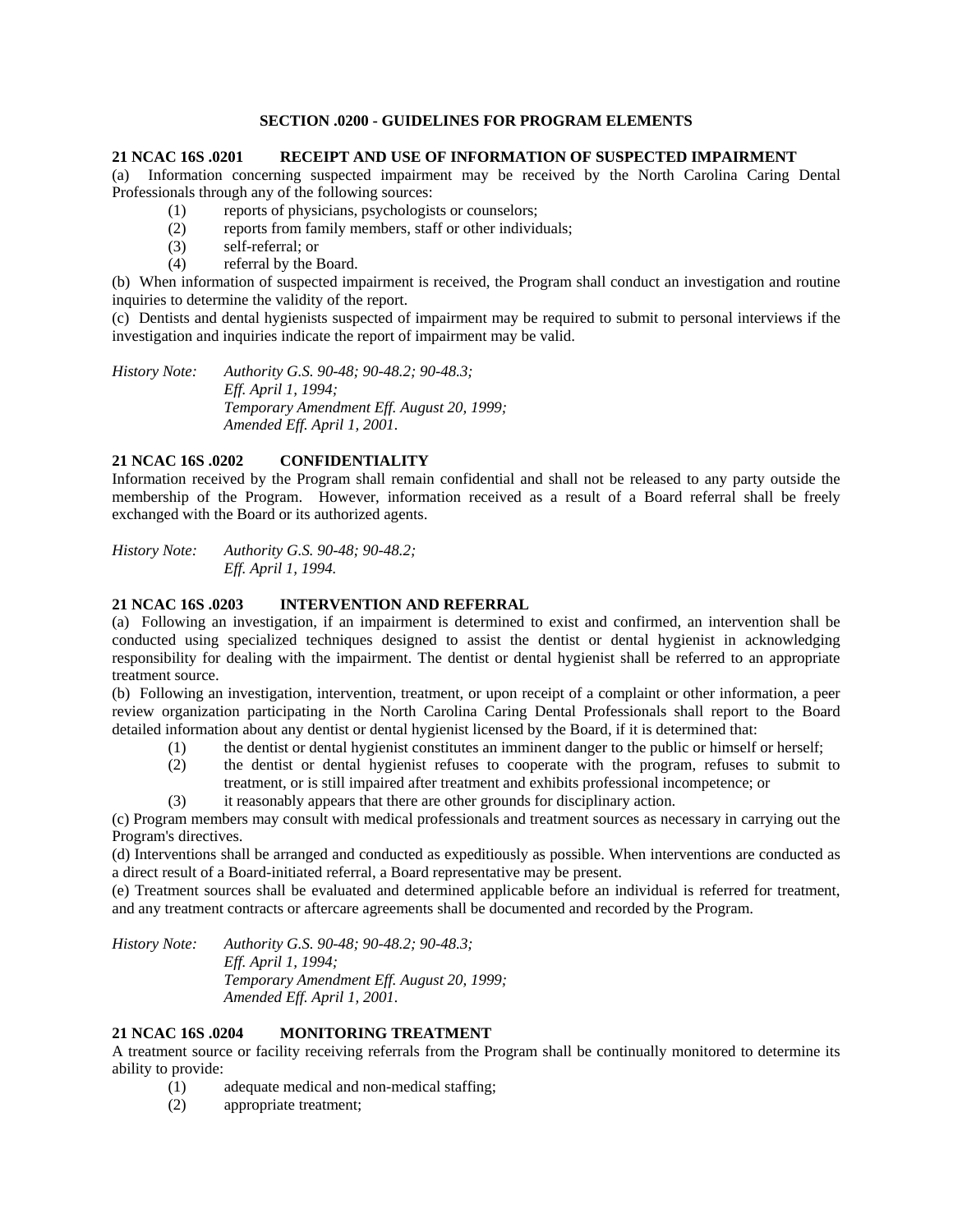- (3) affordable treatment;
- (4) adequate facilities; and
- (5) appropriate post-treatment support.

*History Note: Authority G.S. 90-48; 90-48.2; Eff. April 1, 1994.* 

### **21 NCAC 16S .0205 MONITORING REHABILITATION AND PERFORMANCE AFTER TREATMENT**

(a) Program members shall monitor dentists and dental hygienists following treatment. Testing for impairment shall be conducted until rehabilitation has been accomplished.

(b) Treatment sources shall submit reports to the Director concerning a dentist's or dental hygienist's rehabilitation and performance.

(c) Impaired dentists and dental hygienists shall submit to periodic personal interviews before the Director or Program members designated by the Director; or, for those referred to the Program by the Board, before the Board's agents. The frequency of personal interviews shall be determined by the dentist's or dental hygienist's ability to accomplish rehabilitation and adequately perform after treatment.

(d) Complete records shall be maintained by the Program on all dentists and dental hygienists reporting for assistance, treatment, or monitoring and such records shall remain confidential in accordance with G.S. 90-48.2(e).

(e) The Program shall maintain statistical information regarding impairment, to be reported to the Board periodically, but no less than once a year.

(f) The Program shall compile and report information periodically to the Board regarding investigations, reports, complaints, intervention, treatment, referral, rehabilitation and follow up care of impaired dentists and dental hygienists. Such reports shall not identify the subject dentist or dental hygienist unless the dentist or dental hygienist was referred by the Board or a determination under Rule .0203(b) of this Section has been made.

*History Note: Authority G.S. 90-48; 90-48.2; Eff. April 1, 1994; Temporary Amendment Eff. August 20, 1999; Amended Eff. April 1, 2001.*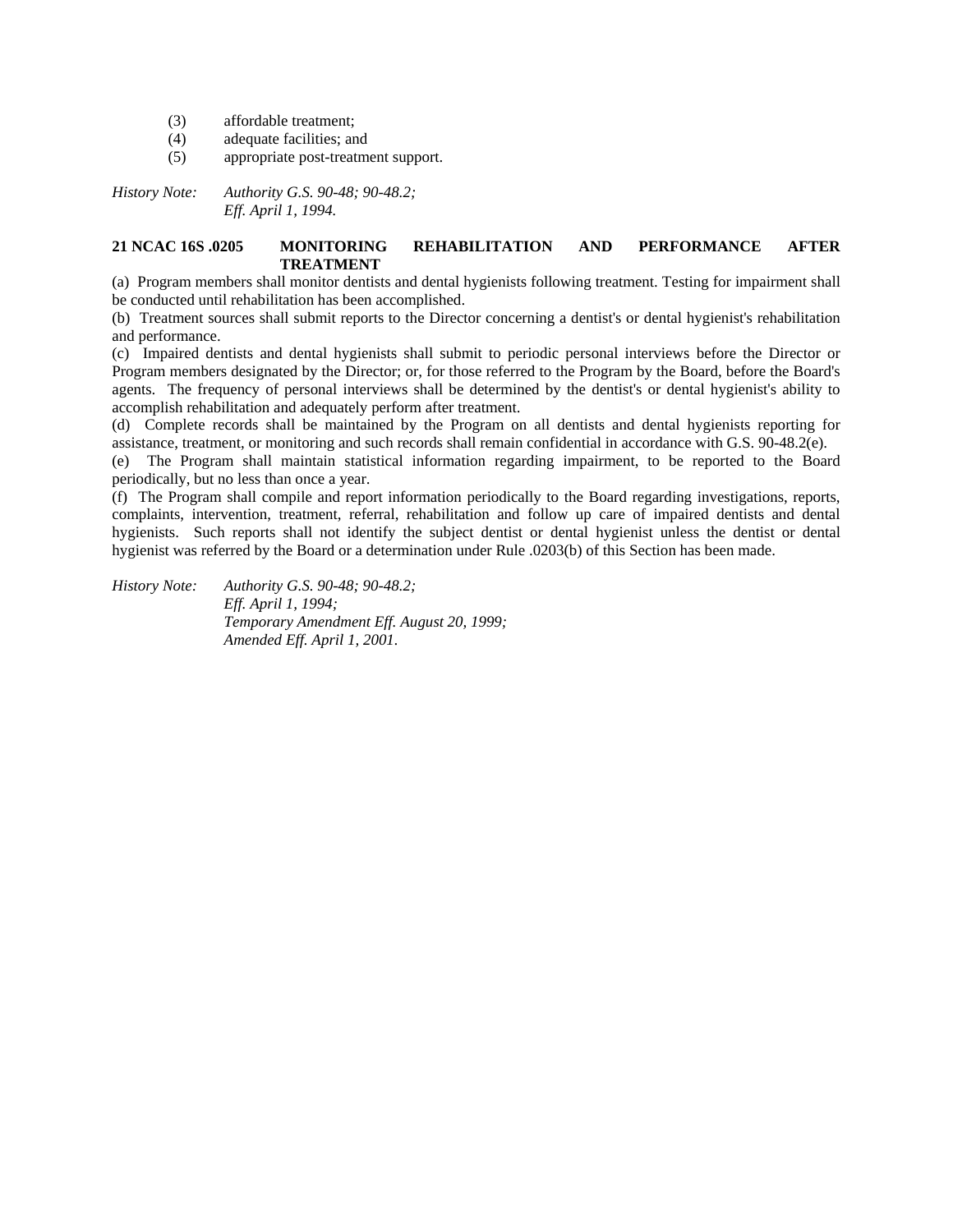# **SUBCHAPTER 16T - PATIENT RECORDS**

### **SECTION .0100 - PATIENT RECORDS**

### **21 NCAC 16T .0101 RECORD CONTENT**

(a) A dentist shall maintain complete treatment records on all patients treated for a period of at least 10 years. Treatment records may include such information as the dentist deems appropriate but must include:

- (1) Patient's full name, address and treatment dates;
- (2) Patient's nearest relative or responsible party;
- (3) Current health history;
- (4) Diagnosis of condition;
- (5) Specific treatment rendered and by whom; and
- (6) Name and strength of any medications prescribed, dispensed or administered along with the quantity and date provided.
- (b) Records may also include the following:
	- (1) Treatment plans;
	- (2) Radiographs, study models and other diagnostic aids; and
	- (3) Patient's financial records and copies of all insurance claim forms.

*History Note: Authority G.S. 90-28; 90-48; Eff. October 1, 1996.* 

# **21 NCAC 16T .0102 TRANSFER OF RECORDS UPON REQUEST**

A dentist shall, upon request by the patient of record, provide original or copies of radiographs and a summary of the treatment record to the patient or to a licensed dentist identified by the patient. A fee may be charged for duplication of radiographs and diagnostic materials. The treatment summary and radiographs shall be provided within 30 days of the request and shall not be contingent upon current, past or future dental treatment or payment of services.

*History Note: Authority G.S. 90-28; 90-48; Eff. October 1, 1996. Amended Eff. November 1, 2008*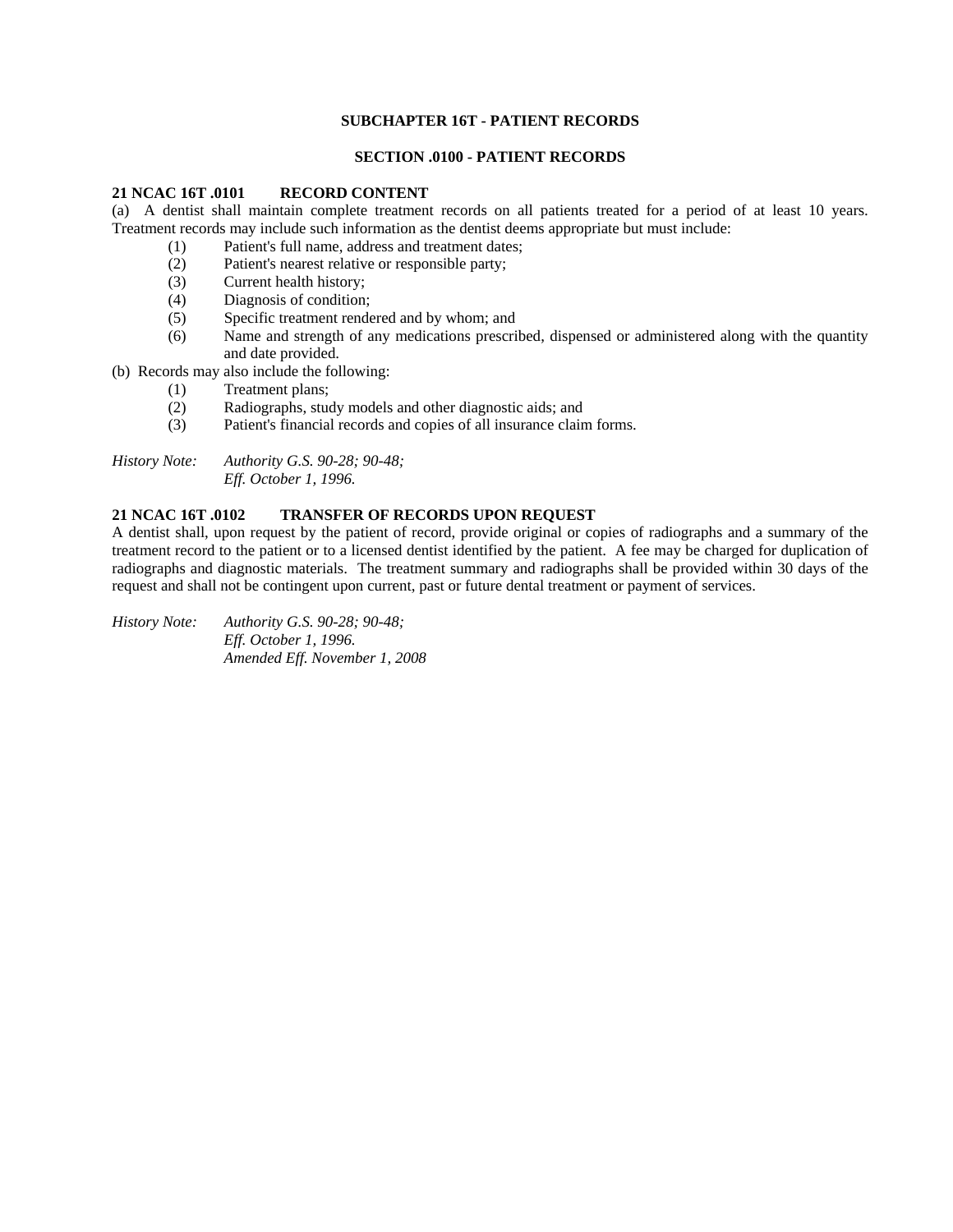### **SUBCHAPTER 16U - INVESTIGATIONS**

### **SECTION .0100 - PROCEDURES**

#### **21 NCAC 16U .0101 SECRETARY-TREASURER**

The Board's Secretary-Treasurer or another Board member appointed by the Board's President shall supervise and direct investigations of acts or practices that might violate the provisions of the Dental Practice Act, the Dental Hygiene Act or the Board's Rules. The Secretary-Treasurer or other Board member appointed by the Board's President, in consultation with the Investigative Panel, shall determine whether cases involving licensees, interns or applicants for licenses or permits shall be set for hearing or settlement conference and recommend to the Board dispositions of cases which are not set for hearing or settlement conference.

*History Note: Authority G.S. 90-28; 90-41; 90-41.1; 90-48; 90-223; 90-231; Eff. October 1, 1996.* 

#### **21 NCAC 16U .0102 INVESTIGATIVE PANEL**

The Secretary-Treasurer or another Board member appointed by the President shall chair the Investigative Panel. The Board's Counsel, Investigations Coordinator, Investigators and such other staff members as the President may from time to time appoint shall serve on the Panel. The Investigative Panel shall conduct investigations and prepare and present the Board's case in contested case hearings and in civil actions to enjoin the unlawful practice of dentistry.

*History Note: Authority G.S. 90-28; 90-40.1; 90-41; 90-41.1; 90-48; 90-223; 90-231; 150B-40; Eff. October 1, 1996.*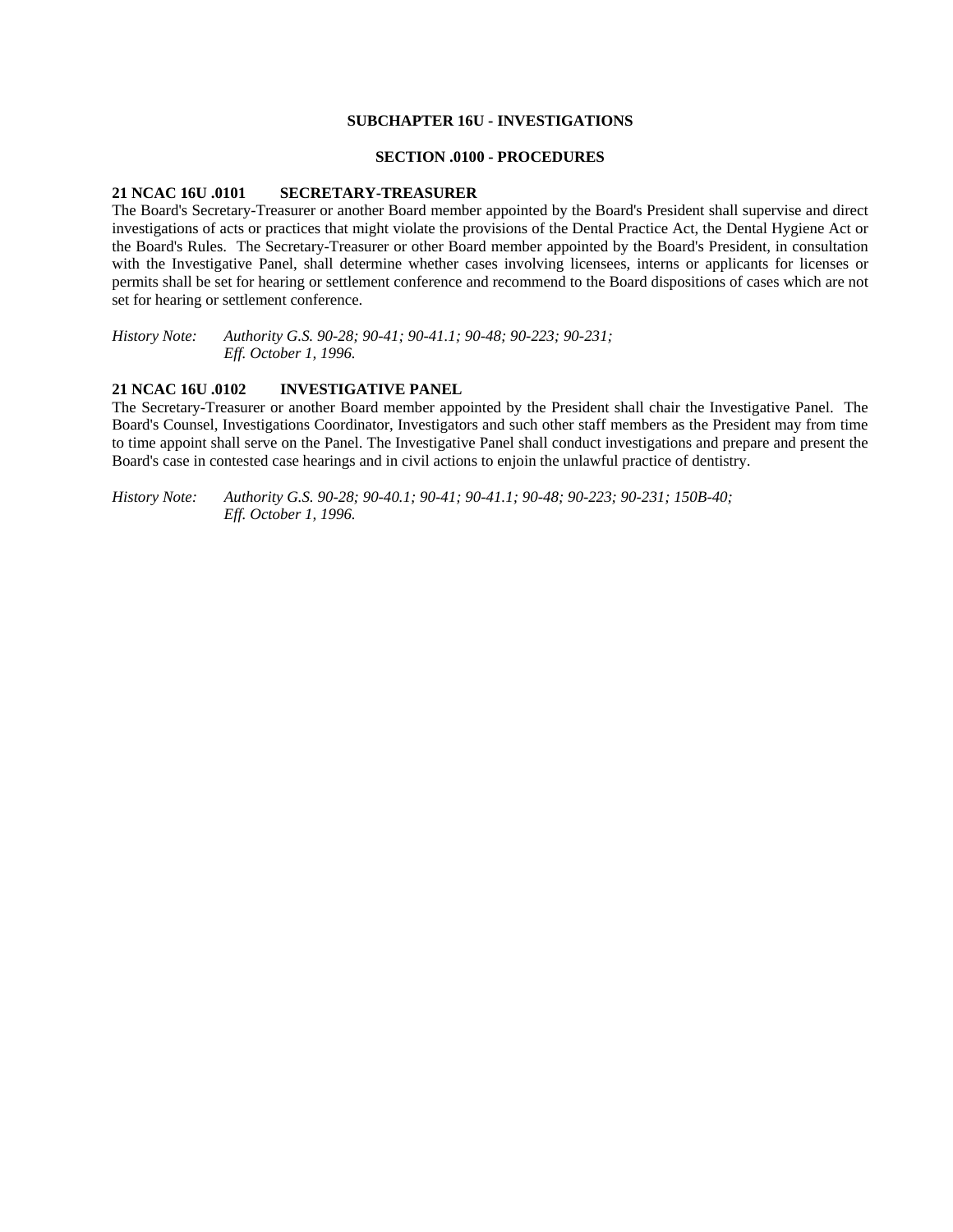## **SECTION .0200 - COMPLAINTS**

## **21 NCAC 16U .0201 PROCESSING**

Licensees shall be notified of patient complaints against them and given an opportunity to respond except:

- (1) In cases requiring emergency action for the protection of the public health, safety or welfare; or
- (2) In cases where notification may jeopardize the preservation or procurement of relevant evidence.

*History Note: Authority G.S. 90-28; 90-41; 90-41.1; 90-48; 90-223; 90-231; 150B-41; Eff. October 1, 1996.* 

# **21 NCAC 16U .0202 DISPOSITION**

The Secretary-Treasurer or other Board member chairing the Investigative Panel shall direct one or more of the following dispositions of each complaint or other investigation:

- (1) Submission to the Board with a recommendation to dismiss with no action;
- (2) Submission to the Board with a recommendation to resolve by consent;
- (3) Scheduling for pre-hearing conference with the Investigative Panel;
- (4) Scheduling for settlement conference with the Board; or
- (5) Scheduling, with appropriate notice, for contested case hearing.

*History Note: Authority G.S. 90-28; 90-41; 90-41.1; 90-48; 90-223; 90-229; 90-231; 150B-38; 150B-41; Eff. October 1, 1996.* 

# **21 NCAC 16U .0203 PRE-HEARING CONFERENCES**

(a) A pre-hearing conference shall not be conducted unless the Respondent agrees to participate.

(b) A pre-hearing conference shall be conducted before the Investigative Panel. At the pre-hearing conference, a Board investigator shall summarize the circumstances of the investigation. The Respondent shall have an opportunity to respond and to submit documentation. The pre-hearing conference shall not be recorded nor open to the public.

(c) Following the pre-hearing conference, the Respondent shall be advised in writing of the proposal for disposition of the matter by the Board member presiding over the pre-hearing conference. If the Board member presiding over the prehearing conference deems sanctions are appropriate, a Consent Order or letter of reprimand shall be proposed. Should the Respondent accept the terms, the proposed Consent Order or letter of reprimand must be approved by the full Board. Should the Respondent reject the terms of a proposed Consent Order or letter of reprimand, the Board member presiding over the pre-hearing conference shall direct disposition of the matter under Rule .0202 of this Subchapter.

*History Note: Authority G.S. 90-28; 90-41; 90-41.1; 90-48; 90-223; 90-229; 90-231; 150B-41; Eff. October 1, 1996.* 

# **21 NCAC 16U .0204 SETTLEMENT CONFERENCES**

(a) A settlement conference shall not be conducted unless the Respondent agrees to participate and to waive any objection to the Board being exposed to a forecast of the evidence.

(b) A settlement conference shall be conducted before the Board or a panel of the Board appointed by the President. At the settlement conference, a Board investigator shall summarize the circumstances of the investigation and present a forecast of the Board's evidence. The Respondent shall have an opportunity to forecast his or her evidence. Forecasts of the evidence may be presented orally or in writing and exhibits may be presented. Witnesses may forecast their own testimony but shall not be sworn nor cross-examined. The settlement conference shall not be recorded nor open to the public. The allowed time for initial presentations shall be agreed upon by counsel ten days prior to the conference, subject to approval by the presiding Board member.

(c) If the Board deems sanctions are appropriate, a Consent Order or letter of reprimand shall be proposed. Should the Respondent reject the terms of the Consent Order or letter of reprimand, a contested case hearing may be scheduled.

*History Note: Authority G.S. 90-28; 90-41; 90-41.1; 90-48; 90-223; 90-229; 90-231; 150B-41; Eff. October 1, 1996.*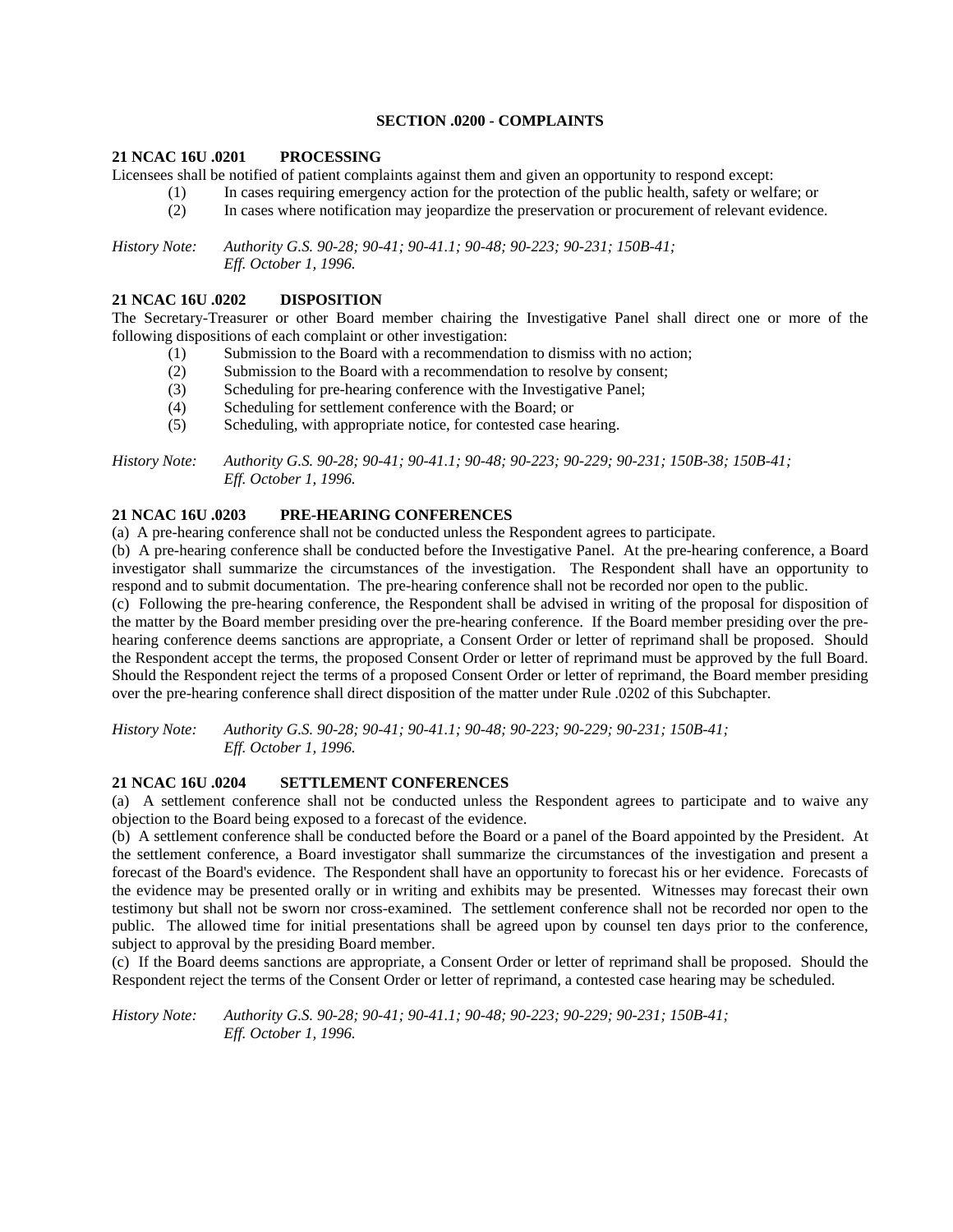## **SUBCHAPTER 16V – UNPROFESSIONAL CONDUCT**

# **SECTION .0100 – UNPROFESSIONAL CONDUCT**

### **21 NCAC 16V .0101 DEFINITION: UNPROFESSIONAL CONDUCT BY A DENTIST**

Unprofessional conduct by a dentist shall include, but not be limited to, the following:

- (1) Having a license to practice dentistry revoked, suspended, or otherwise acted against, including the denial of licensure, by the licensing authority of another state, territory, or country; (For purposes of this Section, the surrender of a license under threat of disciplinary action shall be considered the same as if the licensee had been disciplined.)
- (2) Intentionally presenting false or misleading testimony, statements, or records to the Board or the Board's investigator or employees during the scope of any investigation, or at any hearing of the Board;
- (3) Committing any act which would constitute sexual assault or battery in connection with the provision of dental services;
- (4) Violating any lawful order of the Board previously entered in a disciplinary hearing, or failing to comply with a lawfully-issued subpoena of the Board;
- (5) Conspiring with any person to commit an act, or committing an act which would tend to coerce, intimidate, or preclude any patient or witness from testifying against a licensee in any disciplinary hearing, or retaliating in any manner against any patient or other person who testifies or cooperates with the Board during any investigation under the Dental Practice or Dental Hygiene Acts;
- (6) Failing to identify to a patient, patient's guardian or the Board the name of an employee, employer, contractor, or agent who renders dental treatment or services upon request;
- (7) Prescribing, procuring, dispensing, or administering any controlled substance for personal use except those prescribed, dispensed, or administered by a practitioner authorized to prescribe them;
- (8) Pre-signing blank prescription forms or using pre-printed or rubber stamped prescription forms containing the dentist's signature or the name of any controlled substance;
- (9) Forgiving the co-payment provisions of any insurance policy, insurance contract, health prepayment contract, health care plan, or nonprofit health service plan contract by accepting the payment received from a third party as full payment, unless the dentist discloses to the third party that the patient's payment portion will not be collected;
- (10) Failing to provide radiation safeguards required by the Radiation Protection Section of the State Department of Environment, Health, and Natural Resources;
- (11) Having professional connection with or lending one's name to the unlawful practice of dentistry;
- (12) Using the name of any deceased or retired and licensed dentist on any office door, directory, stationery, bill heading, or any other means of communication any time after one year following the death or retirement from practice of said dentist; and
- (13) Failing to comply with any provision of any contract or agreement with the Caring Dental Professionals Program.

*History Note: Authority G.S. 90-28; 90-41; 90-48; Eff. August 1, 1998; Amended Eff. October 1, 2001; August 1, 2000.* 

### **21 NCAC 16V .0102 DEFINITION: UNPROFESSIONAL CONDUCT BY A DENTAL HYGIENIST**

Unprofessional conduct by a dental hygienist shall include, but not be limited to, the following:

- (1) Having a license to practice dental hygiene revoked, suspended, or otherwise acted against, including the denial of licensure, by the licensing authority of another state, territory, or country; (For purposes of this Section, the surrender of a license under threat of disciplinary action shall be considered the same as if the licensee had been disciplined.)
- (2) Presenting false or misleading testimony, statements, or records to the Board or a Board employee during the scope of any investigation or at any hearing of the Board;
- (3) Committing any act which would constitute sexual assault or battery in connection with the provision of dental hygiene services;
- (4) Violating a lawful order of the Board previously entered in a disciplinary hearing or failing to comply with a lawfully-issued subpoena of the Board;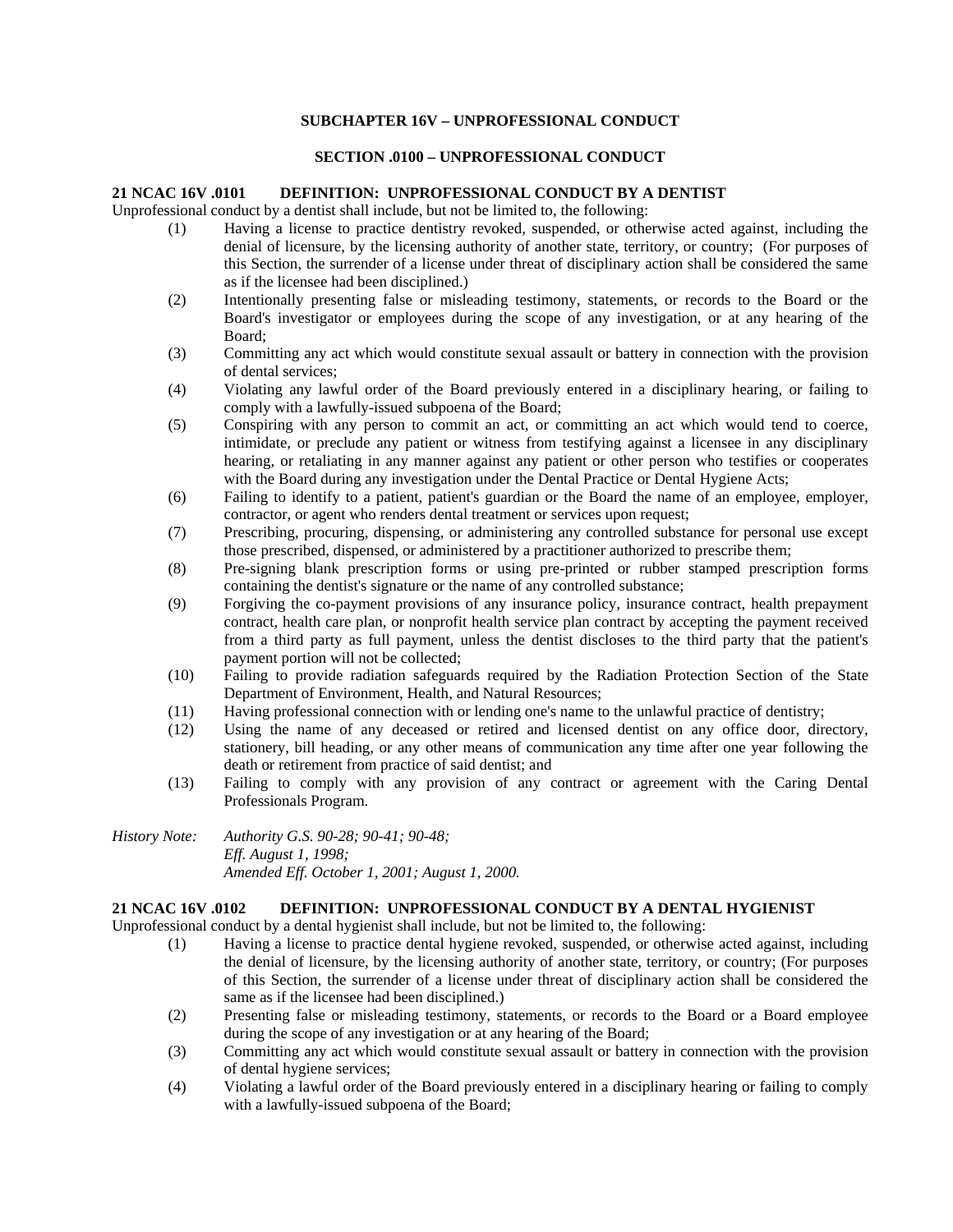- (5) Conspiring with any person to commit an act, or committing an act which would tend to coerce, intimidate, or preclude any patient or witness from testifying against a licensee in any disciplinary hearing, or retaliating in any manner against any person who testifies or cooperates with the Board during any investigation of any licensee;
- (6) Failing to identify to a patient, patient's guardian, or the Board the name of any person or agent who renders dental treatment or services upon request;
- (7) Procuring, dispensing, or administering any controlled substance for personal use except those prescribed, dispensed, or administered by a practitioner authorized to prescribe them;
- (8) Acquiring any controlled substance from any pharmacy or other source by misrepresentation, fraud or deception;
- (9) Having professional connection with or lending one's name to the illegal practice of dental hygiene; and
- (10) Failing to comply with any provision of any contract or agreement with the Caring Dental Professionals Program.

*History Note: Authority G.S. 90-223; 90-229; Eff. August 1, 1998; Amended Eff. October 1, 2001; August 1, 2000; September 1, 1998.*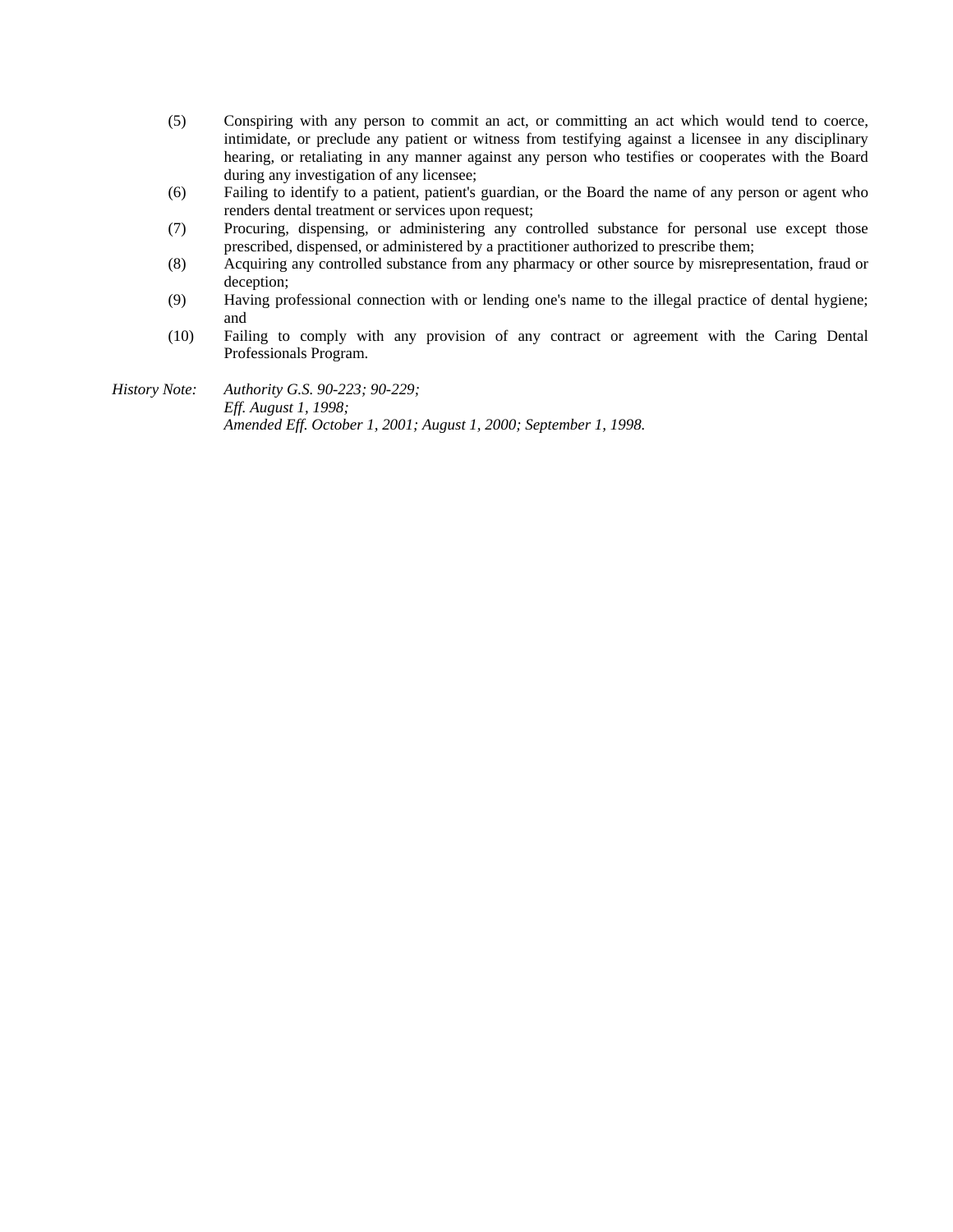### **SUBCHAPTER 16W - PUBLIC HEALTH HYGIENISTS**

### **SECTION .0100 - PUBLIC HEALTH HYGIENISTS**

#### **21 NCAC 16W .0101 DIRECTION DEFINED**

Pursuant to G.S. 90-233(a), a public health hygienist may perform clinical procedures under the direction of a licensed dentist who is employed by a State government dental public health program or a local health department as a public health dentist. The specific clinical procedures delegated to the hygienist must be completed, in accordance with a written order from the dentist, within 60 days of the dentist's in-person evaluation of the patient. The dentist's evaluation of the patient shall include a complete oral examination, thorough health history and diagnosis of the patient's condition.

*History Note: Authority G.S. 90-223; 90-233(a); Temporary Adoption Eff. October 1, 1999; Eff. April 1, 2001.* 

## **21 NCAC 16W .0102 TRAINING FOR PUBLIC HEALTH HYGIENISTS**

(a) Prior to performing clinical procedures pursuant to G.S. 90-233(a) under the direction of a duly licensed dentist, a public health hygienist must have:

- (1) five years of experience in clinical dental hygiene;
- (2) CPR certification, updated annually;
- (3) six hours of continuing education in medical emergencies each year; and
- (4) such other training as may be required by the Dental Health Section of the Department of Health and Human Services.

(b) For purposes of this Rule, a minimum of 4000 hours performing primarily prophylaxis or periodontal debridement under the supervision of a duly licensed dentist shall be equivalent to five years experience in clinical dental hygiene.

*History Note: Authority G.S. 90-223; 90-233(a); Temporary Adoption Eff. October 1, 1999; Eff. April 1, 2001.* 

# **21 NCAC 16W .0103 TRAINING FOR PUBLIC HEALTH HYGIENISTS PERFORMING PREVENTIVE PROCEDURES**

(a) Public health hygienists who provide only educational and preventive procedures such as application of fluorides, fluoride varnishes, and oral screenings, and not clinical procedures, shall be subject to the training provisions set out in Paragraph (b) of this Rule instead of the training provisions required by 21 NCAC 16W .0102. (b) A public health hygienist may perform preventive procedures as set out in Paragraph (a) of this Rule under the direction of a duly licensed public health dentist if the hygienist:

- (1) maintains CPR certification; and
- (2) completes such other training as may be required by the Oral Health Section of the Department of Health and Human Services.

*History Note: Authority G.S. 90-223; 90-233(a); Temporary Adoption Eff. February 8, 2000; Eff. April 1, 2001.*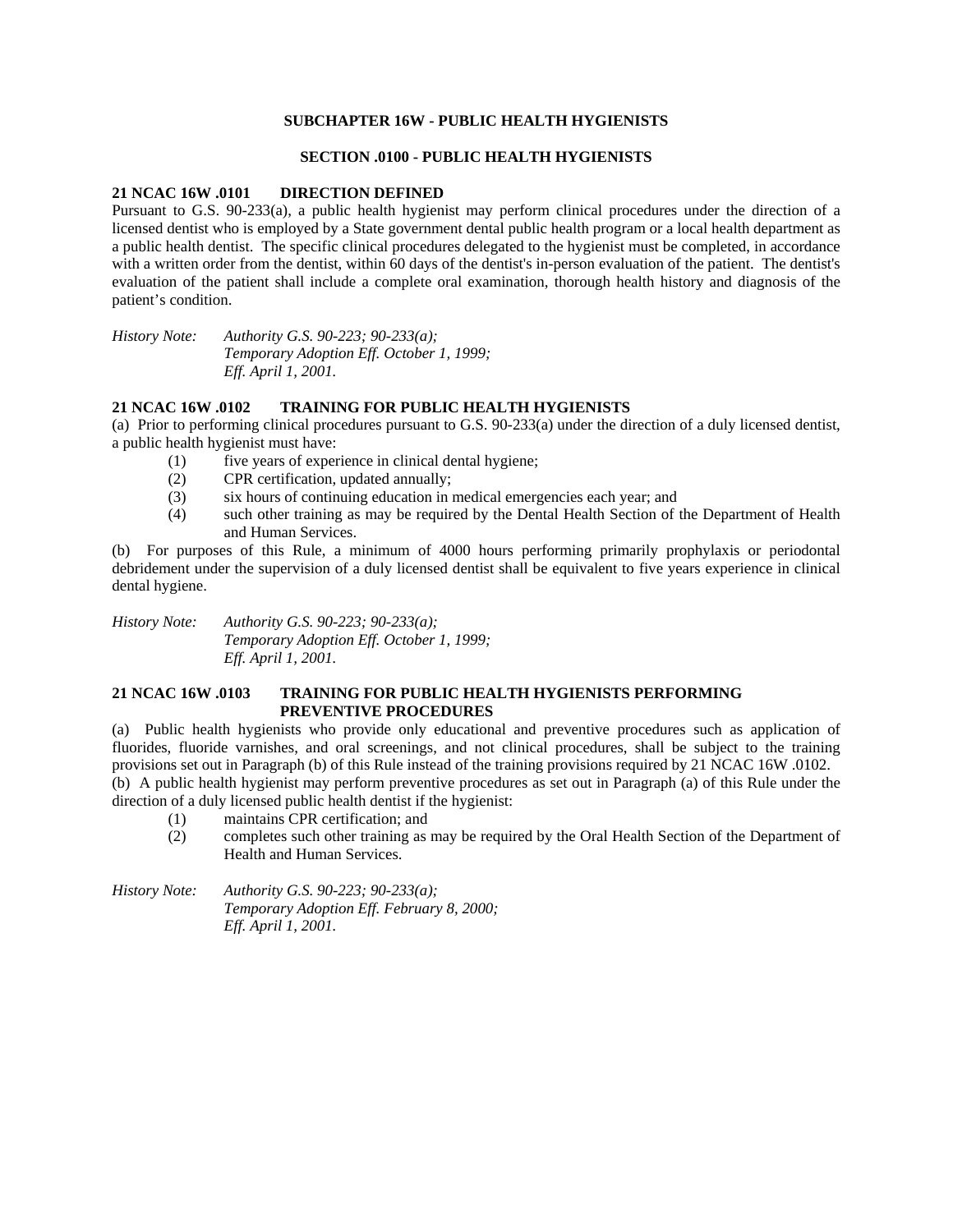# **SUBCHAPTER 16X – MANAGEMENT ARRANGEMENTS**

## **SECTION .0100 – MANAGEMENT ARRANGEMENTS**

## **21 NCAC 16X .0101 MANAGEMENT ARRANGEMENTS**

(a) No dentist or professional entity shall enter into a management arrangement, contractual agreement, stipulation, or other legal binding instrument with a business entity, corporation, proprietorship, or other business entity, for the provision of defined business services, bundled business services, or other business services, the effect of which may provide control of business activities or clinical/professional services of that dentist or professional entity, unless such management arrangement meets the requirements of Paragraphs (b) and (c) of this Rule. This Rule shall not apply to agreements for the provision of legal, financial, or other services not related to the provision of management services for a fee or to employment arrangements between an employee and the dentist or professional entity.

(b) Any management arrangement, contractual agreement, stipulation, or other binding instrument shall:

- (1) be in a writing that:
	- (A) is signed by all parties to the agreement;
	- (B) sets forth all material terms of the arrangement between or among the parties thereto;
	- (C) describes all of the types of services to be provided by the management company and the time periods during which those services will be provided; and
	- (D) sets forth the aggregate compensation to be paid under the management arrangement, contractual agreement, stipulation, or other legal binding instrument with a business entity or the precise methodology for calculating such compensation.
- (2) be reviewed by the Board.
- (c) No management arrangement shall provide for or permit any of the following:
	- (1) direct or indirect ownership of, or control over clinical aspects of, the dental business of a dentist or professional entity by a management company or the grant to the management company or another non-professional entity control over the distribution of a revenue stream or control over a line of business of the professional entity except for the sale of fixed assets of a dentist or professional entity permitted under the laws of the State of North Carolina;
	- (2) ownership or exclusive control of patient records by a management company;
	- (3) direct or indirect control over, or input into, the clinical practices of the professional entity or its dentists or ancillary personnel by a management company;
	- (4) direct or indirect control over the hiring and firing of clinical personnel or material terms of clinical personnel's relationship with the dentist or professional entity by a management company or a related person;
	- (5) authority in the management company to enter into or approve any contract or other arrangement, or material terms of such contract or arrangement, between the professional entity and a dentist for the provision of dental services or the requirement that the management company or related person approve or give input into such contract or arrangement;
	- (6) direct or indirect control over the transfer of ownership interests in the professional entity by a management company or other non-professional entity including, without limitation, any agreement or arrangement limiting or requiring in whole or in part the transfer of ownership interests in a professional entity;
	- (7) payment to the management company of anything of value based on a formula that will foreseeably increase or decrease because of the increase or decrease in profitability, gross revenues or net revenues of the dentist or professional entity; or
	- (8) payments to the management company that, at the time of execution of an agreement as required under Paragraph (b) of this Rule, are likely, foreseeably and purposely in excess of the likely profits of the professional entity not taking into account the compensation to be paid to the management company under the management arrangement.

(d) Notwithstanding Subparagraphs (c)(7) and (c)(8) of this Rule, a management arrangement may provide for the following:

- (1) increased payments to the management company based upon the lowering of costs to the professional entity or dentist;
- (2) decreased payments to the management company based upon increases in costs to the professional entity or dentist; or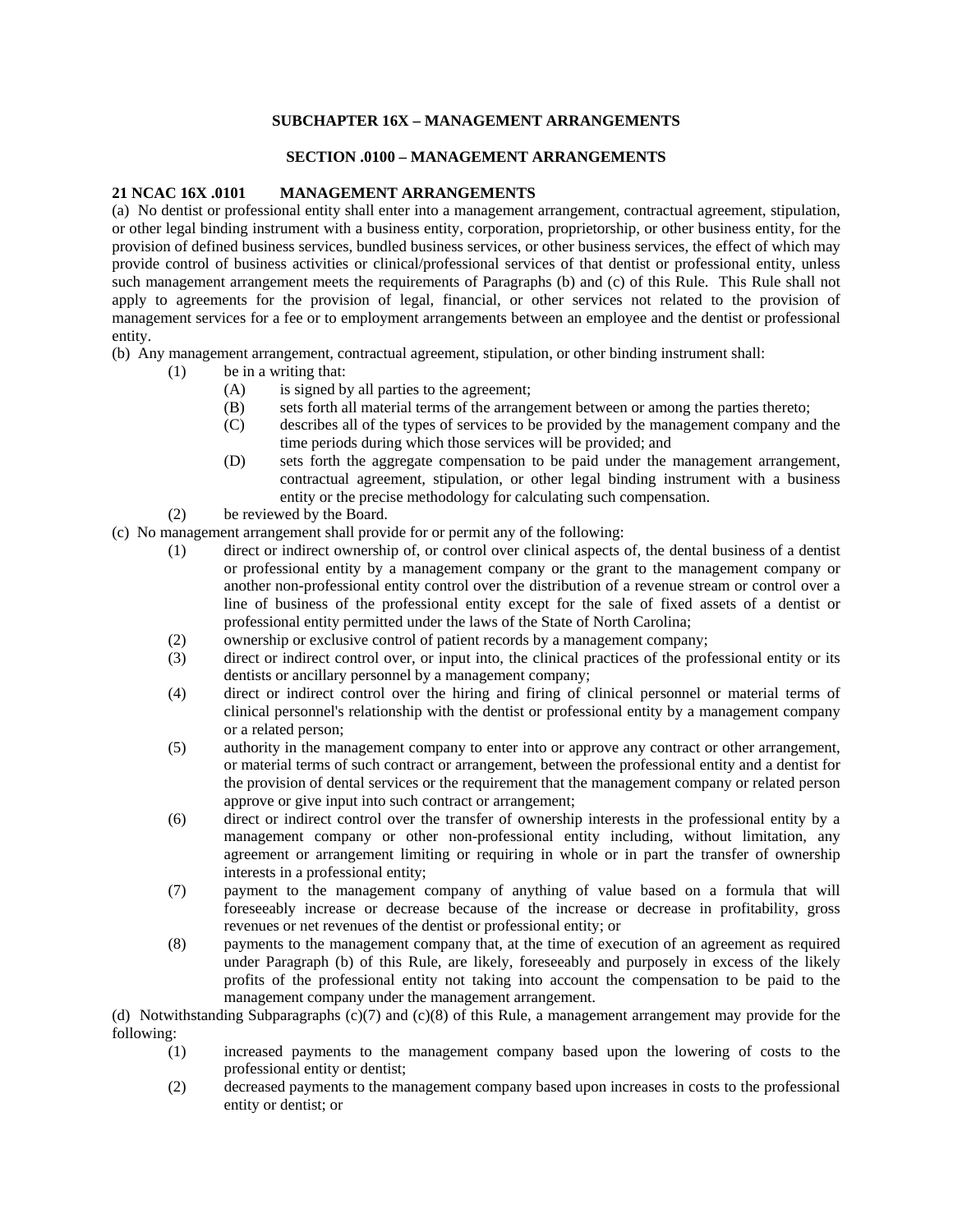(3) collection of monies, or payment of costs, of the professional entity or dentist by the management company so long as the amounts retained by the management company following payment of any costs of the professional entity or dentist comply with the provisions of this Rule relating to compensation to the management company and all sums collected or retained by the management company in excess of costs paid by the management company plus its compensation are paid at least monthly and at regular intervals to the professional entity.

(e) No dentist or professional entity shall enter into an oral or written arrangement or scheme that the dentist or professional entity knows or should know has a material purpose of creating an indirect arrangement that, if entered into directly, would violate this Rule.

(f) For purposes of this Rule, the following terms shall have the following meanings:

- (1) "Ancillary personnel" shall mean any individual that regularly assists a dentist in the clinical aspects of the practice of dentistry;
- (2) "Clinical" shall mean of or relating to the activities of a dentist as described in G.S. 90-29(b)(1)- (10);
- (3) "Employment arrangement" shall mean an arrangement between a professional entity or dentist and an individual who is considered an employee of the professional entity or dentist under the common law test of an employer/employee relationship, or a leased employee working under a written employee leasing agreement which provides that:
	- (A) the individual, although employed by the leasing company, provides services as the leased employee of the dentist or professional entity; and
	- (B) the dentist or professional entity exercises control over all actions taken by the leased employee with regard to the rendering of services to the same extent as the dentist or professional entity would exercise such control if the leased employee were directly employed by the dentist or professional entity;
- (4) "Management arrangement" shall mean any one or more agreements, understandings or arrangements, alone or together, whether written or oral, between a management company and a dentist or professional entity whereby:
	- (A) a management company regularly provides services for the clinical-related business of a dentist or professional entity; or
	- (B) a management company exerts control over the management or clinical aspects of the business of a dentist or professional entity or its or their employees or contractors; or
	- (C) a management company receives a percentage of the net or gross revenues or profits of a dentist or professional entity.
- (5) "Management company" shall mean any individual, business corporation, nonprofit corporation, partnership, limited liability company, limited partnership or other legal entity that is not a professional entity or dentist;
- (6) "Professional entity" shall mean a professional corporation, nonprofit corporation, partnership, professional limited liability company, professional limited partnership or other entity or aggregation of individuals that is licensed or certified or otherwise explicitly permitted to practice dentistry under North Carolina General Statutes; and
- (7) "Related person" shall mean any person or entity, other than a dentist or professional entity, that owns, is employed by, or regularly receives consideration from, a management company or another related person.

*History Note: Authority G.S. 90-29(b)(11); 90-48; Eff. April 1, 2001.*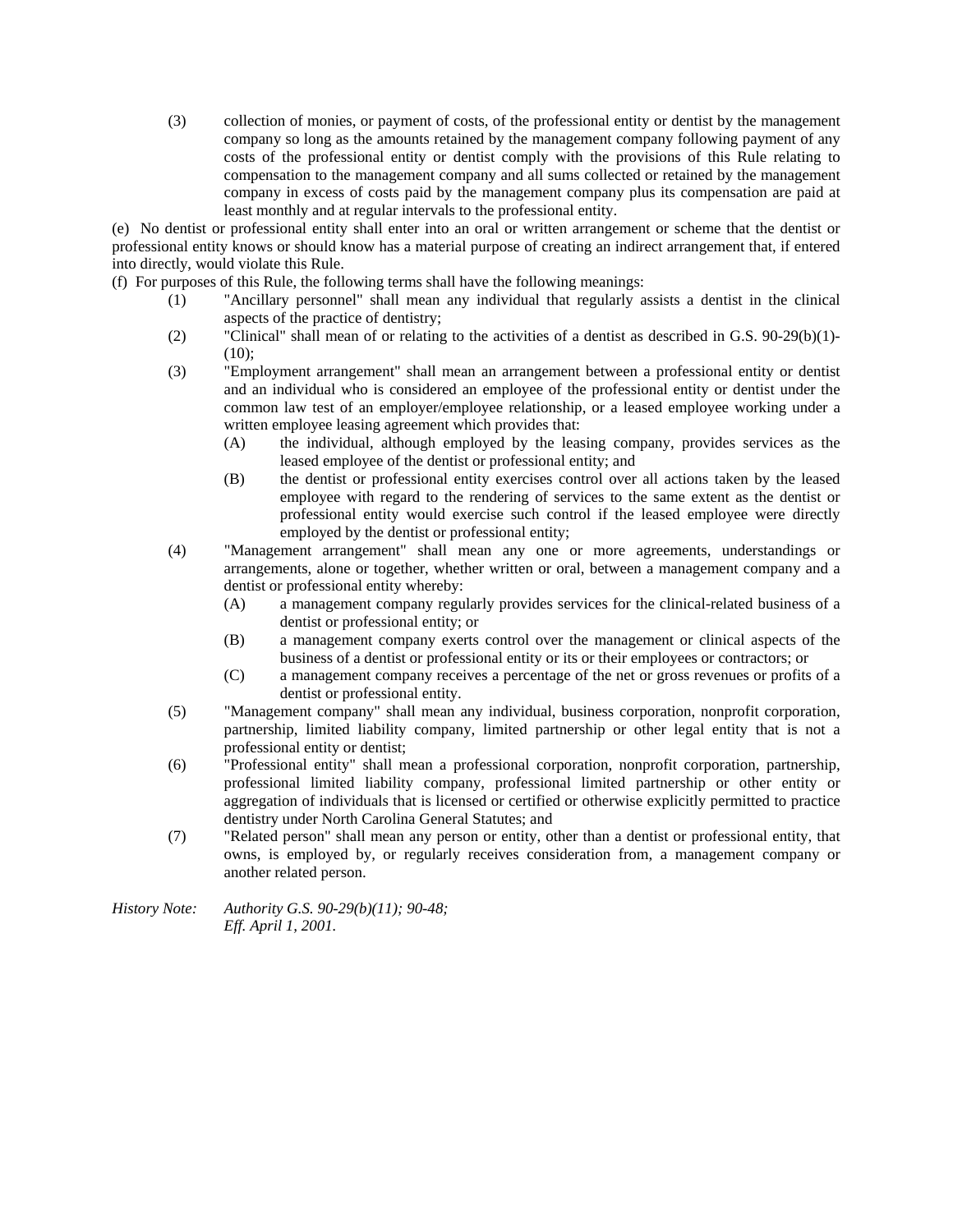### **SUBCHAPTER 16Y - INTERN PERMITTING: DENTISTS**

## **21 NCAC 16Y .0101 ELIGIBILITY REQUIREMENTS**

Persons shall be eligible for an intern permit under the provisions of G.S. 90-29.4 if they are:

- (1) not licensed to practice dentistry in North Carolina, but are a graduate of and have a DMD or DDS degree from a dental school or program accredited by the Commission on Dental Accreditation of the American Dental Association; or
- (2) a graduate of a dental program other than a program accredited by the Commission on Dental Accreditation of the American Dental Association who has been accepted into a graduate, intern, fellowship, or residency program at a North Carolina Dental School or teaching hospital offering programs in dentistry.

*History Note: Authority G.S. 90-28; 90-29.4; 90-30; Eff. August 1, 2002; Amended Eff. August 1, 2009.* 

## **21 NCAC 16Y .0102 APPLICATION**

(a) Applicants for intern permit who are graduates of dental schools or programs as set out in Rule .0101(1) of this Subchapter must:

- (1) complete the Application for Intern Permit as furnished by the Board;
- (2) submit an official copy of dental school transcripts;
- (3) forward a letter from a prospective employer;
- (4) submit a signed release form, completed Fingerprint Record Card, and such other form(s) required to perform a criminal history check at the time of the application;
- (5) successfully complete written examination(s) administered by the Board; and
- (6) pay the intern permit fee.

(b) Applicants for intern permit who are graduates of a dental program as set out in Rule .0101(2) of this Subchapter must:

- (1) submit written confirmation that the applicant has qualified for and is currently enrolled in a graduate, intern, fellowship, or residency program in the North Carolina Dental School or teaching hospital offering programs in dentistry;
- (2) submit written confirmation that an ad hoc committee (consisting of three associate or full professors, only one of whom represents the department in question) has evaluated the applicant's didactic and clinical performance with the point of observation being not less than three months from the applicant's start of the program, and has determined that the applicant is functioning at a professional standard consistent with a dental graduate from an ADA-accredited dental school;
- (3) successfully complete a simulated clinical examination;
- (4) submit written confirmation that the applicant has successfully completed a program of study at the training facility in:
	- (A) clinical pharmacology;
	- (B) prescription writing in compliance with Federal and State laws; and
	- (C) relevant laws and administrative procedures pertaining to the DEA;
- (5) submit a written statement of the total time required to complete the graduate, intern, fellowship, or residency program, and the date that the applicant is scheduled to complete said program;
- (6) submit a signed release form, completed Fingerprint Record Card, and such other form(s) required to perform a criminal history check at the time of the application;
- (7) successfully complete written examination(s) administered by the Board; and
- (8) pay the intern permit fee.

(c) In making application, the applicant shall authorize the Board to verify the information contained in the application or documents submitted or to seek such further information pertinent to the applicant's qualifications or character as the Board may deem necessary pursuant to G.S. 90-41.

(d) Intern permits shall expire on an annual basis and are subject to renewal by the Board upon application and payment of the renewal fee.

*History Note: Authority G.S.90-28; 90-29.4; Eff. August 1, 2002;*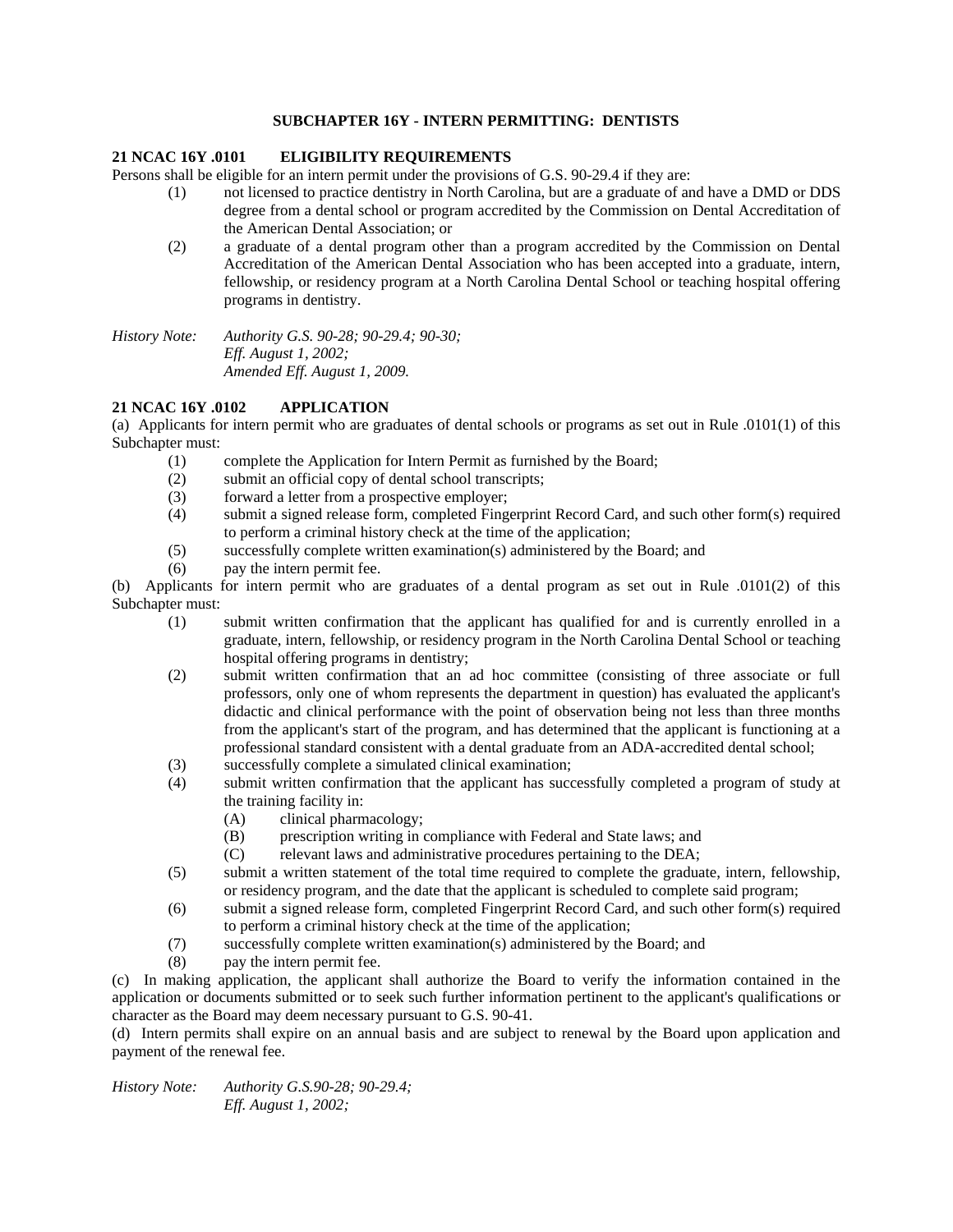*Temporary Amendment Eff. January 1, 2003; Amended Eff. January 1, 2004.* 

# **21 NCAC 16Y .0103 EMPLOYMENT**

(a) The practice of dentistry under an intern permit is limited to the confines and registered patients of the following employment sites:

- (1) a hospital, sanatorium, or a like institution;
- (2) a nonprofit health care facility serving low-income populations; or
- (3) a state or governmental facility or entity or any political subdivision of such.

Each facility or entity set out in Paragraph (a) of this Rule shall submit documentation to the Board evidencing that it meets the qualifications set out in G.S. 90-29.4(3) in order for the facility or site to be considered an approved employment site.

(b) A listing of said approved sites may be obtained from the Board office.

(c) A request for change in practice location must be submitted in writing to the Board and is subject to the new practice location meeting the requirements of Paragraph (a) of this Rule.

(d) The holder of an intern permit shall not receive any compensation in excess of a reasonable allowance for salaries or other compensation for personal services actually rendered or engage in any other transaction with the employer which results in a diversion of income from the employer.

*History Note: Authority G.S. 90-28; 90-29.4; Eff. August 1, 2002.* 

# **21 NCAC 16Y .0104 DIRECTION AND SUPERVISION**

(a) Holders of a valid intern permit who are currently licensed in Canada, a U.S. territory or state may practice under direction of one or more dentists with a current and valid North Carolina license. Such directing dentist shall be responsible for all consequences or results arising from the permitee's practice of dentistry.

(b) Holders of a valid intern permit who are not currently licensed in Canada, a U.S. territory or state may work only under supervision of one or more dentists with a current and valid North Carolina license. Such supervising dentist shall be responsible for all consequences or results arising from the permitee's practice of dentistry.

(c) For purposes of this Section, the acts of a permitee are deemed to be under the direction of a licensed dentist when performed in a locale where a licensed dentist is not always required to be physically present during the performance of such acts and such acts are being performed pursuant to the dentist's order, control, and approval.

(d) For purposes of this Section, the acts of a permitee are deemed to be under the supervision of a licensed dentist when performed in a locale where a licensed dentist is physically present during the performance of such acts and such acts are being performed pursuant to the dentist's order, control, and approval.

*History Note: Authority G.S. 90-28; 90-29.4; Eff. August 1, 2002.* 

# **21 NCAC 16Y .0105 COMPLIANCE**

A permit holder shall comply with limitations delineated in this Subchapter and placed on the permit and shall comply with rules of the Board. Failure to comply with the provisions of this Subchapter may result in suspension or revocation of the intern permit to practice dentistry in accordance with G.S. 90-41.

*History Note: Authority G.S. 90-28; 90-29.4; Eff. August 1, 2002.*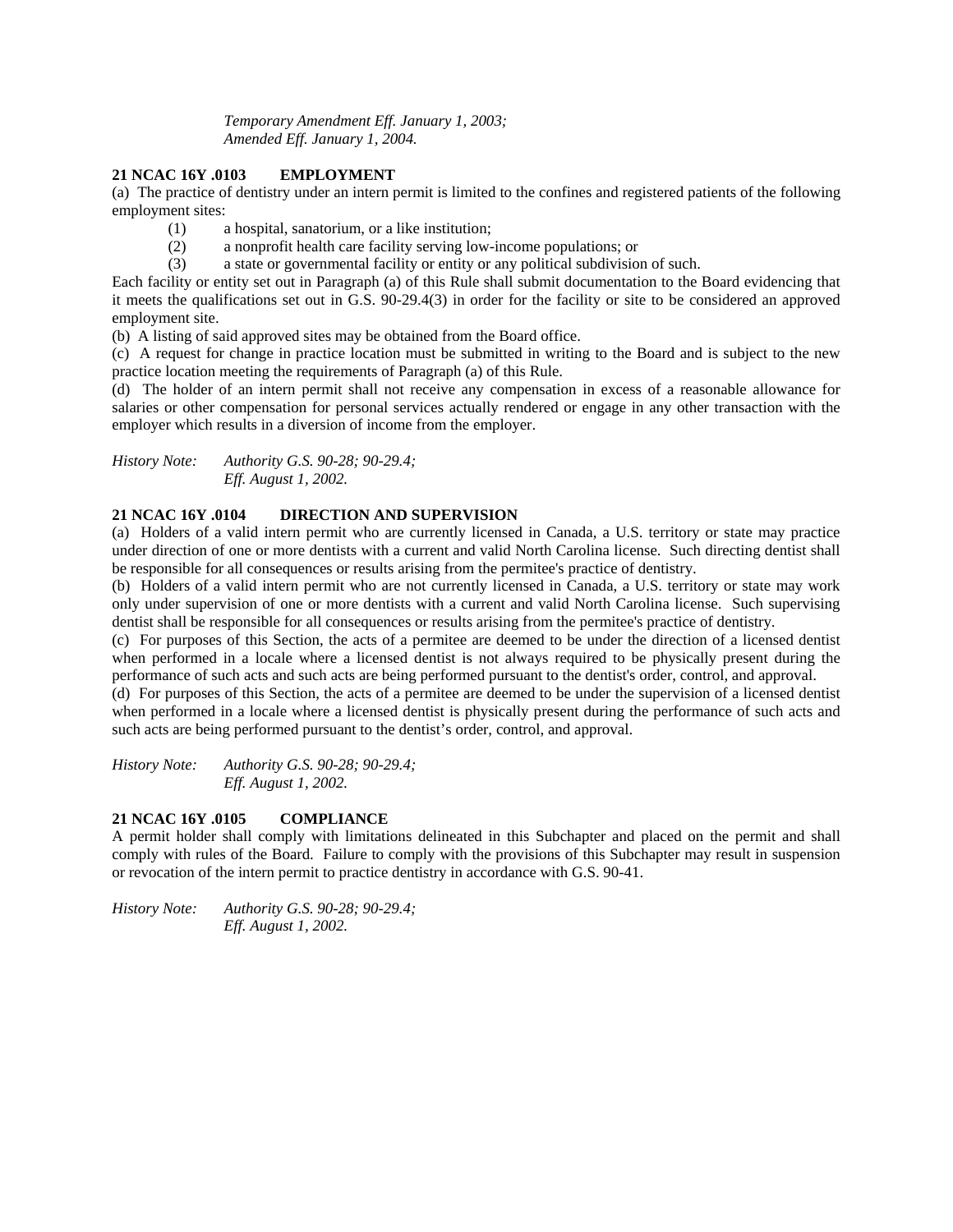## **SUBCHAPTER 16Z – LIMITED SUPERVISION HYGIENISTS**

### **21 NCAC 16Z .0101 ELIGIBILITY TO PRACTICE HYGIENE OUTSIDE DIRECT SUPERVISION**

(a) To be eligible to perform the clinical hygiene procedures set out in G.S. 90-221(a) without the direct supervision of a dentist, a dental hygienist must:

- (1) maintain an active license to practice dental hygiene in this State;
- (2) have no prior disciplinary history in any State;
- (3) complete at least three years of experience in clinical dental hygiene or at least 2,000 hours of performing primarily prophylaxis or periodontal debridement under the supervision of a dentist licensed in this State within the five calendar years immediately preceding initial approval to work without direct supervision;
- (4) successfully complete annual CPR certification;
- (5) successfully complete at least six hours of Board approved continuing education in dental office medical emergencies, in addition to the requirements of G.S. 90-225.1.

(b) To retain eligibility to perform the clinical hygiene procedures set out in G.S. 90-221(a) without direct supervision of a dentist, a dental hygienist must:

- (1) successfully complete at least six hours of Board approved continuing education in dental office medical emergencies each year, in addition to the requirements of G.S. 90-225.1;
- (2) successfully complete annual CPR certification;
- (3) comply with all provisions of the N.C. Dental Practice Act and all rules of the Dental Board applicable to dental hygienists; and
- (4) cooperate fully with all lawful Board inspections of any facility at which the hygienist provides dental hygiene services without direct supervision of a dentist.

*History Note: Authority G.S. 90-221; 90-233; Eff. February 1, 2008.* 

# **21 NCAC 16Z .0102 RECORD KEEPING**

(a) A dentist who designates a dental hygienist employee as capable of providing clinical dental hygiene procedures without direct supervision of the dentist must keep and maintain the following records for at least ten years:

- (1) names of all hygienists who provide clinical dental hygiene procedures without direct supervision;
- (2) proof that each hygienist, at the time of initial approval, met the experience requirements set out in Rule .0101(a) of this Subchapter;
- (3) names and locations of all facilities at which each hygienist has provided clinical dental hygiene procedures without direct supervision;
- (4) work schedules reflecting all locations at which each hygienist is scheduled to provide clinical dental hygiene procedures without direct supervision in the next 30 days;
- (5) work schedules of all hygienists indirectly supervised by the dentist, with sufficient detail to demonstrate that a single dentist does not supervise more than two hygienists employed in clinical dental hygiene positions at any given time;
- (6) records reflecting the personal examination of the patient and the procedures directed by the dentist; and
- (7) proof that the dentist and hygienist complied with the requirements of G.S.  $90-233(a1)(1) (3)$ .

(b) The dentist shall produce all records required to be kept under this Rule to the Dental Board or its employees upon request and shall provide an annual report to the Board in compliance with G.S. 90-233(a4).

*History Note: Authority G.S. 90-221; 90-233; Eff. February 1, 2008.* 

# **21 NCAC 16Z .0103 INSPECTIONS**

All locations at which a hygienist performs clinical dental hygiene procedures without direct supervision of a dentist shall be subject to random, unannounced inspection by the Dental Board or its agents for the purpose of determining if services are provided in compliance with the Center for Disease Control and OSHA standards for infection control and patient treatment.

*History Note: Authority G.S. 90-221; 90-233;*